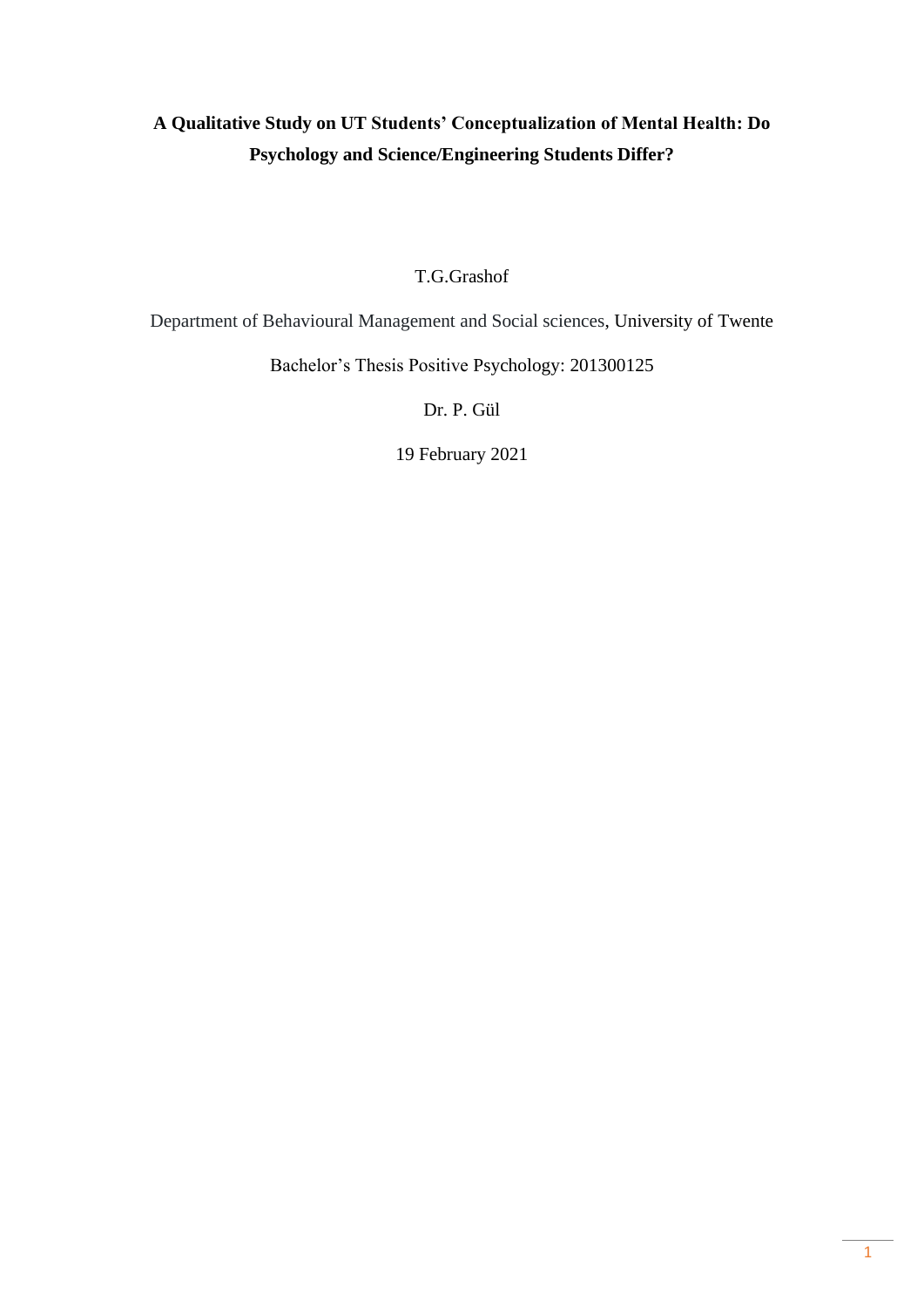#### **Abstract**

#### **Aim**

Mental Health is an abstract term which can be defined in different ways. Whether someone considers themselves 'mentally healthy' is a subjective matter. Students are a group in society among which mental health issues are especially prevalent. Studies have shown that up to 66% of students experience "overwhelming anxiety", and 60% "tremendous levels of stress." Of these students, only 25% received professional care for their problems. It could be that students do not consider such complaints to be part of their mental health. The aim of this study therefore is to get insight in the students' views of the components of mental health. Additionally it is looked into whether Psychology students differ in their conceptualization from students in a technical major.

#### **Method**

In this exploratory study, semi-structured interviews have been conducted among 20 university students in the Netherlands, concerning their conceptualization of Mental Health. Two researchers both conducted 10 interviews in their native tongue, namely German and Dutch. These interviews were transcribed and translated into English. These were then coded, and a coding scheme was developed. This coding scheme was used by 2 other independent researchers, to check reliability. Krippendorff's c-Alpha-binary analyses resulted in reliability scores of .975 and .755.

#### **Results**

The concept of good mental health was generally described as a stable, happy state without too many complaints. Complaints were mostly defined as being in a persistently bad mood or large amounts of stress. Psychology students in particular held an accepting attitude towards their complaints, as opposed to the technical students. Psychology students in particular described the ability to deal with complaints as more important than the absence of complaints themselves. Anxiety was a topic that was largely considered not to be a part of mental health by all of the students.

#### **Conclusion**

Students tend to describe mental health more as a state of happiness, instead of putting a focus on complaints. They describe the importance of being resilient and dealing with the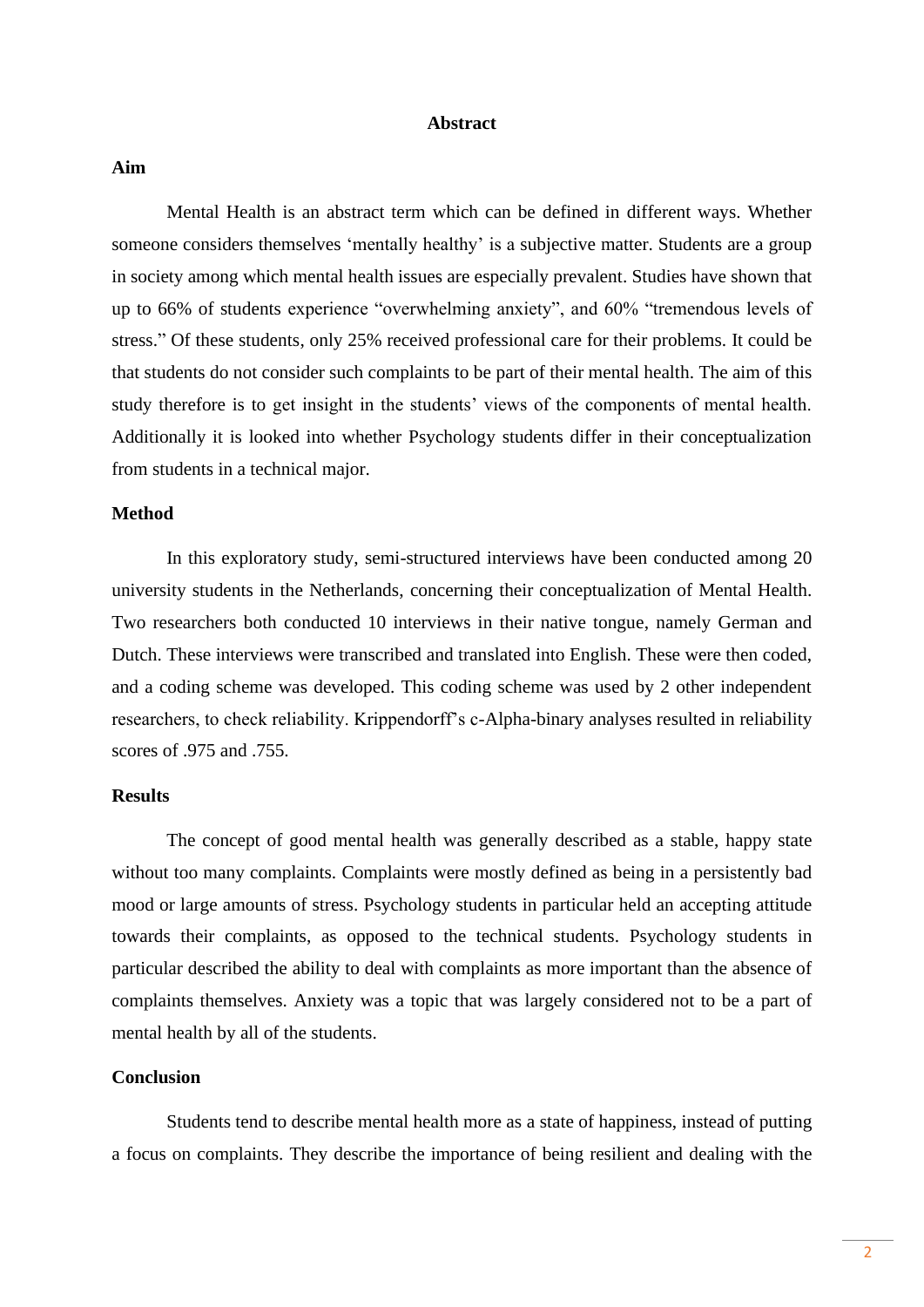setbacks and stress that stem from daily life. Psychology students in particular focus on the ability to stay happy in the long run, whereas technology students tend to focus on being in a general state of happiness. Since students do not regard their complaints as part of their mental health, they might be less likely to seek out professional help.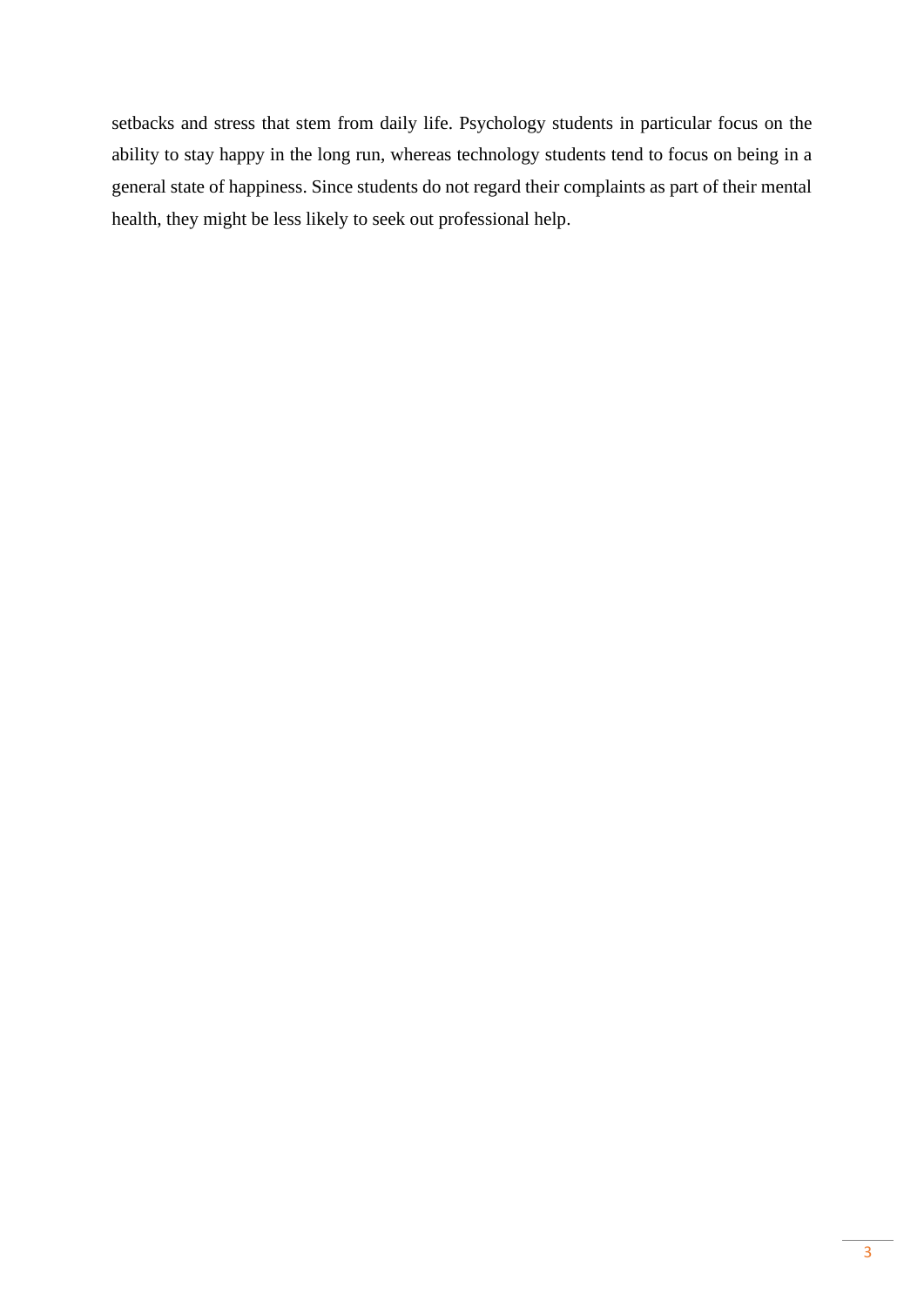#### **Introduction**

Students are a group in society suffering greatly from mental health complaints. In 2016, according to the data of the American College Health Association (ACHA), about twothirds of students reported having had overwhelming anxiety, about 60% of them reported stress levels to be "tremendous", and 32% of them reported that their complaints endangered their functioning at their college or university. When it came to mental healthcare however, only 24% of the students who qualified for mental healthcare treatment, actually received help (ACHA, 2008). Blanco et al. (2008) found similar results, with 50% treatment rate for American students with depression symptoms, 20% for students with anxiety symptoms, and little to no treatment for students with symptoms of alcohol abuse disorder. Lack of helpseeking behaviour could partially account for the lack of treatment (Hunt & Eisenberg, 2010) (Eisenberg, Golberstein & Gollust, 2007). While symptoms of depression, anxiety and stress are prevalent among this societal group, students are less inclined to seek out mental healthcare (Mitchell, McMillan, & Hagan, 2017). So far, research has been insufficient to point to a cause of this. It could be that students do not consider these symptoms as part of their mental health. It could also be that students normalize their complaints, and therefore do not engage in helpseeking behaviour. This research is aimed at how students conceptualize the term: 'mental health'. This could give insight into the students' view on the extent to which complaints are influential to one's mental health. This understanding might form a foundation upon which further research and interventions can be based, in order to promote help-seeking and treatment in the future.

#### **Mental Health**

Being mentally healthy is traditionally defined as: 'free from mental health issues.' This has been the definition since the mid-19<sup>th</sup> century (Davey, 2008). Davey (2008) describes the development of the conceptualization towards the bio-medical model, which describes most psychopathology with biological reasoning. It categorises all mental health complaints under a variety of diagnoses, which are all caused by irregularities in the functioning of the brain (Davey, 2008). These irregularities can be caused by an excess or a lack of neurotransmitters, or brain damage for example. This is the biomedical model of mental health, which has been the most used model in medical practise until around 2000 (Davey, 2008). From the year 2000 onwards, a new field of psychology was introduced, which held a different view towards mental health and complaints.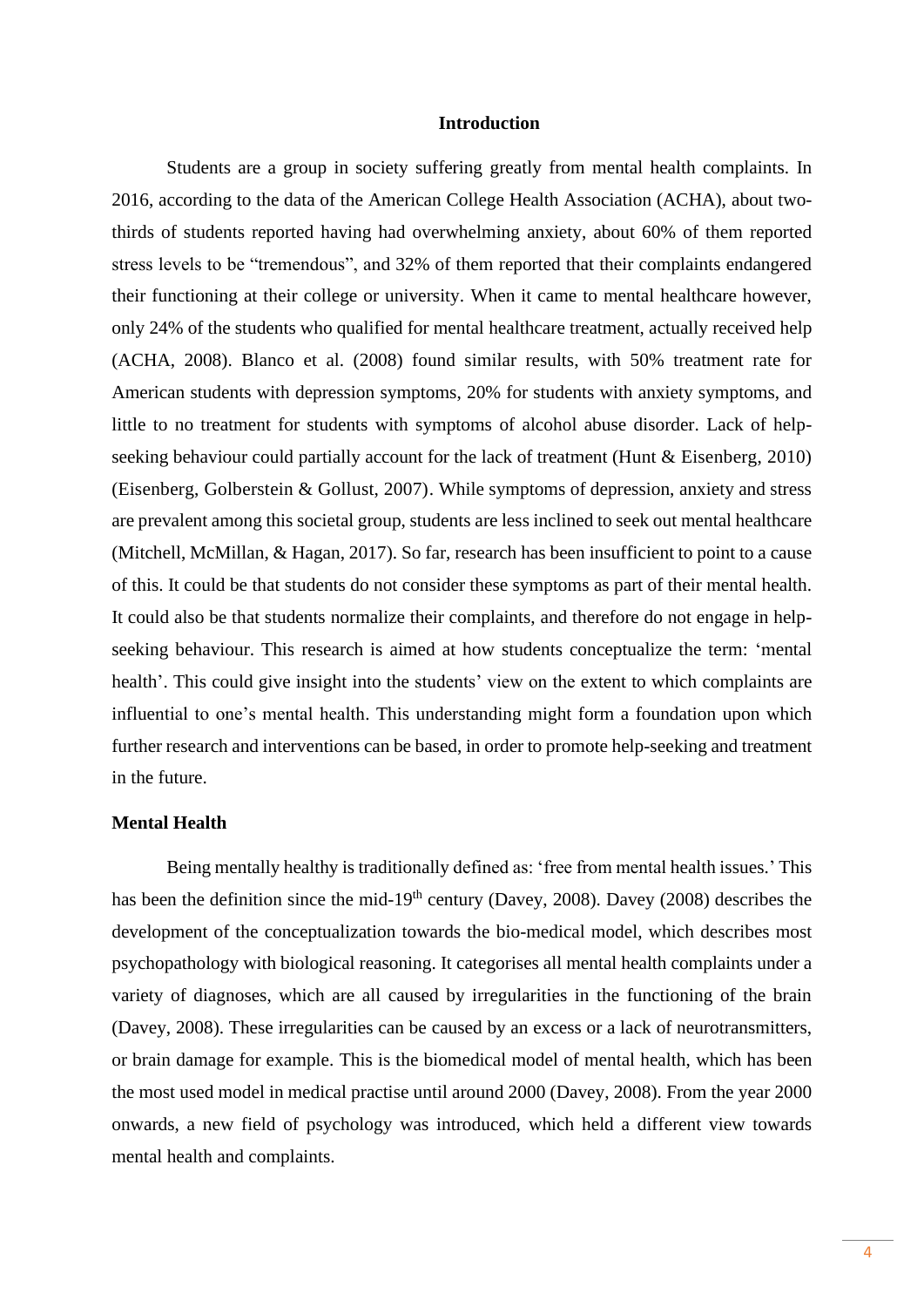Positive psychology is currently becoming the most dominant field of psychology (Seligman & Csikszentmihalyi, 2000). Positive psychology is a discipline of psychology that focusses on living 'a good life'. Where the bio-medical model focusses on mental health issues positive psychology does not. Positive psychology reasons that mental health problems are the consequence of living a life that is barren and meaningless (Seligman & Csikszentmihalyi, 2000). Positive psychology focusses on being happy, feeling engaged in somebody's daily activities and finding meaning in one's being instead. It focusses more on how to work around problems and complaints, or accepting them as a part of life (Seligman & Csikszentmihalyi, 2000). Doing so, positive psychology regards problems in functioning in daily life as the problem, rather than regarding mental complaints as the problem. It tries to place the mental complaints in the context of the goal of living one's good life. This means that from a positive psychological perspective, the term 'mental health' does not focus on mental complaints, but rather happiness and meaning. This view gained enough recognition in 2018 for the World Health Organization to adopted a new definition of mental health that takes positive psychology into account: "mental health is not merely the absence of disease, but a state of well-being".

#### **Students' Conceptualization Of Mental Health**

The positive psychological perspective may also be helpful for students. Students have a high prevalence of mental health complaints, including depression and anxiety (ACHA, 2016), alcohol abuse (Curren et al., 2009), and suicidal thoughts (Lee et al., 2010). Auerbach et al. (2016) researched students from all over the world, and found that 20% of college students were diagnosable for any of the DSM-IV mental disorders. However as previously mentioned, there is little treatment for these symptoms among students (Blanco et al., 2008) (ACHA, 2008). Studies show inconsistent findings whether the complaints themselves have increased (Twenge, 2000; Hunt & Eisenberg, 2010). However Hunt and Eisenberg (2010) did find in their study a possible trend that has been decreasing over time: help-seeking behaviour.

Help-seeking behaviour is a term used to describe the process of interpreting symptoms and seeking help from others (Mitchell, McMillan, & Hagan, 2017). Usually people start with noticing the symptoms and then decide to seek out people in their inner circle to confide in, ask for their opinion, or to seek reassurance (Mitchell, McMillan, & Hagan, 2017). For students, this leads to a factor that might be prolonging poor mental health. The help-seeking behaviour students exhibit, is mostly limited to talking to somebody they are close to (Laidlaw, McLellan, & Ozakinci, 2016), usually a fellow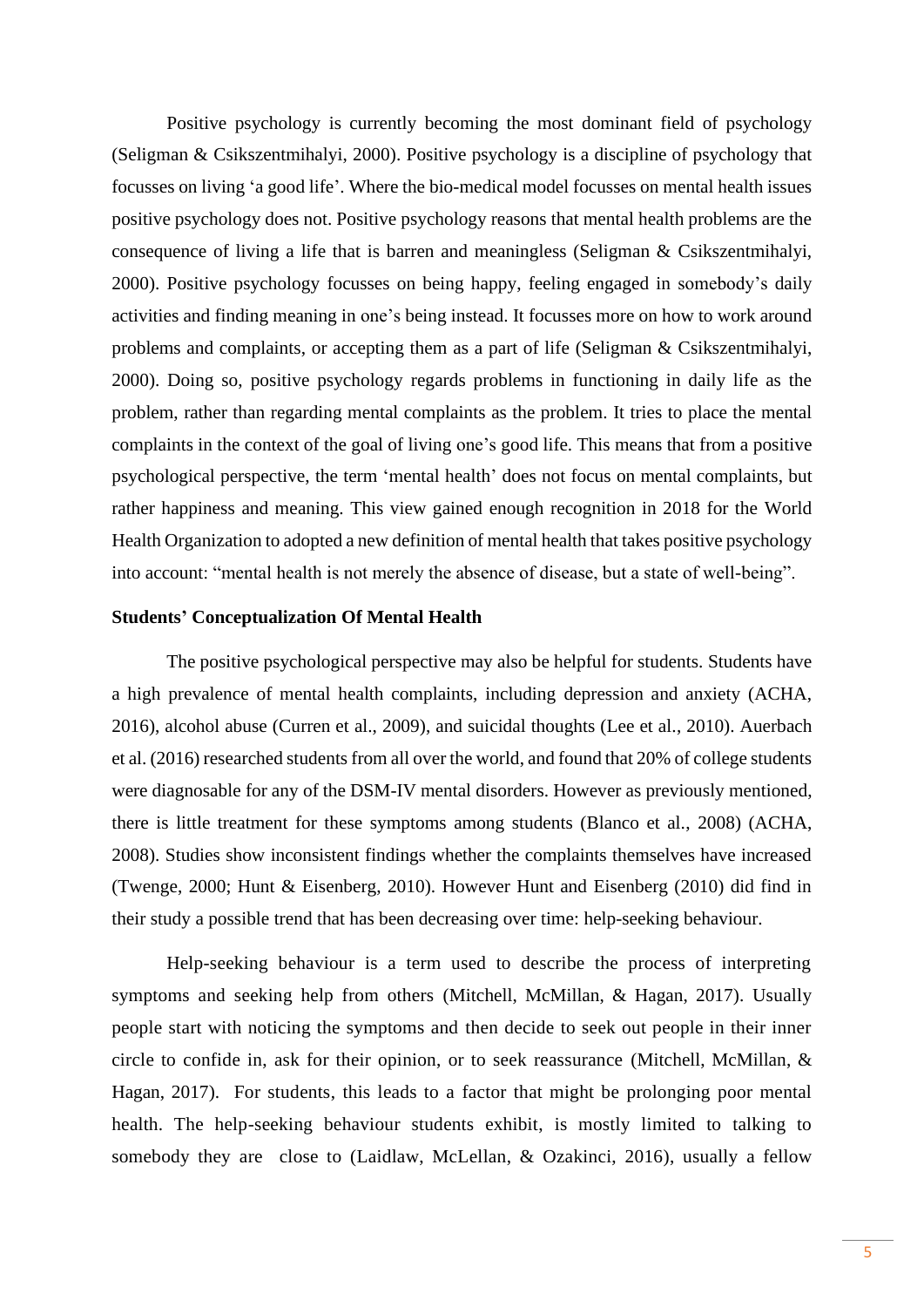student. Laidlaw, McLellan and Ozakinci (2016) found that stress was commonly experienced as a mental well-being issue amongst students. However, stress was also perceived as 'normal' because all of their peers experienced stress. This causes students not to perform additional help-seeking behaviour, which in turn could leads to lack of treatment.

Furthermore, some students may be even less inclined to seek out professional help. An Australian study found that psychology students are particularly weary of engaging in professional help-seeking behaviour (Brimstone, Thislethwaite, & Quirk 2007). This is despite the fact that psychology students are trained to recognize mental health problems, to discern when stress and anxiety should be considered problematic, and they are trained in persuading people into performing help-seeking behaviour. They are unlikely to interpret their own complaints as disorders (Brimstone, Thislethwaite, & Quirk, 2007). When experiencing significant mental health complaints, only 35% of the psychology students would see the General Practitioner (GP), 15% considered the university GP, 51% would seek informal forms of help, and 9% would not seek any help at all. This suggests that psychology students may be normalizing the mental health complaints they experience themselves, and shows that they rarely seek help for their mental well-being. While trained in recognising a problematic amount of symptoms or complaints, this group of students is not more inclined to seek professional help.

This suggests that it is not the knowledge of complaints and symptoms that is important for professional help-seeking, but instead there are other factors that have an effect on this. One explanation as to why knowledge of complaints and symptoms has little or no effect on help-seeking behaviour could be that students do not consider their complaints as part of their mental health. In order for students to actively seek out, and actually receive suitable treatment, it is important to know what students themselves see as important factors of their mental health.

#### **The Aim Of This Study**

Students seem to normalize mental health issues, even while experiencing high amounts of complaints. It could therefore be that students only seek help when their mental complaints and well-being are becoming detrimental to their functioning and/or academic achievement. Emerging from this reasoning, the question arises whether students perceive mental health not as 'free of complaints,' but as 'free of diagnosis.' However, few studies have focussed on students' perspectives on their own mental health. Rather, research thus far has either focussed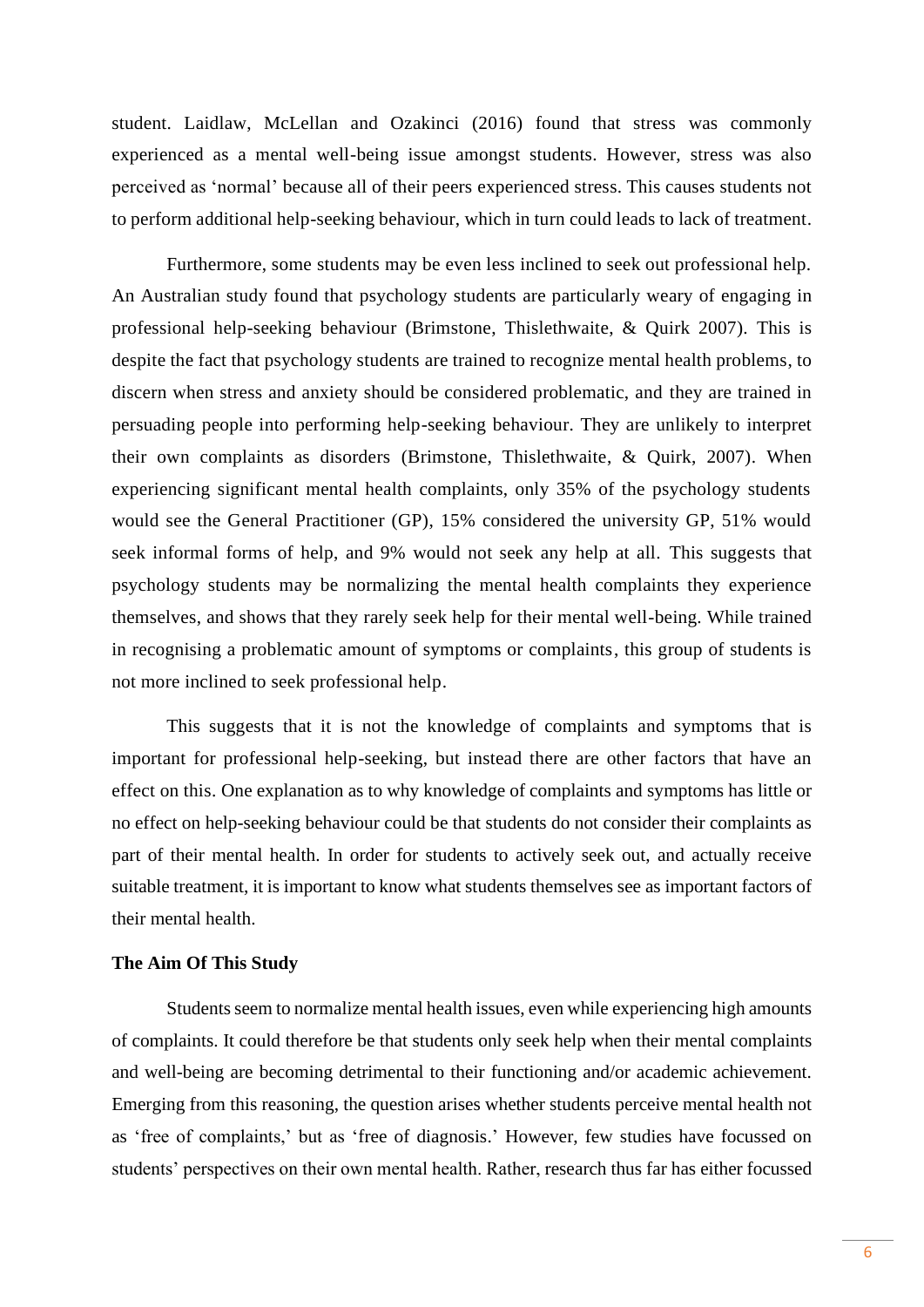on the mental health of students (Hunt & Eisenberg, 2010), focused on complaints (ACHA, 2010) (Curran et al., 2009) or solely help-seeking behaviour (Mitchell et al., 2017).

In this study therefore the first research question is: How do students conceptualise the term Mental Health? A second research question is added, to get an indication to what extend knowledge of complaints has an influence on the conceptualization of mental health. The second research question therefore is: How do psychology students compare to lay students in their conceptualisation of mental health? More insight into the students' narrative about mental health, should function as the first step to improve treatment rates among students.

#### **Method**

#### **Respondents**

This study has been conducted among 20 students from the University of Twente in the Netherlands. Inclusion criteria were fluency in Dutch or German and studying either psychology or a technical study (for example Mechanical Engineering or Technical Medicine). The technical students are considered lay students when it comes to conceptualizing mental health and will from now on be referred to as such. The mean age of the respondents was 22 years old, ranging from 18 to 25. Half of the students were male, half were female. 10 students were psychology students, and 10 were studying a technical study. Furthermore, 10 of the 20 respondents were of German nationality, whereas the other 10 were Dutch. Respondents were recruited via the snowballing method.

#### **Material**

The data-collection was based on semi-structured interviews consisting of 11 main questions, which were based on the interview scheme used in Lamers et al. (2014). These include questions such as: "How would you describe the term Mental Health?" and "How would you describe a person who is mentally healthy?" In addition to the main questions, some helping questions were provided for the interviewer. These questions are aimed at promoting a better understanding, by asking for further explanations when an interviewee gives concise answers. At the end of the interview, in addition to the 11 main interview questions the respondents were asked some demographic information, such as age in years, current study and name.

#### **Data Collection**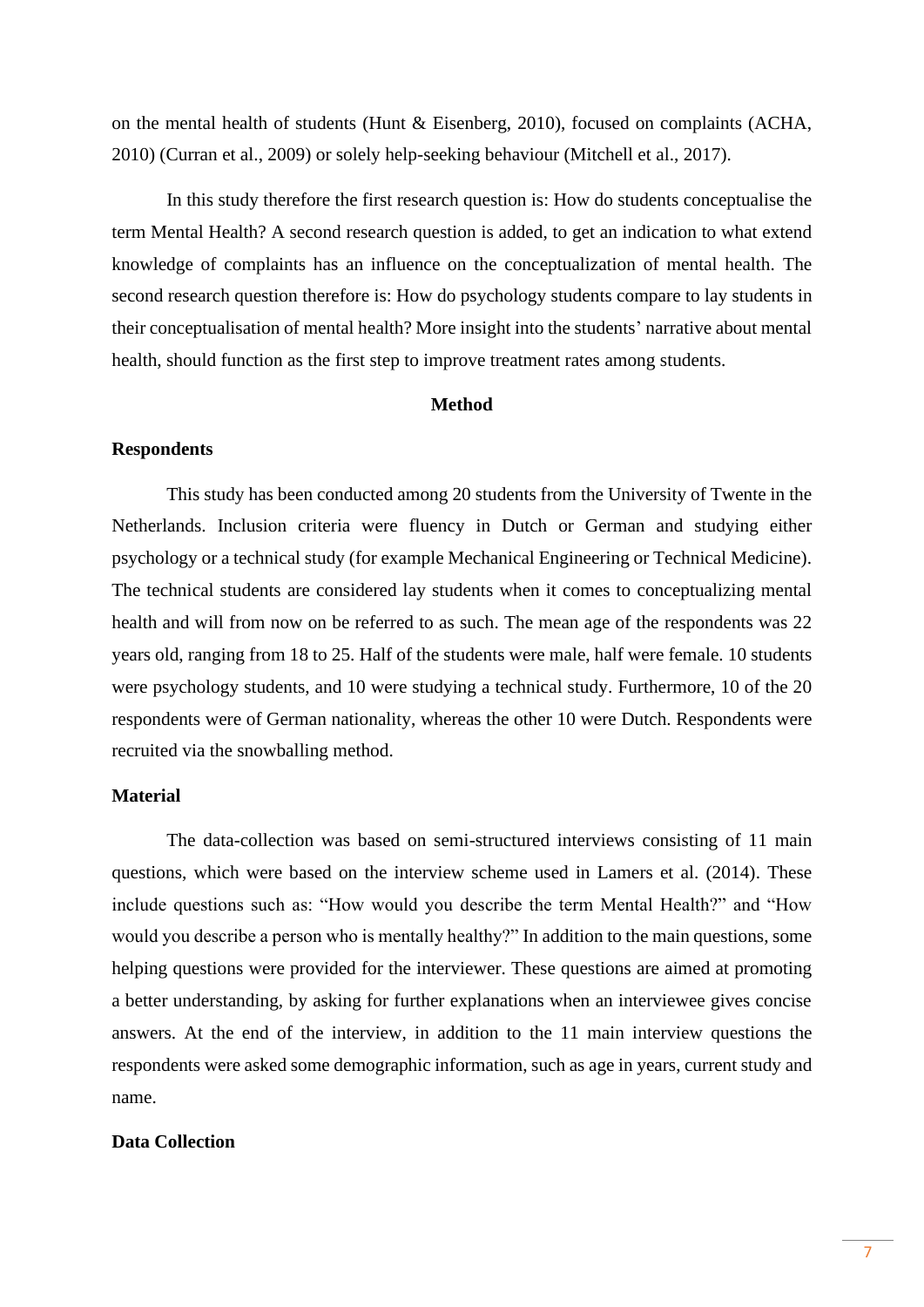All interviews were conducted in the students' native language (either German or Dutch) and translated back to English for the coding process. The two researchers divided the interviewees by their nationality, to be able to conduct the interviews in the interviewees native language. The interviews were conducted through video calls via a paid Zoom account to ensure privacy. Respondents were made aware of the general purpose of the study. The respondents were specifically informed that they were going to be asked about their conceptualization, and therefore there were no wrong or right answers. Lastly, respondents were asked about their informed consent, which they signed digitally before the interview. This was done to make sure the respondents were aware that their participation in the experiment was voluntary and to ask again for their permission to record the interview sessions. The average length of the interviews was 20 minutes. All interviews were conducted without any major disturbances.

#### **Data Analysis**

The overall qualitative approach was content analysis, in order to find themes and concepts in the transcriptions of the interviews. After the interviews were conducted all of them were transcribed, and translated to English. 5 interviews were randomly selected to be coded, and a coding scheme was developed. This was done by looking at every individual sentence, and discuss which themes were described there. These themes were then listed, defined and grouped together. This was done by differentiating between main-themes and first and second level sub-themes. Some sub-themes were grouped together under a term that had not been defined as a code itself, but instead functioned as an umbrella term to describe this group of codes.

All of this was done by the two researchers together, the codes and their definitions were discussed until both fully agreed. In order to make sure the coding scheme was free from bias, an independent researcher used this coding scheme to code the same 5 interviews. Then the inter-rater reliability was calculated using Krippendorff's c-Alpha-binary. In this process the steps and guidelines were followed as described by several literature, to ensure the validity of this study (Hayes & Krippendorff, 2007; Riffe, Lacy, & Fico, 2005). The result of this analysis gave an inter-rater reliability of .975. This indicated a high reliability of the coding scheme and therefore revision of the coding scheme was deemed unnecessary. After that another 5 interviews were randomly selected out of the remaining 15. These were coded using the same coding scheme and another independent researcher was selected to code these 5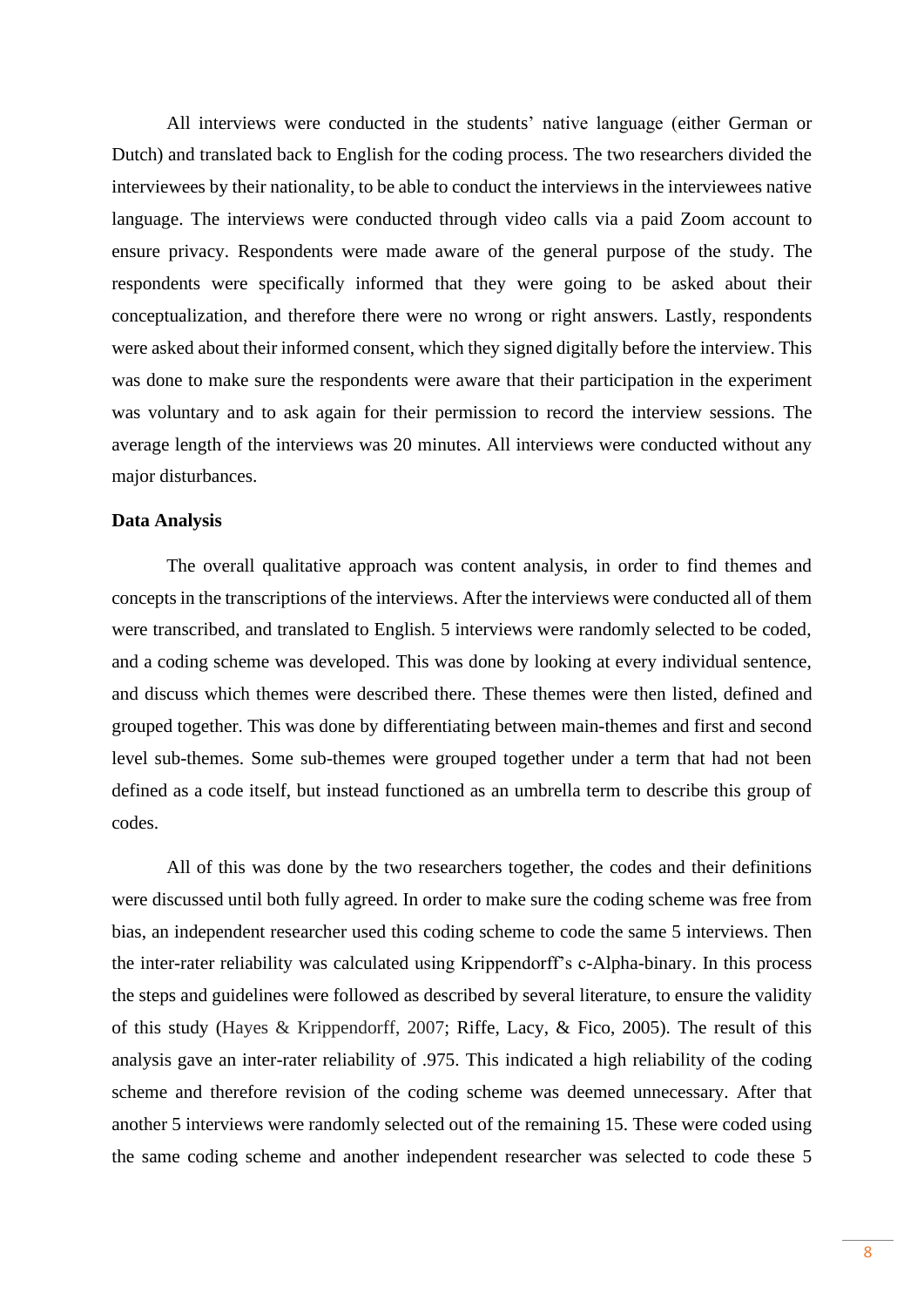interviews. This was done to avoid a possible similar bias between the two main researchers, and the independent researcher. The inter-rater reliability was again calculated using the Krippendorff's c-Alpha-binary, which showed a reliability of .755. The reliability scores of .975 and .755 by two independent researchers shows that the coding scheme has good reliability. The remaining 10 interviews were coded using this coding scheme.

#### **Results**

#### **Conceptualization Of Mental Health**

The codes in the coding scheme were divided in 3 groups. Firstly there are 3 main themes, 12 first level sub-themes, and 19 second level sub-themes. Table 1 provides an overview of the 3 main themes and their first level sub-themes. Table 2 shows the first level subthemes in more detail and shows the second level subthemes that are grouped under these first level subthemes. Table 2 also provides quotes. These are direct citations from the interviewees to illustrate the descriptions given. With these quotations some additional information is provided. Firstly, the number of the interview, secondly whether this was a technical or psychology student, and thirdly the age of the interviewee is shown behind the citations.

Some of the codes were initially named differently from what they are called now as depicted in the tables. For example, while coding the theme 'functioning' was created. However, while analysing the results, it stood out that this theme was almost exclusively described in a negative context. The code 'functioning' was mostly described when students talked about situations where they were unable to function:

"People who are struggling in this context, students who are experiencing a lot of studypressure, people who are just really like can't handle things right now." – I10, psy, 25

This has led to the renaming of two of the existing codes in the tables and figures. Specifically, Functioning was renamed and became Dysfunctioning, and Stability/Balance was changed into Instability.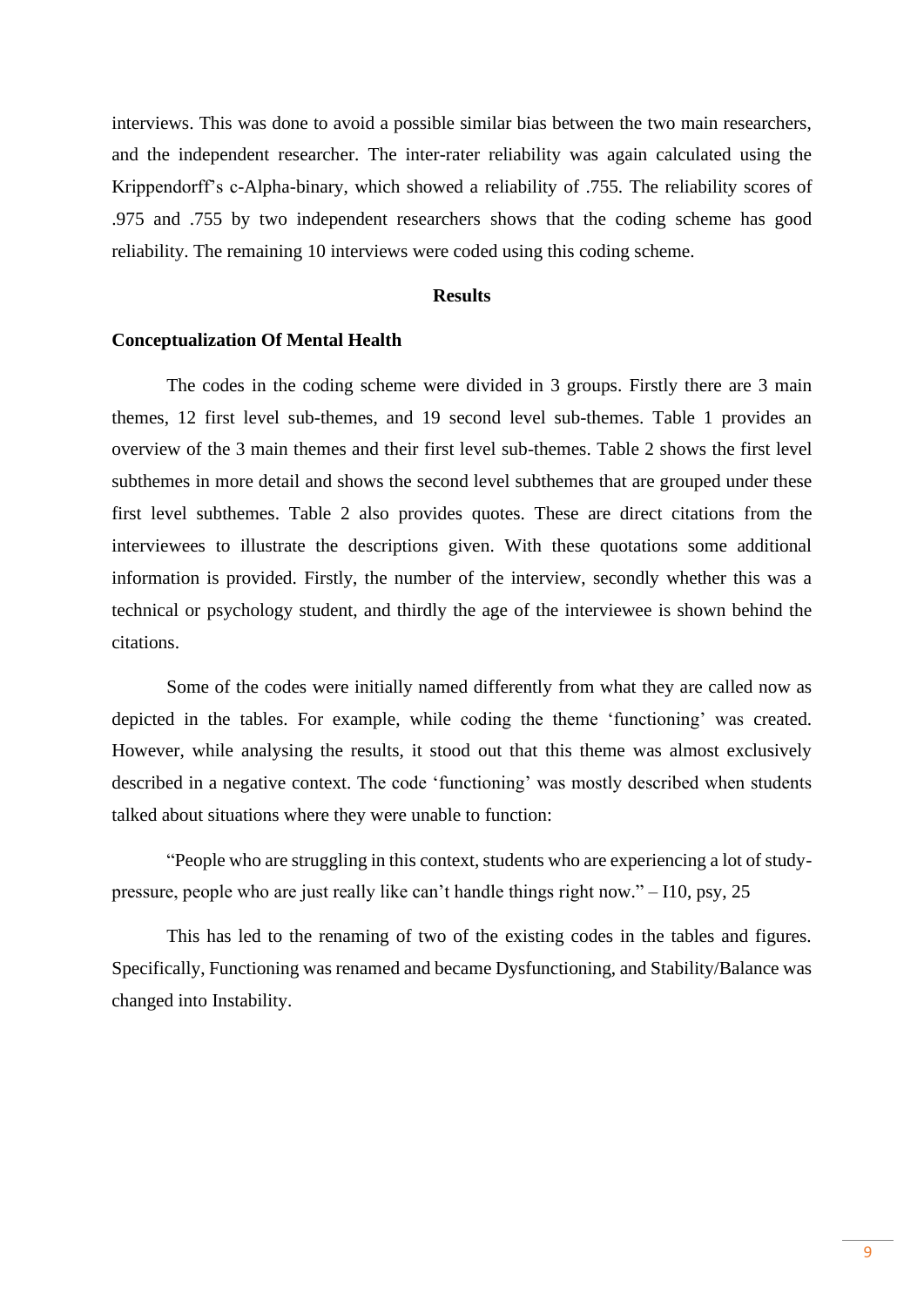# **Table 1**

|                                   | Total codes |                            | Total codes |                              | <b>Total codes</b> |
|-----------------------------------|-------------|----------------------------|-------------|------------------------------|--------------------|
| <b>Well-Being</b>                 | 354         | <b>General Complaints</b>  | 226         | <b>View of Mental Health</b> | 54                 |
| Happiness / Life-<br>Satisfaction | 91          | <b>Specific Complaints</b> | 82          | Personal                     | 30                 |
| Resilience                        | 94          | Instability                | 61          | General                      | 14                 |
| <b>Social Environment</b>         | 86          | Disorder                   | 46          | Invisibility                 | 10                 |
| Self-Actualization                | 83          | Dysfunctioning             | 31          |                              |                    |
|                                   |             | Unspecified Complaints 6   |             |                              |                    |

*Overview and Frequencies of the Main Themes and First Level Sub-Themes*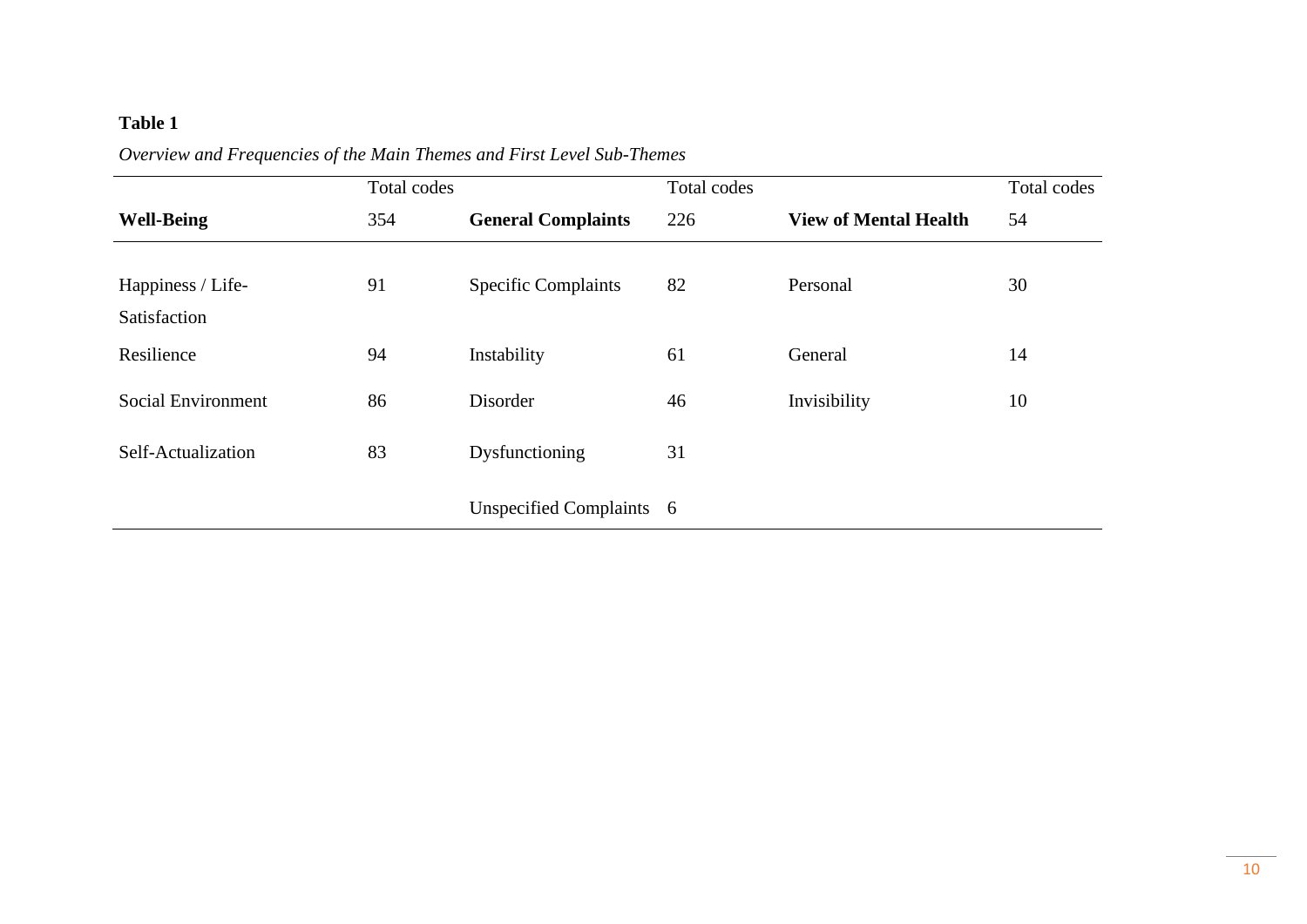# **Table 2**

# *Overview and Frequencies of the First and Second Level Sub-Themes*

|                          |                                                        |                                                             | Total     |
|--------------------------|--------------------------------------------------------|-------------------------------------------------------------|-----------|
|                          |                                                        |                                                             | fragments |
| Theme                    | Definition                                             | <b>Example Quote</b>                                        | $(n=634)$ |
| <b>Happiness / Life-</b> | Mentioning's of good mood, happiness or feeling        | "I'm already satisfied with my life and my                  | 91        |
| <b>Satisfaction</b>      | happy, relaxed or other mentioning's of positive       | circumstances"- I12, tech, 22                               |           |
|                          | moods or states of mind.                               | "Regardless your environment, whether you are happy         |           |
|                          | Also includes one's feelings of life satisfaction.     | or not" $-$ I4, tech, 19                                    |           |
| <b>Resilience</b>        | General mention of someone's ability to cope with      | "mental health, I think that you just are able to bounce    | 34        |
|                          | situations.                                            | back if you like, have a setback. And that you possess      |           |
|                          | Or specific coping techniques that are not included in | the tools in your toolbox to just bounce back. That it      |           |
|                          | acceptance, adaptiveness or help-seeking               | does not like, leave a bruise on your wellbeing in          |           |
|                          |                                                        | general" $-$ 16, psy, 21                                    |           |
| Acceptance               | Acceptance is focused around accepting a situation as  | Of course you always have a little fluctuation. But         | 21        |
|                          | it is, without having to like it.                      | especially that you know you are ok with that $-16$ Psy,    |           |
|                          |                                                        | 21                                                          |           |
| General                  | concerns general persistent and fixed attitudes,       | "a generally positive outlook on life with what you do." 16 |           |
| Attitude                 | generalized optimism / pessimism                       | $-114$ , tech, 20                                           |           |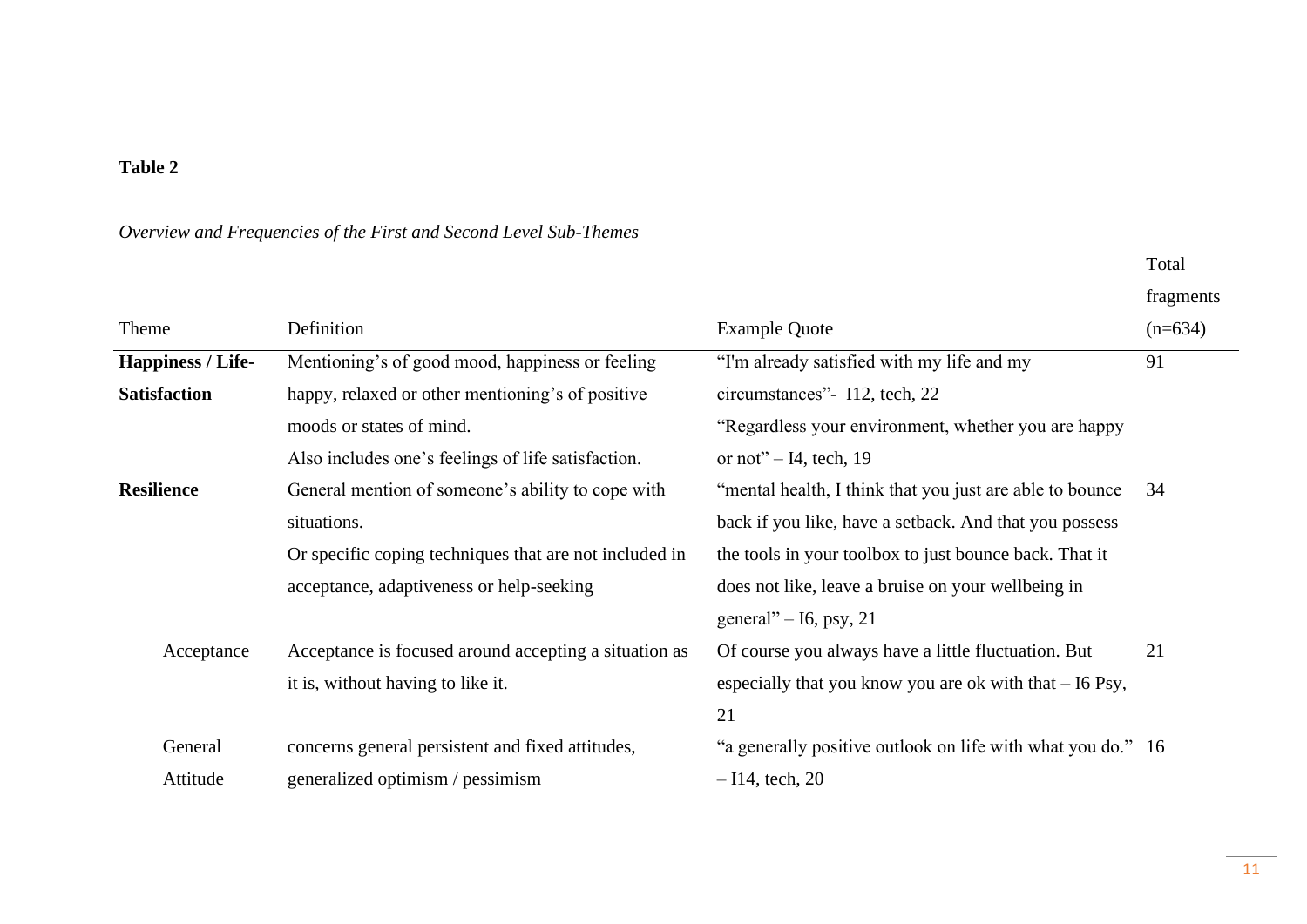- Adaptiveness Adaptiveness is a coping technique that is about the process of altering ones attitude, choices or behaviour, to fit a new situation. Included in the technique is the general mention of the attitude
- Help-Seeking A coping style that focusses on the intention of seeking help from others. This includes both professional help (psychologist, councillors etc.) and non-professional help (friends, family etc.) Mostly in the form of support, reflection or feedback.
- "being open to change". "And are you able to adapt to things that you are going to face, I think that that is a strongly underappreciated aspect of it." - I10, psy, 25 13

"And if something bad happens, then she's obviously bothered by it. But after she talks about it a little bit, and after a little while, then she is more herself again."  $-18$ , psy, 24 10

| <b>Social</b> | General mentions of one's social environment without |
|---------------|------------------------------------------------------|
| Environment   | specification of self-expression, sociability or     |
|               | communication.                                       |

- Sociability The active behaviour of people to spent time with others, the extent to which a person enjoys the company of others, and the ability to connect to other individuals in a pleasing and satisfactory manner.
- Communication The ability and active utilization of communication. For example the ability to talk about one's feelings or problems, but also the ability to give feedback.

"so the most important thing is probably simply the social factor that you have a social environment in which you feel comfortable" - I11, tech, 21 32 "If they've spent too much time by themselves, I definitely think that they'll get symptoms much faster"- I18, tech, 22 22

"and then the person doesn't want to talk or withdraws completely, even for a long time, um, somehow doesn't 18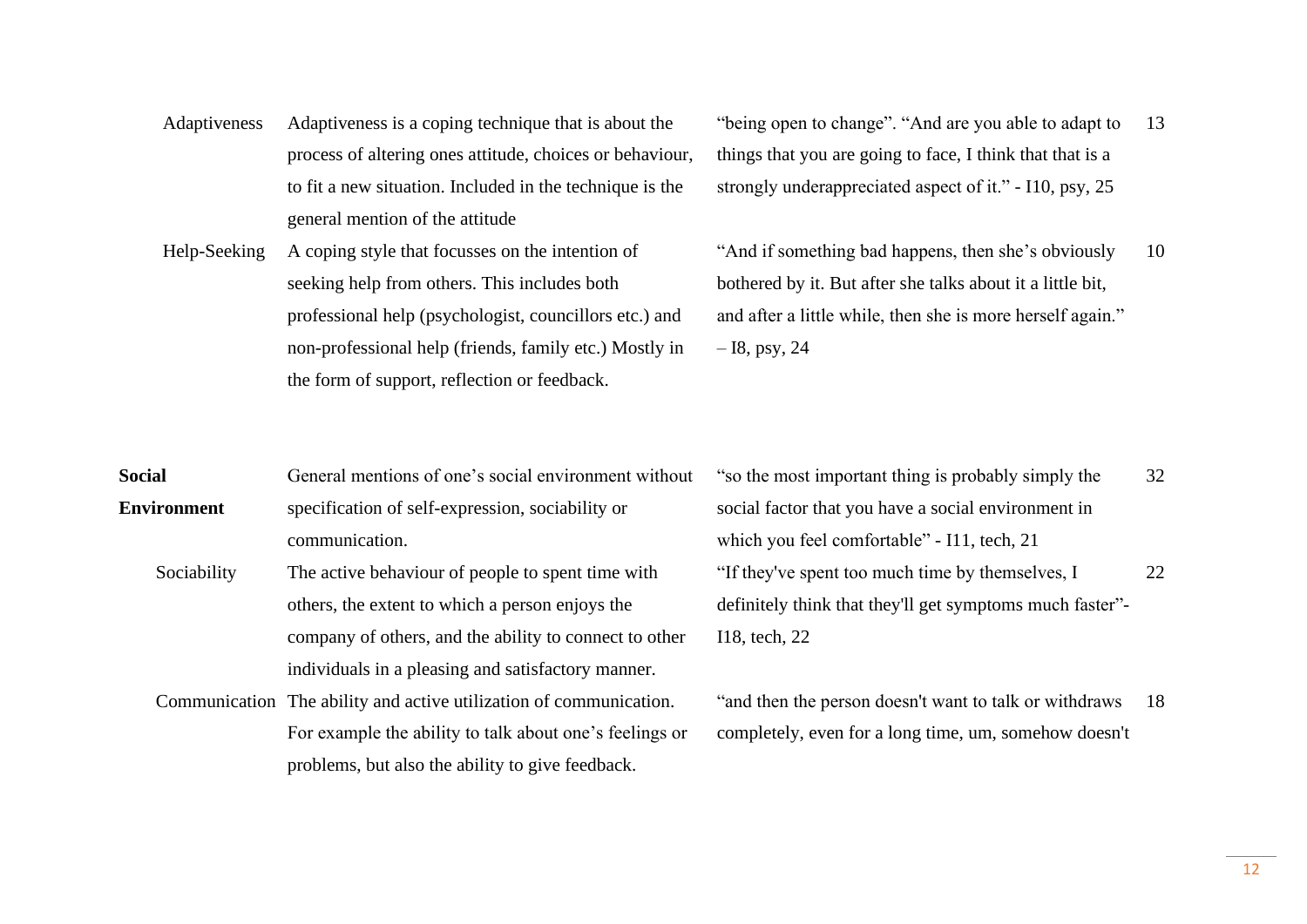13

talk about their feelings, not even how she feels."- I17, psy, 21

"that you have friends, or at least a contact person with 14 whom you can be completely yourself without having to pretend"- I11, tech, 21

# Sometimes indicated as the quality of relationships, or the result of codes such as confidence.

Self-Expression The ability to be one's self with other people.

#### **Self-Actualization**

- Autonomy The independence of a person, to be able to manage a situation on their own.
- Self-Image The overall image an individual has about themselves, also specific behaviour, characteristics or mental states.

This code includes mentioning's of confidence or feelings of confidence

This code also includes the ability to handle feedback

Self-Reflection The ability or process of monitoring, evaluating and reflecting on their own behaviour, characteristics and mental states.

"if you have a problem with something, for example, you feel able to handle it yourself" - I16, psy, 21 30 "Mhh well, I would say that basically you get along with yourself" –  $116$ , psy, 21 "Also maybe how confident you are" I8, psy, 24 23

"Mhhh, I think the most important thing is that you can 18reflect on your own feelings and thoughts, that you somehow notice what is the reason why you're not feeling well and what you can do for it to get better" – I15, psy, 21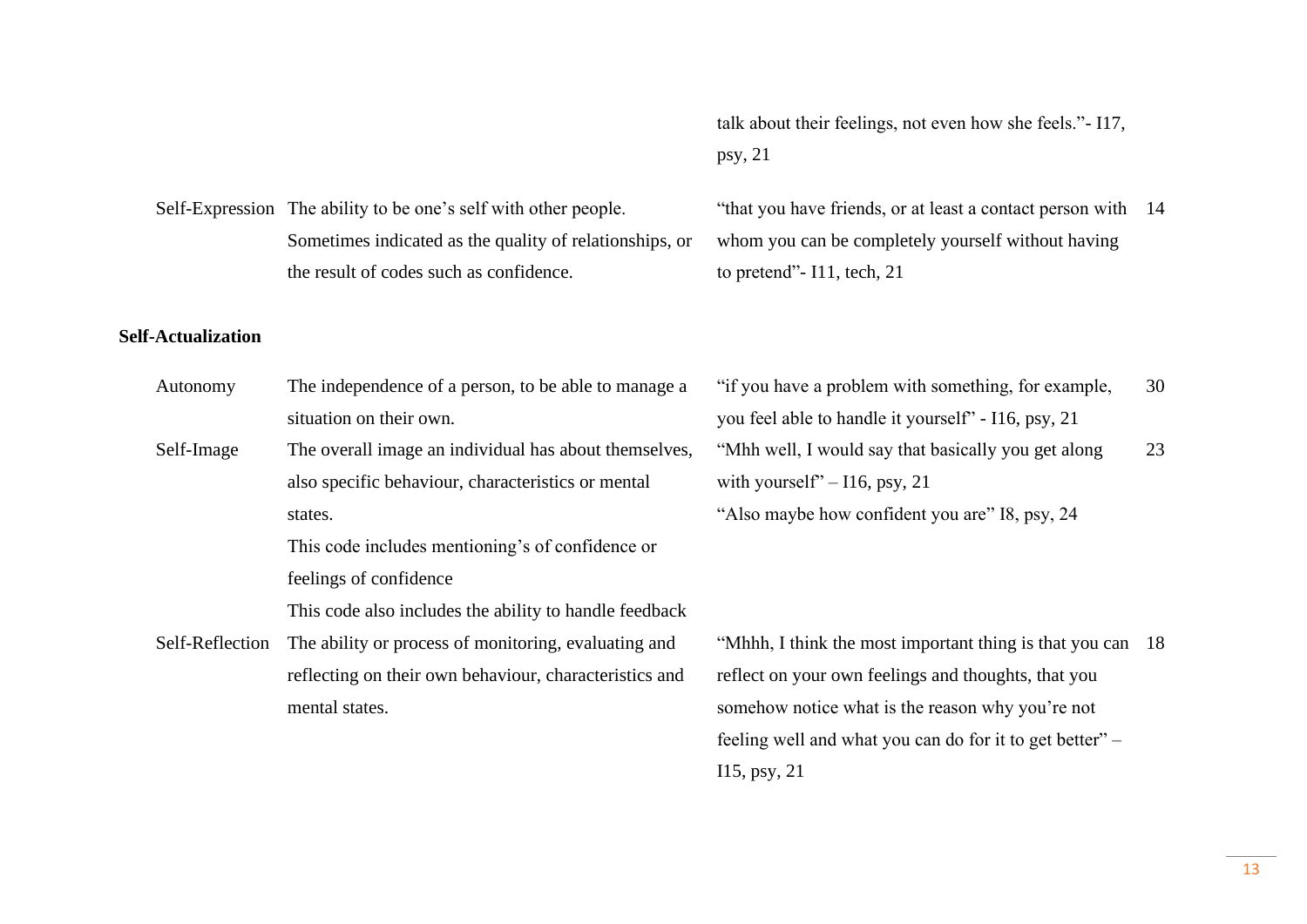| Life-Goals /               |  | Feelings of purpose or meaning                                                                                         | "but he is so totally grounded and has found his                                                                                                                                                                                                                 |                |
|----------------------------|--|------------------------------------------------------------------------------------------------------------------------|------------------------------------------------------------------------------------------------------------------------------------------------------------------------------------------------------------------------------------------------------------------|----------------|
| Direction                  |  | Also includes mentions of life goals or aspirations                                                                    | meaning in life." $-118$ , tech, 22                                                                                                                                                                                                                              |                |
| <b>Specific complaints</b> |  |                                                                                                                        |                                                                                                                                                                                                                                                                  |                |
| Negative<br>Mood           |  | General mention of mood in a negative way                                                                              | "He is like really spiralling down right know." $-110$ ,<br>psy, $25$                                                                                                                                                                                            | 32             |
| <b>Stress</b>              |  | Mentioning of physical or mental discomfort caused<br>by stress-related factors. Or general mentioning's of<br>stress. | "That is really bothering me, gives me a lot of stress." $-21$<br>$I10$ , psy, 25                                                                                                                                                                                |                |
| Overthinking               |  | Persistent thoughts, rumination and mentions of<br>overthinking in general.                                            | "What can also be mentally unhealthy is probably"<br>overthinking when you worry a lot about something, so<br>when you actually think about the fact that many<br>people  think, oh, that could bother someone, but they<br>actually don't care." - I20, psy, 21 | 10             |
| Pressure                   |  | Mentioning of feelings of pressure, experienced form<br>work, school or life in general                                | "Experience a lot of study-pressure" – I10, psy, 25                                                                                                                                                                                                              | $\tau$         |
| Uncertainty                |  | General feelings of uncertainty, for example towards<br>one's future, or current circumstances.                        | "No, well, eehm, no I think I do have some things like<br>uncertainty what I have to do, and how I go on."                                                                                                                                                       | $\overline{7}$ |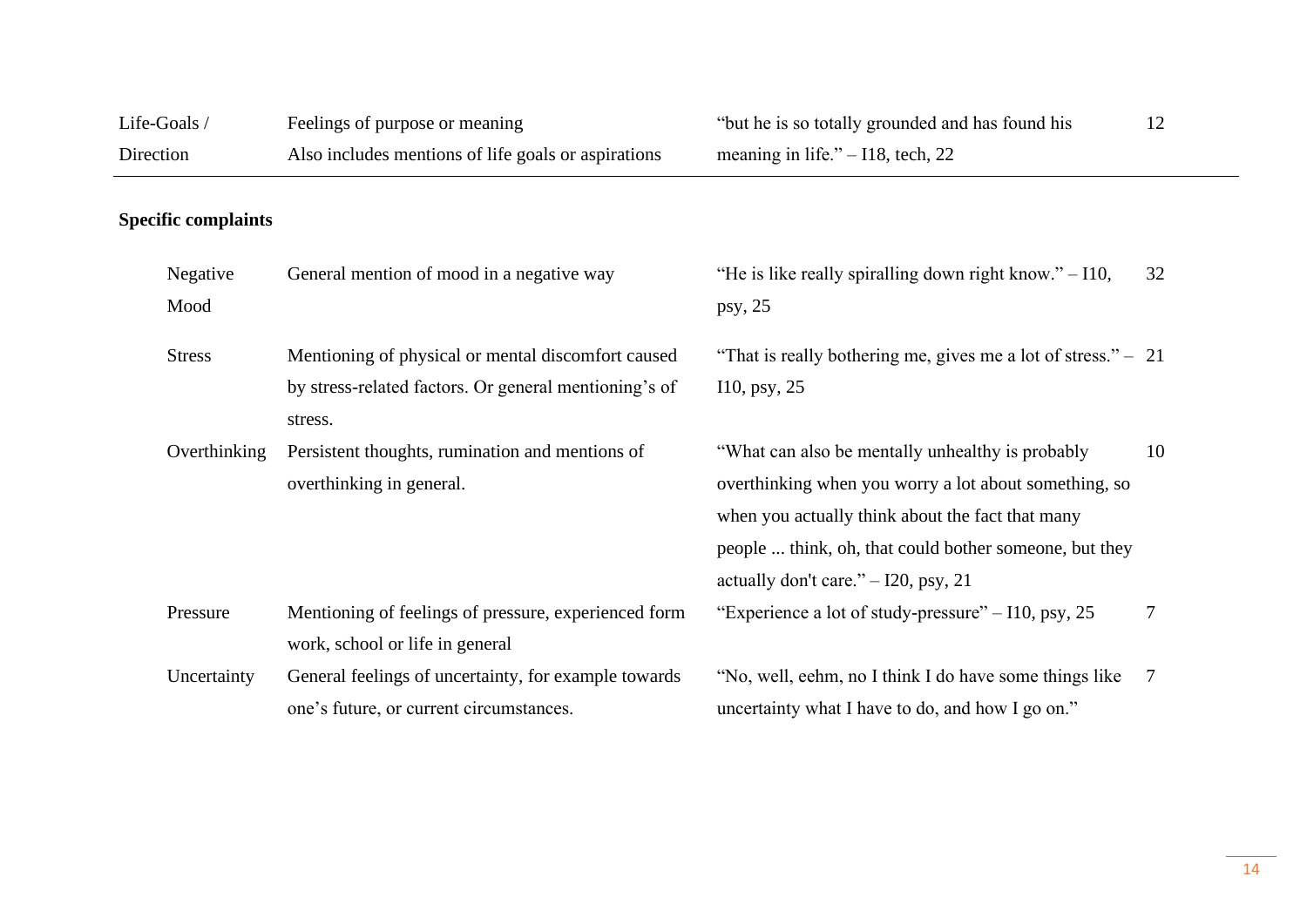| Anxiety            | General feelings of anxiety, fear or panic attacks. Can | "uh, yes, anxiety attacks" $-14$ , tech, 20            | 5  |
|--------------------|---------------------------------------------------------|--------------------------------------------------------|----|
|                    | be coded together with other codes if anxiety is        |                                                        |    |
|                    | specifically caused by one or more other codes.         |                                                        |    |
| <b>Instability</b> | The emotional stability of an individual, or the        | "I think the balance between pessimistic and           | 61 |
|                    | balance between positive and negative emotions or       | optimistic" $-12$ , tech, 19                           |    |
|                    | behaviours.                                             | "No but eehm, eehm, let me think. Mentally healthy,    |    |
|                    |                                                         | eehm. A good balance between rationalizing and eehm,   |    |
|                    |                                                         | have an emotional view towards things so to speak. So  |    |
|                    |                                                         | eehm, not to much with your head, not to much with     |    |
|                    |                                                         | your body, or emotions." $-16$ , psy, 21               |    |
| <b>Disorder</b>    | All mentions of mental disorders (e.g. depression,      | "So, paranoid, uh, obsessive and neurotic about        | 39 |
|                    | psychoses, burnout etc.)                                | everything, depressed, uh dependent, so yes " – I13,   |    |
|                    |                                                         | psy, 21                                                |    |
| Stigma             | Social stigma, prejudices and judgement about mental    | "Mostly because there is a stigma on it, so they would | 7  |
|                    | health related issues and disorders                     | not want to admit it." $-110$ , psy, 25                |    |
|                    | Includes individuals being ashamed of expressing        |                                                        |    |
|                    | their feelings or problems, if caused by fear of social |                                                        |    |
|                    | acceptance of those feelings or problems                |                                                        |    |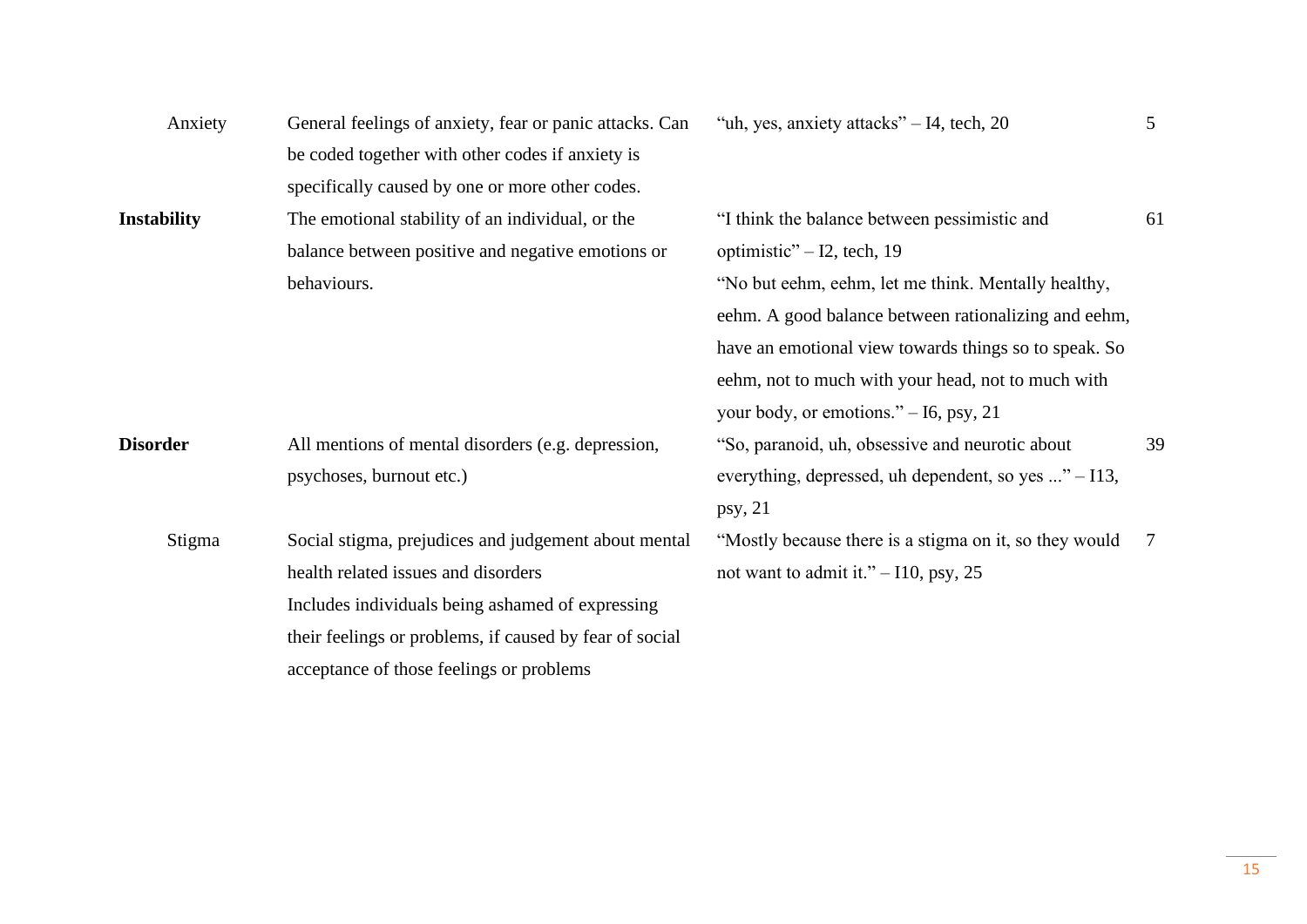| <b>Dysfunctioning</b> | The ability to function in everyday-life              | "That a lot of people will tell you that they also are or   | 31 |
|-----------------------|-------------------------------------------------------|-------------------------------------------------------------|----|
|                       | Includes mentions of ability to structure one's life, | have been suffering from it" $-110$ , psy, 25               |    |
|                       | one's routine or balancing time management of         | "decent work-life balance and I have structured my day      |    |
|                       | different interests                                   | in such a way that I take about an hour for workouts, be    |    |
|                       | Mentioning's of "struggling" with life's aspects or   | it home workouts or just going for a walk" $-114$ , tech,   |    |
|                       | situations is also considered functioning.            | 20                                                          |    |
|                       |                                                       | "The has not found quite a balance in how to deal with      |    |
|                       |                                                       | it practically in functioning" I16, psy, 21                 |    |
| <b>Unspecified</b>    | Other complaints that do not fit within the other     | "experiencing negative effects." - I20, psy, 21             | 6  |
| <b>Complaints</b>     | codes.                                                |                                                             |    |
| <b>View of Mental</b> |                                                       |                                                             |    |
| <b>Health</b>         |                                                       |                                                             |    |
| Personal              | Every mention or description about mental health, as  | "Hmm, that's difficult, because I think everyone defines 30 |    |
|                       | something everybody would describe differently. Or    | mental health differently, but yes, the way I define it for |    |
|                       | assuming that other people would think differently,   | myself, I know people who are mentally healthy from         |    |
|                       | because there is not 1 definition of the term.        | my perspective." $-15$ , psy 21                             |    |
| General               | Every mention or description about mental health, as  | "I think that like me, al lot of people will say that       | 14 |
|                       | something everybody would describe the same. Or       | feeling bad, feeling depressed, yeah that would be the      |    |
|                       | assuming other people would think the same, because   | most answered thing." $-$ I1, tech, 20                      |    |
|                       | there is 1 definition of the term.                    |                                                             |    |
|                       |                                                       |                                                             |    |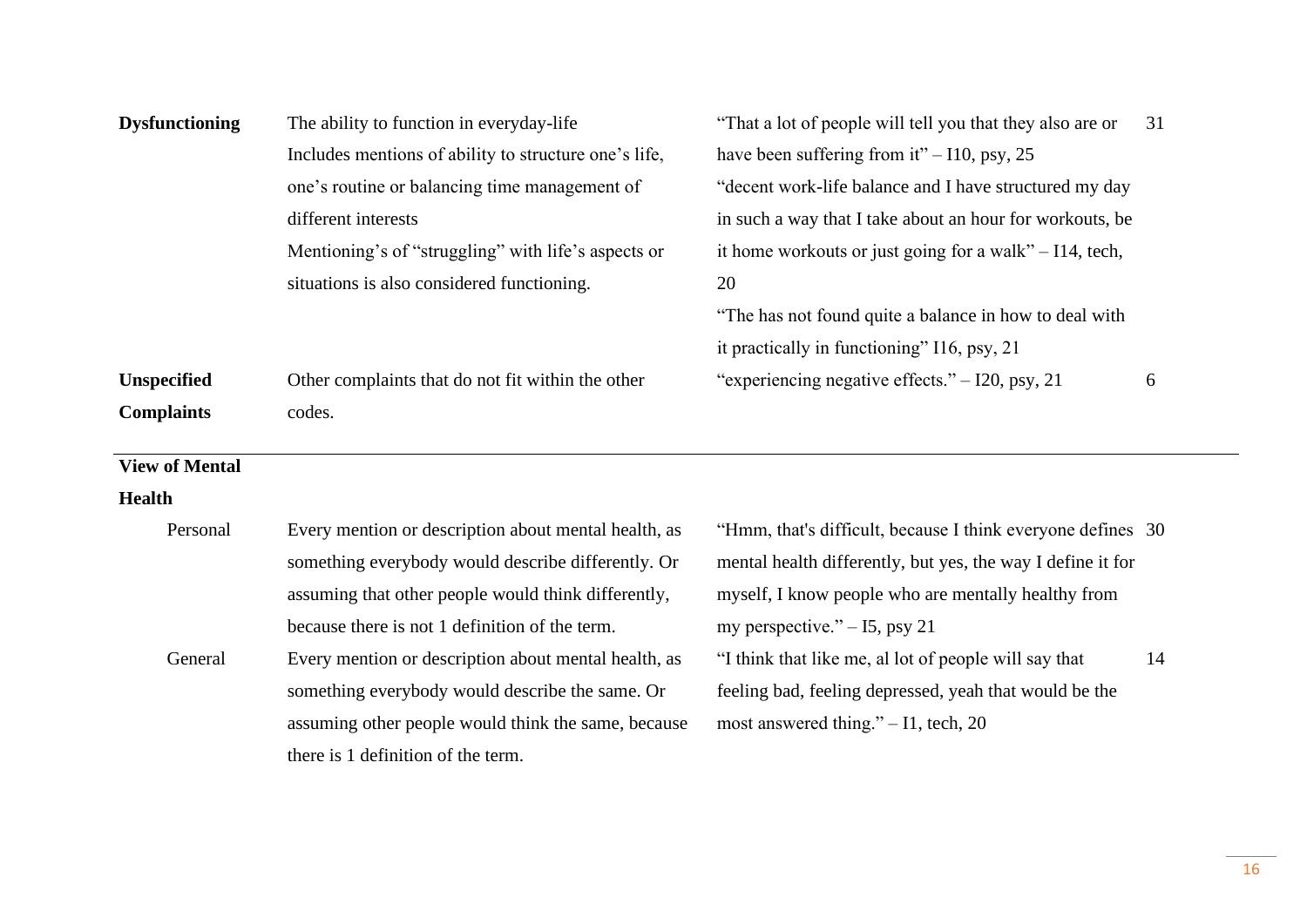Invisibility General description of mental health, that describes mental health as something that someone can't see from the outside, something somebody does not generally notice, or disguised mental health problems. "difficult to determine. Not noticeable or difficult to notice for outsiders." – I14, tech, 20 "Mental stuff is something you can't really see from a distance, or sometimes at all." – I1, tech, 20

10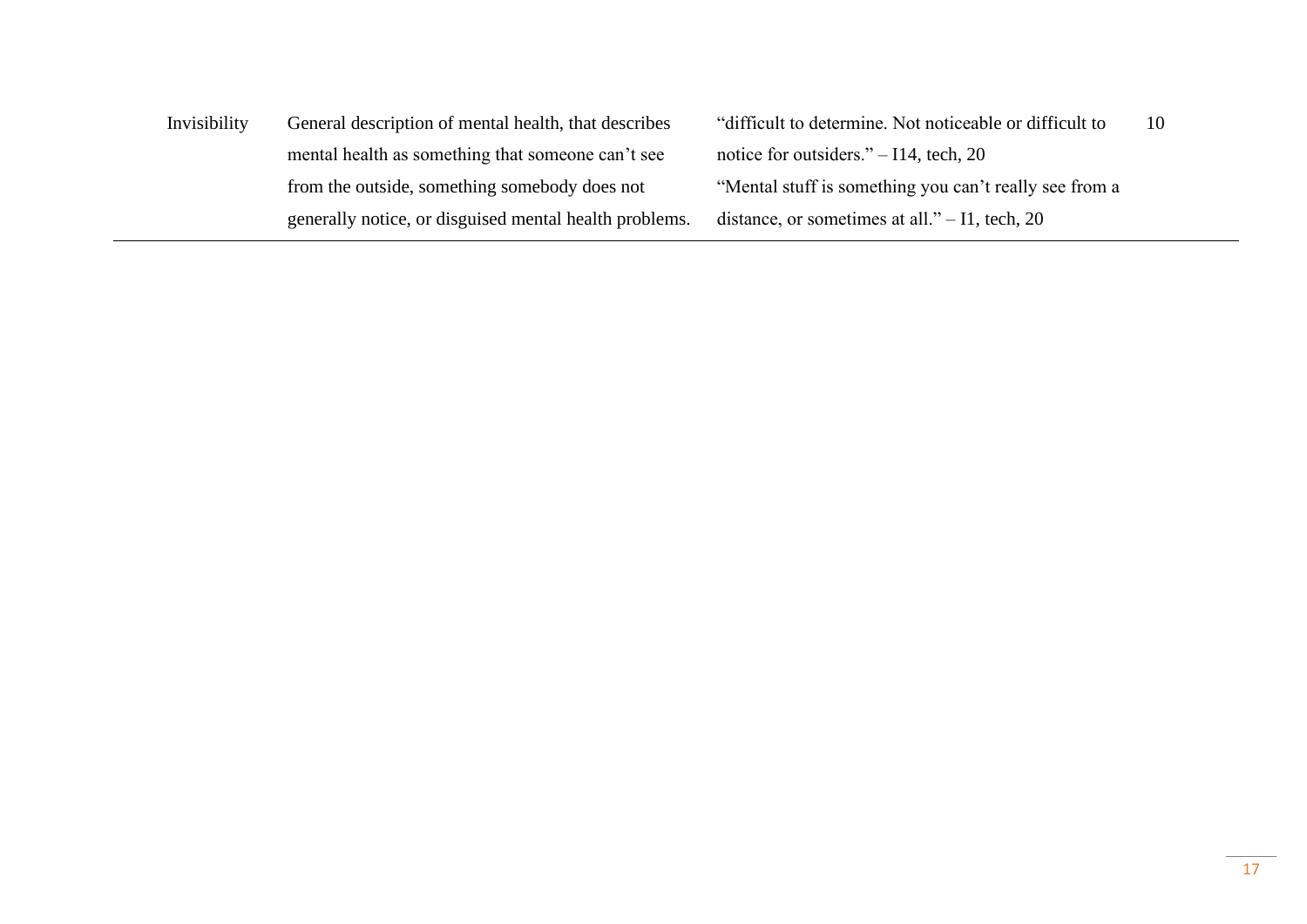#### **Well-Being**

From the perspective of the students, Well-Being and General Complaints are two main themes that can be divided into two categories, namely positive and negative. The positives side is represented by the first main theme: Well-Being. This theme describes a general state of being comfortable, healthy or happy. This theme is comprised by the sub-themes: Happiness/ Life Satisfaction, Resilience, Social Environment, and Self-Actualization. These first level subthemes together define the students' conceptualization of positive aspects of a good mental health. In short, if someone is mentally healthy, that person is happy, resilient, has a sufficient social environment and has a good state of self-actualization. Of the 580 codes that were either in the positive or negative category of mental health, 354 (61%) were in the positive category. This means that when asked about mental health, almost two-thirds of the answers given by participants were about well-being.

#### *Happiness/ Life Satisfaction*

Happiness/Life Satisfaction is a first level sub-theme, that is one of the factors of Well-Being. This first level sub-theme has been mentioned 91 times, which is most of all codes. This means that about 14% of their students mention being happy or satisfied when they were asked about their conceptualization of mental health. This would suggest that being happy is a large part of the term Mental Health.

#### *Resilience*

The second sub-theme of Well-being is Resilience. This fist level subtheme has to do with one's ability to cope with situations and events. This code has four second-level subthemes: Acceptance, General Attitude, Adaptiveness and Help-Seeking. The students considered this ability to be important to Mental Health, since it is unavoidable to go through rough times and experiences. Therefore it is important to have the ability to deal with them:

"mental health, I think that you just are able to bounce back if you like, have a setback. And that you possess the tools in your toolbox to just bounce back. That it does not like, leave a bruise on your wellbeing in general" – I6, psy, 21

As illustrated in this example, the code Resilience was only applied, when it was not specified which form of Resilience would apply. Instead, this was only coded when the student described being Resilient itself.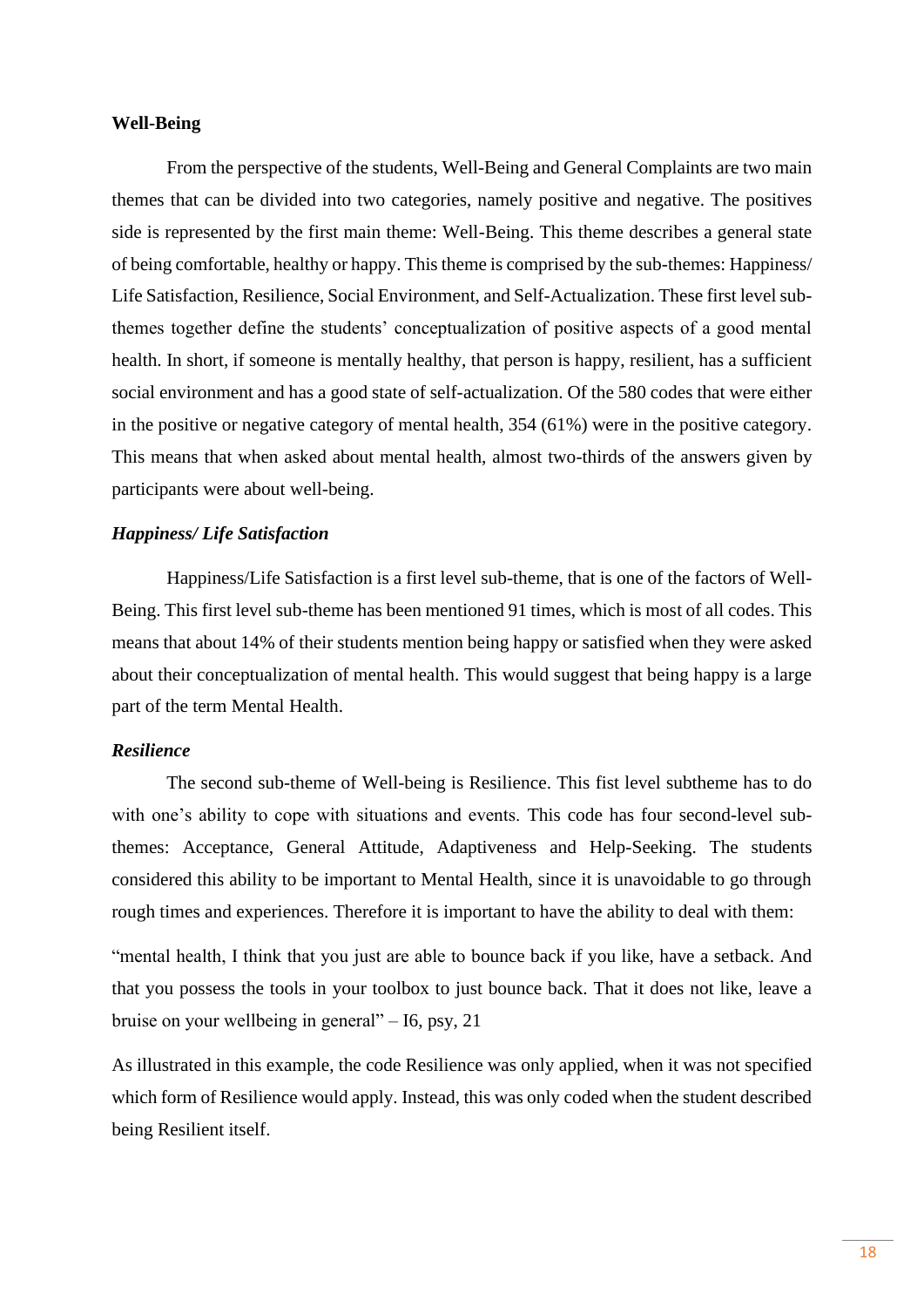It is interesting to see that students described the coping style Acceptance most often, mentioning it 21 times (35%). This could contribute to the theory that students tend to normalize complaints. It might be that students deal with their complaints by simply trying to accept them, because they are a part of daily life. They see their peer students suffering from the same complaints, and therefore normalize the prevalence of them. The following is an example of how a student described being acceptant regarding his/her complaints:

"Because of course everybody feels stressed when they study for their exams, but I think everybody can put it in perspective like: yeah but next week everything is over, then I'll be happy again, so I am happy now as well." – I4, tech, 19

## *Social Environment*

The sub-theme Social Environment is about the extent to which a person enjoys the time spent with friends and family and the ability to be themselves with other people. It has three second level sub-themes: Sociability, Communication and Self-Expression. The active utilization of the social environment as a support system is not included in this code, but is coded as Help-Seeking. Students describe their Social Environment as important to Mental Health, because often these are the people you live with as well. They also mention having a good base from where you can function and be happy as significant:

"Yeah I think if you, like I live in a student-home, and if everything goes well, and you live happily with other people, that contributes towards mental health" $-17$ , psy, 24

#### *Self-Actualization*

The last first level sub-theme contributing towards Well-Being is Self-Actualization. It has the following second level sub-themes: Autonomy, Self-Image, Self-Reflection and Life-Goals/ Direction. Generally Self-Actualization can be seen as the 'highest psychological development stage', which is aimed at the utilization of one's talents and potentials. This sub-theme seemed to be a concept that fitted as an umbrella-term for the feeling of one's autonomy and life's direction. As well as the feelings of confidence, and capability and the ability to self-reflect. Students describe this term mostly in the context of feeling in control:

"a feeling of control and that you are just happy about who you are and how you are and you develop, either physically, through workouts, or mentally, saying "hey, today was a great day, keep it up" –  $I14$ , tech, 20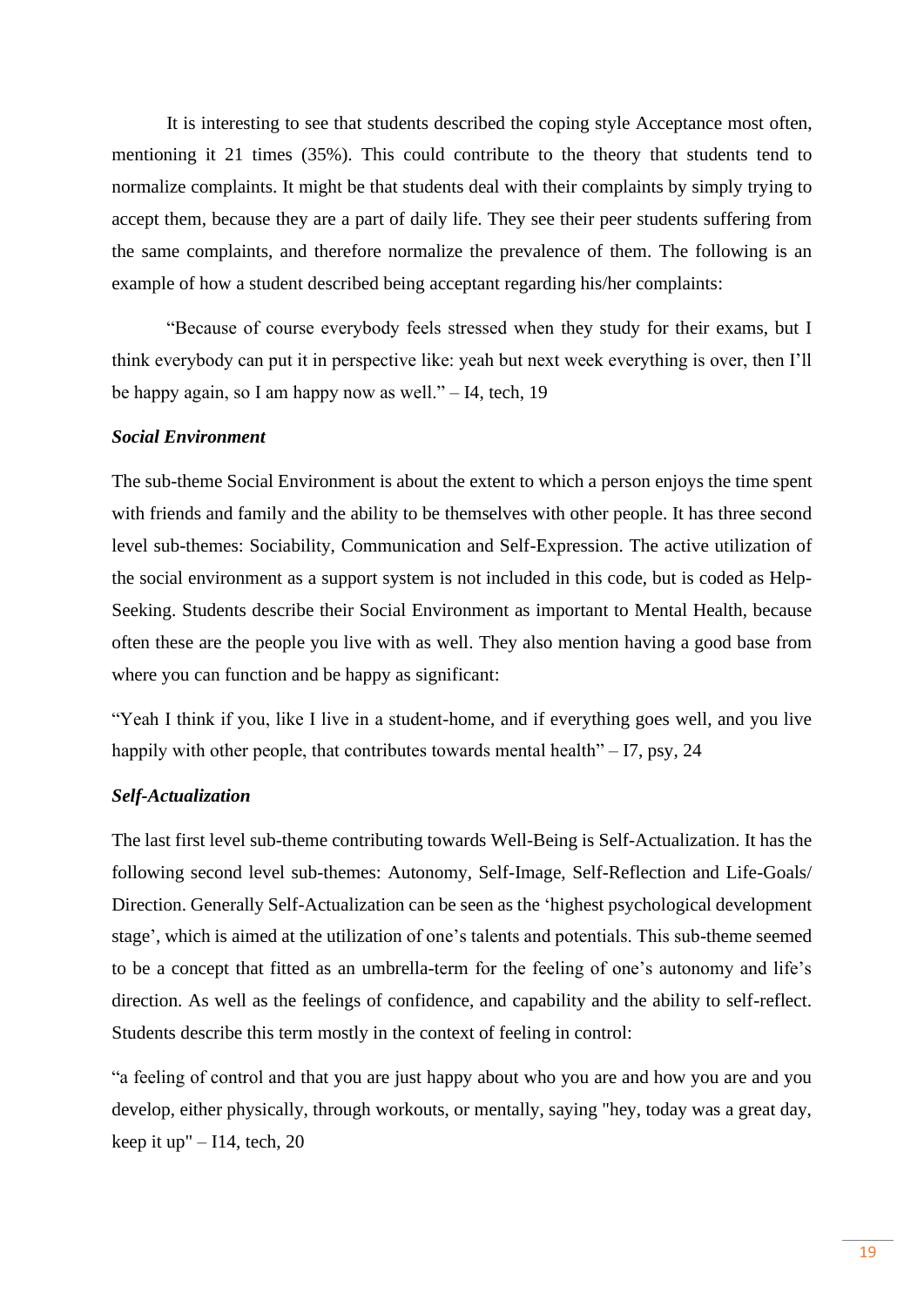#### **General Complaints**

In contrast with the positive main theme of Well-Being, the main theme General Complaints was constructed. The first level sub-themes are Specific Complaints, Instability, Disorder, Dysfunctioning, and Unspecified Complaints. This theme covers the negative aspect of the term Mental Health and the described consequences from having bad mental health.

## *Specified Complaints*

The first sub-theme of General Complaints is Specified Complaints. This first level sub-theme consists of six second level sub-themes, namely Negative Mood, Stress, Overthinking, Pressure, Uncertainty and Anxiety. Sub-themes Negative Mood and Stress were described most by the students, which indicates these as the most mentioned specific factors that are part of (bad) Mental Health. This was unsurprising since these are amongst the most prevalent in students. Anxiety is largely prevalent ins students as well, although surprisingly Anxiety has only been mentioned 5 times by students participating in this study. Furthermore, the code Anxiety has been mentioned least of all codes in the coding scheme and when mentioned, it is considered almost exclusively as something that is always there, and only a problem when it is severe enough. In audition it is described as part of something else, such as self-expression or influential to one's mood, rather than being described as a complaint on its own:

"*Yes, for example if… well I think the fears would be the same, it would really depend… on the strength, I think. If it is so strong, this fear, let's say it is self-doubt or something like "I have the feeling that I cannot express myself or people don't understand me", that it goes so deep at some point that you are afraid of having to express yourself, so that you no longer feel good* ." – I11, Tech, 21

#### *Instability*

This code could also have been a contributing factor towards well-being, or even a "neutral" main theme on its own. However, the code was mostly used in context with complaints. The students mention stability in combination with the effects on one's mental health when they are unstable. Specifically, it was mostly mentioned with the codes Mood, as in mood swings, or with the codes Stress and Pressure. Therefore it was decided to group this code as a subtheme under the main theme: General Complaints. However, since this is the most mentioned code after Happiness/life satisfaction, it is considered a very important part of mental health.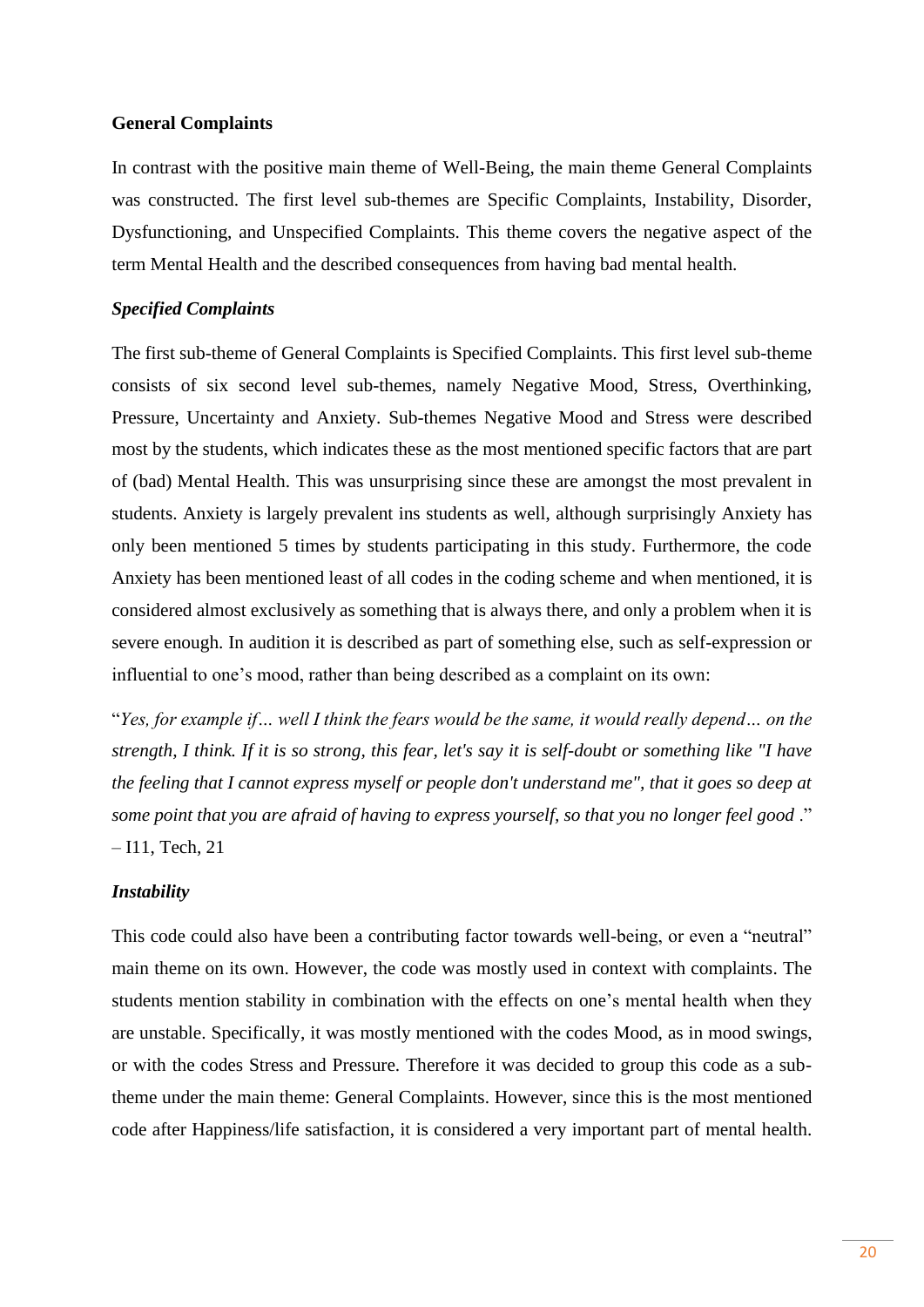The students tend to describe the effect it has on someone if they are unstable or lack balance in their emotions:

*"And also like just, a lot of serious changes in her emotions, and how she feels I think. I do think that that shows that she has like the highs and lows, that those could be quite extreme ."*  $-16$ , Psy, 21

#### *Disorder*

Disorder is a sub-theme that contains the second level sub-theme Stigma. Apart from literal mentions of disorder, the students described this sub-theme mostly in combination with Negative Mood in the form of depression. Disorder is often mentioned as the first thing that comes to mind when thinking about bad Mental Health. For example, when asked whether the student could name components of the term Mental Health, this particular student mentioned specific disorders:

"You have 2 sides to that I guess. Temporary stuff about how you feel, depressions. And you have permanent "mental illnesses" to put it like that. Autism and other forms of those I suppose." $-11$ , Tech, 20

The second level sub-code Stigma was mentioned relatively few times, namely 7 times total. This has been categorized as a second level sub-theme under Disorder, because it has exclusively been used when participants described a disorder or when they mentioned people (supposedly) suffering from a disorder. An example is the following student's answer, when he/she describes how many people are currently mentally healthy:

*"But you also have people who are like, a little crazy by themselves. Like they're weird, even though they can't help it."* – I3, Tech, 18

## *Dysfunctioning*

The students were most likely to describe functioning as a measurement of the severity of complaints. Stating that students who experience symptoms of for example stress or mood, are not able to function properly anymore. This has been described in several ways such as literally mentioning the perceived effects of dysfunctioning while studying or at work. Other times it was described in ways such as struggling or being unable to handle things: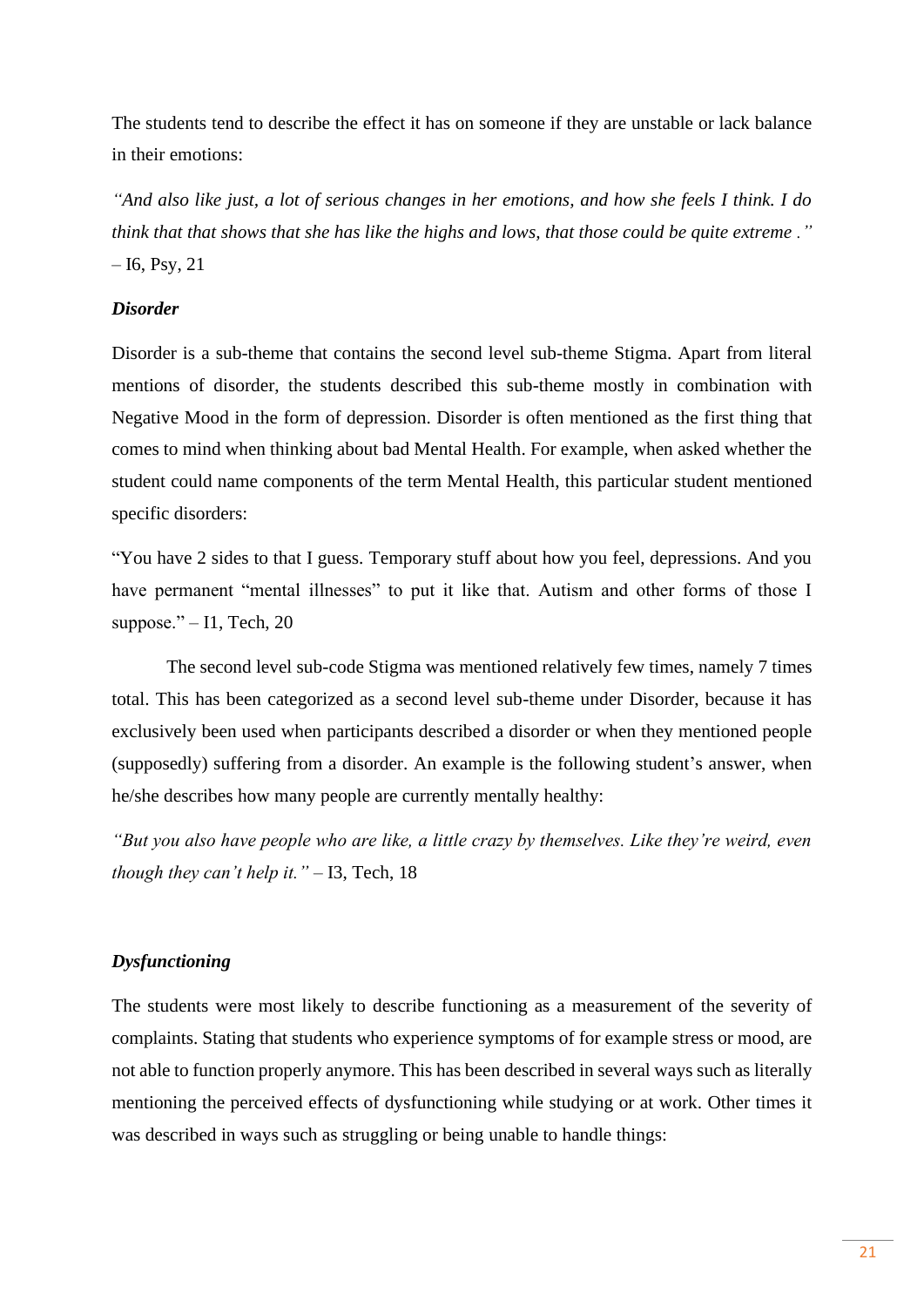"I have to say that when you say mental health, I immediately think about people who are not doing well. People who are struggling in this context, students who are experiencing a lot of study-pressure, people who are just really like can't handle things right now" – I10, Psy, 25

#### *View of Mental Health*

Lastly there is one other main theme contributing directly towards Mental Health, and that was the code about the general view of Mental Health, more specifically whether students mentioned Mental Health as a term that is defined the same by everybody or determined on a personal level. These citations do not mention components of mental health. Instead they mention how students perceived the term mental health itself. There are three first level subthemes that contribute to this theme: Personal, General, and Invisibility. Interestingly, about two-thirds of the students seem to think of the term Mental Health as something that does not have an objective definition, but as something that is seen as very subjective. The students describe many factors to account for the difference in definition. Examples of these are differences in life experiences, study-major, or even phases in life.

"*Mhh, I think it depends on who you ask, there are many different views. I think it depends a lot on how often you deal with something like that (e.g. through your studies) or on your age, I think, for example, the generation of our parents would say very different things than we do. Well, I do believe that there are very different views*." – I17, Psy, 21

A relatively simple reasons for this is for example that people themselves have different things that make them happy, so certain aspects of Mental Health could be unimportant for some people, whereas they are essential for others. Another reason that is given is that people would most likely define it in relation to their past experiences, for example their experiences with mental illness. Some students describe the second level sub-theme: Invisibility. They describe how mental health is something personal, and especially signs of bad mental health are not visible to outsiders generally:

"*How you feel is an important example, next to mental illnesses or how they are called officially. Mental stuff is something you can't really see from a distance, or sometimes at all*." – I1, Tech, 20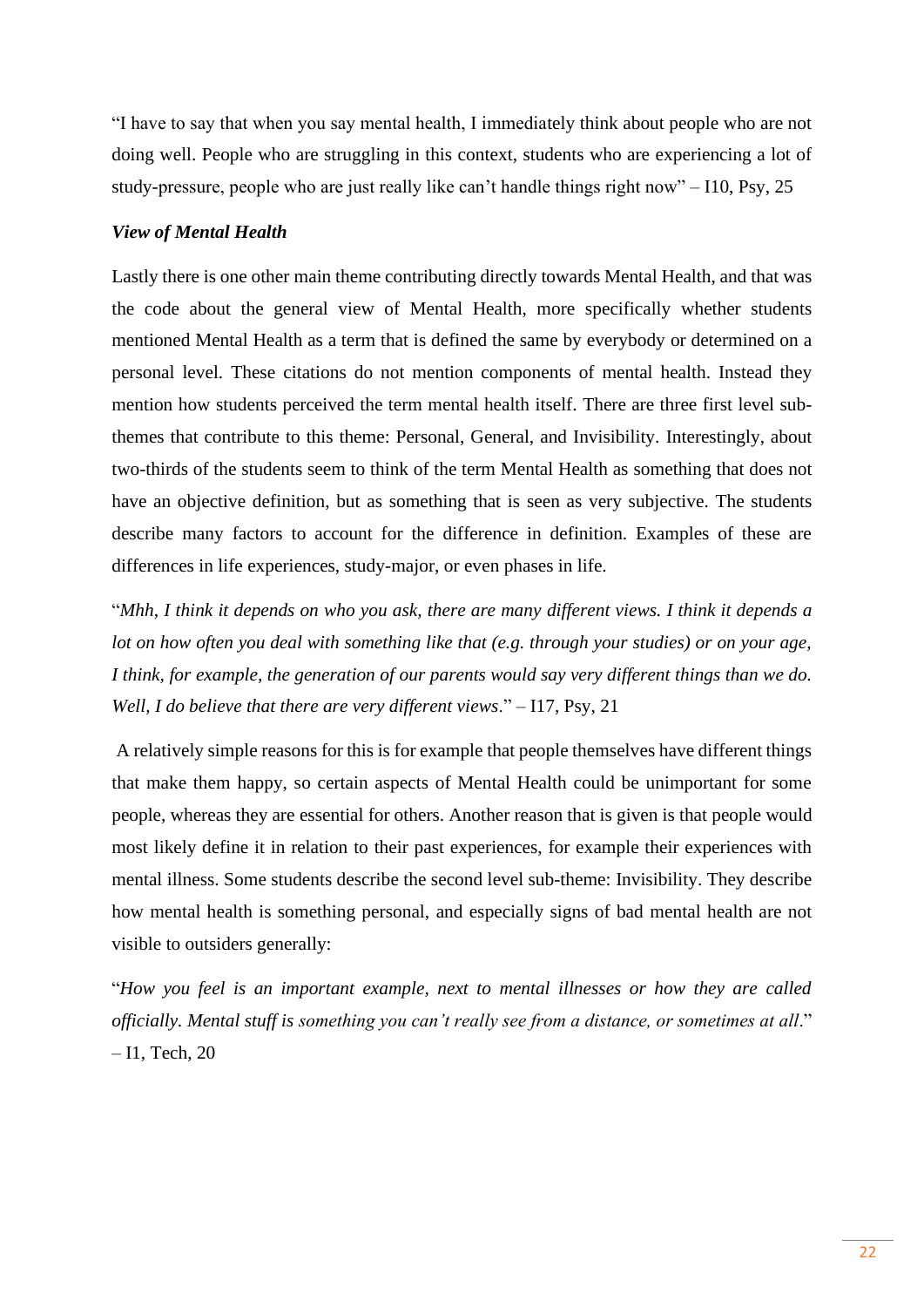Figure 1 shows a schematic overview of all the Main Themes and the first and second level sub-themes. They are shown in this way to illustrate the flow of contributions of all the themes and sub-themes towards the term Mental Health.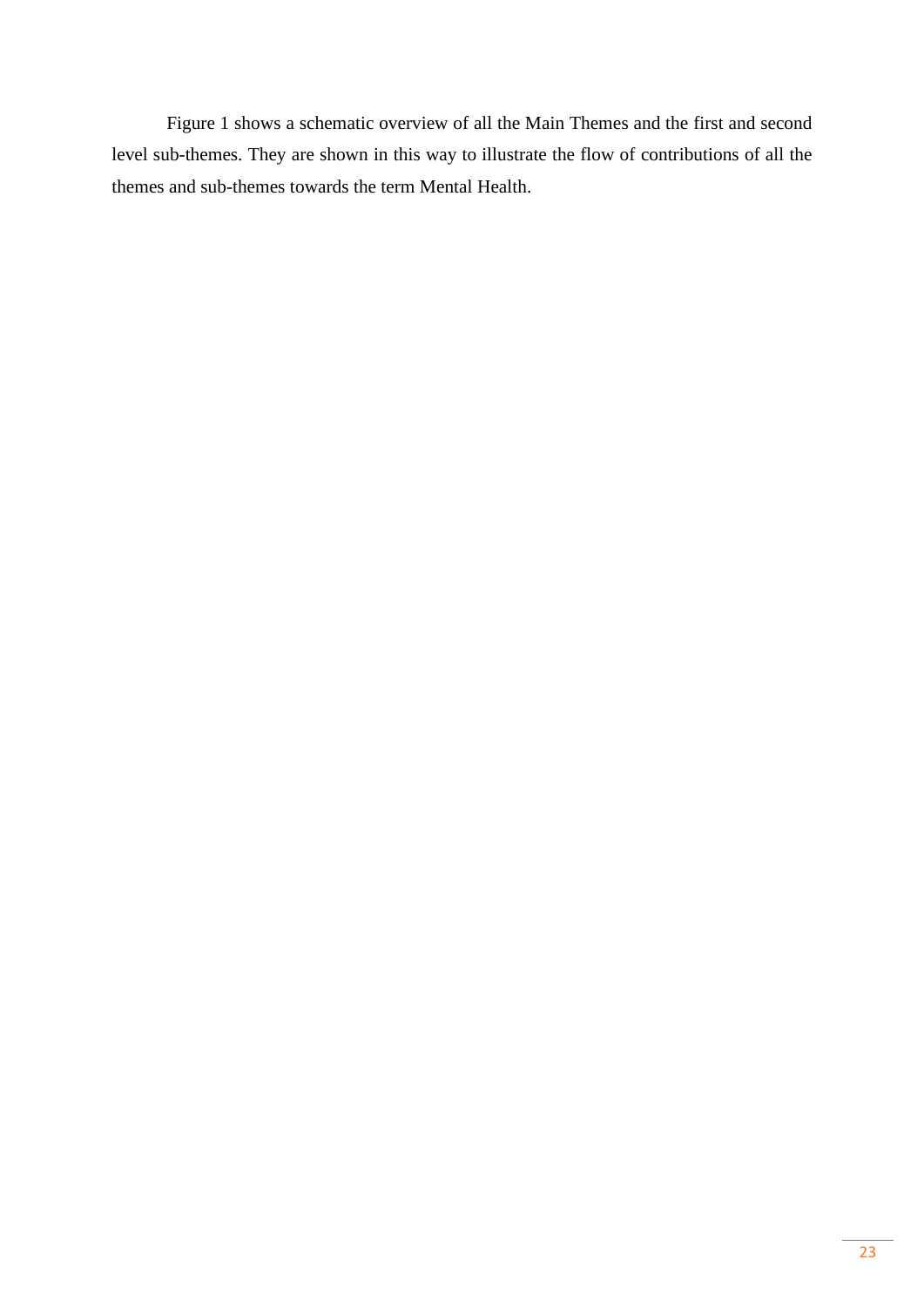# **Figure 1**

# *Visualization of the Themes and Codes*

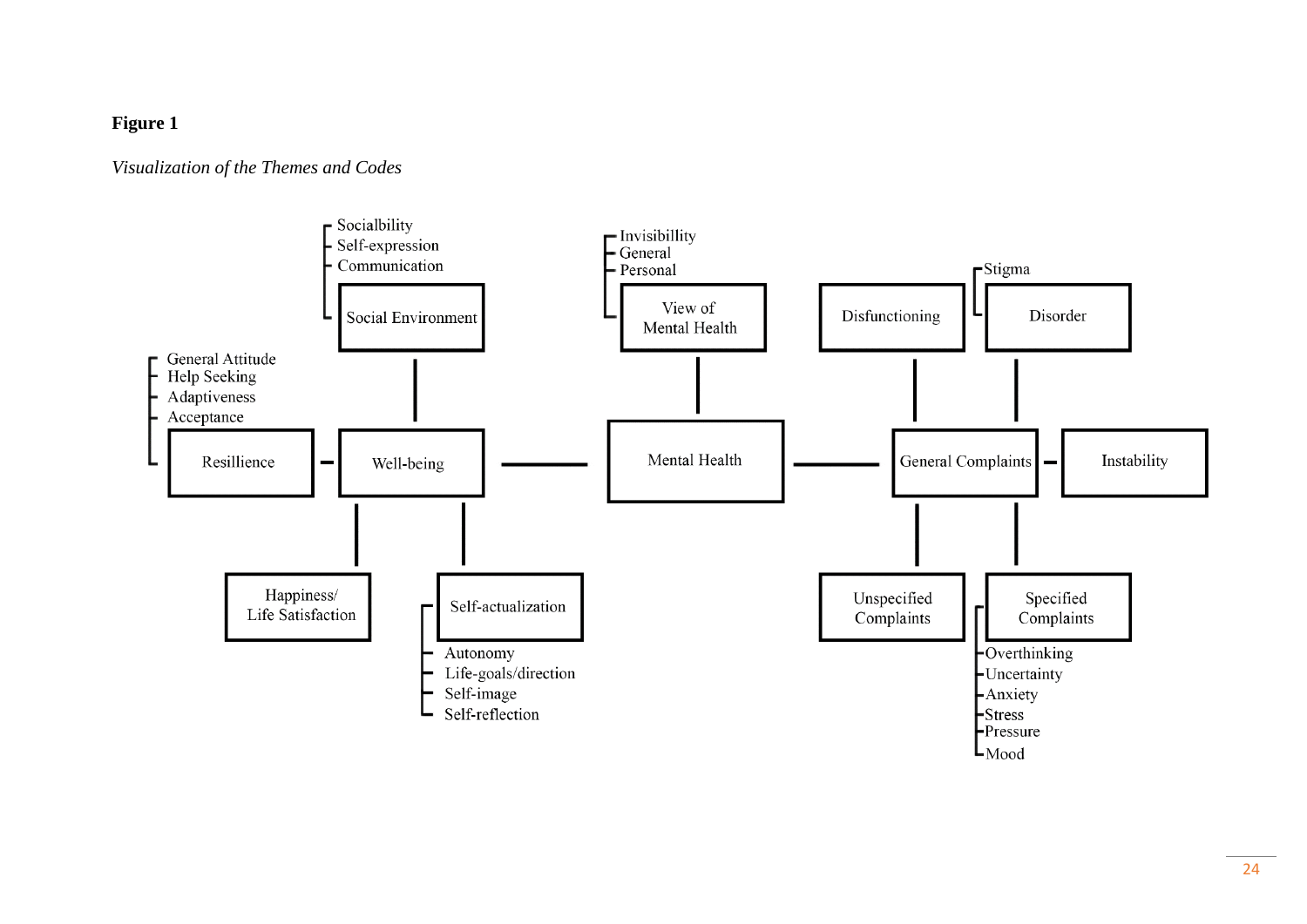# **Differences between Psychology students and lay students in their Conceptualization of Mental Health.**

To get an overview of the differences between Technical students and Psychology students Table 3 shows an overview of all codes. In this table the total mentions are divided by the study-majors of the students, grouping them in either Technology studies or Psychology.

# **Table 3**

|                                      |              | <b>Psychology Technology</b> |
|--------------------------------------|--------------|------------------------------|
| <b>Acceptance</b>                    | 10           |                              |
| $N=21$                               |              | 11                           |
| <b>Adaptiveness</b>                  | $\mathbf{1}$ | 12                           |
| $N=13$                               |              |                              |
| <b>Anxiety</b>                       | $\mathbf{1}$ | $\overline{4}$               |
| $N=5$                                |              |                              |
| <b>Autonomy</b>                      | 17           | 13                           |
| $N=30$                               |              |                              |
| Communication                        | 17           | $\mathbf{1}$                 |
| $N=18$                               |              |                              |
| <b>Disorder</b>                      | 19           | 20                           |
| $N=39$                               |              |                              |
| <b>Functioning</b>                   | 18           | 13                           |
| $N=31$                               |              |                              |
| <b>General</b>                       | 8            | 6                            |
| $N=14$                               |              |                              |
| <b>General attitude</b>              | 9            | 7                            |
| $N=16$                               |              |                              |
| <b>Happiness / Life-Satisfaction</b> | 34           | 57                           |
| $N=91$                               |              |                              |
| <b>Help-Seeking</b>                  | 9            | $\mathbf{1}$                 |
| $N=10$                               |              |                              |

*Frequencies of Codes Divided by Study major*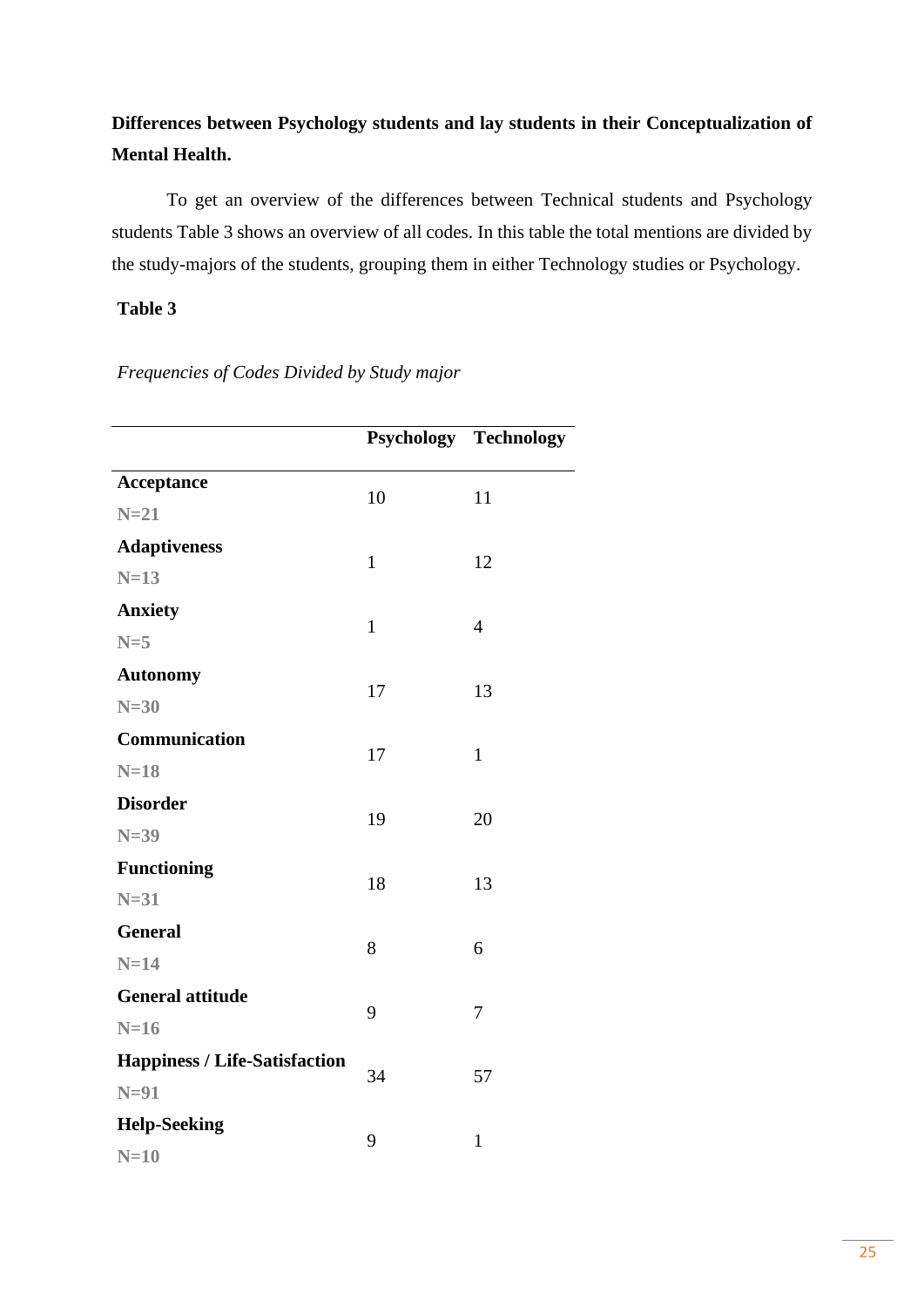| Invisibilty                   | 3              | 7              |
|-------------------------------|----------------|----------------|
| $N=10$                        |                |                |
| <b>Life-Goals / Direction</b> | 8              | $\overline{4}$ |
| $N=12$                        |                |                |
| <b>Mood</b> (Negative)        | 12             | 20             |
| $N=32$                        |                |                |
| Overthinking                  | 5              | 5              |
| $N=10$                        |                |                |
| <b>Personal</b>               | 12             | 18             |
| $N=30$                        |                |                |
| <b>Pressure</b>               | $\overline{4}$ |                |
| $N=7$                         |                | 3              |
| <b>Resilience</b>             |                |                |
| $N=34$                        | 26             | 8              |
| <b>Self-Expression</b>        |                |                |
| $N=14$                        | $\overline{4}$ | 10             |
| <b>Self-Image</b>             | 11             | 12             |
| $N=23$                        |                |                |
| <b>Self-Reflection</b>        | 14             | $\overline{4}$ |
| $N=18$                        |                |                |
| Sociability                   | 8              |                |
| $N=22$                        |                | 14             |
| <b>Social Environment</b>     |                |                |
| $N=32$                        | 11             | 21             |
| <b>Stability / Balance</b>    |                |                |
| $N=61$                        | 40             | 21             |
| <b>Stigma</b>                 |                |                |
| $N=7$                         | 6              | $\mathbf{1}$   |
| <b>Stress</b>                 |                |                |
| $N=21$                        | 8              | 13             |
| Uncertainty                   | $\overline{4}$ |                |
| $N=7$                         |                | 3              |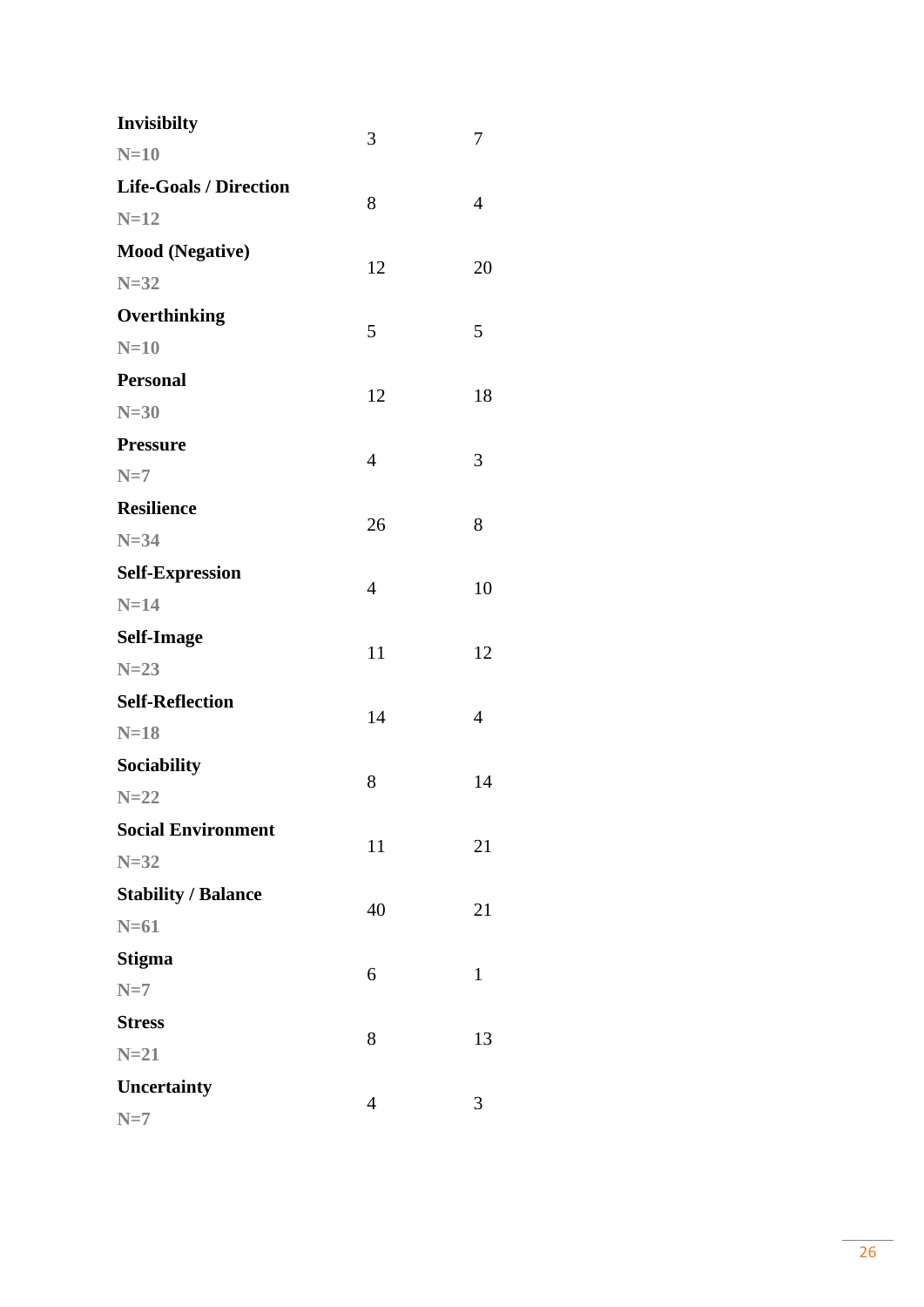| <b>Unspecified Complaints</b><br>$N=6$ | 3   |     |
|----------------------------------------|-----|-----|
| <b>Total codes</b>                     | 322 | 312 |

Generally, it is interesting to see that there is little difference between the total amount of codes when comparing lay students with psychology students. When looking at some of the specific codes more closely however, there are some interesting differences. Resilience and social support seemed more central in psychology students' perspectives on mental health, while engineering students described a more individualistic approach of adapting their own attitude towards problems they faced. Help-seeking for example, was almost exclusively described by psychology students. While Adaptiveness for example was almost exclusively mentioned by technology students.

Another interesting difference is that lay students tend to describe mood and happiness as a bigger part of mental health than psychology students do. On the other hand psychology students tend to describe more codes that are associated with the sub-theme Self-Actualization. Codes such as Autonomy, Self-Reflection and Life-Goals/ Direction are mentioned more often by psychology students. Apart from the code Self-Image, which is quite balanced, all of the other codes that together form the sub-theme Self-Actualization are over-represented by psychology students. This could be explained by the prior knowledge and education. The term self-actualization is not something people generally talk about, but is much more familiar to psychology students. However, it appears to be the case that psychology students tend to focus on components of happiness such as Autonomy and Self-Reflection, instead of on happiness itself.

#### **Discussion**

The purpose of this study was to find out how students conceptualize mental health, and whether psychology students differ from lay students in their conceptualization. Students generally seem to describe Mental Health as being happy, and to be able to cope with the usual setbacks and disappointments that come with life. The results of the inability to deal with these setbacks are described in the form of complaints: Negative Mood and Stress. The severity of complaints is mostly described as the level of dysfunction in daily life or education. This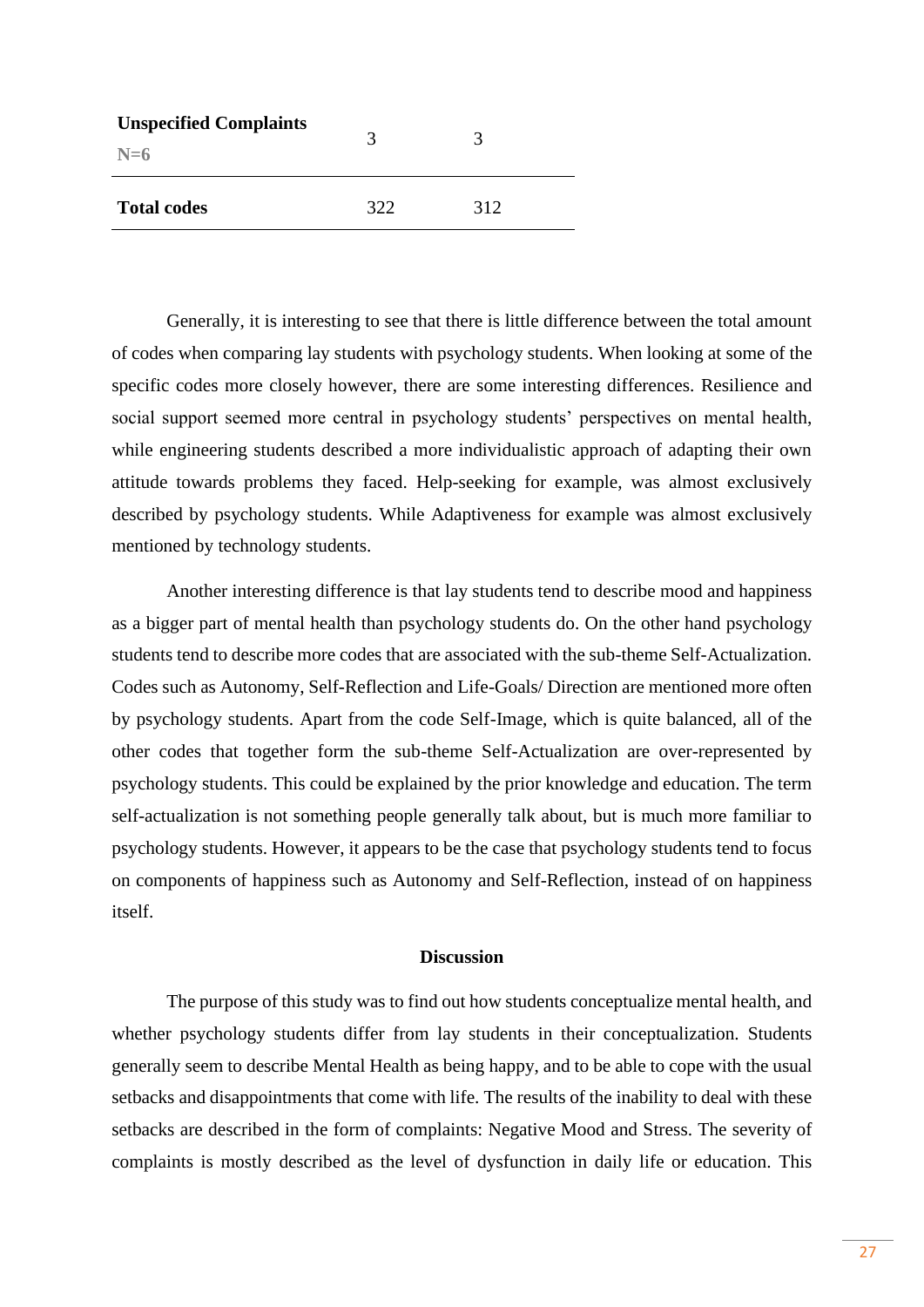indicates that students do not think of their complaints as complaints in itself, but rather see their complaints in the context of their study or daily life. It depends on one's ability to deal with these setbacks in order to be or stay happy, since these setbacks are largely seen as a part of life. This ability to deal with complaints is described as being 'Resilient'. The majority of students see Mental Health as a concept that is personal for everyone, and the meaning differs based on personal experiences or values in life. Anxiety is something that is hardly mentioned by students as being part of one's mental health. This view of mental health is in line with the current views of positive psychology (Seligman & Csikszentmihalyi, 2000) and the WHO (2018). They stimulate not to focus on a state of well-being when describing mental health, rather than to focus on complaints. It is interesting to see that students indeed describe complaints to be problem itself, however that they are part of life, which is in accordance of what Seligman and Csikszentmihalyi (2000) describe.

Lay students more often described good Mental Health as being and staying happy, despite the usual setbacks of life. Psychology students on the other hand mention the possibility of feeling unhappy occasionally, and needing help to get through things more often. Psychology students tend to describe the ability to seek help when you don't feel well and being resilient as important. Not feeling well (for a short period), is described to be normal and is considered less influential to the general mental health, as long as you are "stable" over time. In short: Lay students describe mental health as being happy, whereas psychology students describe it as the ability to be and stay happy. This would suggest that psychology students are more inclined to reason that when unhappy, one does not experience to much complaints, but rather has insufficient coping mechanisms. This is in accordance with the study from Brimstone, Thislethwaite, and Quirk (2007), who argue this neglect of the complaints itself, to be one of the reasons why psychology students are less likely to seek out professional help.

#### **Implications**

Students need to be addressed and educated differently regarding their symptoms and complaints. Currently they do not seem to regard all their symptoms and complaints as part of their mental health. This might be a reason for students not to seek out professional help, which subsequently leads to the lack of treatment (Hunt & Eisenberg, 2010) (Eisenberg, Golberstein, & Gollust, 2007). Especially the results on the topic of anxiety could and should be researched more intensely based on this study. According to the ACHA (2016), two-thirds of students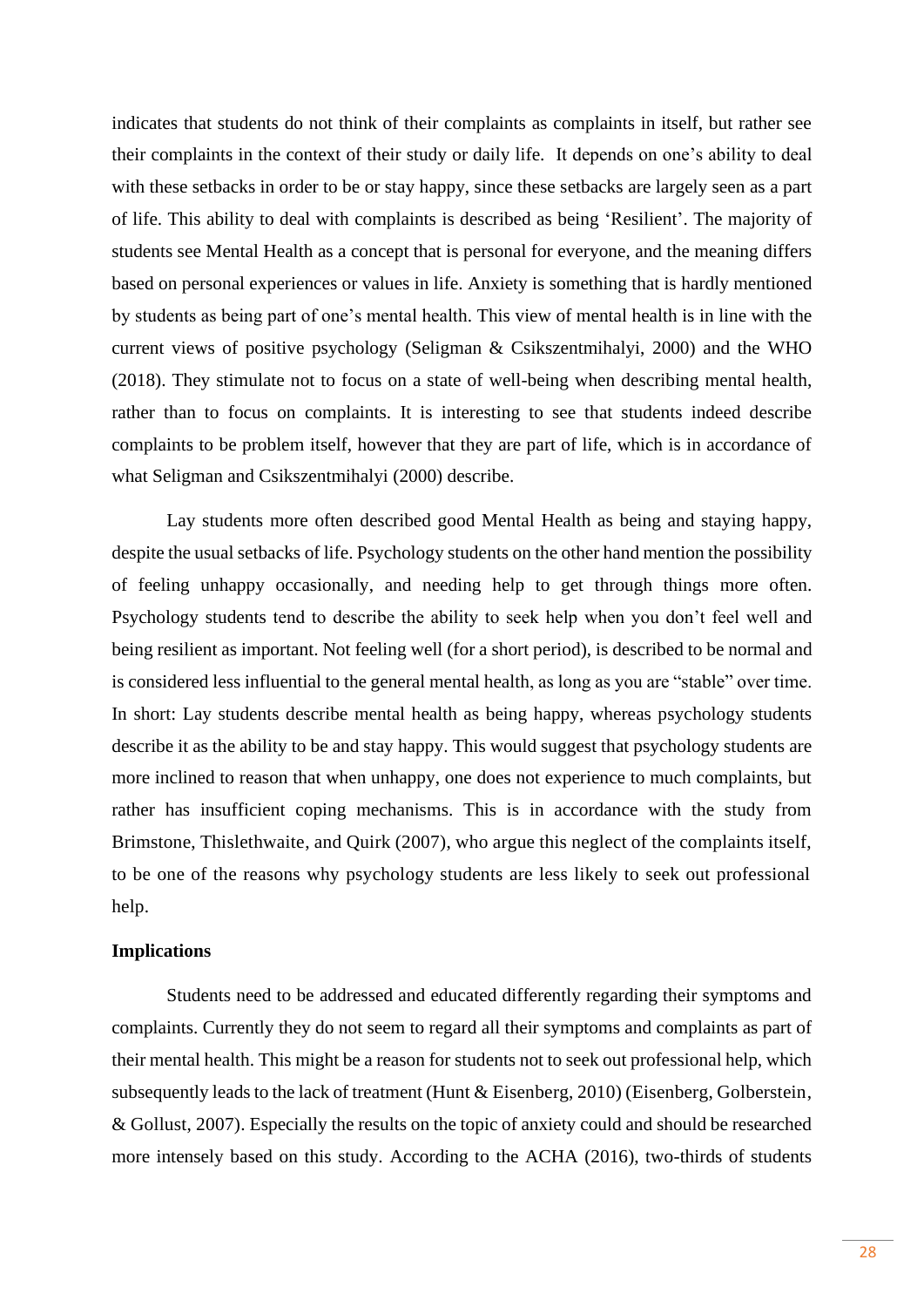reported overwhelming levels of anxiety, yet Anxiety is hardly mentioned when asked about components of mental health. More information on why students do not think of anxiety when asked about mental health, could result into better interventions aimed at getting students professional help. Just providing information about mental health would not suffice. The fact that psychology students are even less inclined to mention anxiety as part of their mental health, implies that knowledge of the symptoms and complaints does not result in students considering anxiety as part of mental health. It implies the opposite, which is in line with the research done by Brimstone, Thislethwaite and Quirk (2007). Their study showed that students who study psychology are less inclined to seek out professional help for their mental health than lay students. This implies that in order to get students to see complaints as part of their mental health, and get professional help when necessary, a different approach is needed to inform students and create interventions for their mental health. The absence of anxiety in students' conceptualization of mental health, could directly be taken into account by healthcare professionals. Before additional research has been conducted as to why students do not see anxiety as part of their mental health, healthcare professionals could actively seek out anxiety symptoms in students. A University counsellor or GP could directly ask to the experienced anxiety when interviewing students for example.

A possible reason that students do not see their (some of their) complaints as a big part of their mental health, could be the general shift of focus in the psychological field. With positive psychology came a focus on functioning and living a good life, instead of a focus on complaints (Seligman & Csikszentmihalyi, 2000). In this field of psychology it is stimulated to accept stressors for example as part of daily life, where acceptance is seen as a coping strategy (Seligman & Csikszentmihalyi, 2000). Dunn, Iglewicz, and Moutier (2008) for example, proposed a conceptual model of the well-being of medical students, and came to the conclusion that there were multiple stressors that depleted a student's 'coping reservoir'. When students were unable to deal with the stressors, it would lead to a burnout. Their view (and also the view of positive psychology) is to improve the student's coping ability to prevent a burnout, rather than to reduce the stressors (Dunn, Iglewicz & Moutier, 2008) (Seligman & Csikszentmihalyi, 2000). One of the reasons students are less inclined to seek out professional help for their mental complaints, is because they seem to normalize complaints (Hunt & Eisenberg, 2010) (Mitchell, McMillan, & Hagan, 2017). Students compare their mental problems to their peer students. And because most of the students experience similar levels of complaints, students might view their complaints as normal (Mitchell, McMillan, & Hagan,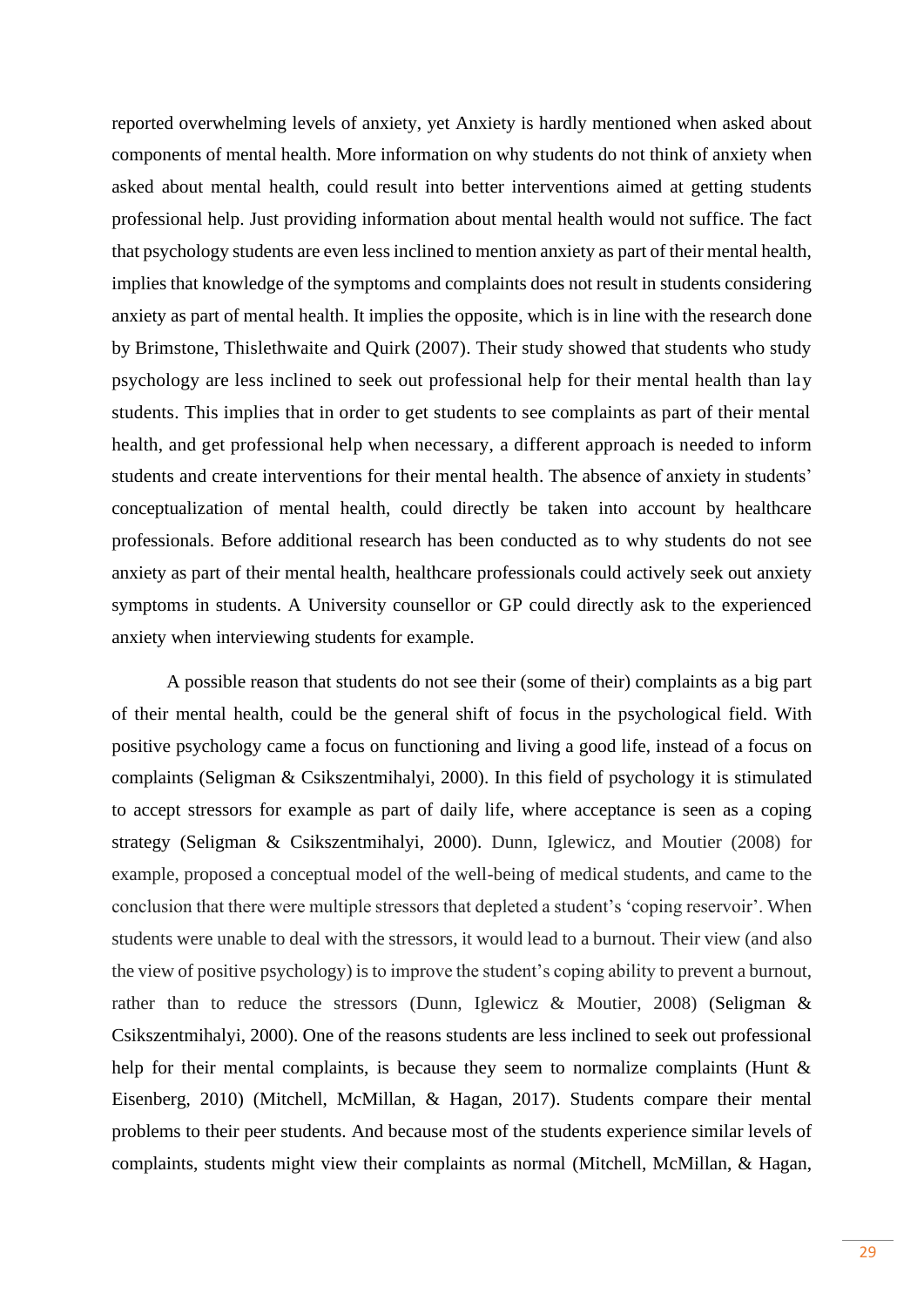2017). Combining this information with the current view of positive psychology on mental health complaints, it could be that this tendency to normalize complaints is increased. When the focus of mental health is also shifting away from complaints and more on functioning, it could have lead to an increased neglect of mental health complaints by students. Of course this is hypothesizing, rather than a direct outcome of this research. However this could prove to be a valuable insight for future research.

#### **Limitations And Strengths**

Firstly, it needs to be mentioned that these interviews were conducted during a lockdown in the Covid-19 pandemic in the Netherlands. This could have greatly influenced the results. For example, Pan et. al. (2020) found that the pandemic has a detrimental impact on the mental health of people already suffering from depression, anxiety or obsessive-compulsive disorder. It could be that themes such as Social Environment were overrepresented, since it is likely that students are missing their friends and family, whom they could not visit during the lockdown. Another thing that could have been influenced by the pandemic is the fact that feelings of negative moods, pressure and stress could possibly have been mentioned more often than they usually would have, as they are possibly experienced more frequently during a lockdown. However, this study does provide a unique insight into the priorities of students during a pandemic.

Secondly it seems advisable to standardize the way of conducting the interviews, and training the researchers beforehand. Both researchers who conducted interviews had certain characteristics in their transcriptions, that could have been standardized. For example, the extent to which participants were asked to further explain their answers was different in the transcriptions. The transcriptions of the interviews of one researcher contained 41% more relevant data than the interviews of the other researcher (371 codes vs. 263 codes), where relevant data is defined as the number of codes in the interview. This could be due to differences in questioning, and could be prevented with training the method of interviewing.

The results of this study need to be validated in larger groups to test the generalizability. Because this is not a quantitative study, it is not possible to check for quantitative significance in the general conceptualization among students. However, these results should be considered as guidelines to the conceptualization of mental health and as a starting point for quantitative research.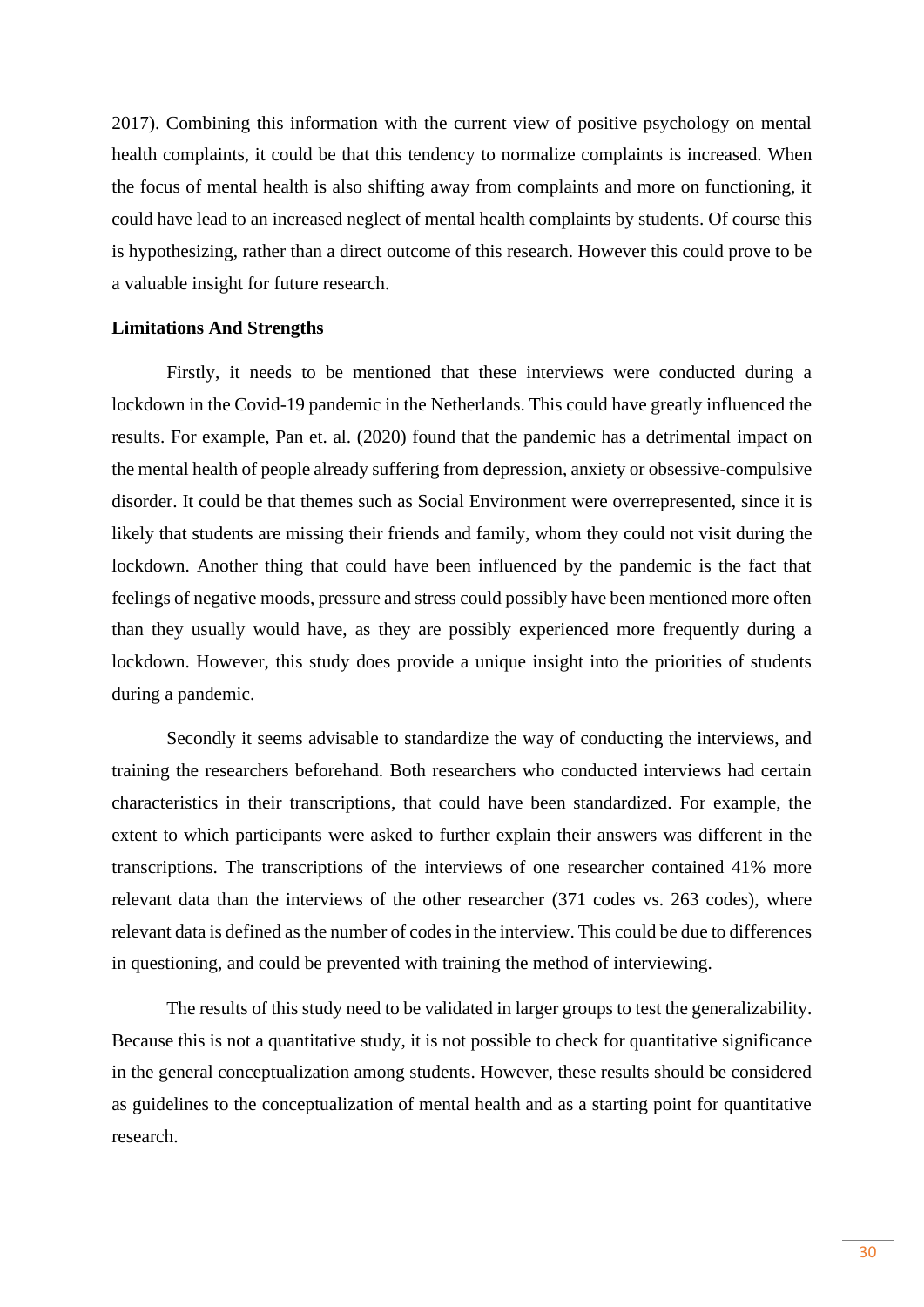One of the major strengths of this research is the fact that the coding scheme is considered very reliable with Krippendorff's c-Alpha-binary scores of .975 and .755 (Hayes & Krippendorff, 2007). This coding scheme could therefore be used when researching other study-majors, and maybe even among other (western) nationalities. When researching other study-majors it would be interesting to see how the different themes deviate. When researching different nationalities however, it should be taken into account that similar cultures should be researched. When researching other nationalities it could very well be that different themes would be described, and a new coding scheme should be constructed.

#### **Conclusion**

Conclusively it can be said that this research has provided a unique insight into students' conceptualization of Mental Health. Foremostly the students described Mental health as being happy. Whereas psychology students described Coping to be most important to be happy in the long term. Mental Complaints were seen as problematic when interfering to much with daily functioning. Anxiety was a complained that was generally not described when asked about Mental Health. This insight can function as a foundation for future interventions and research to help stimulate Help-seeking behaviour, subsequently increasing treatment rates, and ultimately increase the mental health of students.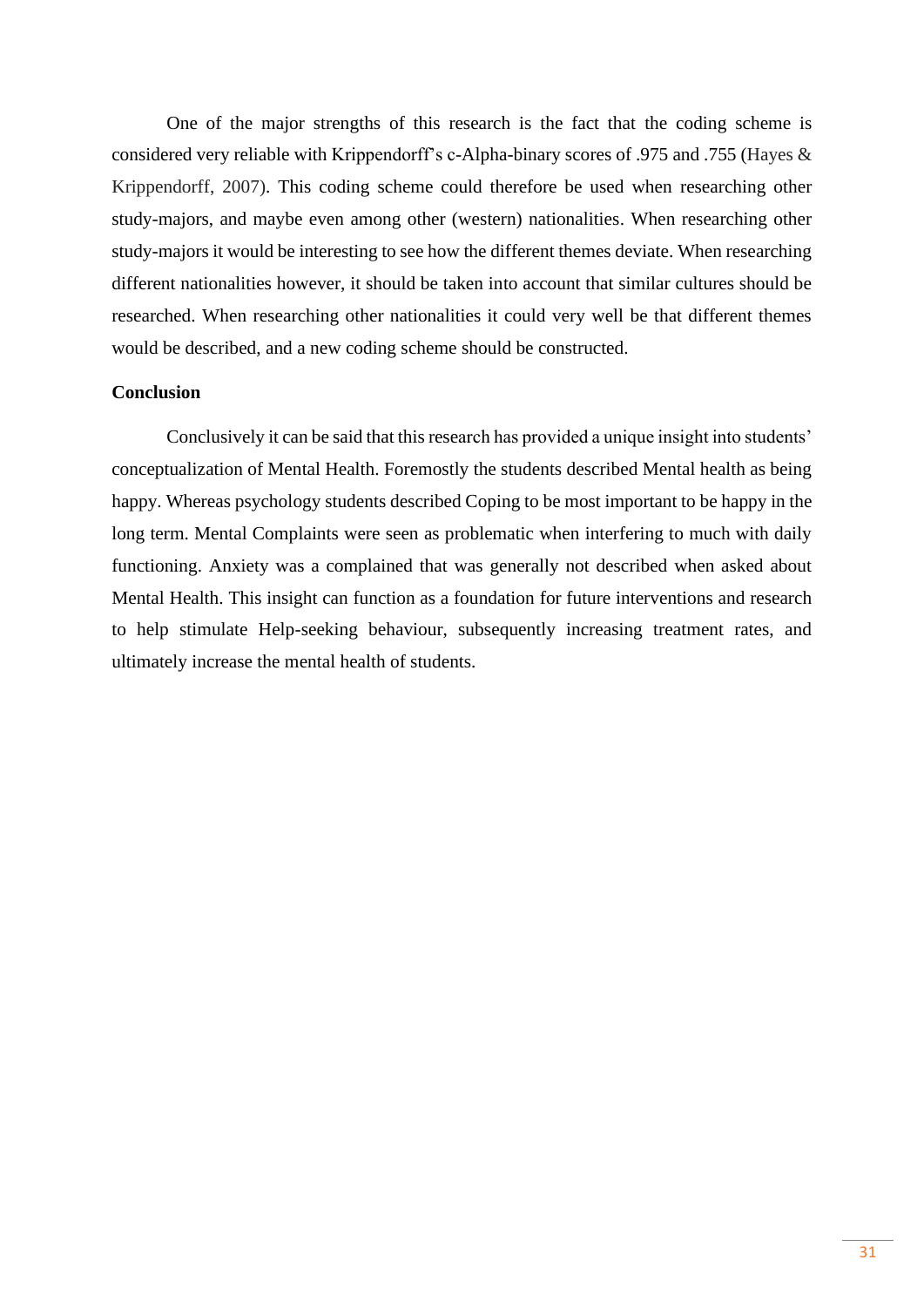#### **References**

- American College Health Association. (2008). American college health association–national college health assessment: reference group data report, spring 2008. Baltimore, MD: American College Health Association, 477-488. doi: 10.3200/JACH.57.5.477- 488
- American College Health Association. (2016). Canadian reference group executive summary, Spring 2016. https://www.acha.org/documents/ncha/NCHA-II%20SPRING% 202016%20CANADIAN%20REFERENCE%20GROUP%20EXECUTIVE %20SUMMARY.pdf Accessed 17 September 2020.
- Auerbach, R. P., Alonso, J., Axinn, W. G., Cuijpers, P., Ebert, D. D., Green, J. G., ... & Nock, M. K. (2016). Mental disorders among college students in the World Health Organization world mental health surveys. *Psychological medicine*, *46*(14), 2955- 2970. doi: 10.1017/S0033291716001665
- Blanco C, Okuda M, Wright C, Hasin DS, Grant BF, Liu SM, Olfson M. Mental health of college students and their non-college-attending peers: results from the National Epidemiologic Study on Alcohol and Related Conditions. *Arch Gen Psychiatry. 2008 Dec;65*(12):1429-37. doi: 10.1001/archpsyc.65.12.1429.
- Braun, V., & Clarke, V. (2006). Using thematic analysis in psychology. *Qualitative research in psychology, 3*(2), 77-101. doi:10.1191/1478088706qp063oa
- Brimstone, R., Thistlethwaite, J. E., & Quirk, F. (2007). Behaviour of medical students in seeking mental and physical health care: exploration and comparison with psychology students. *Medical education*, *41*(1), 74-83. doi: 10.1111/j.1365- 2929.2006.02649.x
- Curran, T. A., Gawley, E., Casey, P., Gill, M., & Crumlish, N. (2009). Depression, suicidality and alcohol abuse among medical and business students. *Irish medical journal,* 2009 Sep;102(8):249-52. PMID: 19873864
- Davey, G. (2008). Psychopathology: Research, assessment and treatment in clinical psychology. British Psychological Society. ISBN: 978-1-118-65933-5
- Dunn, L. B., Iglewicz, A., & Moutier, C. (2008). A conceptual model of medical student well-being: promoting resilience and preventing burnout. *Academic psychiatry : the*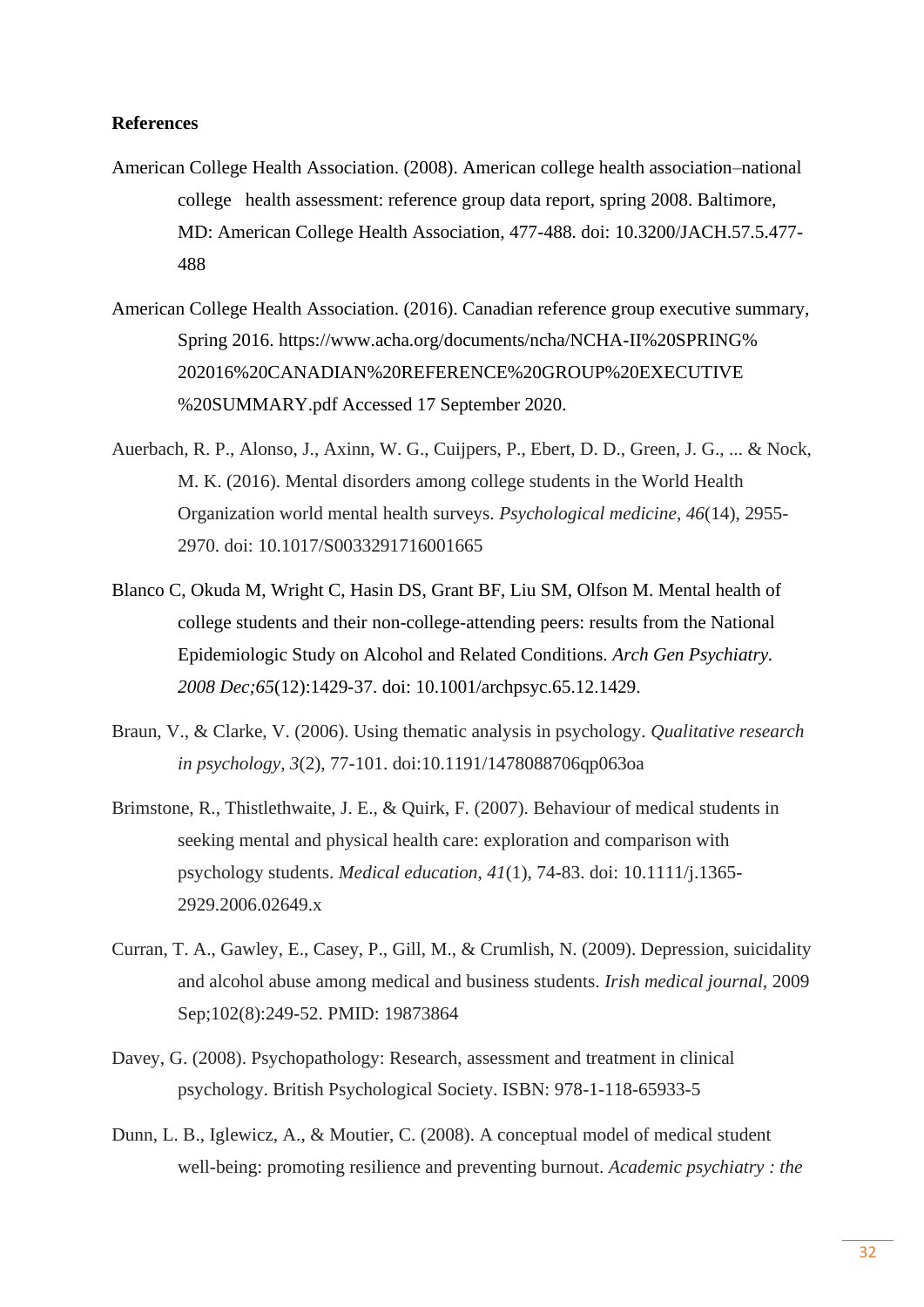*journal of the American Association of Directors of Psychiatric Residency Training and the Association for Academic Psychiatry*, *32*(1), 44–53. https://doi.org/10.1176/appi.ap.32.1.44

- Eisenberg, D., Golberstein, E., & Gollust, S. E. (2007). Help-seeking and access to mental health care in a university student population. Medical care, 594-601. doi: 10.1097/MLR.0b013e31803bb4c1
- Hayes, A. F., & Krippendorff, K. (2007). Answering the call for a standard reliability measure for coding data. *Communication methods and measures*, *1*(1), 77-89. doi: 10.1080/19312450709336664
- Hunt, J., & Eisenberg, D. (2010). Mental health problems and help-seeking behaviour among college students. *Journal of adolescent health*, *46*(1), 3-10. doi :10.1016/j.jadohealth.2009.08.008
- Lamers, S. M. A. et al (2014). Conceptualizations of Mental Health Across Europe: Comparing Psychology with Science and Engineering Students. *Journal of European Psychology Students, 5*(2),  3-7, doi.org/10.5334/jeps.bt
- Laidlaw, A., McLellan, J., & Ozakinci, G. (2016). Understanding undergraduate student perceptions of mental health, mental well-being and help-seeking behaviour. *Studies in Higher Education*, *41*(12), 2156-2168. doi: 10.1080/03075079.2015.1026890
- Lee, J., Lee, M., Liao, S., Chang, C., Sung, S., Chiang, H., & Tai, C. (2010). Prevalence of Suicidal Ideation and Associated Risk Factors in the General Population. *Journal of the Formosan Medical Association, 109*(2), 138-147. doi: 10.1016/s0929- 6646(10)60034-4
- Mitchell, C., McMillan, B., & Hagan, T. (2017). Mental health help-seeking behaviors in young adults. *British Journal of General Practice 2017; 67* (654): 8- 9. doi**:** 10.3399/bjgp17X688453
- Pan, K. Y., Kok, A. A., Eikelenboom, M., Horsfall, M., Jörg, F., Luteijn, R. A., ... & Penninx, B. W. (2020). The mental health impact of the COVID-19 pandemic on people with and without depressive, anxiety, or obsessive-compulsive disorders: a longitudinal study of three Dutch case-control cohorts. *The Lancet Psychiatry*. doi: 10.1016/S2215-0366(20)30491-0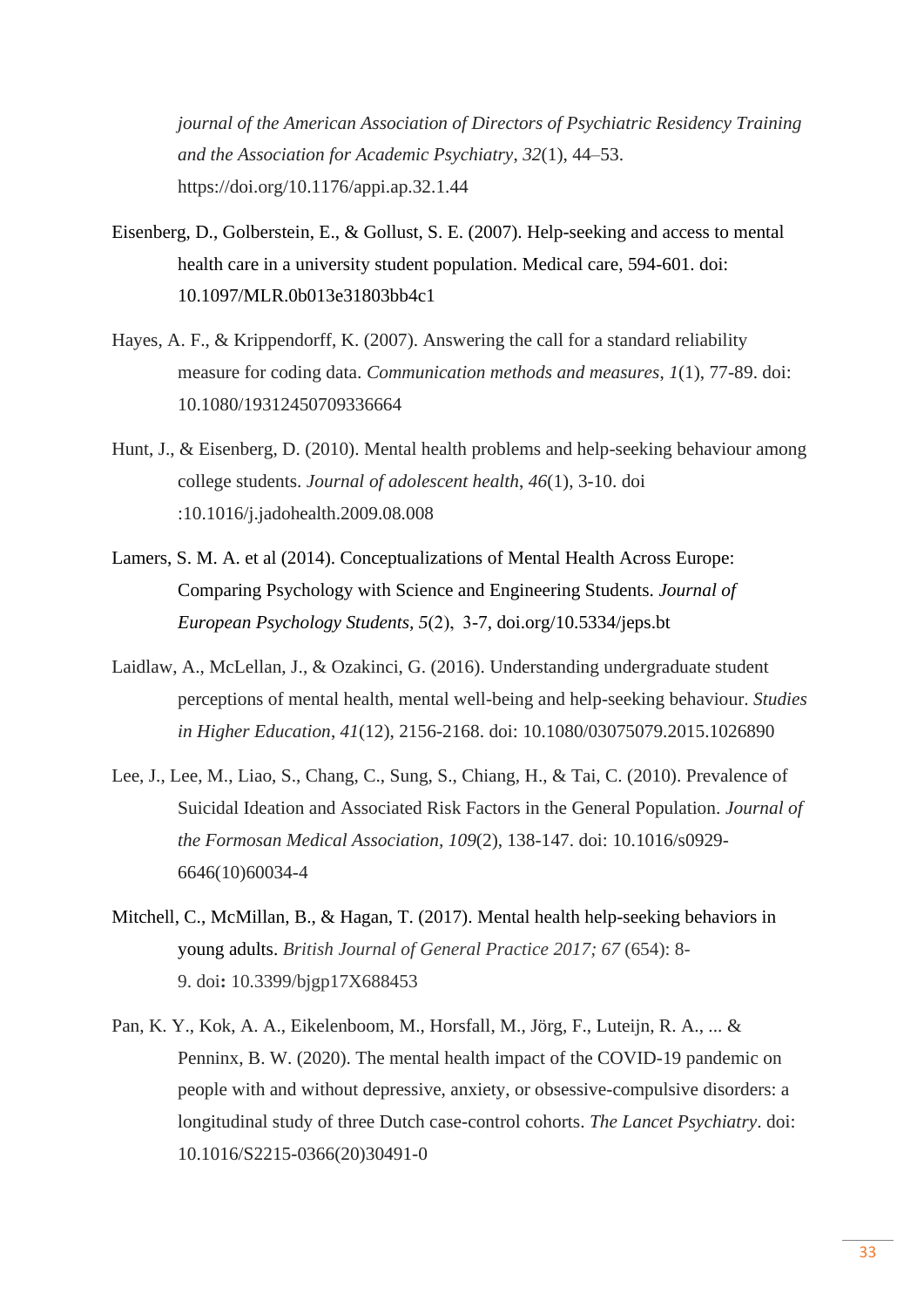- Riffe, D., Lacy, S., Fico, F., & Watson, B. (2019). Analyzing media messages: Using quantitative content analysis in research. Routledge. ISBN: 987-1-138-61397-3
- Seligman, M.E., Csikszentmihalyi, M. (2000). Positive Psychology. An Introduction. *American Psychologist. 55* (1) 5-14. doi: 10.1037/0003-066X.55.1.5
- Twenge, J. M. (2000). The age of anxiety? The birth cohort change in anxiety and neuroticism, 1952–1993. *Journal of personality and social psychology*, *79*(6), 1007. doi:10.1037/0022-3514.79.6.1007
- World Health Organisation (WHO) (2018, March 30). *World Health Organisation*. retrieved from https://www.who.int/news-room/fact-sheets/detail/mental-health-strengtheningour-response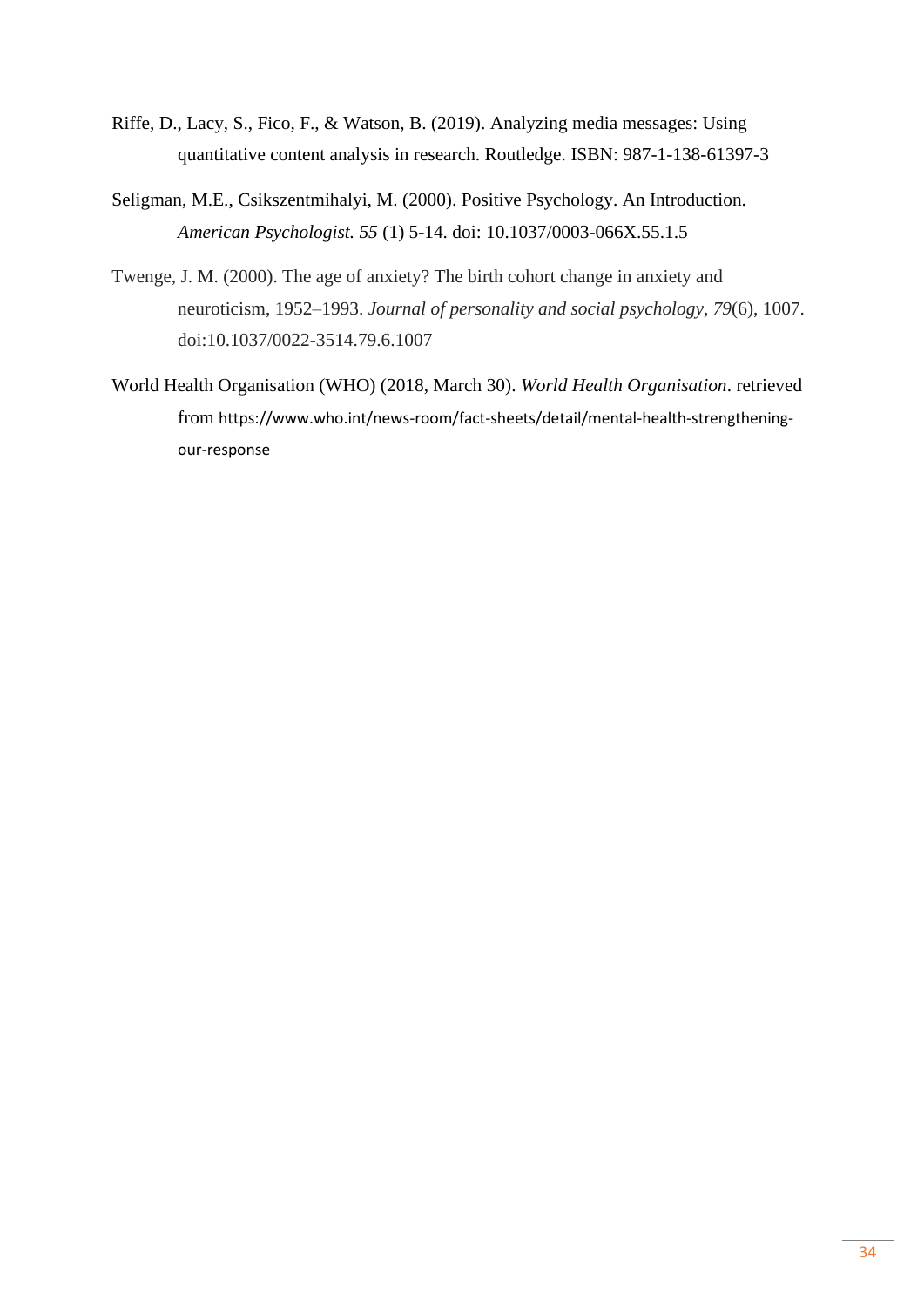# **Appendix A. Interview scheme**

## **Dear interviewee,**

Thank you for your interest in participating in my research project.

The topic of the study I'm working on is mental health. I am interested in people's opinions on this topic, how they see it personally. The interview questions are not about testing your knowledge, but about getting an idea about your own opinion.

The Interview will take about 10-35 minutes, your participation is voluntary and you are free to stop the interview at any time. If you don't feel comfortable with a question, you do not have to answer it.

Some questions may seem similar, nevertheless I would ask you to answer all of them in order to get as much information as possible about your ideas and opinions on mental health. Of course, if you don't understand a question, please tell me and I'll explain it to you.

The whole interview is anonymous and confidential, so none of the information you will give me will appear in the context with your name.

If you don't mind, I will record the interview and take some notes in order to remember your answers correctly. After the end of the project, I will delete the recording. Is this okay for you?

As I already said, I am interested in your personal opinion, so please tell me everything that comes to your mind. There are no right or wrong answers, every answer you give me is equally important and will help me to get a better understanding of your perspective on mental health.

Do you have any questions?

If you don't have any further questions, could you please fill in the informed consent? (*Fill in informed consent)*

Okay, so if you are ready, we will start with the interview.

I am now starting the recording.

## **Interview Questions**

1. What comes to your mind when you think of mental health? *(If interviewee needs help: whatever comes to your mind; say words, sentences, images, associations)*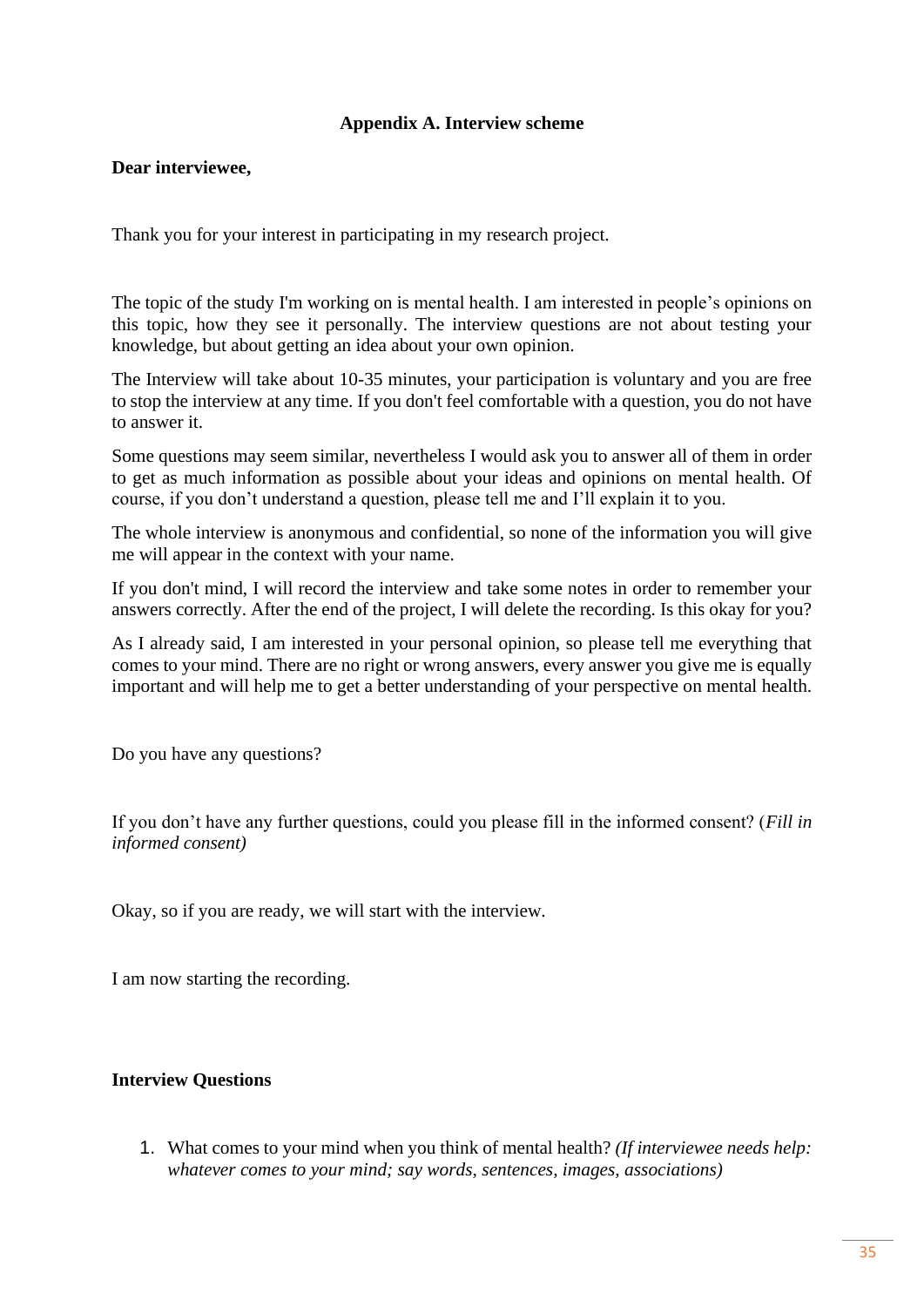- 2. Going more into detail, what components of mental health can you think of?
- 3. Do you know anyone who is mentally healthy? What makes you think that? Can you explain? *(If interviewee needs help: you don't have to name the person, just think of her or him)*
	- a. *(SUB-Q1: If interviewee cannot think about anybody in Q3)* If noone comes to your mind, can you imagine a person who is mentally healthy? What makes you think that? Can you explain? *(go on with Q5)*
- 4. Can you think of another person who is mentally healthy? What makes you think that? Can you explain? *(If interviewee needs help: another person that comes to your mind, this person does not have to be similar to the first one)*
- 5. Do you know anyone who is not mentally healthy? What makes you think that? Can you explain? *(If interviewee needs help: you don't have to name the person, just think of her or him)*
	- a. *(SUB-Q1: If interviewee cannot think about anybody in Q3)* If noone comes to your mind, can you imagine a person who is not mentally healthy? What makes you think that? Can you explain? *(go on with Q5)*
- 6. Can you think of another person who is not mentally healthy? What makes you think that? Can you explain? *(If interviewee needs help: another person that comes to your mind, this person does not have to be similar to the first one)*
- 7. Among the aspects you mentioned *(Help the interviewee by summarizing her / his points:* To summarize what you just said, for you X, Y and Z are components that belong in your opinion to mental health*)*, which ones do you think are more important and which ones are less important components of mental health? *(Interviewer should take notes of the earlier answers in order to help interviewee remember about the aspects they mentioned)*
- 8. What would other people associate with mental health, if they were asked like you?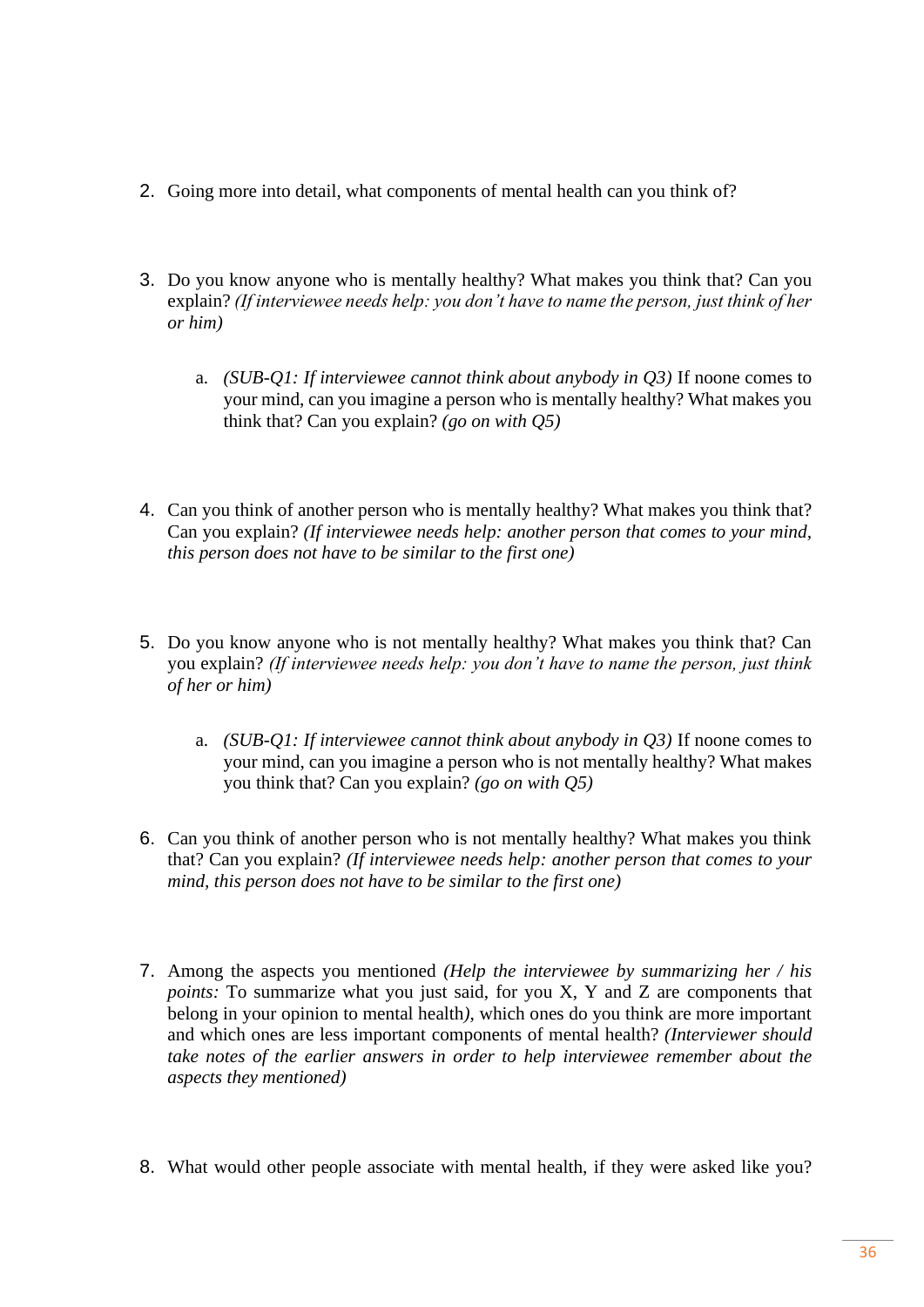Would they mention different or similar components than you did?

- a. Which components would be the most important for them?
- 9. Think aloud please while answering the following question. I am interested in your personal opinion and hearing everything that comes to your mind as well as the reasoning behind your answer. Overall, at this point of time, can you estimate what percentage of people in general are mentally healthy? *(if interviewee needs help / asks, respond: just in general / worldwide)*
- 10.Taking into account everything that we have talked about, how would you describe mental health?
- 11.How did you find the interview? Do you have any recommendations? Do you think these questions capture your understanding of mental health well enough or should we ask differently?

## *Helping questions:*

What do you mean? What do you mean by that?

Can you give me an example please?

Can you describe / explain that further?

What kind of relationship it has with mental health? How would you relate what you just said to mental health?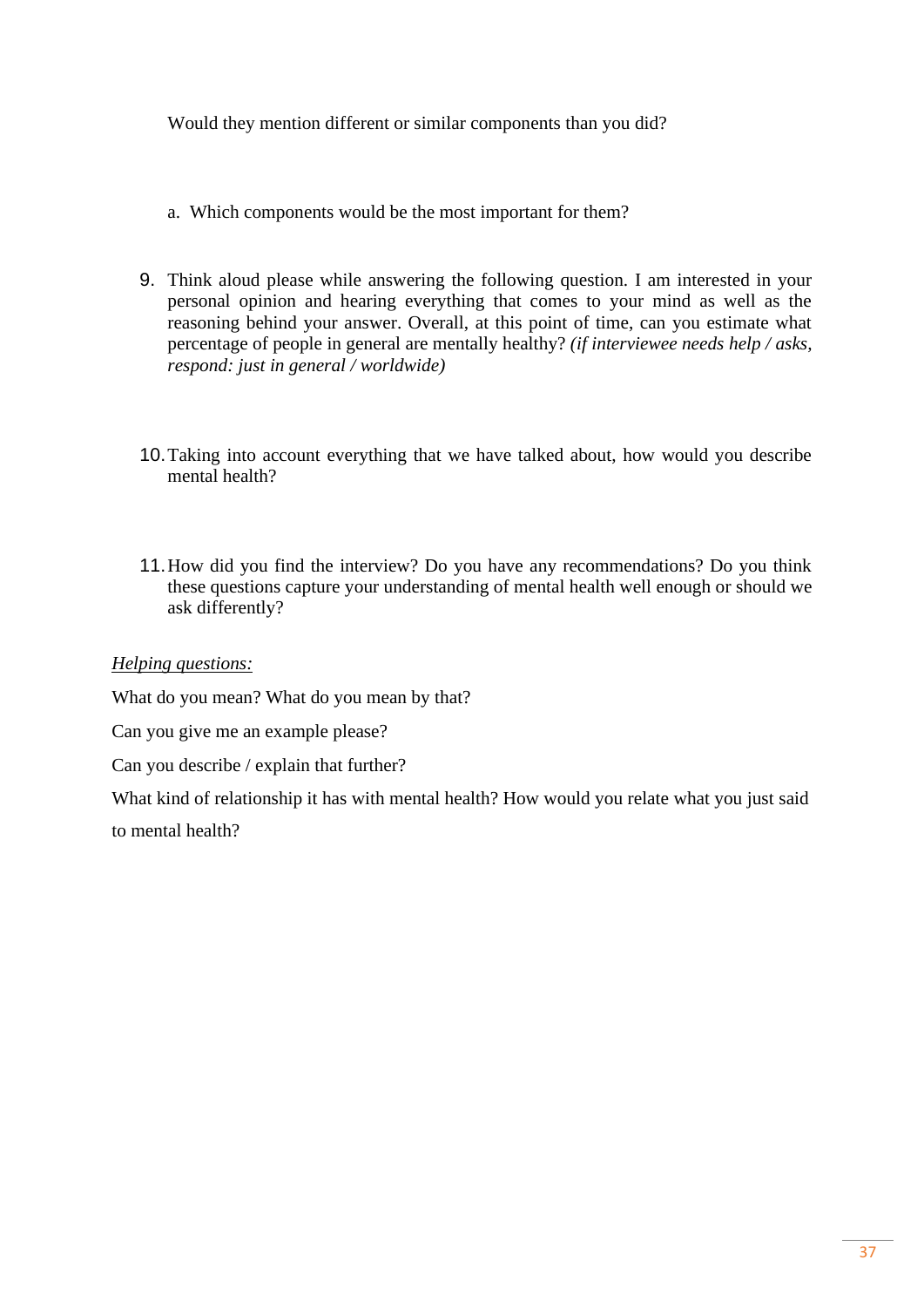| <b>Codes</b>                      | <b>Definition</b>                                                                                                                                                                                                                                              | <b>Example Quote</b>                                                                                                                                                                                                                                           |
|-----------------------------------|----------------------------------------------------------------------------------------------------------------------------------------------------------------------------------------------------------------------------------------------------------------|----------------------------------------------------------------------------------------------------------------------------------------------------------------------------------------------------------------------------------------------------------------|
| <b>Wellbeing</b>                  |                                                                                                                                                                                                                                                                |                                                                                                                                                                                                                                                                |
| happiness / life-<br>satisfaction | Mentioning's of good mood, happiness or feeling<br>happy, relaxed or other mentioning's of positive<br>moods or states of mind.<br>Also includes one's feelings of life satisfaction.<br>Also includes mentioning of wellbeing mentioned in a<br>positive way. | "I'm already satisfied with my life and my<br>circumstances"- I12, tech, 22<br>"Regardless your environment, whether you are happy<br>or not" $-$ I4, tech, 19                                                                                                 |
| <b>Resilience</b>                 | General mention of someone's ability to cope with<br>situations.<br>Or specific coping techniques that are not included in<br>acceptance, adaptiveness or help-seeking                                                                                         | "mental health, I think that you just are able to bounce<br>back if you like, have a setback. And that you possess<br>the tools in your toolbox to just bounce back. That it<br>does not like, leave a bruise on your wellbeing in<br>general" $-$ 16, psy, 21 |
| Acceptance                        | Acceptance is focused around accepting a situation as<br>it is, without having to like it.                                                                                                                                                                     | Of course you always have a little fluctuation. But<br>especially that you know you are ok with that $-16$ Psy,<br>21                                                                                                                                          |
| General attitude                  | concerns general persistent and fixed attitudes,<br>generalized optimism / pessimism                                                                                                                                                                           | "a generally positive outlook on life with what you do."<br>$-114$ , tech, 20                                                                                                                                                                                  |
| Adaptiveness                      | Adaptiveness is a coping technique that is about the<br>process of altering ones attitude, choices or behaviour,<br>to fit a new situation. Included in the technique is the<br>general mention of the attitude                                                | "being open to change". "And are you able to adapt to<br>things that you are going to face, I think that that is a<br>strongly underappreciated aspect of it." - I10, psy, 25                                                                                  |
| Help-seeking                      | A coping style that focusses on the intention of<br>seeking help from others. This includes both<br>professional help (psychologist, councillors etc.) and                                                                                                     | "And if something bad happens, then she's obviously<br>bothered by it. But after she talks about it a little bit,                                                                                                                                              |

# **Appendix B. Coding Scheme**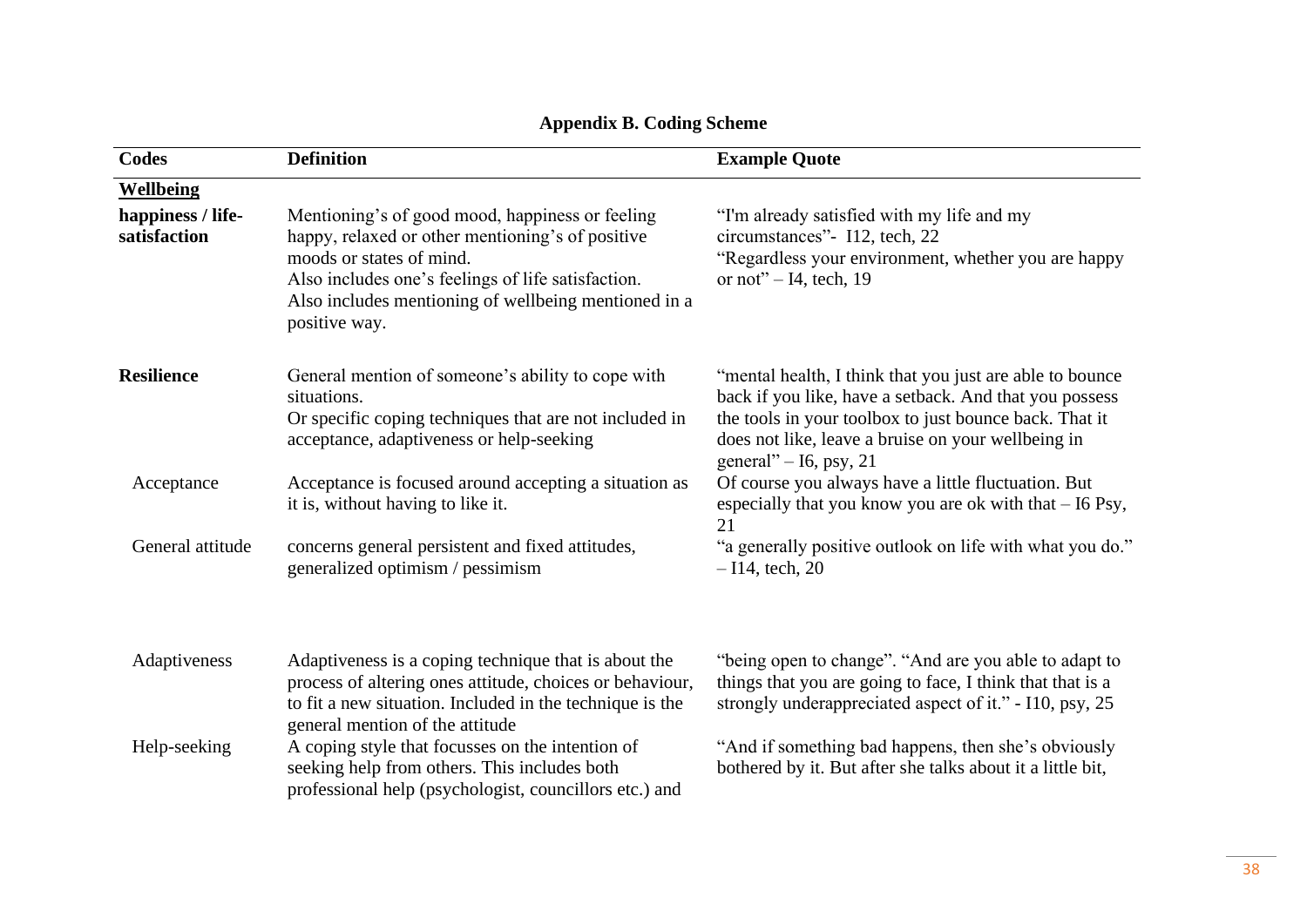|                                     | non-professional help (friends, family etc.) Mostly in<br>the form of support, reflection or feedback.                                                                                                                                                         | and after a little while, then she is more herself again."<br>$-18$ , psy, 24                                                                                                            |
|-------------------------------------|----------------------------------------------------------------------------------------------------------------------------------------------------------------------------------------------------------------------------------------------------------------|------------------------------------------------------------------------------------------------------------------------------------------------------------------------------------------|
| <b>Social</b><br><b>Environment</b> | General mentions of one's social environment without<br>specification of self-expression, sociability or<br>communication.                                                                                                                                     | "so the most important thing is probably simply the<br>social factor that you have a social environment in<br>which you feel comfortable" - I11, tech, 21                                |
| Sociability                         | The active behaviour of people to spent time with<br>others, the extent to which a person enjoys the<br>company of others, and the ability to connect to other<br>individuals in a pleasing and satisfactory manner.                                           | "If they've spent too much time by themselves, I<br>definitely think that they'll get symptoms much faster"-<br>I18, tech, 22                                                            |
| Communication                       | The ability and active utilization of communication.<br>For example the ability to talk about your feelings or<br>problems, but also the ability to give feedback.                                                                                             | "and then the person doesn't want to talk or withdraws<br>completely, even for a long time, um, somehow doesn't<br>talk about their feelings, not even how she feels." - I17,<br>psy, 21 |
| Self-expression                     | The ability to be one's self with other people.<br>Sometimes indicated as the quality of relationships, or<br>the result of codes such as confidence.                                                                                                          | "that you have friends, or at least a contact person with<br>whom you can be completely yourself without having<br>to pretend" $-$ I11, tech, 21                                         |
| <b>Self-Actualization</b>           |                                                                                                                                                                                                                                                                |                                                                                                                                                                                          |
| Autonomy                            | The independence of a person, to be able to manage a<br>situation on their own.                                                                                                                                                                                | "if you have a problem with something, for example,<br>you feel able to handle it yourself" - I16, psy, 21                                                                               |
| Self-image                          | The overall image an individual has about themselves,<br>also specific behaviour, characteristics or mental<br>states.<br>This code includes mentioning's of confidence or<br>feelings of confidence<br>This code also includes the ability to handle feedback | "Mhh well, I would say that basically you get along<br>with yourself" $-116$ , psy, 21<br>"Also maybe how confident you are" I8, psy, 24                                                 |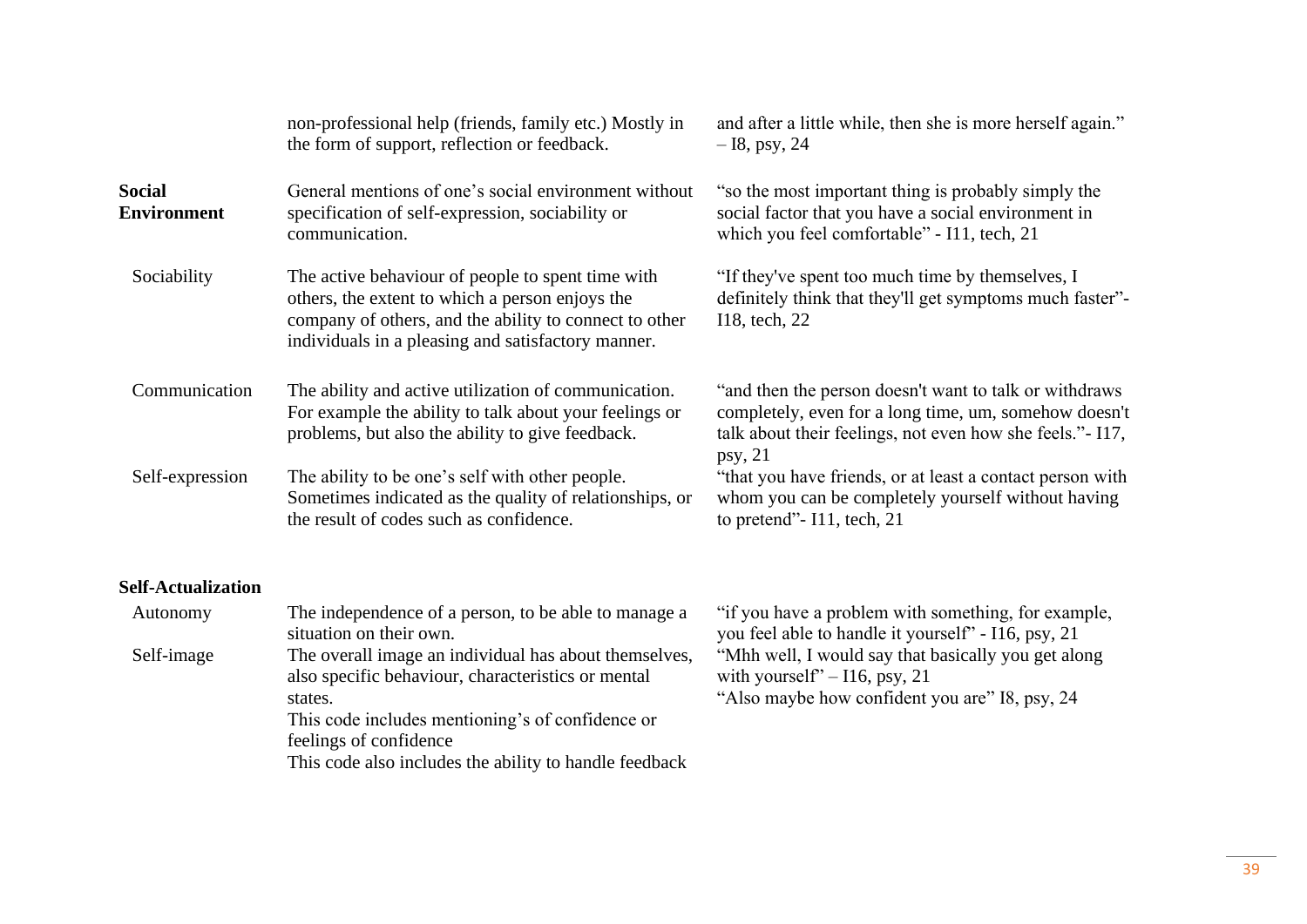| Self-reflection                     | The ability or process of monitoring, evaluating and<br>reflecting on their own behaviour, characteristics and<br>mental states.                                                                                                                       | "Mhhh, I think the most important thing is that you can<br>reflect on your own feelings and thoughts, that you<br>somehow notice what is the reason why you're not<br>feeling well and what you can do for it to get better" -                                                                                                                     |
|-------------------------------------|--------------------------------------------------------------------------------------------------------------------------------------------------------------------------------------------------------------------------------------------------------|----------------------------------------------------------------------------------------------------------------------------------------------------------------------------------------------------------------------------------------------------------------------------------------------------------------------------------------------------|
| Life-goals $/$<br>direction         | Feelings of purpose or meaning<br>Also includes mentions of life goals or aspirations                                                                                                                                                                  | $115, \text{psy}, 21$<br>"but he is so totally grounded and has found his<br>meaning in life." $-118$ , tech, 22                                                                                                                                                                                                                                   |
| <b>General</b><br><b>Complaints</b> |                                                                                                                                                                                                                                                        |                                                                                                                                                                                                                                                                                                                                                    |
| <b>Unspecified</b><br>complaints    | Other complaints that do not fit within the other<br>codes.                                                                                                                                                                                            | "experiencing negative effects." $-$ I20, psy, 21                                                                                                                                                                                                                                                                                                  |
| stability / balance                 | The emotional stability of an individual, or the<br>balance between positive and negative emotions or<br>behaviours.                                                                                                                                   | "I think the balance between pessimistic and<br>optimistic" - I2, tech, 19<br>"No but eehm, eehm, let me think. Mentally healthy,<br>eehm. A good balance between rationalizing and eehm,<br>have an emotional view towards things so to speak. So<br>eehm, not to much with your head, not to much with<br>your body, or emotions." - I6, psy, 21 |
| <b>Disorder</b>                     | All mentions of mental disorders (e.g. depression,<br>psychoses, burnout etc.)                                                                                                                                                                         | "So, paranoid, uh, obsessive and neurotic about<br>everything, depressed, uh dependent, so yes " – I13,<br>psy, 21                                                                                                                                                                                                                                 |
| Stigma                              | Social stigma, prejudices and judgement about mental<br>health related issues and disorders<br>Includes individuals being ashamed of expressing<br>their feelings or problems, if caused by fear of social<br>acceptance of those feelings or problems | "Mostly because there is a stigma on it, so they would<br>not want to admit it." $-110$ , psy, 25                                                                                                                                                                                                                                                  |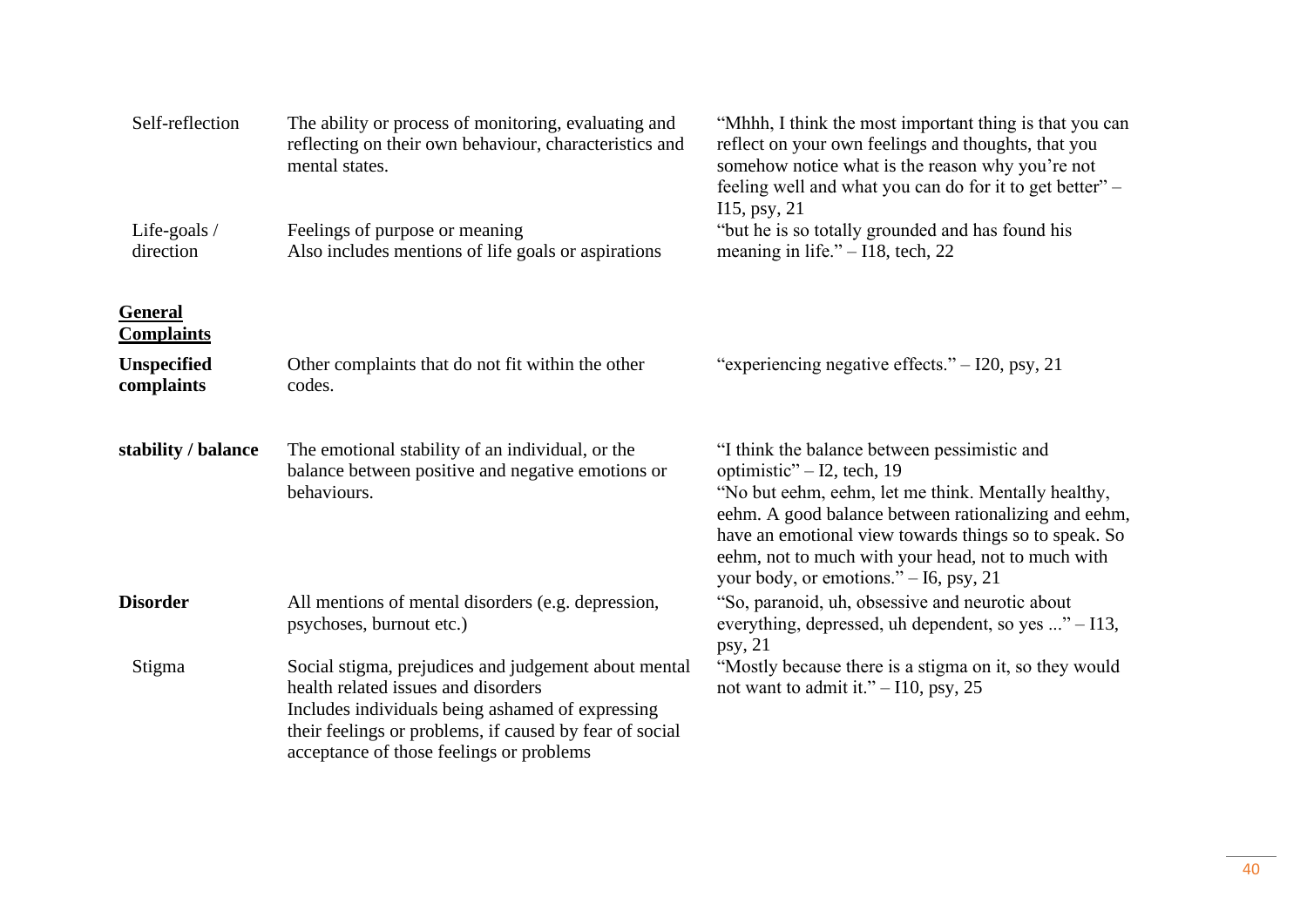| functioning               | The ability to function in everyday-life<br>Includes mentions of ability to structure one's life,<br>one's routine or balancing time management of<br>different interests<br>Mentioning's of "struggling" with life's aspects or<br>situations is also considered functioning. | "That a lot of people will tell you that they also are or<br>have been suffering from it" $-110$ , psy, 25<br>"decent work-life balance and I have structured my day<br>in such a way that I take about an hour for workouts, be<br>it home workouts or just going for a walk" $-114$ , tech,<br>20<br>"The has not found quite a balance in how to deal with<br>it practically in functioning" I16, psy, 21 |
|---------------------------|--------------------------------------------------------------------------------------------------------------------------------------------------------------------------------------------------------------------------------------------------------------------------------|--------------------------------------------------------------------------------------------------------------------------------------------------------------------------------------------------------------------------------------------------------------------------------------------------------------------------------------------------------------------------------------------------------------|
| <b>General complaints</b> |                                                                                                                                                                                                                                                                                |                                                                                                                                                                                                                                                                                                                                                                                                              |
| Mood (negative)           | General mention of mood in a negative way                                                                                                                                                                                                                                      | "He is like really spiraling down right know." $-110$ ,<br>psy, $25$                                                                                                                                                                                                                                                                                                                                         |
| <b>Stress</b>             | Mentioning of physical or mental discomfort caused<br>by stress-related factors. Or general mentioning's of<br>stress.                                                                                                                                                         | "That is really bothering me, gives me a lot of stress." –<br>$110$ , psy, 25                                                                                                                                                                                                                                                                                                                                |
| Overthinking              | Persistent thoughts, rumination and mentions of<br>overthinking in general.                                                                                                                                                                                                    | "What can also be mentally unhealthy is probably"<br>overthinking when you worry a lot about something, so<br>when you actually think about the fact that many<br>people  think, oh, that could bother someone, but they<br>actually don't care." $-$ I20, psy, 21                                                                                                                                           |
| Pressure                  | Mentioning of feelings of pressure, experienced form<br>work, school or life in general                                                                                                                                                                                        | "Experience a lot of study-pressure" – I10, psy, 25                                                                                                                                                                                                                                                                                                                                                          |
| Uncertainty               | General feelings of uncertainty, for example towards<br>one's future, or current circumstances.                                                                                                                                                                                | "No, well, eehm, no I think I do have some things like<br>uncertainty what I have to do, and how I go on."                                                                                                                                                                                                                                                                                                   |
| Anxiety                   | General feelings of anxiety, fear or panic attacks. Can<br>be coded together with other codes if anxiety is<br>specifically caused by one or more other codes.                                                                                                                 | "uh, yes, anxiety attacks" – I4, tech, 20                                                                                                                                                                                                                                                                                                                                                                    |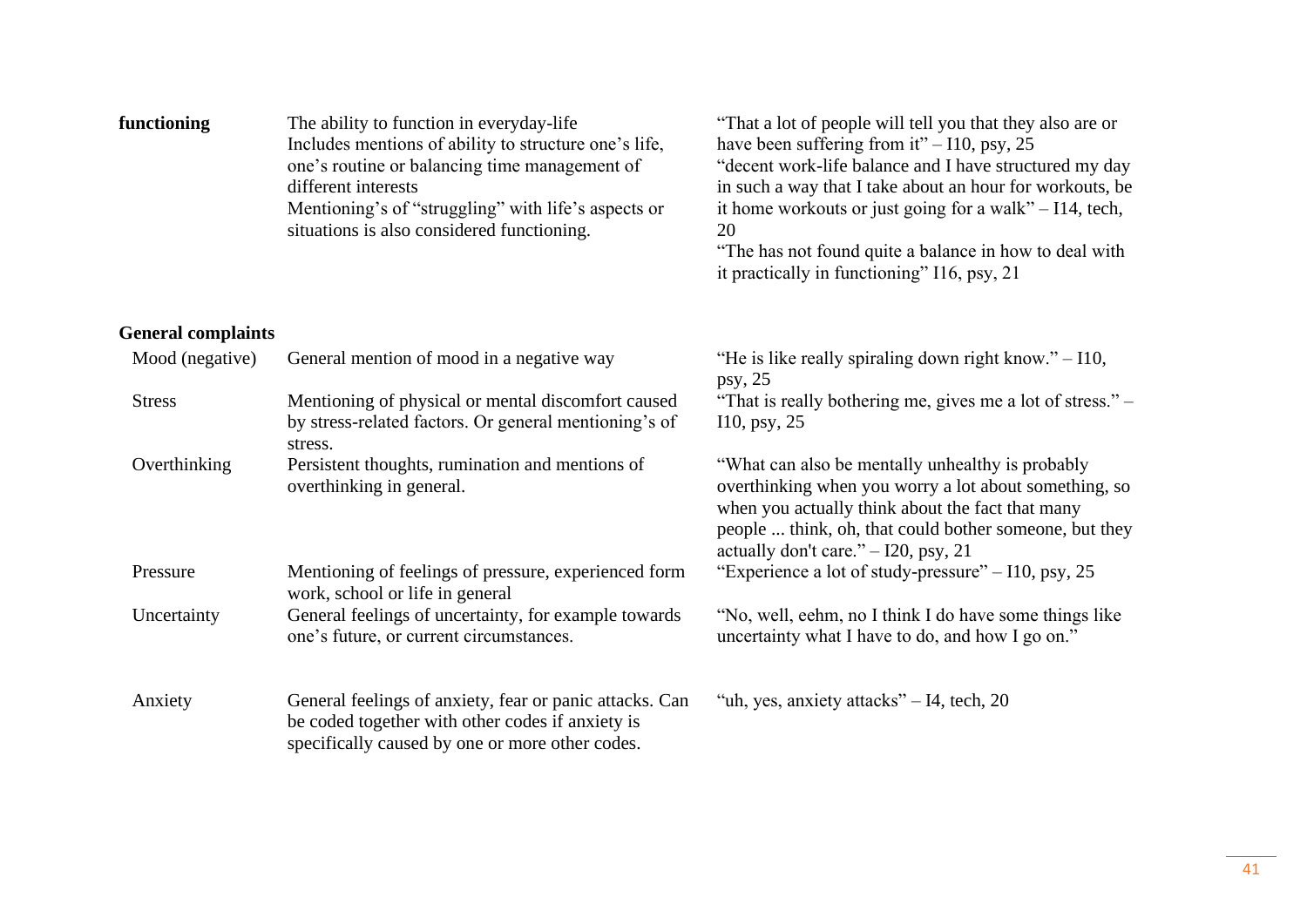# **View of mental**

# **health**

| Personal     | Every mention or description about mental health, as<br>something everybody would describe differently. Or<br>assuming that other people would think differently,<br>because there is not 1 definition of the term.                     | "Hmm, that's difficult, because I think everyone defines<br>mental health differently, but yes, the way I define it for<br>myself, I know people who are mentally healthy from<br>my perspective." $-15$ , psy 21 |
|--------------|-----------------------------------------------------------------------------------------------------------------------------------------------------------------------------------------------------------------------------------------|-------------------------------------------------------------------------------------------------------------------------------------------------------------------------------------------------------------------|
| General      | Every mention or description about mental health, as<br>something everybody would describe the same. Or<br>assuming other people would think the same, because<br>there is 1 definition of the term.                                    | "I think that like me, all ot of people will say that<br>feeling bad, feeling depressed, yeah that would be the<br>most answered thing." $-11$ , tech, 20                                                         |
| Invisibility | General description of mental health, complaints,<br>disorders or other codes, that are described as<br>something that you can't see from the outside,<br>something you don't generally notice, or disguised<br>mental health problems. | "difficult to determine. Not noticeable or difficult to<br>notice for outsiders." $-114$ , tech, 20<br>"Mental stuff is something you can't really see from a<br>distance, or sometimes at all." $-$ I1, tech, 20 |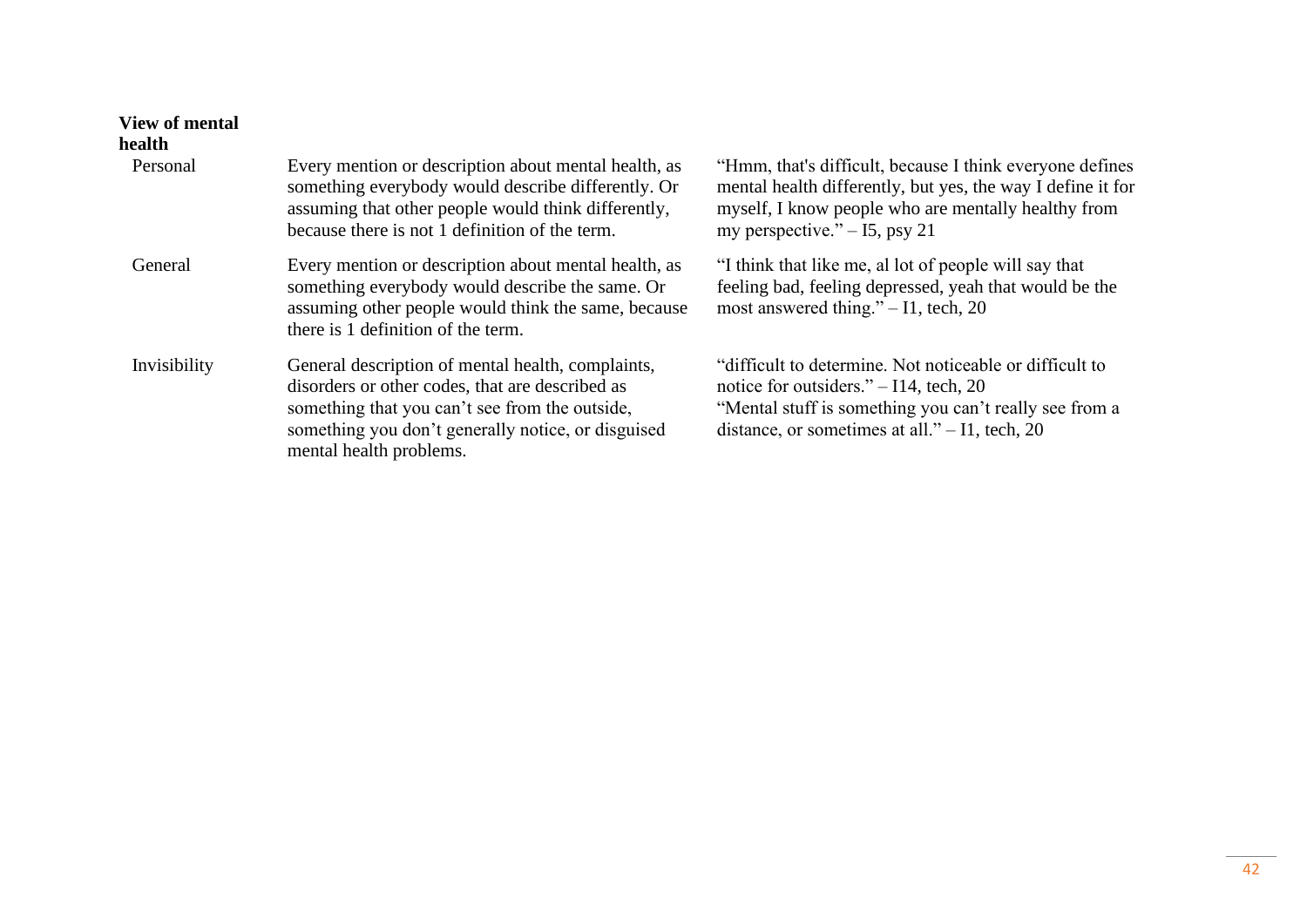#### **Appendix C. Interview Transcriptions**

## **Interview 1**

Dutch

Gender: Male Age: 20 Study: Mechanical engineering Nationality:

# **12.What comes to your mind when you think of mental health?** *(If interviewee needs help: whatever comes to your mind; say words, sentences, images, associations)*

Well, your health but not your physical health I guess. Physical health is like your body, wounds and being sick. Mentally is your mind, the health of your mind. How you feel is an important example, next to mental illnesses or how they are called officially. Mental stuff is something you can't really see from a distance, or sometimes at all.

## **13.Going more into detail, what components of mental health can you think of?**

You have 2 sides to that I guess. Temporary stuff about how you feel, depressions. And you have permanent "mental illnesses" to put it like that. Autism and other forms of those I suppose.

# **14.Do you know anyone who is mentally healthy? What makes you think that? Can you explain?** *(If interviewee needs help: you don't have to name the person, just think of her or him)*

#### *Eehm, describe?*

#### *Yes, what about this person does make you feel he/she is mentally healthy?*

*Oh man, good question. Eehm, you don't really notice anything about it. It is hard to describe because you don't notice. Somebody who you do not notice about them feeling worse, who is just feeling fine, feeling happy, and just being like he always is I guess.*

# **15.Do you know anyone who is not mentally healthy? What makes you think that? Can you explain?** *(If interviewee needs help: you don't have to name the person, just think of her or him)*

*Somebody who not feeling happy, maybe down. Somebody who is in general not feeling ok. In addition stuf that are "abnormal" so to say. But that can be also personality, that's difficult to see often.*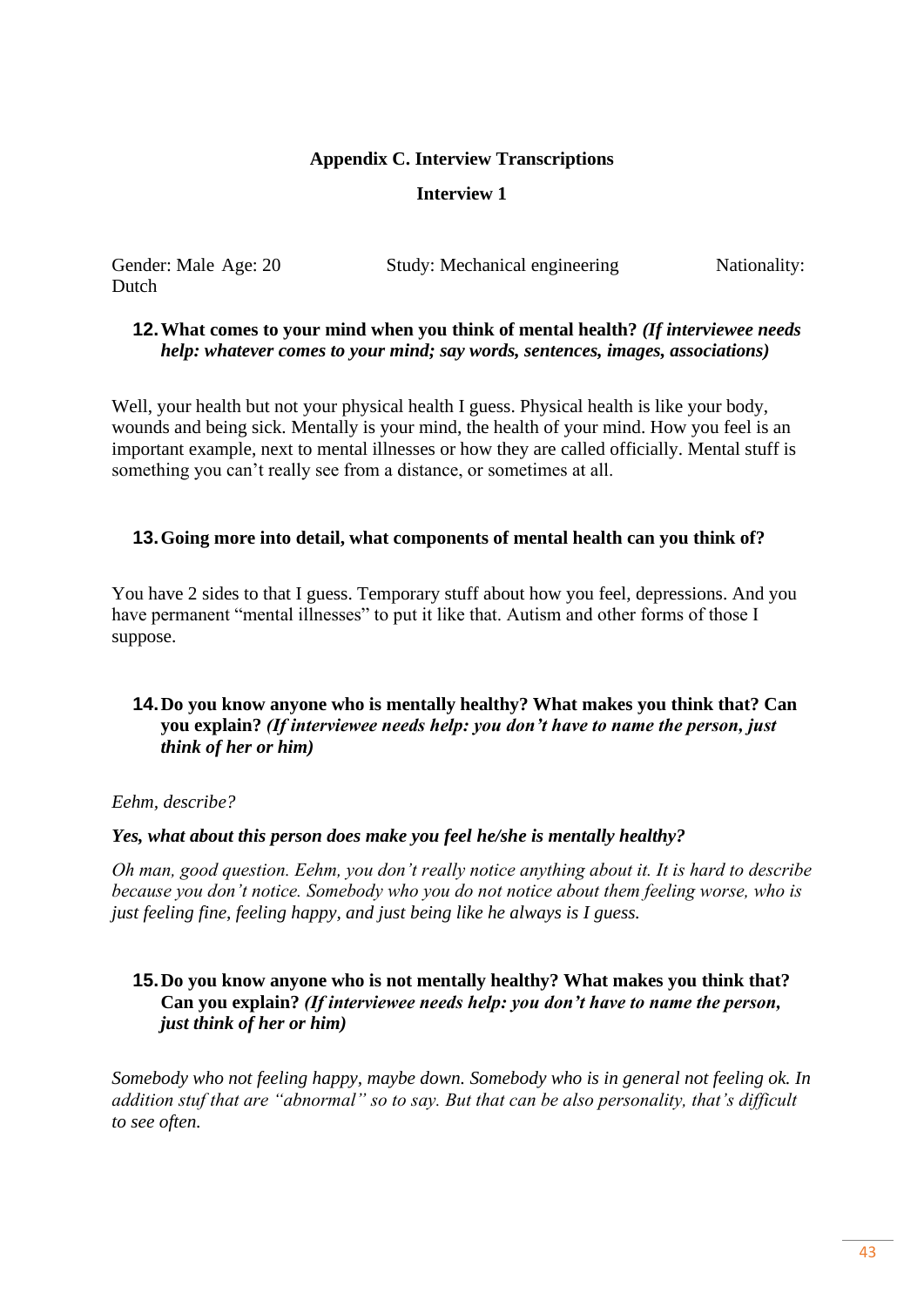## **16.Among the aspects you mentioned** *(Help the interviewee by summarizing her / his points:* **To summarize what you just said, for you X, Y and Z are components that belong in your opinion to mental health***)***, which ones do you think are more important and which ones are less important components of mental health?**  *(Interviewer should take notes of the earlier answers in order to help interviewee remember about the aspects they mentioned)*

In the end the most important thing is how you feel. It is most important that a person is feeling good. Because in the end, being healthy is the most important thing. And how you feel is a big part of that, so that most important. That you feel well, that you feel good.

## **17.What would other people associate with mental health, if they were asked like you? Would they mention different or similar components than you did?**

I think that like me, al lot of people will say that feeling bad, feeling depressed, yeah that would be the most answered thing.

# **a. Which components would be the most important for them?**

I think that that could differ actually, but eeh, yeah I think so.

# **18.Think aloud please while answering the following question. I am interested in your personal opinion and hearing everything that comes to your mind as well as the reasoning behind your answer. Overall, at this point of time, can you estimate what percentage of people in general are mentally healthy?** *(if interviewee needs help / asks, respond: just in general / worldwide/ in their society)*

Too little. I think because of the corona-crisis, to many people, people and I can't name percentages, I really don't know. But that too many people do not feel well, or not normal. Because they are taken from social connections. That results in feeling not well as a person. Little things such as meeting people is very important. I know from my own situation that you don't get out of the house a lot, except for the necessary stuff. And that results in the whole day sitting in your room of your house. And that will not make you happy. And eehm, that will make you feel worse, and that will affect your mental health.

# **19.Taking into account everything that we have talked about, would you describe yourself as mentally healthy?**

I think I am doing ok I guess, because I have a lot of people hanging around in the house. And these I meet then. Also I go sometimes to the university and the study association, where I also meet people, so I do have some social contacts. But I do notice that there are way less than before. And I do feel fine, and I can imagine very well that some people are just not used to that. Because eeh, a little free or loosely hanging around your room or house could break you. So I feel fine, but I will be glad if we are allowed to go back later. And are allowed to do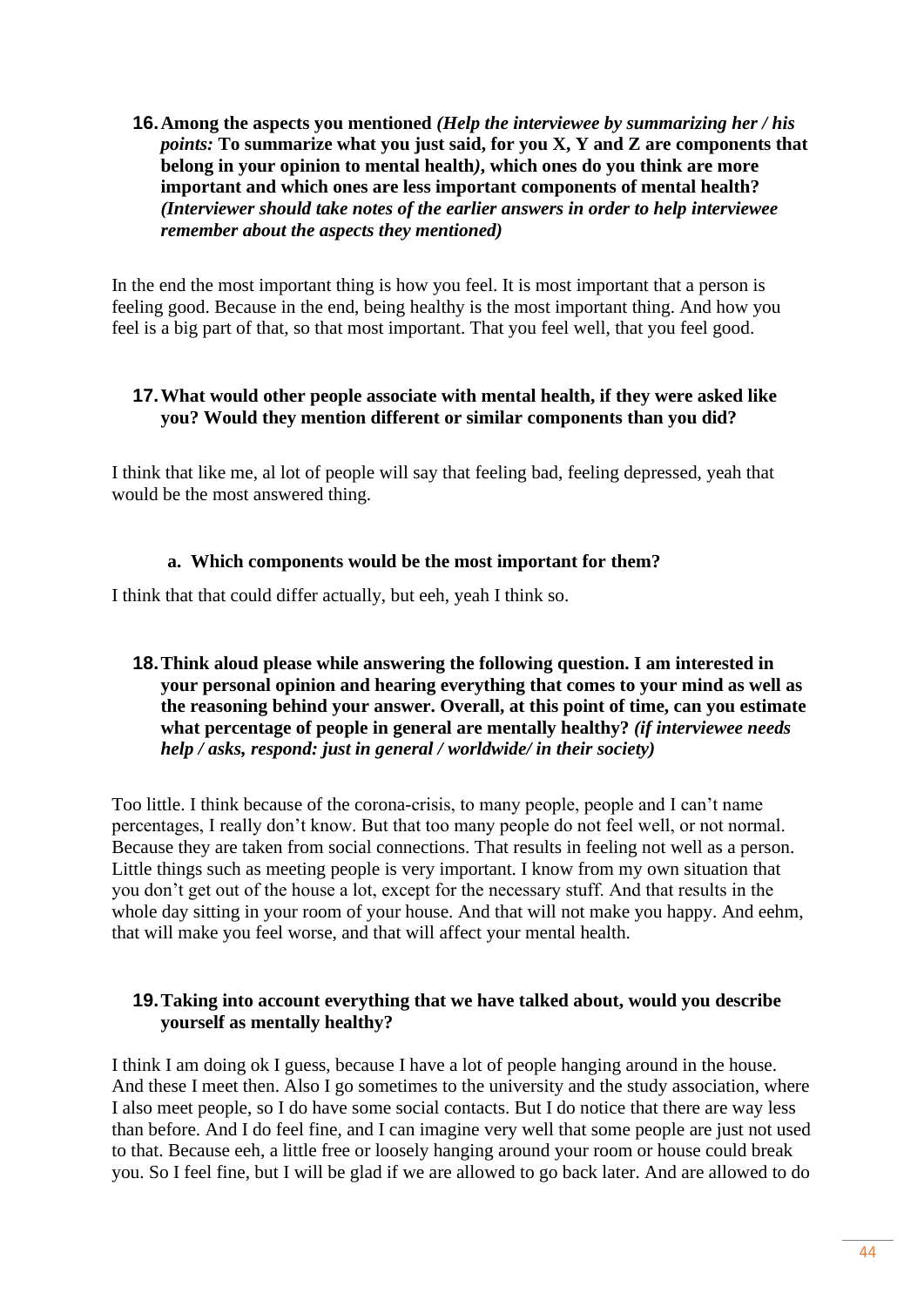the normal stuff again, because that is a lot more fun.

## **20.What comes to mind when you think of professional help for one's mental health?**

Yeah, for mental health you quickly get to the GGD?, but I thought you had to have a referral form a doctor, but I think that if you feel bad the first step is family, and then you quickly arrive at doctor who refers you to the ggd, or something else, the facility you have to

## **21.What would be reasons to seek professional help for mental health?**

Yeah I think if you feel bad, which you don't want, and then you go and get help. At least I guess that the average person will get help if he/she feels bad. And then you go through those phases. And if you temporarily feel bad then you probably seek comfort from your friends and family, and if it continues for a while, then you get to the GGD?, or a doctor, even a psychologist if it comes to that.

## **22.What do you think others think about when he/she should seek professional help for his/her mental health?**

I think the Dutch mentality is that we should wait a while. We shouldn't be at the doctor's all together daily of course. So in general you have to like, if you feel bad temporarily, that's part of life, if you feel bad for a day, if you get out of bed all grumpy, you shouldn't get to a doctor right away. But if that stays for a longer period of time, a week minimum, then you should see a doctor, or it will stay otherwise.

## **23.If a person fulfills one or more of the reasons you have mentioned in the previous two questions, what would be reasons not to seek professional help?**

I think that depends heavily on personality. I think that a lot of people think that, like, not getting help. That is a personality trait of people, that you don't get help. And further, eehm, thinking it's not that bad. Or not liking to go to a doctor. Yeah that prolonged the time it takes to actually go to a doctor.

# **a. Do these reasons also apply to you personally? (ask if not already included in the previous answer)**

Well maybe yea, I am not a person who sees the doctor immediately. Maybe first to family or something. But further, I think that I would watch things go for a while, how long things last, but eventually you should seek help.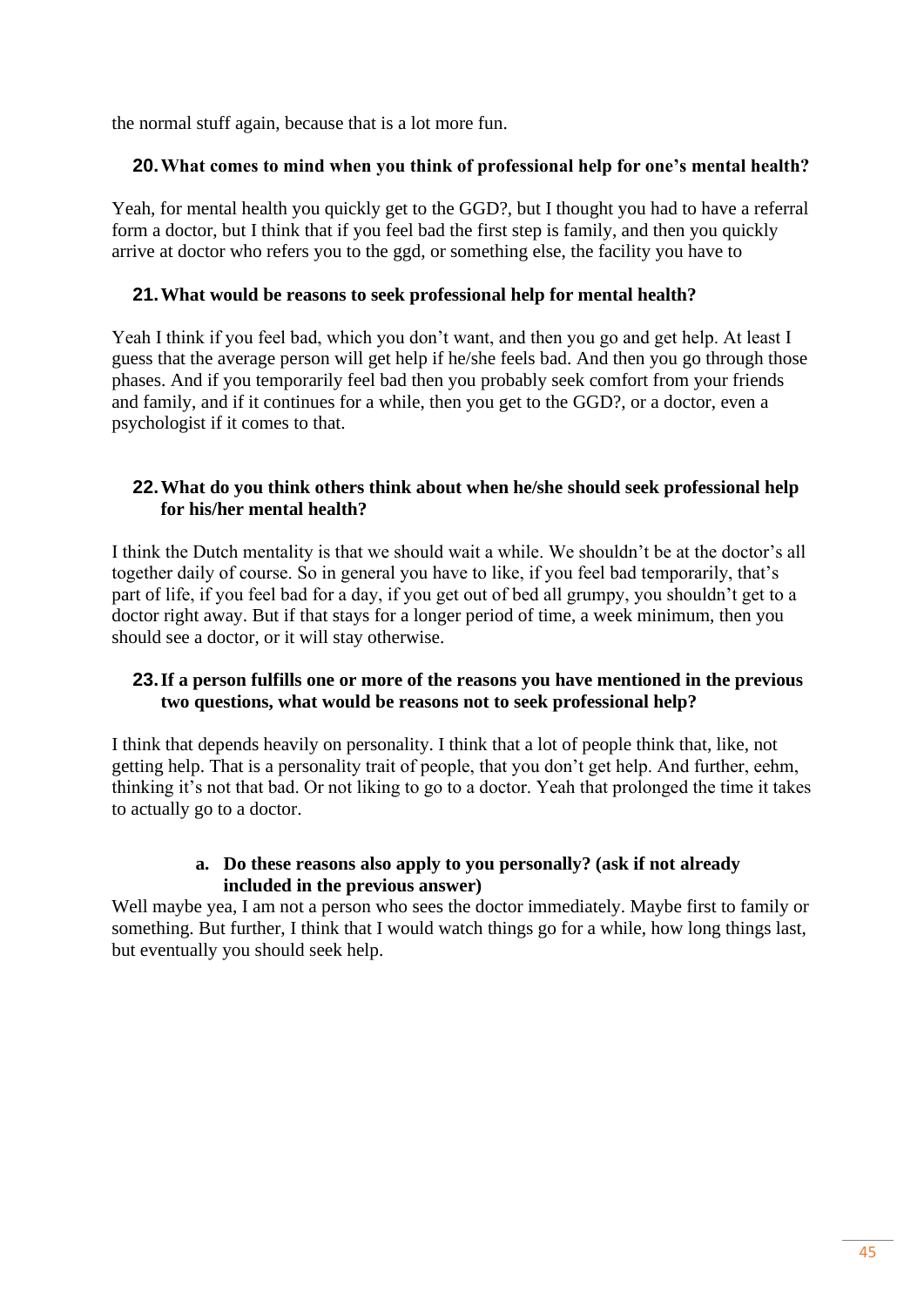# **Interview 2**

| Gender: Male Age: 19 | <b>Study: Biomedical Technology</b> | Nationality: |
|----------------------|-------------------------------------|--------------|
| Dutch                |                                     |              |

## **1. What comes to your mind when you think of mental health?** *(If interviewee needs help: whatever comes to your mind; say words, sentences, images, associations)*

Yeah I think just being satisfied and being happy etc. Just like doing fine, just being happy.

# **2. Going more into detail, what components of mental health can you think of?**

I think that it is important that you, let me think. I think it is not dividable into aspects. It is very different per person. One might consider social contact very important. That person might need that to be happy, other people other things. I guess it comes down to where you get your satisfaction from. Playing sports is important to many people, music also. Just thinking right now. Yeah the thing you think is important, where you get satisfaction from, and I think that differs for many people.

# **3. Do you know anyone who is mentally healthy? What makes you think that? Can you explain?** *(If interviewee needs help: you don't have to name the person, just think of her or him)*

Spontaneous I think. Eehm, maybe sociable also, always positive.

## **a. Can you think of another person who is in the same, or a very different way Mentally healthy?**

Yeah, but I don't think you would want to have the word: "chill" in your paper? Eehm let me think, just easy going, relaxed I think.

**4. Do you know anyone who is not mentally healthy? What makes you think that? Can you explain?** *(If interviewee needs help: you don't have to name the person, just think of her or him)*

Yeah I think a little pessimistic or something.

**5. Among the aspects you mentioned** *(Help the interviewee by summarizing her / his points:* **To summarize what you just said, for you X, Y and Z are components that belong in your opinion to mental health***)***, which ones do you think are more important and which ones are less important components of mental health?**  *(Interviewer should take notes of the earlier answers in order to help interviewee remember about the aspects they mentioned)*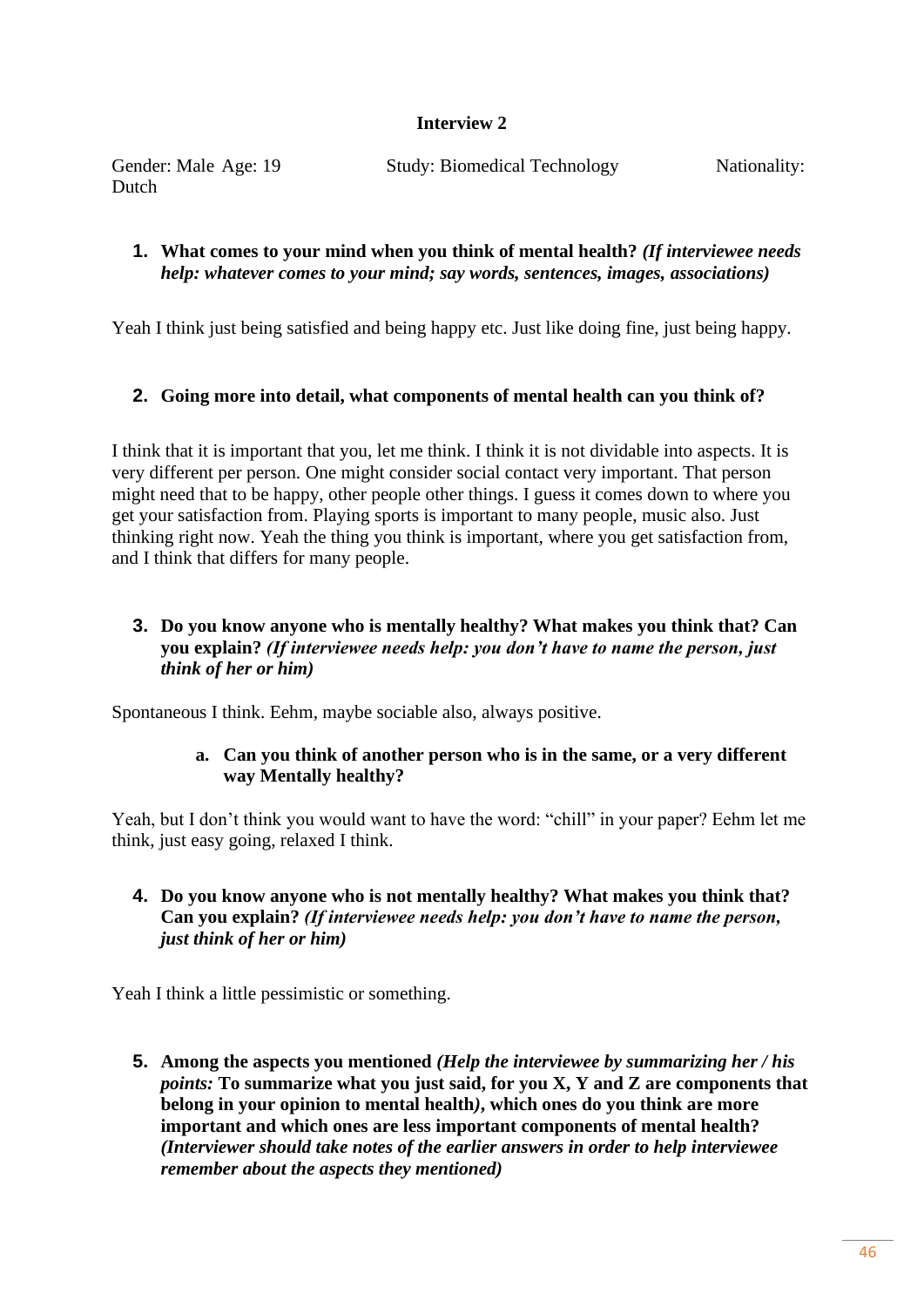I think the balance between pessimistic and optimistic.

# **6. What would other people associate with mental health, if they were asked like you? Would they mention different or similar components than you did?**

I think the same as me. I guess a little standard answer?

## **a. Which components would be the most important for them?**

Also the same I guess.

**7. Think aloud please while answering the following question. I am interested in your personal opinion and hearing everything that comes to your mind as well as the reasoning behind your answer. Overall, at this point of time, can you estimate what percentage of people in general are mentally healthy?** *(if interviewee needs help / asks, respond: just in general / worldwide/ in their society)*

I don't think a lot. People, like you see that people care about things that don't actually have a positive influence on their own self-image. For example their own health and also physical. I think that a little I guess.

#### **Can you elaborate upon that?**

Well if you look at social media, there are a lot of people who care a lot about social media, about the amount of followers is very important to them. Also maybe a standard example. But I think that these don't have a positive influence on your self-image, all the time you spend on that.

# **8. Taking into account everything that we have talked about, would you describe yourself as mentally healthy?**

Yeah, eeh, there is always room for improvement, but I guess I do.

# **9. What comes to mind when you think of professional help for one's mental health?**

Just psychiatrists and psychologists.

# **Just psychiatrists and psychologists?**

Yeah I think so.

# **10.What would be reasons to seek professional help for mental health?**

If you run into something, that they can fix for you.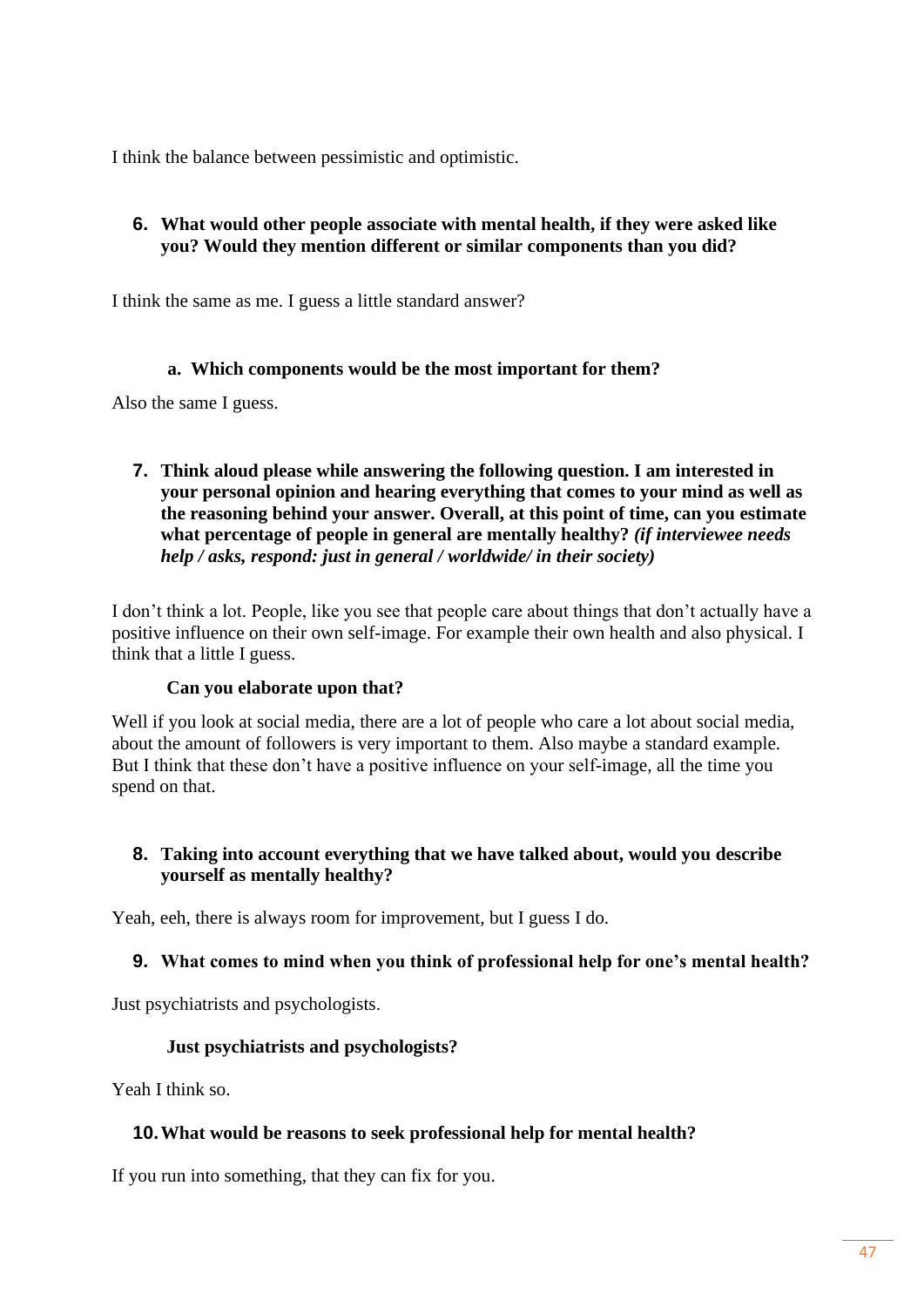## **What sort of thing would you run into?**

Well if you are something like depressed I guess.

## **When would you describe someone as depressed?**

Well that differs of course, but I think like if you don't get any joy out of anything. Just having negative thoughts.

## **11.What do you think others think about when he/she should seek professional help for his/her mental health?**

The same I guess.

# **12.If a person fulfills one or more of the reasons you have mentioned in the previous two questions, what would be reasons not to seek professional help?**

Well, I think that you would like, have to give up your ego. That you would have to admit to yourself that you can't do it by yourself.

# **a. Do these reasons also apply to you personally? (ask if not already included in the previous answer)**

Well, I don't think they apply to the extreme.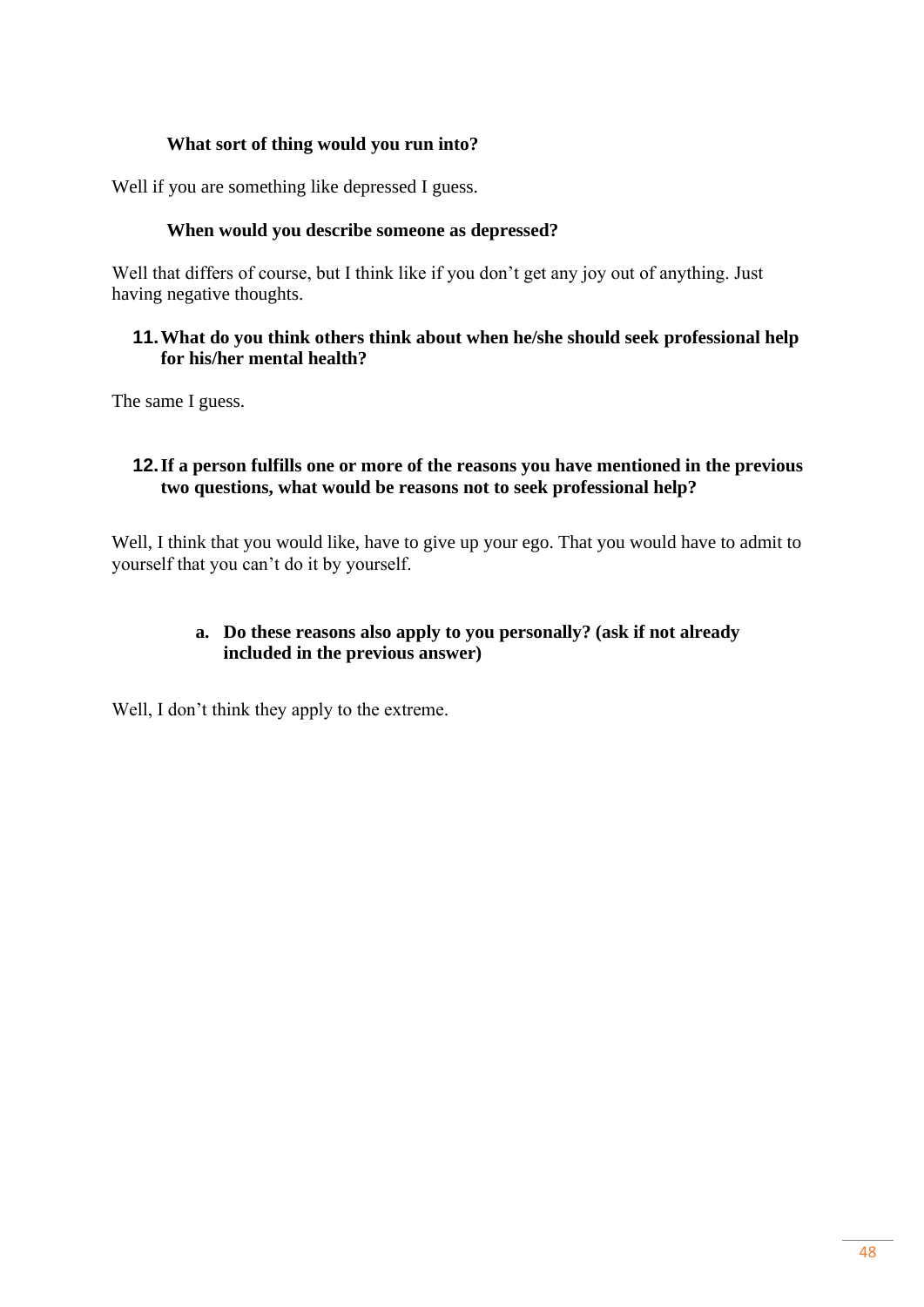## **Interview 3**

Gender: Female Age: 18 Study: Technical medicine Nationality: Dutch

## **1. What comes to your mind when you think of mental health?** *(If interviewee needs help: whatever comes to your mind; say words, sentences, images, associations)*

Eehm, yeah I think about, eehm, how mentally ready, as in, how ready you are for stuff so to say. So eehm, if you are capable of studying by yourself, or just being mentally ready for a certain step in life. Or something like that. And I think that if you are able to make your choices yourself, and that you know you make the right choices. That you are mentally healthy. Whilst if you are struggling with that, or if you make the wrong, well that sounds a little weird, but if you make the wrong choices you are still mentally healthy. But if you are like, less sure and then, and then I do think you are a little less mentally healthy rather then if you are just yourself, and feeling good. Yeah that's what I think.

# **2. Going more into detail, what components of mental health can you think of?**

Eehm let me think, mental health. Though question, I think that that's about it. That just eeh, yeah that's it.

# **3. Do you know anyone who is mentally healthy? What makes you think that? Can you explain?** *(If interviewee needs help: you don't have to name the person, just think of her or him)*

Well I think rather a lot of people. And then, well for example my mom or brother or sister. I see them just doing their own thing, making their own choices, and also eehm, able to handle feedback. And also giving people feedback. They state their opinions, and take initiative to do things. And also don't mind it, like, if other people say like: not now. Also just being positive, just yeah, being sociable.

## **a. Can you think of another person who is in the same, or a very different way Mentally healthy?**

Eehm yeah let me think, yeah a friend of mine, I think she is mentally healthy. She's just, eehm, she had like, she couldn't make a choice for her study but didn't think of that as something negative. She saw the possibilities in the fact that she had a gap year, so she went to Spain. And she like, despite being unsure, not being able to choose. She still chose to do other things that are super fun. So I think being open to other things, that makes you mentally healthy as well.

## **4. Do you know anyone who is not mentally healthy? What makes you think that? Can you explain?** *(If interviewee needs help: you don't have to name the person, just think of her or him)*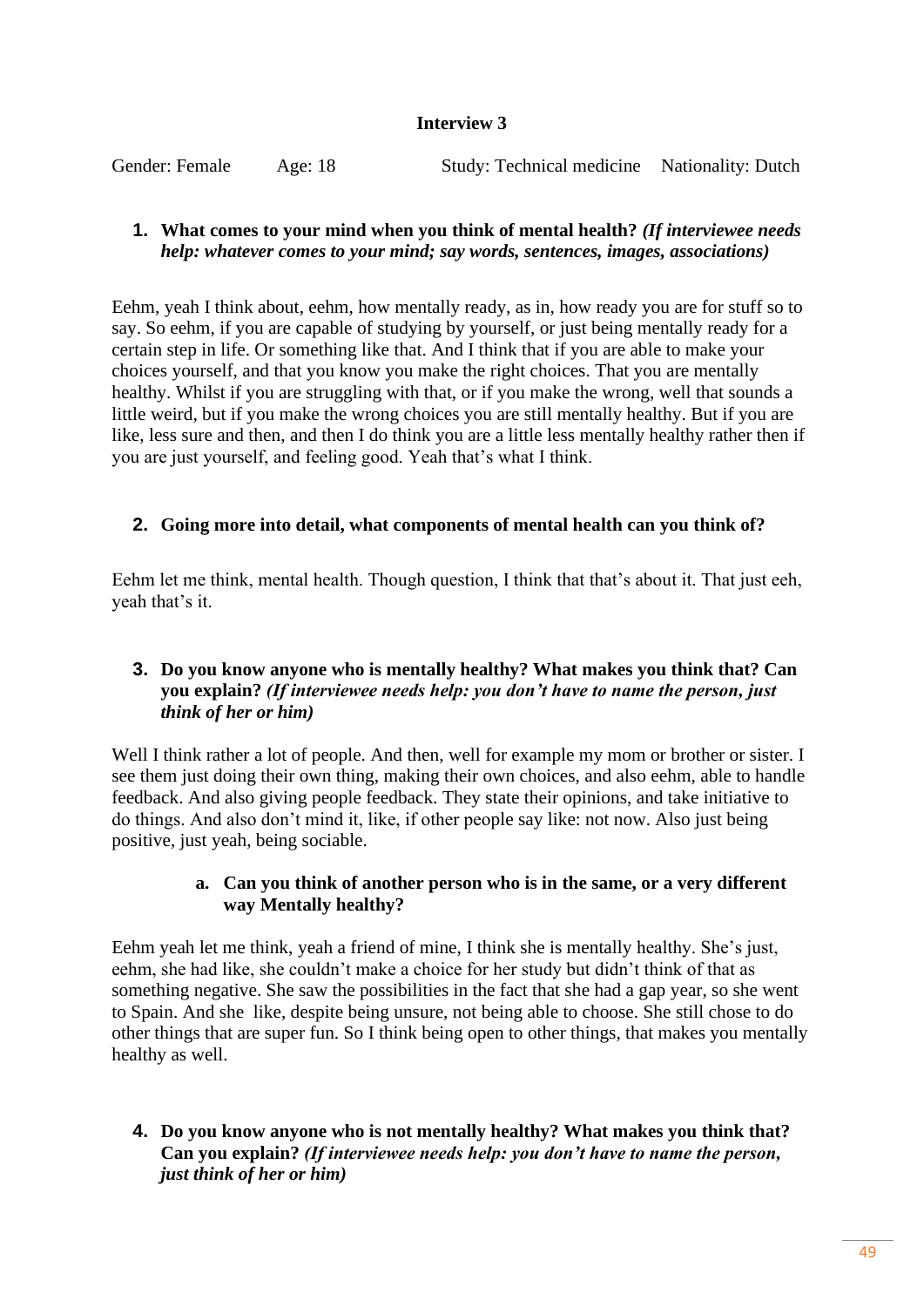Eehm, let me think. Eehm, yeah my dad then. And he, eehm, is a little less open to changes. And eehm, he wants things to be organized, or planned. And he is more like, if something goes wrong, he thinks more about the fact like: oh crap, things went wrong. And he is not looking at it like how can I fix it? Like he comes to me and tells everything. Then I am like: well, what can you do, how can you fix it? And he is like, oh right, I haven't thought about that. So yeah I guess, that is more of a way you think I guess, that you can't go the other way anymore.

#### **a. Can you think of another person who is in the same, or a very different way not Mentally healthy?**

Eehm, tough one, I guess not.

**5. Among the aspects you mentioned** *(Help the interviewee by summarizing her / his points:* **To summarize what you just said, for you X, Y and Z are components that belong in your opinion to mental health***)***, which ones do you think are more important and which ones are less important components of mental health?**  *(Interviewer should take notes of the earlier answers in order to help interviewee remember about the aspects they mentioned)*

Eehm, I think that eehm, being open to change is, is what I think is the most important aspect. Eehm, also feeling good. And for the less important, eehm, I think a little that it differs per person, but being able to handle and give feedback. And ideas, but that is also a little character-specific I guess. But yeah, I think feeling good is one of the most important aspects.

## **6. What would other people associate with mental health, if they were asked like you? Would they mention different or similar components than you did?**

I really wouldn't know I guess. Like everybody looks at it their own way. Mental health, no, I really couldn't say.

**7. Think aloud please while answering the following question. I am interested in your personal opinion and hearing everything that comes to your mind as well as the reasoning behind your answer. Overall, at this point of time, can you estimate what percentage of people in general are mentally healthy?** *(if interviewee needs help / asks, respond: just in general / worldwide/ in their society)*

Eehm, in the Netherlands, I think it is quite a little amount actually. I think like, maybe 60 percent is mentally healthy. And that the other part of people are not mentally healthy.

# **Can you explain why you think that?**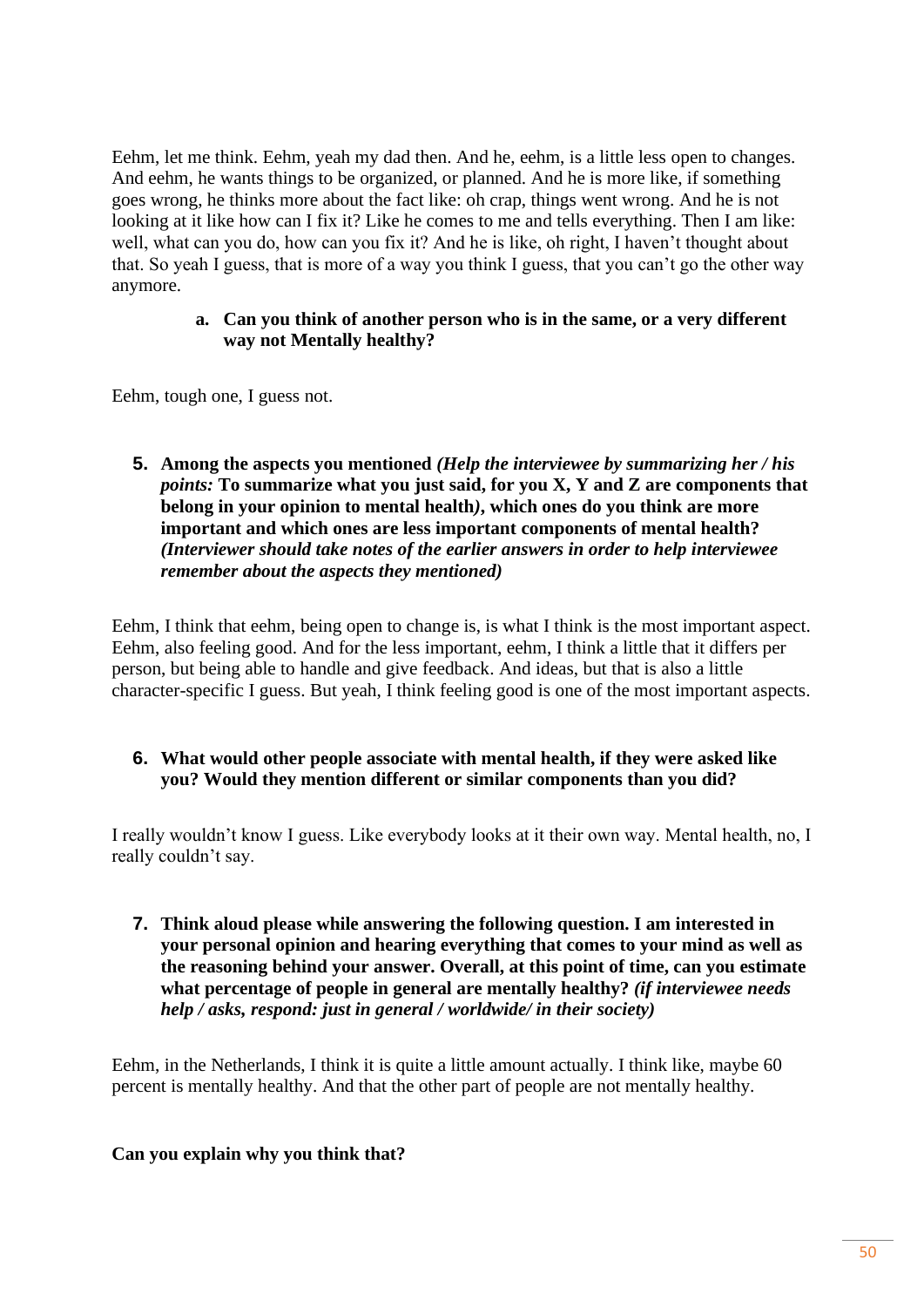Yeah I think about burn-out and to much stress and such. Especially in this period a lot of people suffer from that. That, like, if you would look at the numbers. But you also have people who are like, a little crazy by themselves. Like they're weird, even though they can't help it. But I do think that there are a lot of people who are, like especially in this period, but also because of work pressure, and a little the society, that people are a little less mentally strong. That they can't handle it.

# **8. Taking into account everything that we have talked about, would you describe yourself as mentally healthy?**

Yeah I think so. I it a little hard to say, but I do feel good, so I think so.

# **9. What comes to mind when you think of professional help for one's mental health?**

Eehm, well firstly I think of eehm, seeking out a psychologist or something. Just somebody whom you can talk with, and share stuff. Share stuff witch you can't share with your direct circle of people. Maybe even medication but I don't really believe in that. But well of course it is, it is help seeking. But I do think that especially professional help, yeah like somebody to talk with, somebody who is knowledgeable, and knows how to deal, like how to deal with people who are struggling.

## **You mention stuff you can't share with your direct circle of people. Can you tell me what kind of stuff, and why you can't talk about it in your direct circle of people?**

Eehm yeah I guess problems. Actually I wouldn't know, because I do share everything myself. But I could image that there could be problems that you would, like struggle to talk about bedcause… Well I suppose it is easier with somebody who you see once a week. To tell that person a lot, or well, some specific things, and you don't see him/her otherwise. While you, for example, if you tell stuff to your friend or parents, or family, you see them a lot more. So I do think that they then know something, well I don't, I wouldn't not tell something quickly, but it is a way in which you put yourself out there, makes you vulnerable. And I think some people might find that difficult to do.

# **10.What would be reasons to seek professional help for mental health?**

Eehm, well when daily life gets disturbed I guess. And when you don't really, well function sounds like you are a machine. But if some things in daily life are bothered by it, and your environment also sees like, your not that well. I think that would be a moment you should get help.

# **11.What do you think others think about when he/she should seek professional help for his/her mental health?**

Yeah I think they would answer the same. I do think that everybody well, thinks it logical that you should seek help if you can't cope anymore.

# **What do you mean with can't cope anymore?**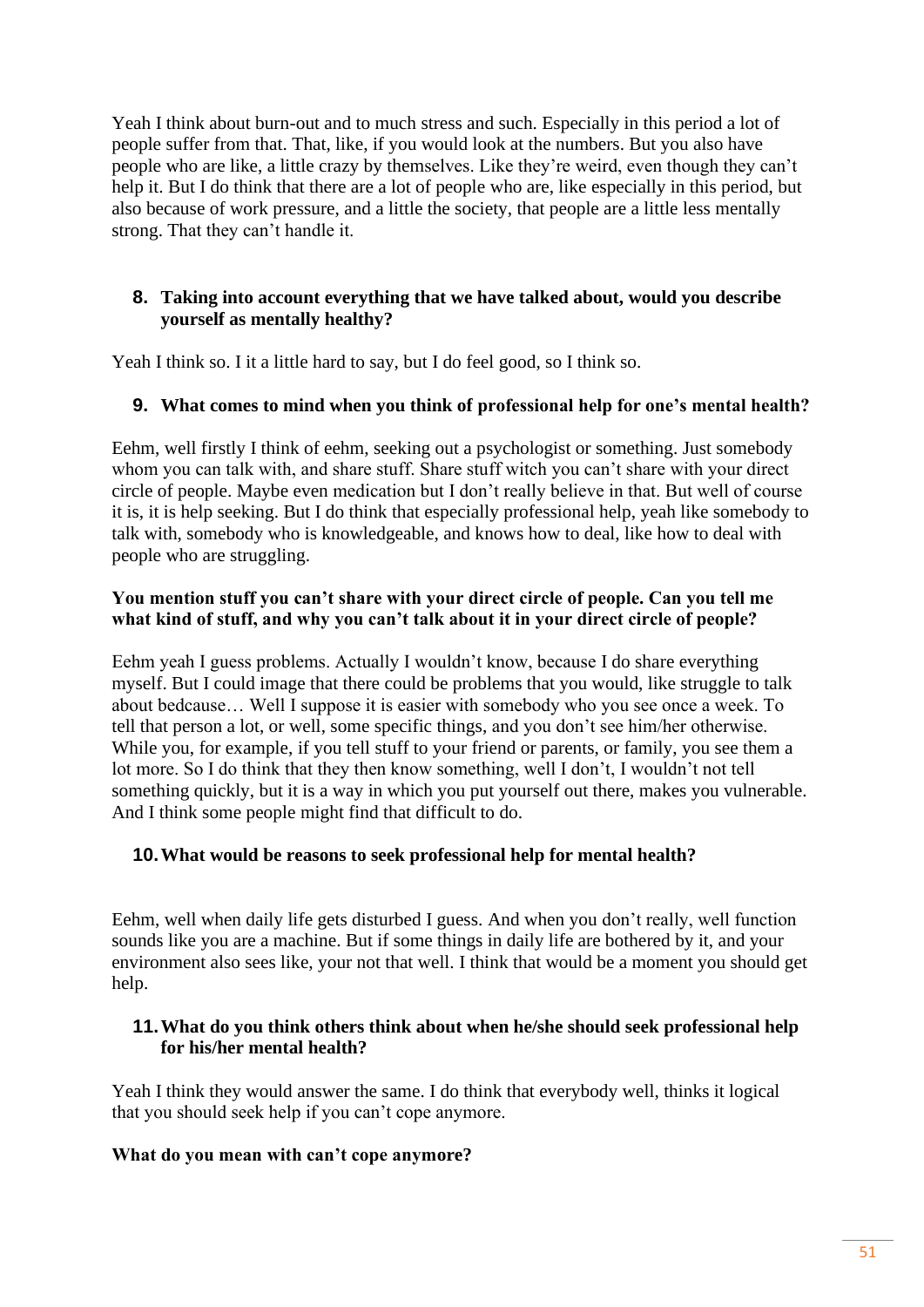Well that is again a good question. Well that you regocnise that it's not going well, but you don't know how to get out of it, or how to solve it so to say. That you really are like, shit, it's not going well. And you also don't know what you can do to make it go better.

# **12.If a person fulfills one or more of the reasons you have mentioned in the previous two questions, what would be reasons not to seek professional help?**

I think fear. Just thinking it's hard to be confronted with it. Because you do admit it then, and I, it's something that is not discussed generally I think. Like a little, like more stuff. But mental health is something that is not discussed a lot in society. And I do think that if you admit like, I need some help, that you fear standing out or something. Like some kind of group pressure, I don't know. Like wanting to fit in, but that you are different if you seek help.

# **a. Do these reasons also apply to you personally? (ask if not already included in the previous answer)**

Well, I don't think so. Well, not like, to not do it, but I would think about it. But I do think that if I think I should need to seek help, that I would. And I also think that in the back of my mind would be like, what would others think? But I generally don't give much thought to what others think, so, I guess I would just go and seek out help.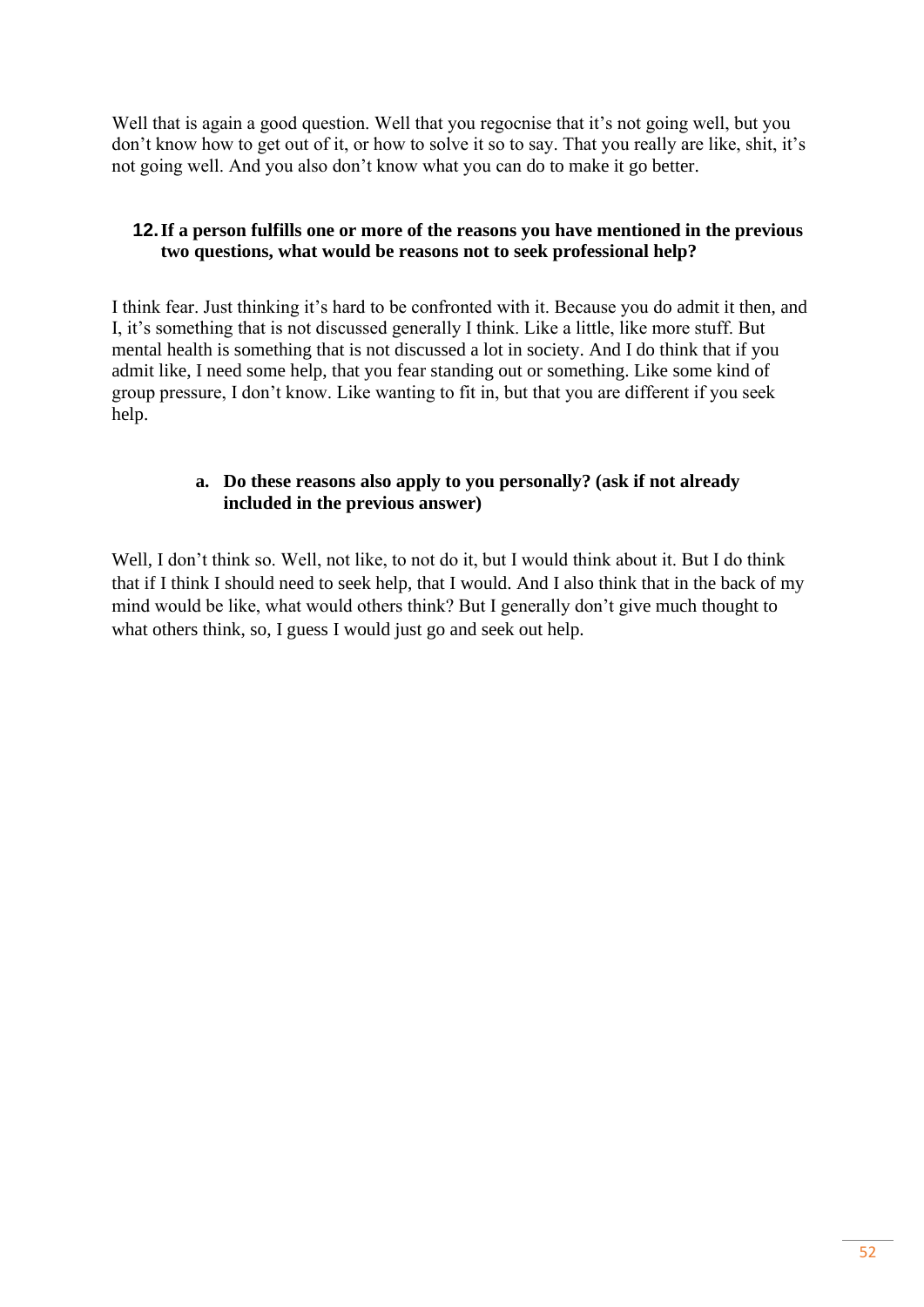#### **Interview 4**

Gender: Female Age: 19 Study: Technical Medicine Nationality: Dutch

## **1. What comes to your mind when you think of mental health?** *(If interviewee needs help: whatever comes to your mind; say words, sentences, images, associations)*

Yeah, eehm, mental health. That you eehm, yeah the question if you feel good or not, like in your head. It's a little vague, but that you eehm, anyway that you feel a little stable or not. And eehm, if you, well the things from the outside, how well you handle them. Like how you handle certain things, like when stuff happens, that can be impactful. Well if you are mentally healthy that you are able to, like handle them well. Regardless your environment, whether you are happy or not.

# **2. Do you know anyone who is mentally healthy? What makes you think that? Can you explain?** *(If interviewee needs help: you don't have to name the person, just think of her or him)*

Eehm, yeah a friend of mine who is always, like regardless of whether she is busy or whatever. She can put things in perspective, eehm, so eehm, yeah she does not get consumed by all the stress things bring with them. Eehm, and eehm, yeah like just convince yourself in your head that things will work out, or just take it easy now. I don't know, like in your head, like bargain with yourself in your head whether you are ok or not. And influence yourself in that way. That you don't eehm, oh it is a very busy time now so I am stressed. But she doesn't have that, she can convince herself.

## **a. Can you think of another person who is in the same, or a very different way Mentally healthy?**

Eehm, let me think. Eehm. Yeah, well, my parents I guess. Or my dad anyway. He eehm, I am thinking about, like, he doesn't have any ups or downs. My dad is like, eehm, eehm, not not feeling well. I don't know if it should be taken into account whether you want to show that to your kid though. But anyway when I think of him, seems really steady, in eehm, the way he feels. So it seems to me that that could be considered mentally healthy.

# **3. Do you know anyone who is not mentally healthy? What makes you think that? Can you explain?** *(If interviewee needs help: you don't have to name the person, just think of her or him)*

Eehm, well, another friend of mine who, eehm, who does let herself get influenced by her surroundings. So stress if she is busy, then she is like, consumed by stress. So the can't really put things into perspective, then she is just like the opposite of my other friend. Eehm, so yeah, and like the opinion of others mean a lot, or have a big influence on how she feels. While yeah, that opinion could just as well not have been there, and she would have felt better then. So she is like, easily influenced.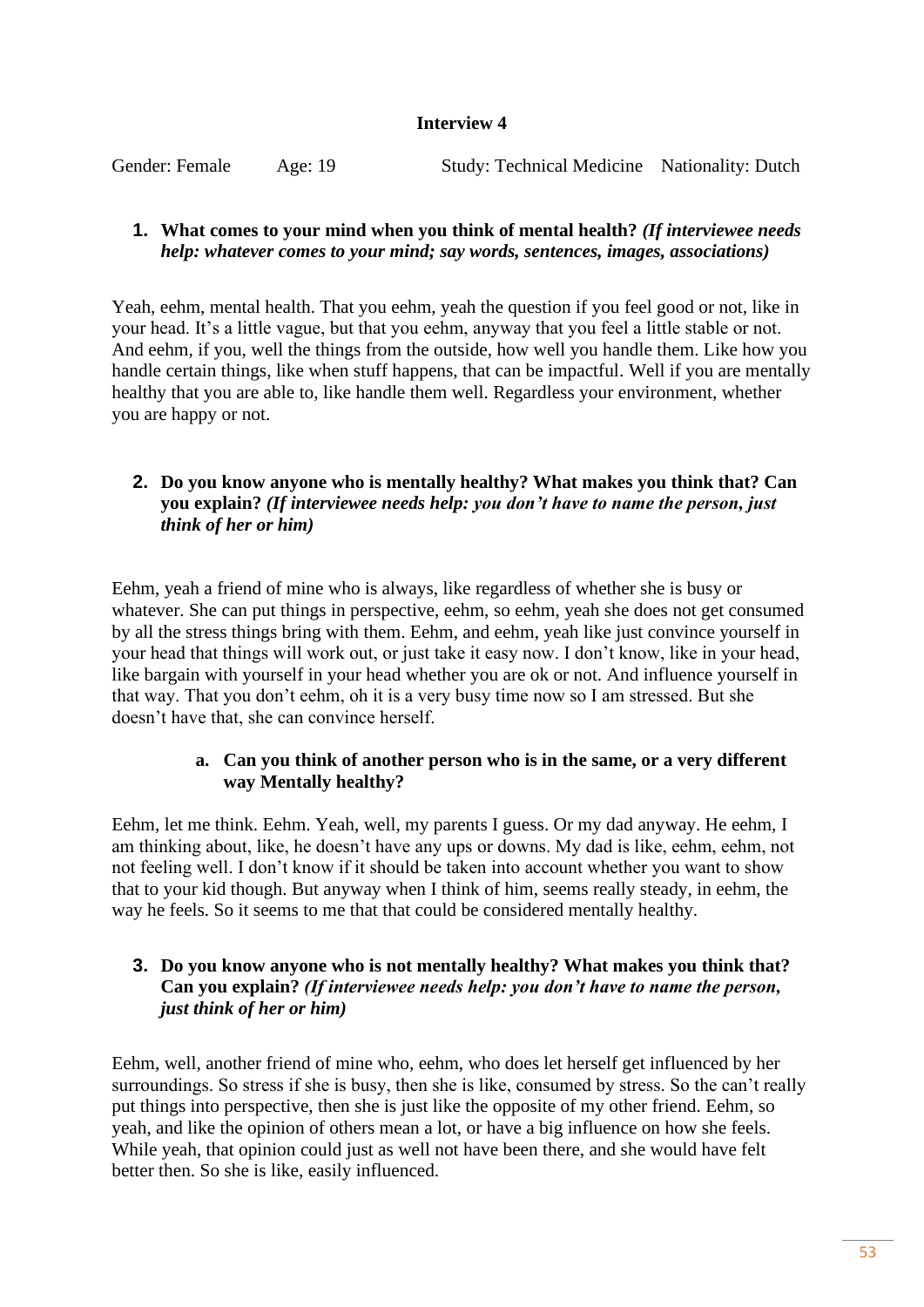## **a. Can you think of another person who is in the same, or a very different way not Mentally healthy?**

Eehm, yeah I can, well, eehm, my sister who is eehm, has been depressed for a while. So she still takes antidepressants. I don't know if you just can say well, she is then still mentally unhealthy, because you are mentally, well, yeah your are mentally influenced by it so to say. While on the other hand, how she is acting, she looks eehm, like just mentally healthy. But I don't know if you can say like, because something is influencing her still she is mentally unhealthy. And you don't know how she would behave if she didn't take those things, those antidepressants so to say. So I doubt that sometimes.

**4. Among the aspects you mentioned** *(Help the interviewee by summarizing her / his points:* **To summarize what you just said, for you X, Y and Z are components that belong in your opinion to mental health***)***, which ones do you think are more important and which ones are less important components of mental health?**  *(Interviewer should take notes of the earlier answers in order to help interviewee remember about the aspects they mentioned)*

Eehm, yeah, I think stability is the most important thing I guess. Even though you can say like, if you don't go up and down a lot, sometimes it is nice to have an up. And if you are just stable all the time, that can be boring as well. But I do think stability, that you always, yeah just. I don't really know how to explain, but that you know how you feel, and it does not change unexpectantly out of nowhere.

# **5. What would other people associate with mental health, if they were asked like you? Would they mention different or similar components than you did?**

Well I guess when other people think about mental health, eehm, well you are mentally healthy if you are feeling good, or if you are feeling happy. Eehm, but I think that a little odd, it can be said to be a little odd. Yeah I don't know, feeling happy is like, eehm, anyway, yeah. A little weird. I don't know how, well of course if you sometimes feel happy. But that you eehm, that you just in some moments and the pursuit of happiness, I think it's a little stupid or something.

# **Can you explain that for me?**

Yeah well, the pursuit of happiness. I think it's a little, on one side a little, like how do you do that anyway you know? That you, I wouldn't know how to do that or anything. I think that if you, if you focus on just feeling well, that that is happiness on itself in a way.so yeah, if you like feel generally well. That's something you do have power over directly, like yeah feeling good that something you can, that's like manageable to influence. But happiness itself, to pursuit happiness, I think that's to abstract.

# **Can you explain to me what the difference is between feeling good generally and being happy?**

Eehm yeah, eehm, well I just think that there is not necessarily a difference. Because if you feel good, than I think you could feel happy you know? Or call it happiness. Eehm, but I think that's why, that's why some people like, eehm, say I want to feel happy, and they seek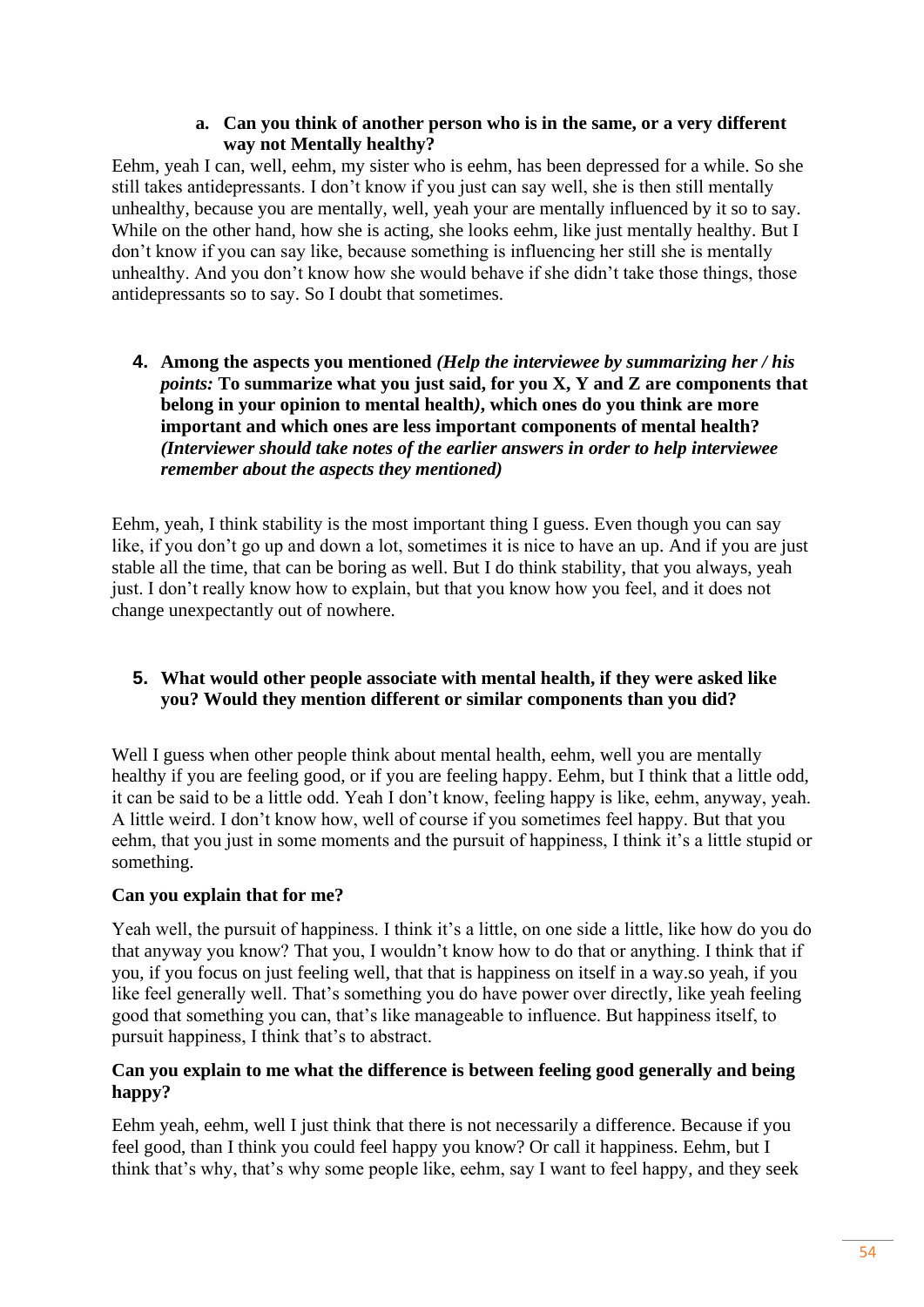something higher than feeling good. They see something more, and is think, like, I don't know, I wouldn't know how to pursue that.

**6. Think aloud please while answering the following question. I am interested in your personal opinion and hearing everything that comes to your mind as well as the reasoning behind your answer. Overall, at this point of time, can you estimate what percentage of people in general are mentally healthy?** *(if interviewee needs help / asks, respond: just in general / worldwide/ in their society)*

Oeh tough one, well, eehm, yeah because you never know what's happening in somebody else's head. So somebody can seem happy, he doesn't have to be. On the other side you don't then know, if somebody doesn't seem particular happy, whether he is very satisfied anyway. But I do think rather a lot actually, like 75 percent.

# **Can you explain why you think 75 percent?**

Well, because eehm, I think that for a lot of people, if something is really wrong, like really really wrong. That only then they'll call themselves unhappy. And eehm, so the majority, like if things are just going their way, that they will call themselves happy. Eehm, but that is maybe looking at it very positively. Because you can also say, like, if I don't feel that much at all, I might not be happy. But anyway that's how I would think about it. But anyway, feeling like you don't really mis anything if you feel happy then.

# **You mentioned when something is really wrong, what do you mean by that?**

Eehm, yah, eehm, that some things are, like, if something really impactful happens. Or that, eehm, well, something is more than temporary. Because ofcourse everybody feels stressed when they study for their exams, but I think everybody can put it in perspective like: yeah but next week everything is over, then I'll be happy again, so I am happy now as well. If it is more then temporary, that you really feel like you can't get out of it without something external.

# **7. Taking into account everything that we have talked about, would you describe yourself as mentally healthy?**

Yeah, definitely, yeah. Yes.

# **8. What comes to mind when you think of professional help for one's mental health?**

I think about eehm, that you eehm, like. That you see a psychologist or psychiatrist. I think for a lot of people eehm, that's quite a step. So I think that it is like, you do that only if something is really wrong. So what I said earlier. But on the other side it is like maybe very nice for a lot of people to go and see a professional, to have somebody to talk to. So it doesn't have to be when something is really wrong. It could also be beneficial for a lot of other people.

# **Could you explain why it could be beneficial even though there isn't something really wrong?**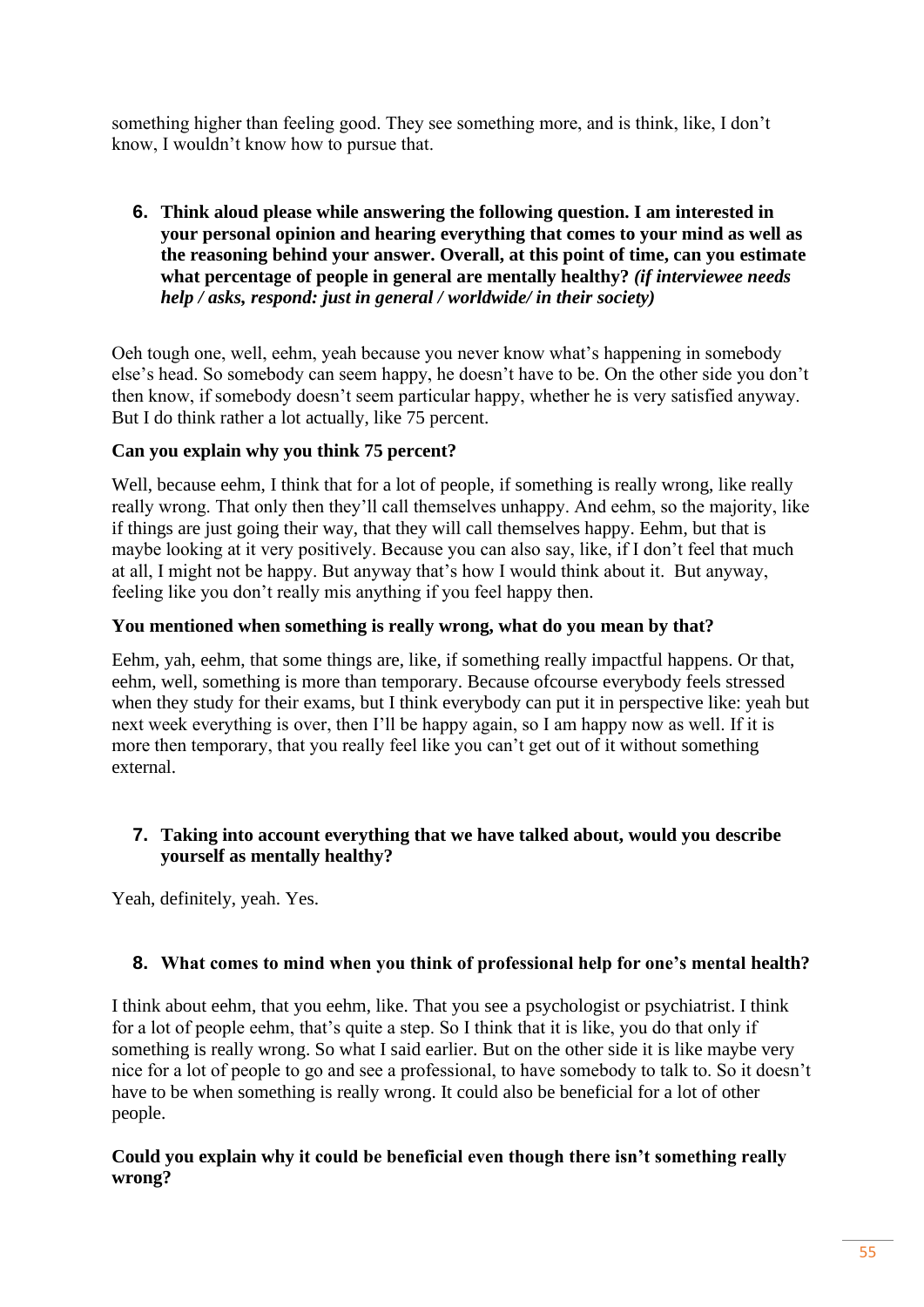Well, I think everybody has it's issues anyway. And eehm, it could be nice to get some reflection on that. Or anyway, to get to know them that that is a thing of yourself. Sometimes you just assume everybody thinks like that, but then you find out that that isn't true at all, and you can see thing very differently, or anyway from another perspective. Because of course all things are things in your own head, so you don't know how others experience it. So I think everybody could use some reflection on like, their mental part.

# **9. What would be reasons to seek professional help for mental health?**

Yeah I think when something is really wrong, that's the most important reason. Eehm, but yeah there are probably, yeah I don't know. There could also just be regular people who, eehm, without something going on, could really like to have somebody to talk to. Eehm, but I think that that's something that a lot of people don't really think about initially I guess.

# **10.What do you think others think about when he/she should seek professional help for his/her mental health?**

Eehm, I think that they think it is unnececerry or something, that they think like, I'm not that sort of person that needs a psychologist. Those are different people. So a sort of, yeah, shame can be also a reason, yeah, that can be. I think also mostly the first one, that people don't recognize their own problems. So they don't see the severity of it. And like it is still to big of a step, so time goes on, and you know, you don't do anything about it.

# **You mention people thinking: I don't want to be that sort of person. What do you mean by that sort of person?**

Somebody who needs another person's help to be, eehm, like, mentally healthy. I think that eehm, yeah for physical problems it is very logical to go and see a doctor. But I think that for mental problems, it's like, an attitude of, no I would rather fix that myself or something. That a mental illness is not regarded as a physical illness.

# **Can you explain why that is?**

Eehm, well, because you, I think, because you don't see what the other person could have. And with physical problems it is more visible I guess. While it is definitely there. So I think that it is just more often, it is in your head and a little more in the background for everyone. I think that it is like, a little, more vague. So that how you, how you, like don't show because you might fear you are the only one.

# **a. Do these reasons also apply to you personally? (ask if not already included in the previous answer)**

Well I am quite curious I guess, like if I am able to estimate the severity whether I should seek help or not. Because I would say to everybody, to anybody, like other people you could address that problem. To say, you should seek professional help, but I think that I am a little more weary when its about me. Like I would think probably, I can still fix this myself. And I think estimating for yourself what a good moment is to seek help, that that's very difficult.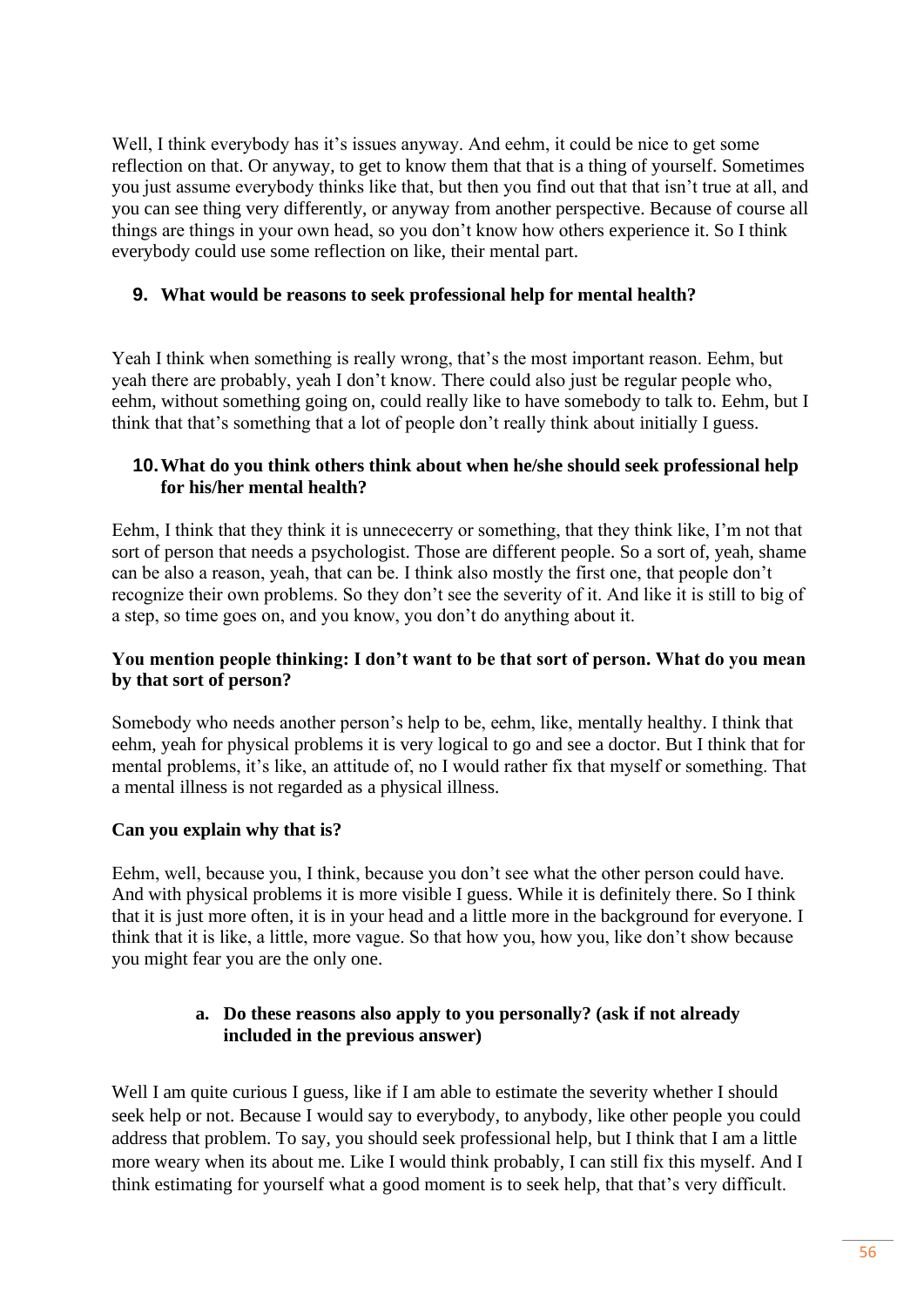# **Can you explain why it is different for other people than for yourself?**

Well because if you tell somebody else, you don't have to execute anything. So that makes it easier to say to others per definition. And yeah, I think that there are, like the attitude that I would like to fix my own problems. So I guess I am a little, how do you call that, I don't know the word. But I'm a little stubborn, that's the word, that's what I meant. So I would think for myself, I should try myself first.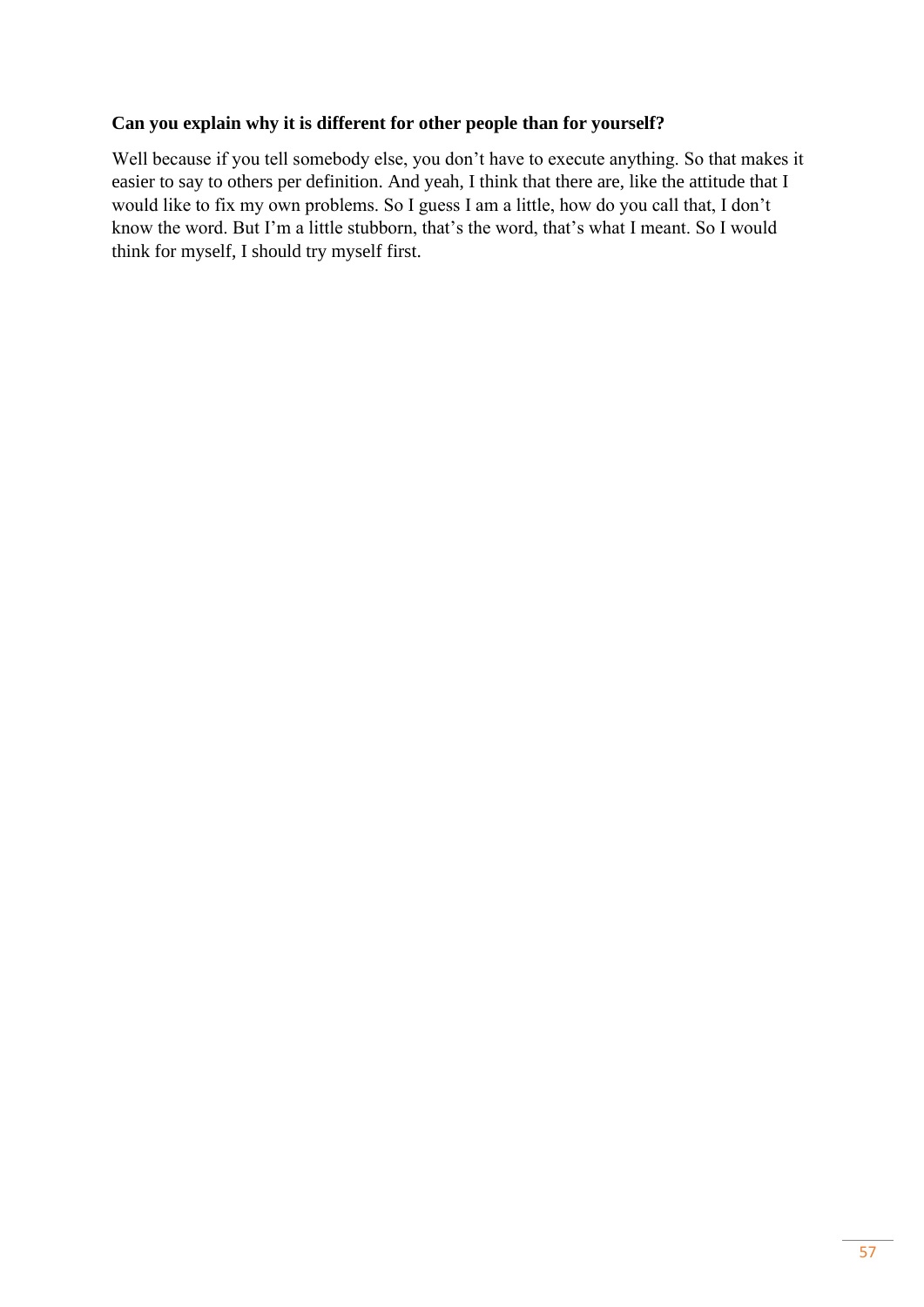## **Interview 5**

| Gender: Male Age: 18 | <b>Study: Biomedical Technology</b> | Nationality: |
|----------------------|-------------------------------------|--------------|
| Dutch                |                                     |              |

# **1. What comes to your mind when you think of mental health?** *(If interviewee needs*

*help: whatever comes to your mind; say words, sentences, images, associations)* Eehm I would say mostly it is about how satisfied you are with yourself and everything around you. How happy you are.

**2. Going more into detail, what components of mental health can you think of?** Eehm yeah that, and eehm, yeah how to phrase it? Satisfaction with your social contacts around you. I think that is an important part of it. How satisfied you are with your whole situation, where you live for example, how you are doing with your studies. Or that you can be yourself, I think that's also an important factor. That you don't have to do stuff forcibly that do not make you happy at all. And also that you just have some time for yourself to do stuff or something, I think that is also important.

## **3. Do you know anyone who is mentally healthy? What makes you think that? Can you explain?** *(If interviewee needs help: you don't have to name the person, just think of her or him)*

I think most people are. Well for example my housemates I guess, I guess I have a good connection with them. A connection as in I know them reasonably well I think. And they all seem to have their things together, and they seem satisfied with where they are in life and what they are doing currently.

## **a. Can you think of another person who is in the same, or a very different way Mentally healthy?**

No, I don't think I know somebody else.

**4. Do you know anyone who is not mentally healthy? What makes you think that? Can you explain?** *(If interviewee needs help: you don't have to name the person, just think of her or him)*

# **a. Can you think of another person who is in the same, or a very different way not Mentally healthy?**

Well I hear from somebody, not going to name him. But he is like struggling with himself a little. She is like satisfied about, eehm, like, her studies and all. But she struggles with being herself, and being happy with herself. And I think that is a sing that things are not going that well. Even though it seems as if she is just happy, she does not always feel that well.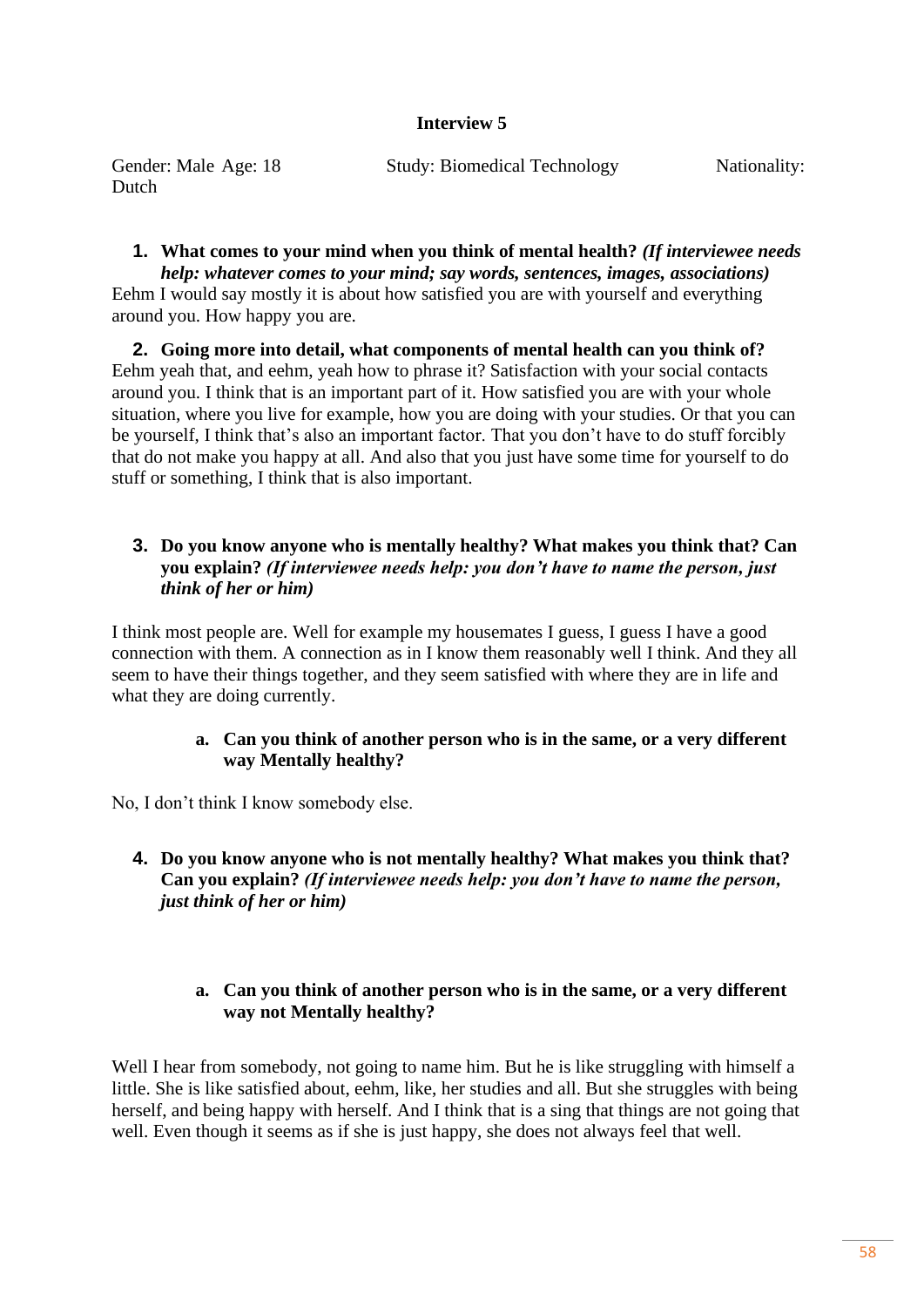**5. Among the aspects you mentioned** *(Help the interviewee by summarizing her / his points:* **To summarize what you just said, for you X, Y and Z are components that belong in your opinion to mental health***)***, which ones do you think are more important and which ones are less important components of mental health?**  *(Interviewer should take notes of the earlier answers in order to help interviewee remember about the aspects they mentioned)*

I think foremostly contact with others is very important. I think that if you always have to force yourself, like to be somebody else if you are in contact with other people. Or if you do not have any contact with other people at all, that you go quickly, or well that it goes the wrong way concerning your mental health. And that it might be less important for example, yea of course it is nice if you have your own nice student room for just yourself. Where you just can sit nicely. That comes in handy, that might make you happier. But even if you are in like, a really stupid small little room, you could still be mentally healthy. Especially if you have nice housemates. So I think that that is the most important thing.

## **You say that if you lose contact with other people, thing might go the wrong way. Can you elaborate on that?**

Well like getting lonely, that after a while you don't put in any effort anymore to go out with other people and having a nice sociable time. You get more and more to yourself, seeking out contact even less and less. That you might get stuck in your own world so to speak.

# **6. What would other people associate with mental health, if they were asked like you? Would they mention different or similar components than you did?**

I think that they would tell the same, maybe some people might mention some specific things, but generally I think most people would agree.

**7. Think aloud please while answering the following question. I am interested in your personal opinion and hearing everything that comes to your mind as well as the reasoning behind your answer. Overall, at this point of time, can you estimate what percentage of people in general are mentally healthy?** *(if interviewee needs help / asks, respond: just in general / worldwide/ in their society)*

Yeah well, especially with, like, with the uncertainty with the Corona virus and all, that that causes some problems for people. Because it is still unclear how dangerous it really is exactly. And also not what you best can and can't do. And I think this uncertainty is really could cause a little worse mental health for some people. But I think generally that people are doing pretty well. Because there is still personal contact between people, and the togetherness, yeah like the feeling of being together. I have that with my roommates for example with whom I am still together. So I think it's going well. But of course there are people who can't handle it. Who need that kind of physical contact to feel good I guess.

# **8. Taking into account everything that we have talked about, would you describe yourself as mentally healthy?**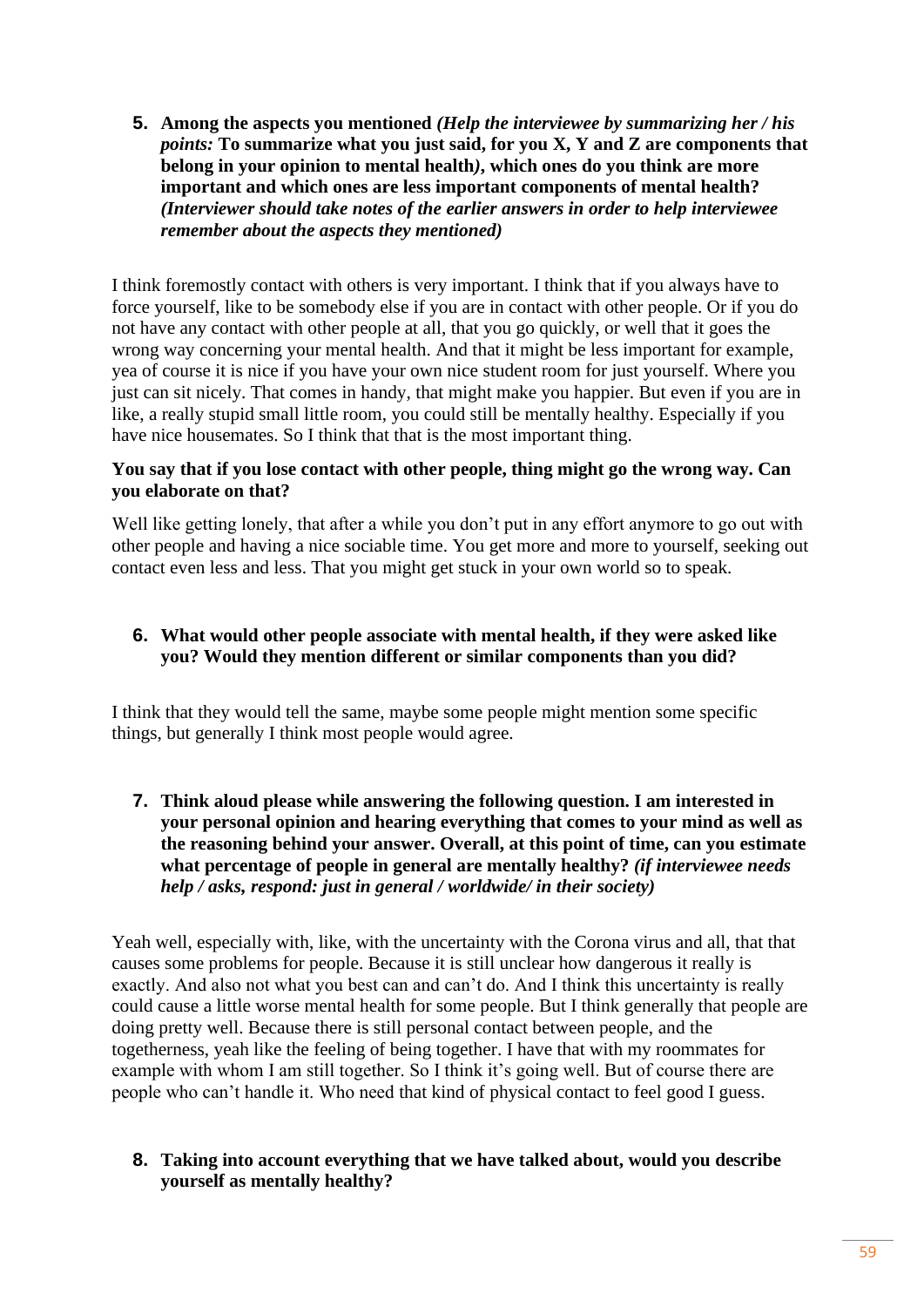Yeah, yeah.

**9. What comes to mind when you think of professional help for one's mental health?** Yeah, I think about a psychologist right away I guess. Just somebody with whom, who is like knowledgeable of how, like certain things affect your mental health, and who can help you to deal with those.

# **10.What would be reasons to seek professional help for mental health?**

I think it's best to talk with somebody you trust. Because I think that if you hear something from somebody else, just talking about it, that it gives you a new angle to look at things. That the other person also can help you think how to deal with things. That's what I should do, like talking it over with somebody. And of cource it depends what the problem is then. If you struggle with finding a new hobby or something, I don't think that you, I don't think you should seek professional help or anything. But firstly talk with other people what their hobbies are, like orientating yourself. But if it's about yourself mentally, that you struggle with yourself, I think that you need to schedule a conversation quickly. Because, well, yeah, that can't hurt anyway.

# **11.What do you think others think about when he/she should seek professional help for his/her mental health?**

Yeah I think that you just especially if you don't like, if you are just not happy with yourself, that you struggle with yourself, that you don't really know what you want or anything. How you would, or who you are I guess. Like an identity crisis.

# **12.If a person fulfills one or more of the reasons you have mentioned in the previous two questions, what would be reasons not to seek professional help?**

Eehm, because they feel insecure, they don't really want to talk. I think that that is the most important thing. Because it's like, if you immediately talked about. No I think the image for other people is also important. Like just saying, like if other people find out you are seeing a psychologist for example, that you get help there. Then people might think differently of you or something, like lesser of you, as in not mentally well. And that they will treat you differently, and that person would not want that.

## **You mention people treating you differently, even lesser, if they know you see a psychologist. Can you tell me why that is?**

I think mostly because, if you think of a psychologist, you immediately think about the worst cases, of people who are really, really, people who are really struggling psychologically or have some kind of disability. Or that you start thinking about a TBS client or something. And that is a very big step, which make you unable to see the sides, well there are a lot if things in between with mental health. But that is not what you think about, you start thinking about really bad cases.

**a. Do these reasons also apply to you personally? (ask if not already**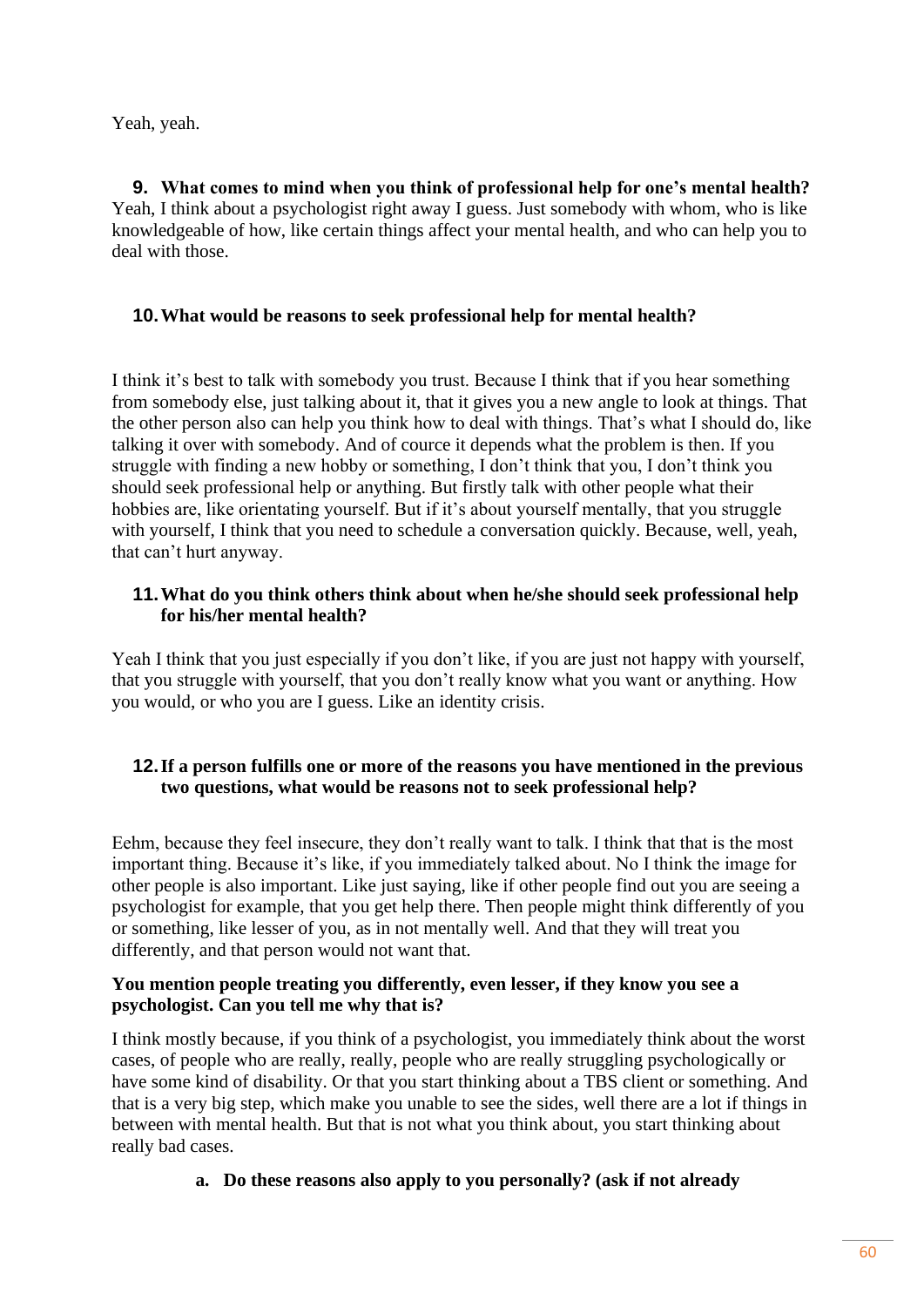# **included in the previous answer)**

Eehm yeah well its, it contributes towards the line you have to cross before you get help. That is of course like, you go from, I would just go and see a psychologist if I am not feeling fine for a while. But that is not supposed to be that way. But if I am really struggling, than I would not really be bothered what other people would think, because it's about yourself and that is pretty important.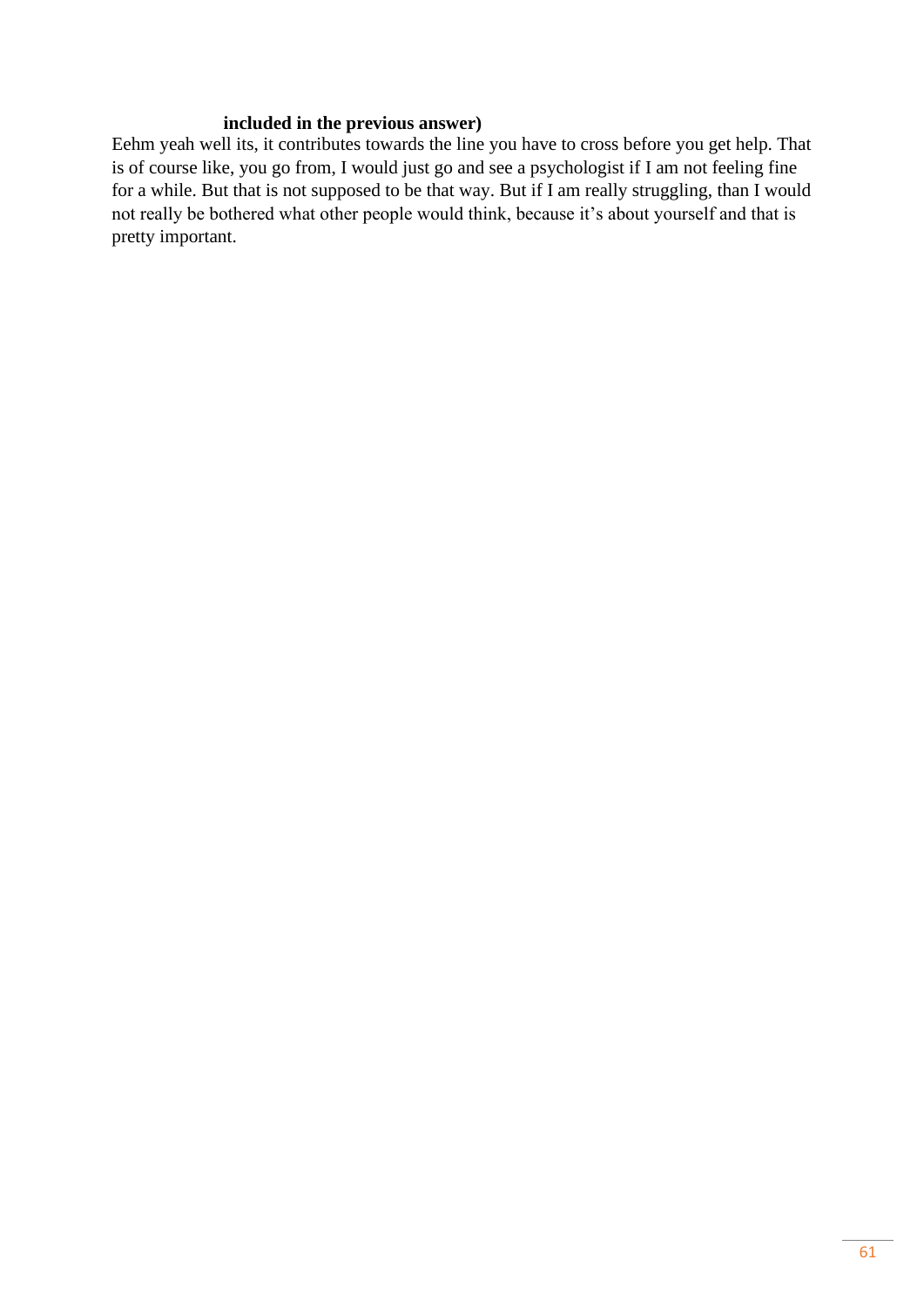#### **Interview 6**

Gender: Female Age: 21 Study: psychology Nationality: Dutch

#### **1. What comes to your mind when you think of mental health?** *(If interviewee needs help: whatever comes to your mind; say words, sentences, images, associations)*

Hmm, what I think when it comes to mental health. I just think, eehm yeah, a sort of balance I guess between well, eehm, that you have a good balance between negative feelings and yeah, well, positive feelings. And that when you like, of course it can fluctuate, but that those are not that big of fluctuations. So eehm, instead of very deep lows and very high highs, that it's all a sort of yeah, a sort of goes to a middle ground, without to much of like, extremes. And eehm, mental health, I think that you just are able to bounce back if you like, have a setback. And that you posess the tools in your toolbox to just bounce back. That it does not like, leave a bruise on your wellbeing in general.

**2. Going more into detail, what components of mental health can you think of?** eehm yeah I think when it comes to mental health that you eehm, that you eehm, I think it's good that eehm, to really listen to how you feel in the moment. And eehm, that you are also ok with that, if you, like are mentally healthy then you, like accept in general how you feel in the moment, generally speaking. And eehm, that makes that you are able to deal with it better, and that you are letting it bee there. For example you feel depressed, or whatever at that moment, that you eehm, yeah that you know that it is ok to feel that now. I think that that a healthy way is of dealing with how you feel at the time. Because if you like, have that on the long term, that you are also like, I am missing something, I don't feel well mentally. But eehm, yeah what more, eehm, maybe that you feel a little space to eehm, to talk about it, about your feelings. That can be when you feeling happy, but also when you are feeling bad, and that you are ok with talking to your loved ones about that. I don't know, if I look at myself I always do that, a little bit communication. If I am feeling better, that generally is easier than when you are feeling worse, so that can also be an indication of how you feel mentally.

# **3. Do you know anyone who is mentally healthy? What makes you think that? Can you explain?** *(If interviewee needs help: you don't have to name the person, just think of her or him)*

The first thing that comes to mind is: he doesn't go to therapy. No but eehm, eehm, let me think. Mentally healthy, eehm. A good balance between rationalizing and eehm, have an emotional view towards things so to speak. So eehm, not to much with your head, not to much with your body, or emotions. And eehm, good communicative skills, so eehm, like ok, I don't feel like this or that today. Or I don't have time today, also being clear about what's going on in your head. And eehm, just doing what she thinks is the good thing to do for herself. I think that might be another important think, to be yourself.

## **a. Can you think of another person who is in the same, or a very different way Mentally healthy?**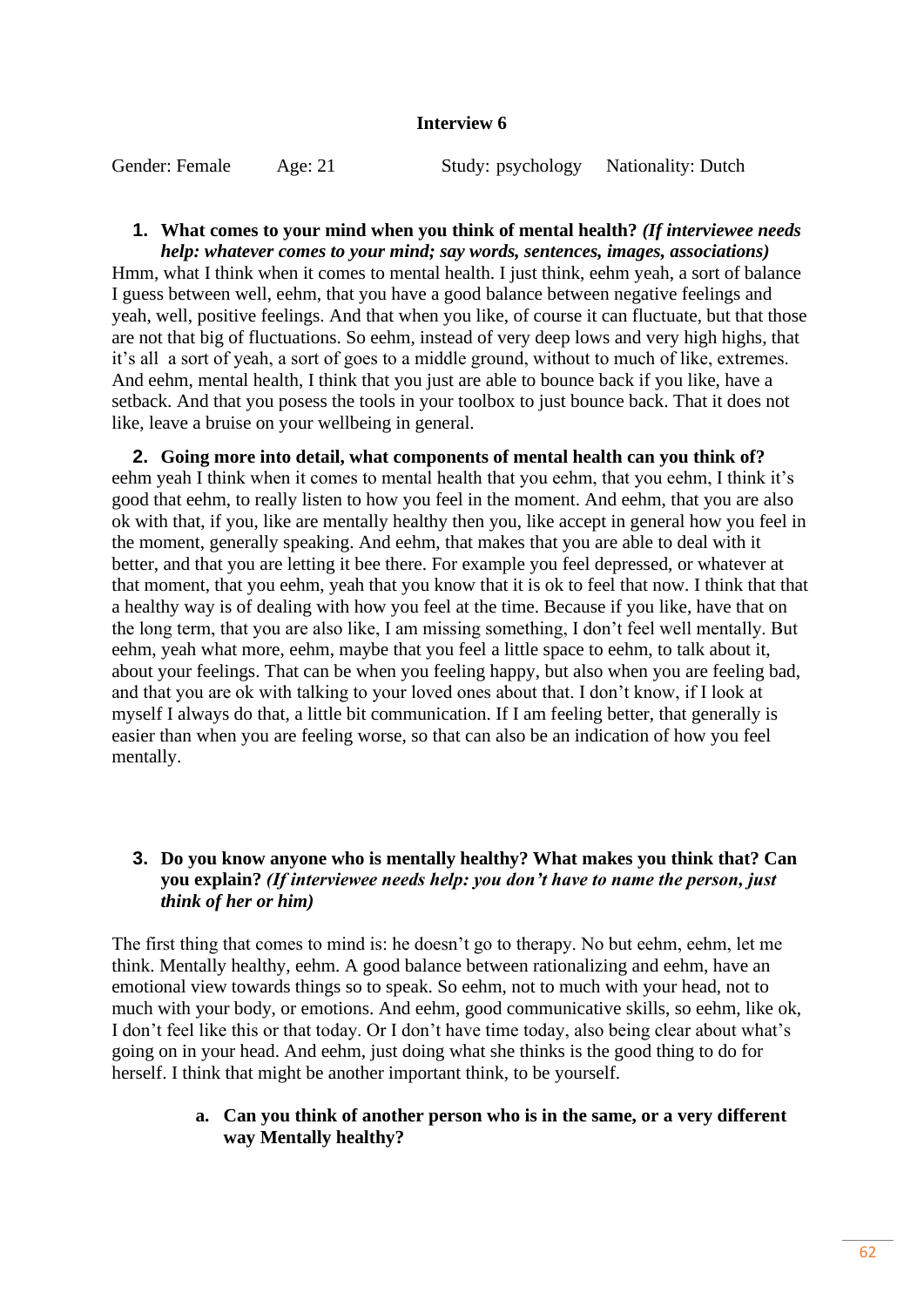Eehm, I think that eehm, the enthusiasm or the energy that she radiates. I think the level of which she does, that eehm, that is not something a mentally unhealthy person would have. And a likeness towards life, and eehm, sort of a lust for it so to speak.

# **4. Do you know anyone who is not mentally healthy? What makes you think that? Can you explain?** *(If interviewee needs help: you don't have to name the person, just think of her or him)*

Eehm, I think that eehm, the fact that things from outside herself have a big influence on how she feels, behaves, and how she sees herself. I think that that, that doubt that is caused by that, that that is not very, eehm, yeah that you are not very stable mentally speaking. So that outside influence, that like the world has on her, and eehm, that also changes her. And also like just, a lot of serious changes in her emotions, and how she feels I think. I do think that that shows that she has like the high's and lows, that those could be quite extreme.

## **a. Can you think of another person who is in the same, or a very different way not Mentally healthy?**

Eehm, well, firstly is that I know that that person has like a mental disorder of which she, like suffers. The has not found quite a balance in how to deal with it practically in functioning. And I notice that it influcences her confidence, and how she sees herself. And that, also, like certain fears and depressive complaints stimulates. So eehm, I wouldn't say that that whouln't pass as like, mentally healthy.

**5. Among the aspects you mentioned** *(Help the interviewee by summarizing her / his points:* **To summarize what you just said, for you X, Y and Z are components that belong in your opinion to mental health***)***, which ones do you think are more important and which ones are less important components of mental health?**  *(Interviewer should take notes of the earlier answers in order to help interviewee remember about the aspects they mentioned)*

Mental health, well I do think the most important is the stability that you feel yourself. Of course you always have a little fluctuation. But especially that you know you are ok with that. And that you have a sort of foundation from which you like, live your life. And that you are able to function a little. I do think that that is the most important thing is when I think about mental health. And some less important, yeah eehm, I think that they are all sort of connected. Self-image could always, or it doesn't have to be very high to feel mentally stable, or just ok. But I do think that in any way, you need to be like neutral in that. In order to mentally feel a little. Anyway I think they are all important, but balance is the most important.

## **6. Taking into account everything that we have talked about, would you describe yourself as mentally healthy?**

No, no that is a pity. But on the other hand I already know that I am working on that. Like the things that I have mentioned I do know of them, oh I am working on that, and I know that. So therefore that it pops up in my mind maybe. But at the moment I would say not, no.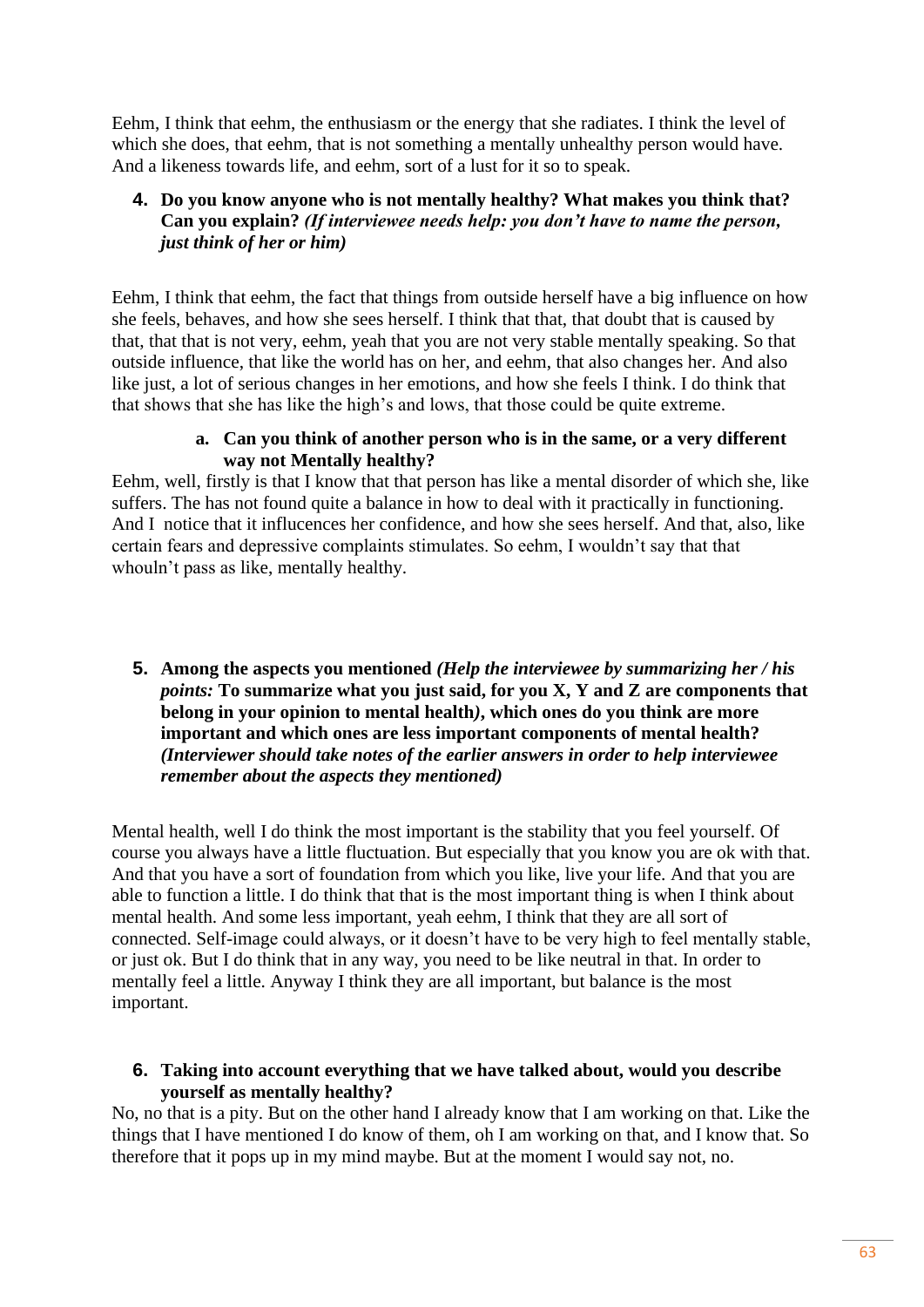## **7. What comes to mind when you think of professional help for one's mental health?**

Eehm, I thing about the GGZ. And I think about the, well firstly that you make an appointment with the general practitioner, and he can refer you to a POH or a basicpsychologist. Or you might do an intake, and then you look what is possible. Possibly you are really really struggling from, eehm, I don't know psychoses or something. Then maybe you get institutionalized or something I don't know. Or you have well, there are several mental problems for which you would want to be institutionalized. Anyway if I think about mental help, I do think about those. And that there are multiple options that go for a certain person. And that you have to look very seriously to see what fits you best I think. Yeah, those are the first that come to mind.

## **8. What would be reasons to seek professional help for mental health?**

Well that you are struggling with something, I think that is reason enough. If you struggle with something mentally, and you notice that it does not go away if you talk about it with people, or you don't even dare to talk about it with people. Then I think you are, that I would think like, ok, consider a conversation with an professional. See what you think about it.

#### **You mention struggling with something, can you tell me what you mean by that?**

Yeah that could be super-broad, but I think now, eehm, yeah I think about. Its very difficult to grasp mental problems in 1 sentence. But if you notice you are like down, or lack a lust for life, or you notice that you have struggles with your eating habits or self-image. Or maybe in your relationship, in your home situation, or even at your workplace. That you have problems there, even though you don't really know, well maybe even in terms of disorders that you notice things and like, maybe I should have let this be checked. Or maybe that you notice that there is a very big difference between how you feel now and how you felt before, and in a negative way of speaking. Those are all things you just, where you could raise alarm.

## **9. What do you think others think about when he/she should seek professional help for his/her mental health?**

I think that in general there is this idea of that your problems have to be severe before you, yeah that they have to be very severe and serious before you should ask for help. With like problems with concentration at school, that that's not serious enough for example. Or that you are like, I want a new job, but I don't know if I could handle that. Then that would not be a problem for which you like, go for a counseling session. Or, and I know that this happens a lot with people with a disorder, that people think their complaints have to get worse before they can get help, or like: but some people have it way worse than me. Yeah I don't know, I think a little of people are very firm with themselves.

## **10.If a person fulfills one or more of the reasons you have mentioned in the previous two questions, what would be reasons not to seek professional help?**

Yeah eehm, maybe thinking it is not severe enough, or there could be a fear for the judgement of a psychologist, who might think that it's not severe enough. Or another healthcare worker, who might be like, this is why you are wasting my time? That could be a fear, or maybe not getting help because they one or more negative experiences, and they lost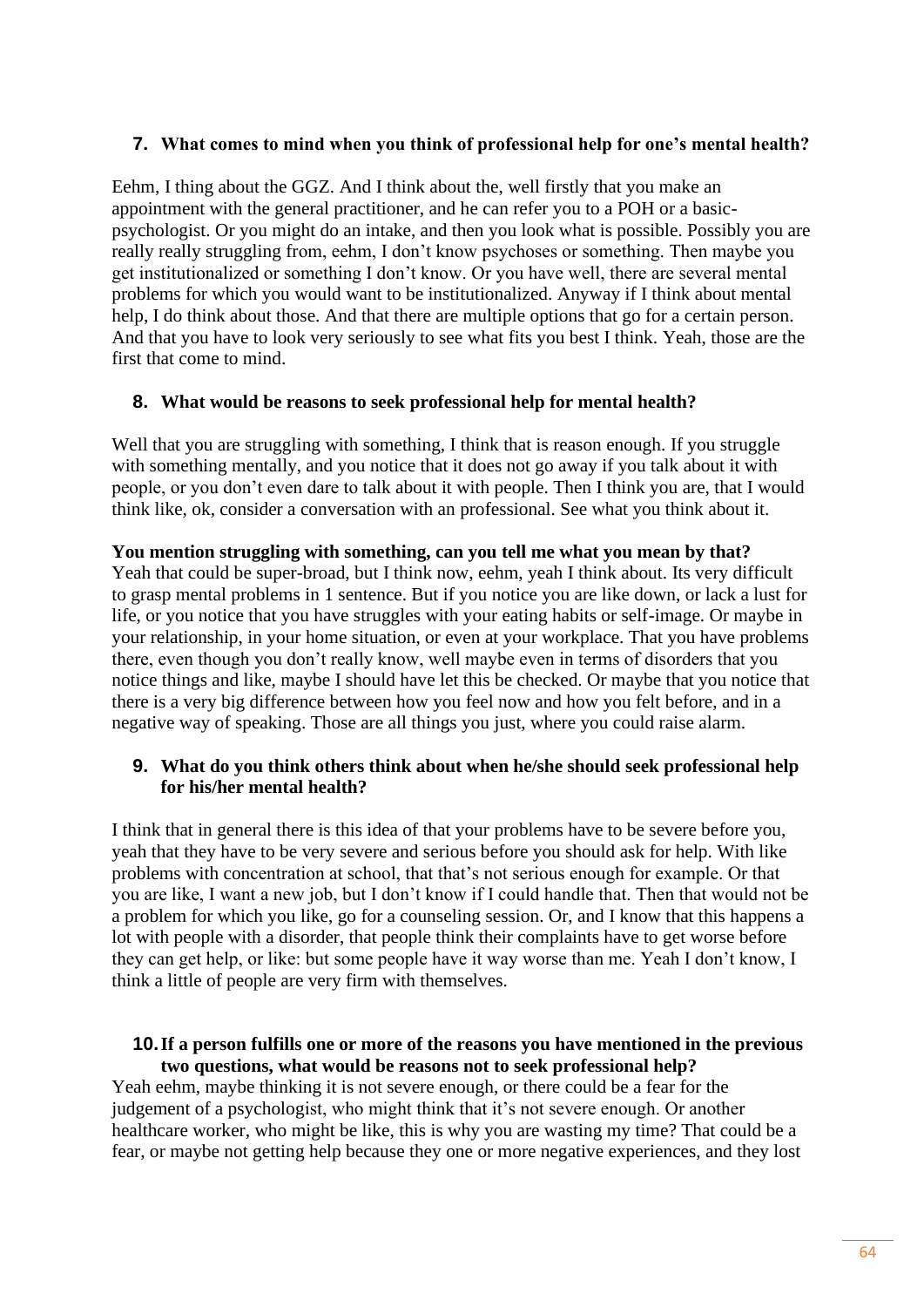trust a little. Fear for judgement of the environment also, especially with the older generation. That eehm, mental help still is a little taboo, that is it still quite the step.

> **a. Do these reasons also apply to you personally? (ask if not already included in the previous answer)**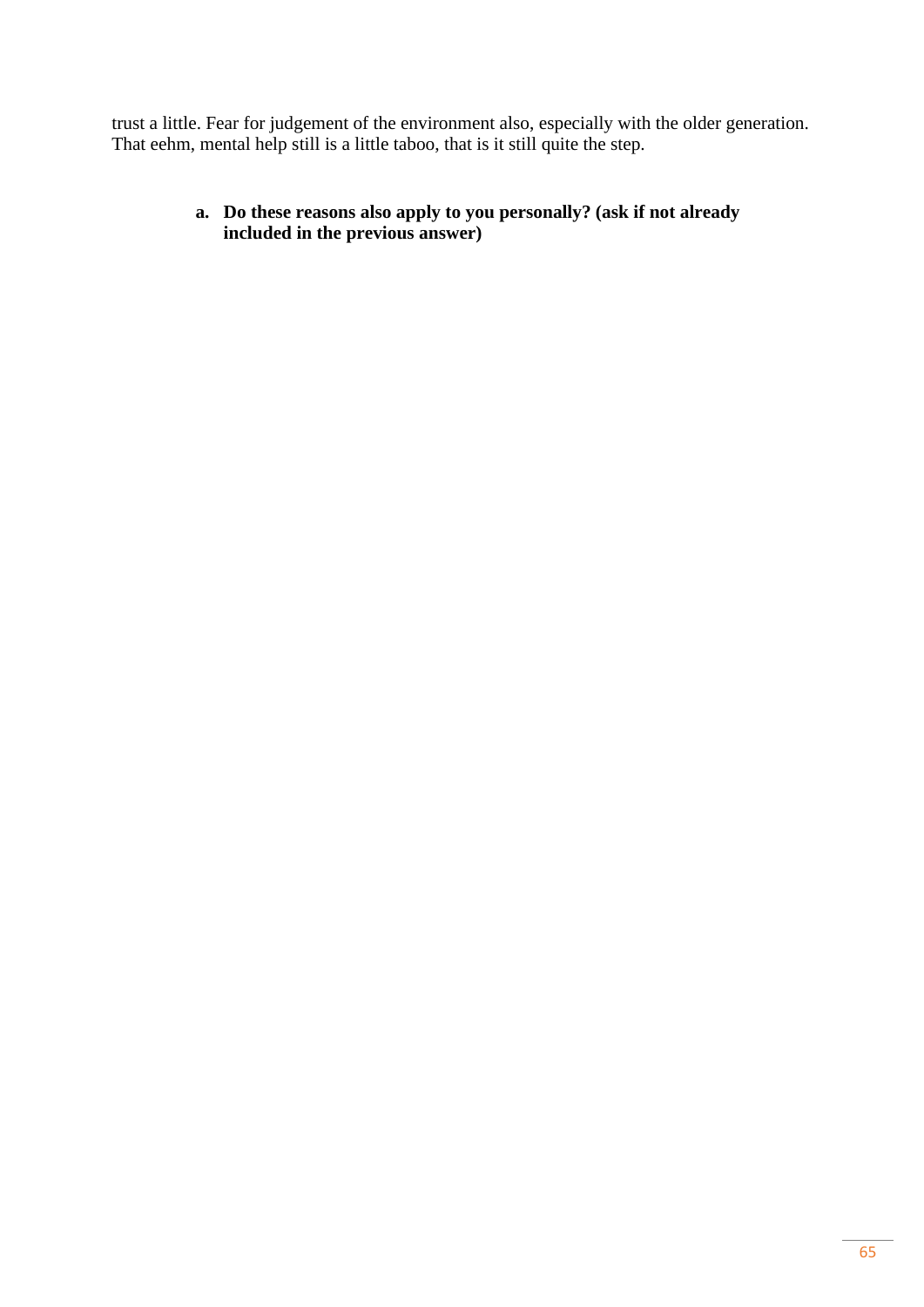Yeah I think there is indeed a fear for judgement of the health-care worker, that my problems are just whining or something. But I do have experienced that if you talk about those fears that you can have a meta-conversation about it. That you talk about, what's happening then here, during this conversation. But that's like the next step. Anyway, yes. Yes.

#### **Interview 7**

Gender: Female Age: 24 Study :Psychology Nationality: Dutch

# **1. What comes to your mind when you think of mental health?** *(If interviewee needs*

*help: whatever comes to your mind; say words, sentences, images, associations)* With the term mental health, I firstly think about how you feel. Do you feel well, do you feel badly. And if you have a good mental health, than you would probably feel good, you know what you want to do, eehm, yeah those are the first things that come to mind.

## **2. Going more into detail, what components of mental health can you think of?**

Well if I compare with myself, I sometimes have days where I feel good, some days are a little less. And if I feel less well then it's also a little like restless, or knot knowing precisely what to do or how to start something. Yeah then I would probably describe it as less at such moments. And if I feel good at some days, which I generally have, don't worry, then I generally have a plan in mind, I know what to do and how to do it. Also have confidence that things will work out. Other less direct influencing factors are, eehm, like, I have to think really hard I notice. Yeah I think if you, like I live in a student-home, and if everything goes well, and you live happily with other people, that contributes towards mental health. Also if things goes well with your family, and relationship, if all those things go well, it will also benefit your mental health. Because if you have like struggles with people around you, your studies or with your work, then I think that that will impact how you feel negatively, so also your mental health.

## **3. Do you know anyone who is mentally healthy? What makes you think that? Can you explain?** *(If interviewee needs help: you don't have to name the person, just think of her or him)*

Well the first thing that comes to mind is, eehm, well like my sister for example. She yeah, is able to compare things very clearly, and look very clearly at them. If things are difficult or unclear, then she is mostly the person who is able to look at it differently. And I think that is, for her anyway, that she is mentally very much ok. She is not really stressed or disturbed quickly or anything. Able to let things go, and they work out very easily, oh and she helps the people around her a lot.

## **a. Can you think of another person who is in the same, or a very different way Mentally healthy?**

Yeah, do I have to tell names?

#### **No that's ok, it's merely about the aspects of mental health.**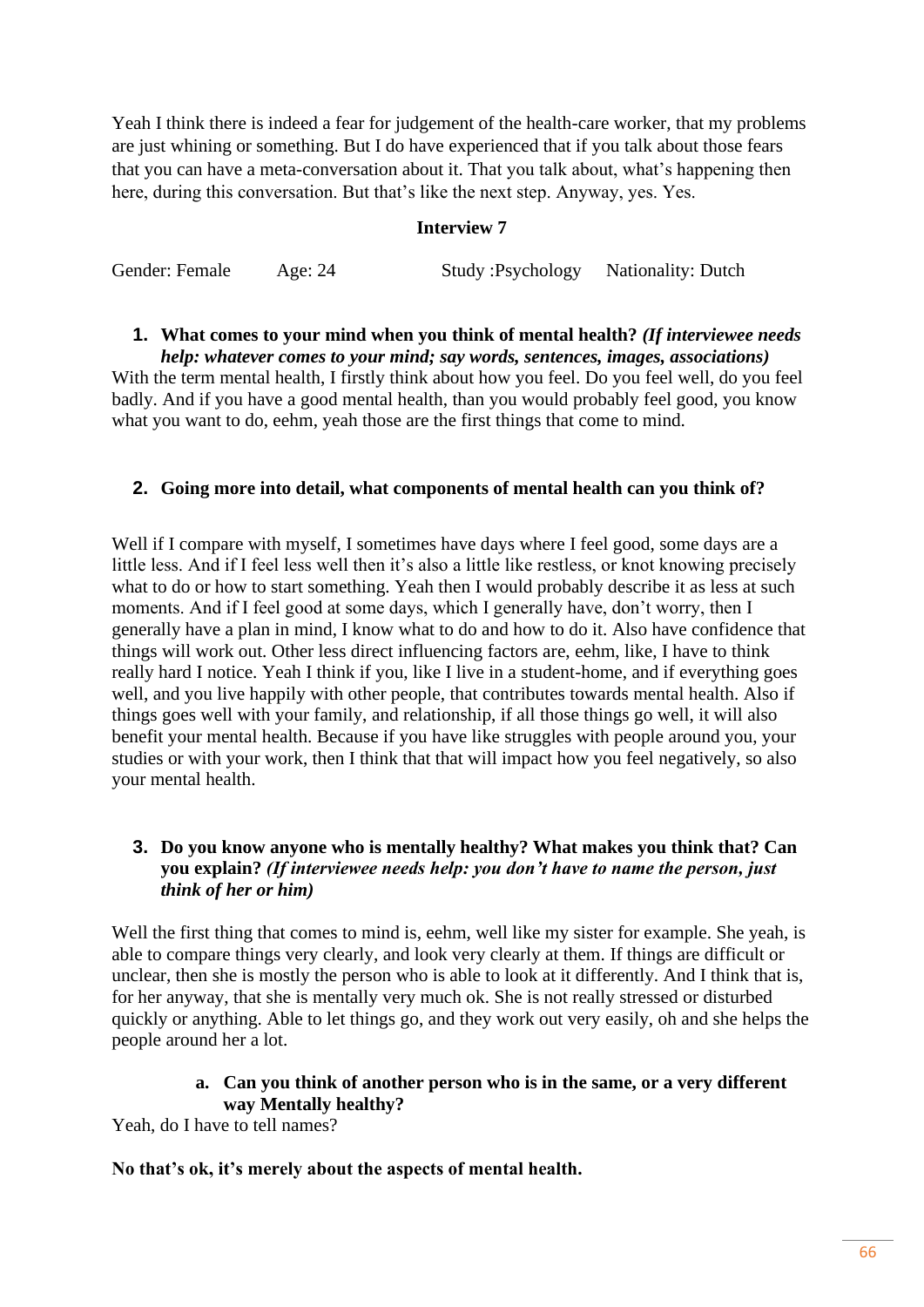Yeah ok, so yeah. I do know somebody else, and eehm, I going to tell anyway, that talks way more easily. It's about my god-parent. She has a very special way of seeing life, and she knows how to tell that to other people. Not in a way like: you should look at it this way. But more like, if you would look at it this way, how do you see it then? And that helps you form a clearer image of the situation. And I think that you are mentally healthy if you can help other people, and explain things to other people clearly, and let them see things from a different perspective.

# **4. Do you know anyone who is not mentally healthy? What makes you think that? Can you explain?** *(If interviewee needs help: you don't have to name the person, just think of her or him)*

Eehm, yeah, I can do that. Well, eehm, that person had a lot of destructive thoughts. And she keeps being bothered by them, I do not know how she, how she could change course so to speak, to get het life back on track. And eehm, yeah that shows also in her behavior, she is agitated quickly, takes comments wrongly easily. She is just struggling with herself a lot, and I think that that is an important aspect that shows that things don't go to well mentally.

## **a. Can you think of another person who is in the same, or a very different way not Mentally healthy?**

Yeah, this might be a little a different category. It's about my grandma, and she is struggling from dementia and aphasia. So she can't really talk anymore. I don't know if that is more considered mental health, but how it shows, she sits all day, like just staring. Even though she is not that old, you wouldn't necessarily expect that this age, that she is like that. Yeah it's a little sad to see, but it has been like this for a long time, and it is what it is. So I think that she could be considered that I guess.

**5. Among the aspects you mentioned** *(Help the interviewee by summarizing her / his points:* **To summarize what you just said, for you X, Y and Z are components that belong in your opinion to mental health***)***, which ones do you think are more important and which ones are less important components of mental health?**  *(Interviewer should take notes of the earlier answers in order to help interviewee remember about the aspects they mentioned)*

Eehm, I would think that mental health, that number one would be how you feel. Because that is mostly about yourself, how you view things, and how you think about things. So therefore I would say that that is number one. And little less important, well, it might be an important sign or something, but how you behave and how you treat other people would be a little les important. Maybe because it is caused by, so to say.

## **6. What would other people associate with mental health, if they were asked like you? Would they mention different or similar components than you did?**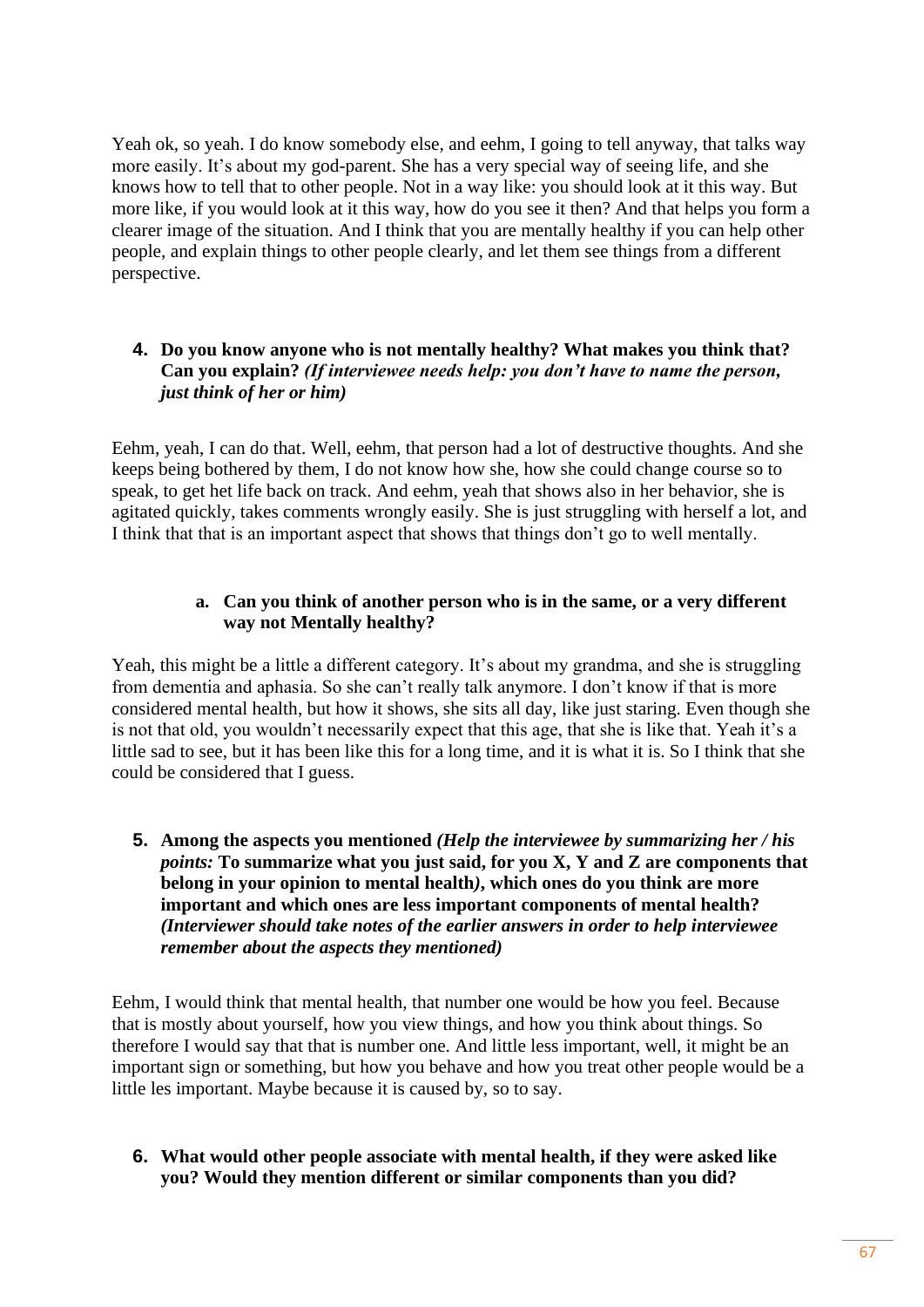I think it matters when you asked psychology students or non-psychology students. I think that non-psychology students would think whether you feel happy, or sad or something. That that's one of the firstly mentioned things that are named, while psychology students, because they might me more informed about the topic, a little easier name different aspects of mental health.

#### **a. Which components would be the most important for them?**

I don't think they would not necessarily differ. Because I think it always comes down to how you feel or how somebody else is feeling. And maybe that would be the first thing that people would associate with that.

## **7. Think aloud please while answering the following question. I am interested in your personal opinion and hearing everything that comes to your mind as well as the reasoning behind your answer. Overall, at this point of time, can you estimate what percentage of people in general are mentally healthy?** *(if interviewee needs help / asks, respond: just in general / worldwide/ in their society)*

Yeah I think generally that this corona crisis does influence everybody, some people a little more than others. So I think that everybody does feel worried in any way, in varying levels of course. Yeah that's a tough question, because I am thinking about that range, and you are never all clear, and I think right now a lot of people are worried. Or a lot of people do have time to overthink while they are at home, so I think generally people are like in the middle of the range. It's very hard to clearly describe, or to give percentages, because I see it like a range you know?

## **8. Taking into account everything that we have talked about, would you describe yourself as mentally healthy?**

Oh, that's a difficult question. Because when you first mentioned mentally healthy people I was thinking, yeah geez. There are so many people who are experiencing things that make the daily life more difficult or whatever way u would describe that. And I, eehm, I think that there is a sort of range in mental health. You have on the one side the completely mentally health, on the other side completely mentally unhealthy, then I would say that from the point somewhere in the middle, to the mentally healthy side, you could all call them mentally healthy. And I think that there are almost no people that are completely at the end of the range, that there are almost never things that are wrong, or thing with which they struggle. But I do think that I would be within the range of mentally healthy.

#### **9. What comes to mind when you think of professional help for one's mental health?**

Eehm, tough question, hmm, professional help, I think about somebody who has studied for it. But the first thing I would think about is talking with your inner circle. But that's not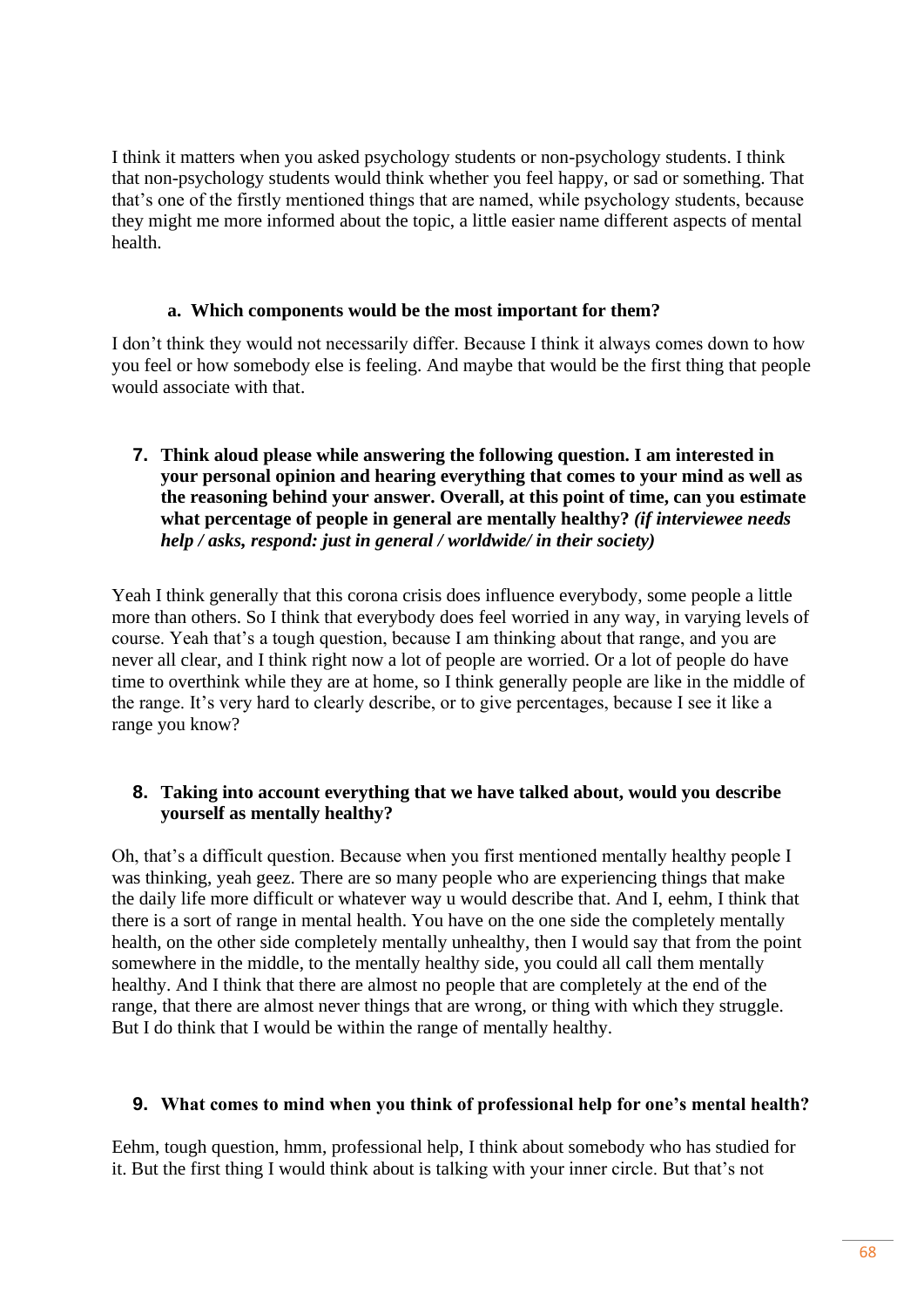professional I suppose, well unless you have like psychologist friends. But yeah, I think that I firstly would go to the general practitioner to see whether it is significant. And if so the GP can refer you to an institution or organization to get to know you. Not that there is immediately wrong with you of course, but just to see, to which degree does my mental health differ from others, and would this cause me any trouble.

# **You mention that your mental health differs, and this would cause you trouble, can you elaborate on that?**

Eehm, yeah let me think, yeah well if it differs from the average so from the standard. Then you could be classified like, there might be something wrong with you. But on the other side there would be like a whole range of where you could be, wo if you differ from the average it is not necessarily bad. But I do think that if you have something that differs so much, that it would cause problems in daily life. But it doesn't have to be problematic on its own.

# **10.What would be reasons to seek professional help for mental health?**

Well sometime it could be like, that you do that for your environment. That you think for yourself: I just have to deal with it, and fix it myself. While it could be causing a lot of emotional harm to your loved ones, and that could also be a reason. Like for them I would seek help, that will help them to.

# **11.What do you think others think about when he/she should seek professional help for his/her mental health?**

I think other people would say that if you are struggling with yourself, and you don't know how to fix it. And maybe also if they think about it how destructive it for their environment.

# **12.If a person fulfills one or more of the reasons you have mentioned in the previous two questions, what would be reasons not to seek professional help?**

Well maybe they would think like, this is my thing, so I should fix it myself. Maybe also shame, that they think like, I am not seeking help. Because there might me like a label on it or something. A little as some general reason a little denial, and yeah that you feel like you can fix it yourself.

## **a. Do these reasons also apply to you personally? (ask if not already included in the previous answer)**

Well I do recognize in myself thinking like, let's try myself first. Lets try to fix it myself first. Maybe also to talk with my friends or family first, that I also would be a little cautious. I haven't been in that situation luckily, but I could imagine that these reasons could also apply to me.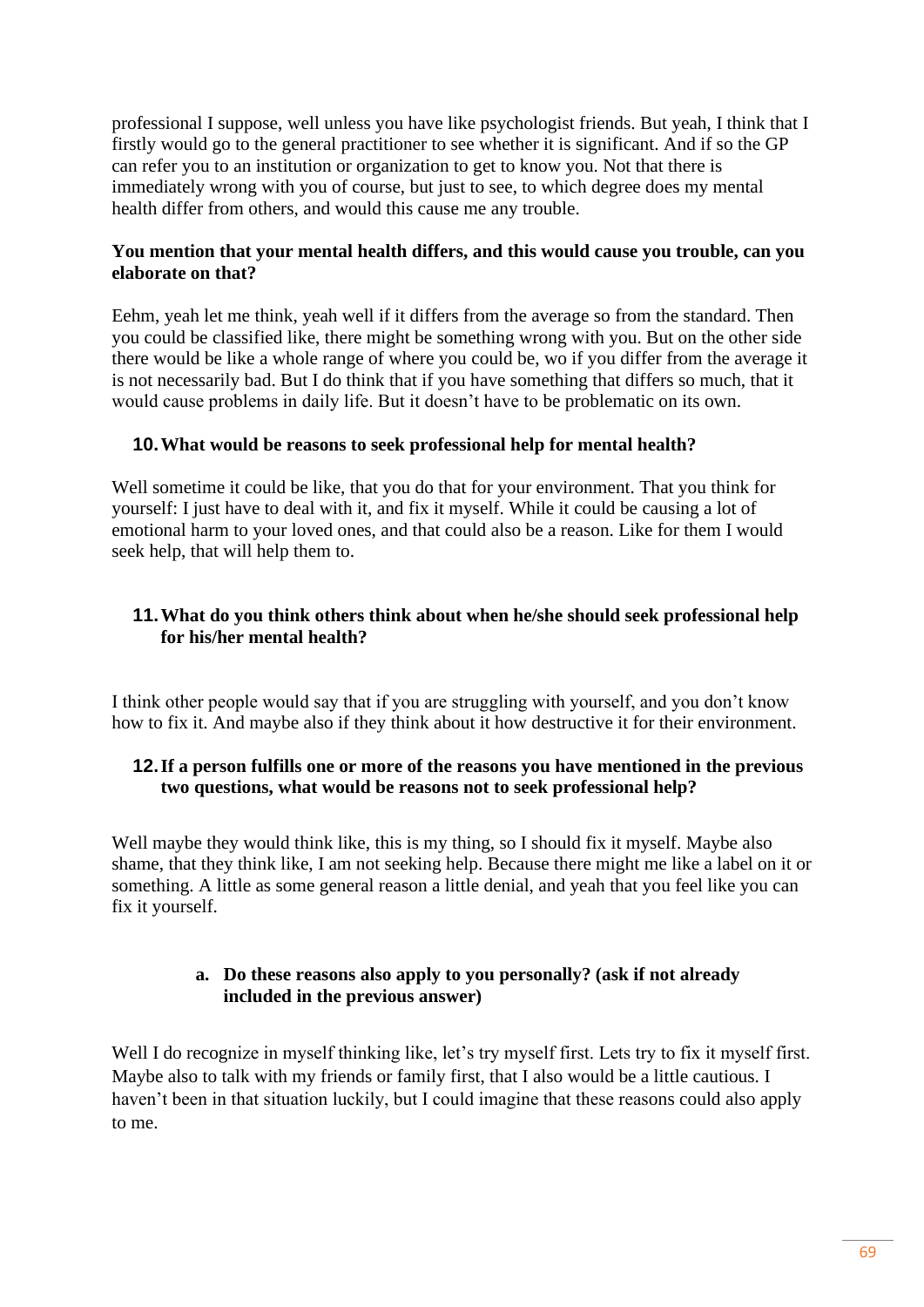## **Interview 8**

Gender: Female Age: 24 Study: psychology Nationality: Dutch

## **1. What comes to your mind when you think of mental health?** *(If interviewee needs help: whatever comes to your mind; say words, sentences, images, associations)*

Yeah I think about whether you feel happy, not physically, but more like your emotions or your mood. Also whether you are resilient after you have experienced something. So whenever you have a setback, how quickly you are able to get back from that. Also maybe how confident you are, that you are able to handle, well not criticism, but more like feedback without eehm, what's the phrase, freaking out or something. Eehm yeah, mental health, yeah. On the good side of the spectrum, that you feel good and happy, that you are on a nice flow of life. And on the negative side that when you have a poorer mental health. That you are bothered by mood swings, or you don't feel happy generally.

# **2. Do you know anyone who is mentally healthy? What makes you think that? Can you explain?** *(If interviewee needs help: you don't have to name the person, just think of her or him)*

Yes, eehm, that person she, eehm, she is very confident. And if something bad happens, then she's obviously bothered by it. But after she talks about it a little bit, and after a little while, then she is more herself again. And eehm, yeah, well in anyway you don't notice about her that she is still bothered by it. Maybe I'm wrong, but it generally passes quickly with her, and she is also not that unstable emotionally.

## **a. Can you think of another person who is in the same, or a very different way Mentally healthy?**

Eehm, yeah that person generally has a very positive view of life. Also if something bad happens, she is also bothered by that. But she is very able to rationalize like: this has no further influence on me, or I can let it go. And also if something good happens, she is able to transfer positive energy to other people. And she is mostly very stable, so it's more like who she is.

## **3. Do you know anyone who is not mentally healthy? What makes you think that? Can you explain?** *(If interviewee needs help: you don't have to name the person, just think of her or him)*

I think that person is just like, unbalanced. I think that that person is bothered by mood swings, and is also quickly looking more towards things that do not go her way. Is like consumed by them, and is not really resilient to get back up again. And is more sensitive to (constructive) feedback, she really takes it to herself, and in influence a whole day by that, or maybe even the day after. So I guess not that confident, and a little unbalanced.

## **a. Can you think of another person who is in the same, or a very different way not Mentally healthy?**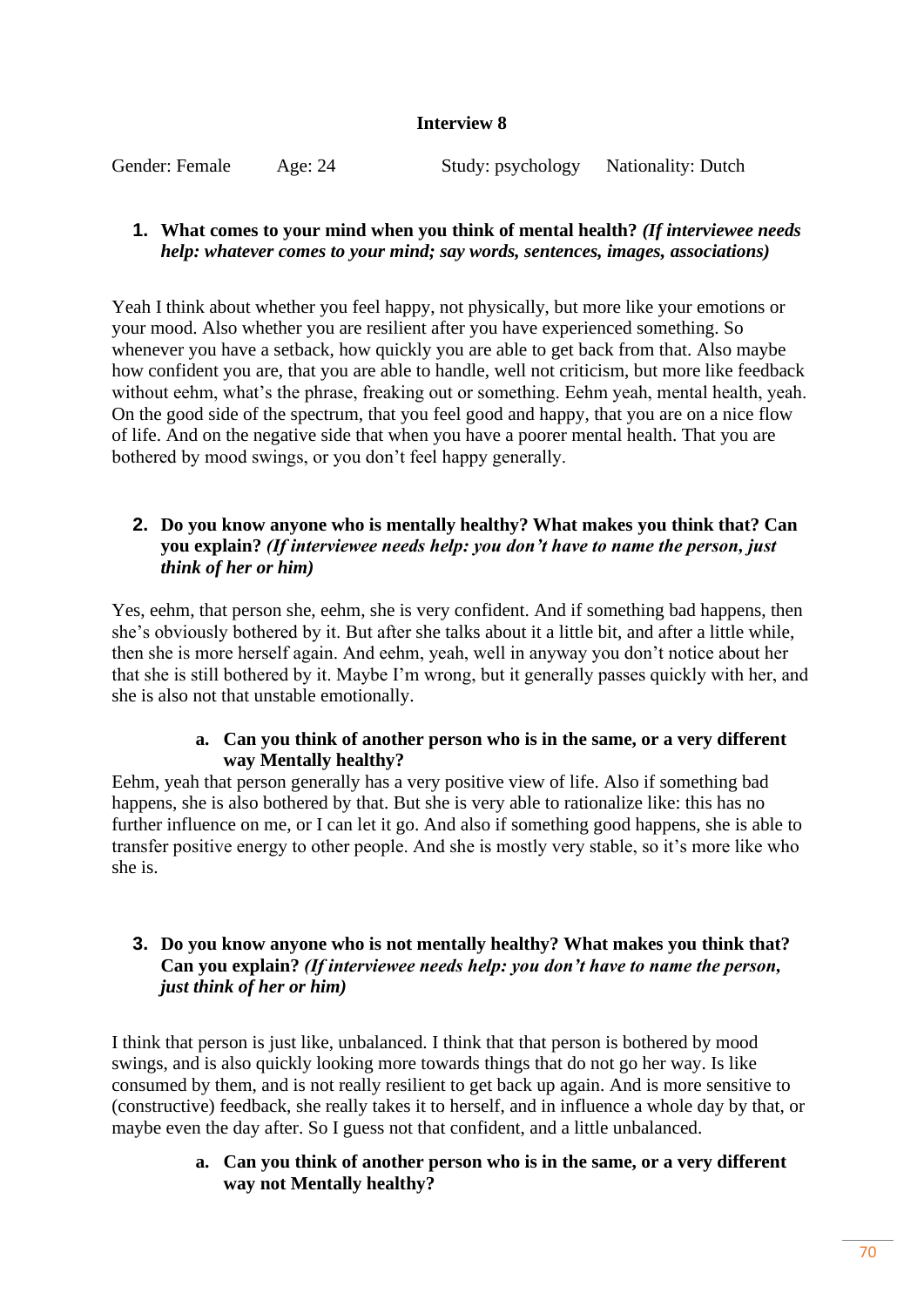Even though that person really tries, and I know that that person suffers from psychological disorder, even though that person really tries his best, it sometimes doesn't work out. And he gets himself into a rock-bottom, for days on end. And this person also pulls the people around him downward with him. And she is also unbalanced, finds it difficult to handle negative events or feedback. That will results in feeling like, down for a few days. Also not handling criticism very well, taking it very personal immediately.

**4. Among the aspects you mentioned** *(Help the interviewee by summarizing her / his points:* **To summarize what you just said, for you X, Y and Z are components that belong in your opinion to mental health***)***, which ones do you think are more important and which ones are less important components of mental health?**  *(Interviewer should take notes of the earlier answers in order to help interviewee remember about the aspects they mentioned)*

Yeah I think that balanced is the most important. Like if you have a little less downs, that that directly influences your general mood. So I think the other factors are a little less important because being balanced is influencing them. I wouldn't know what would be less important, because I think it is all connected I guess.

# **5. What would other people associate with mental health, if they were asked like you? Would they mention different or similar components than you did?**

Yeah I wouldn't really know about that, because I study psychology, then I am quickly it has something to doe with this and that. But other people might generalize very quickly and think along the lines of: if you are mentally healthy you are not seeing a psychologist, or you are not taking medicine. Because if you are mentally healthy, then you don't need that.

**6. Think aloud please while answering the following question. I am interested in your personal opinion and hearing everything that comes to your mind as well as the reasoning behind your answer. Overall, at this point of time, can you estimate what percentage of people in general are mentally healthy?** *(if interviewee needs help / asks, respond: just in general / worldwide/ in their society)*

Eehm, yeah I think lite in the Netherlands more than half could be considered mentally healthy. But not necessarily flourishing or something, but more like above the zero point of what could be considered mentally healthy. Yeah that would be the only guess I could make, I don't know.

# **And why would you think about half?**

I think that people would be like, how to put it, I think that most people are always like struggling or busy with their own stuff. Like from the outside its hardly ever visible whether somebody is feeling well. But I don't know, I just feel like about half would feel well, and the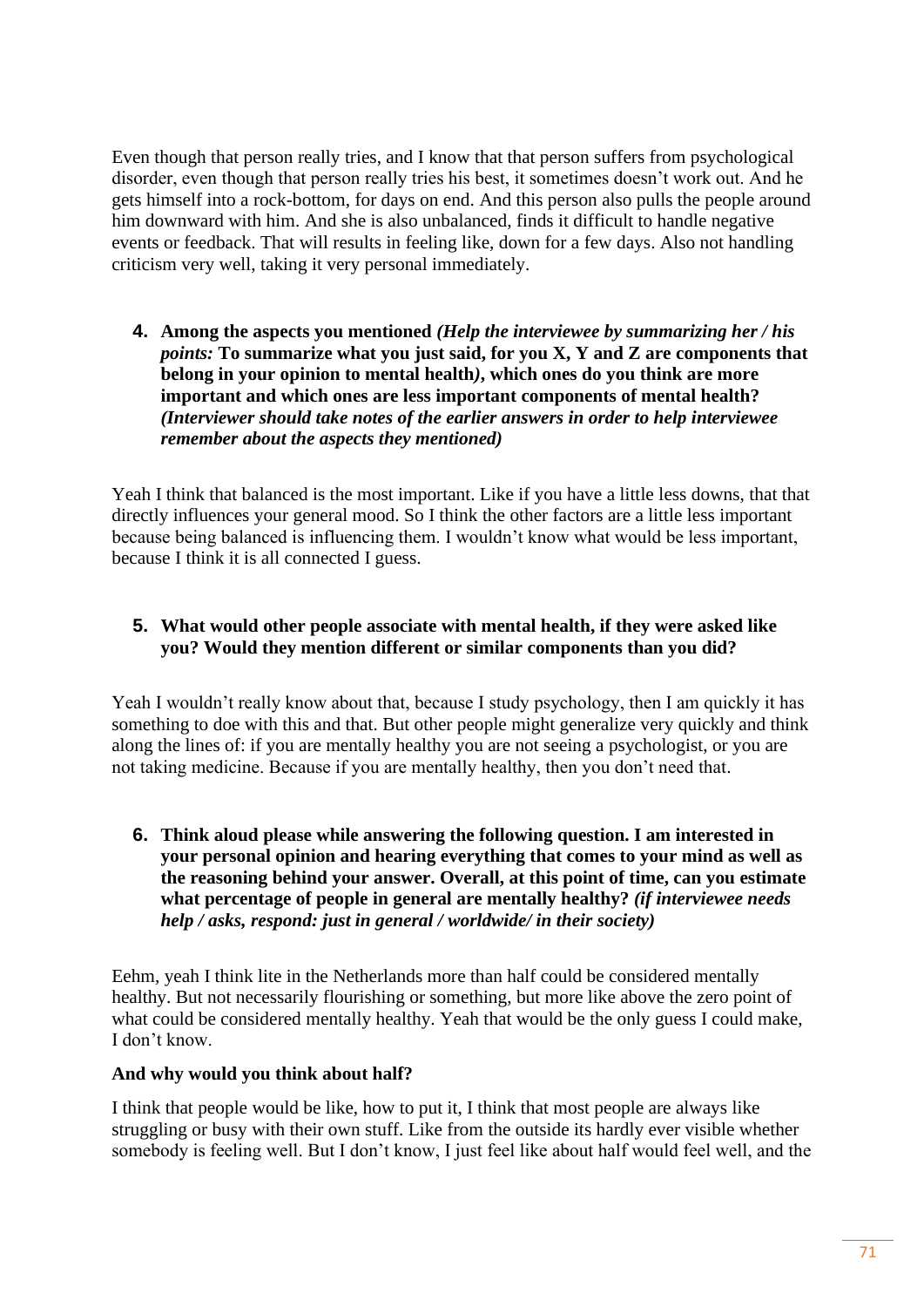other half doesn't. I don't know, I am very bad at estimations. It could also be thirty or eighty percent.

## **7. Taking into account everything that we have talked about, would you describe yourself as mentally healthy?**

At this point I would say no. Yeah I guess I don't feel like, balanced. I suffer from mood disorders, and eehm, yeah I am just thinking a lot generally. I take thinks very personal. And that's something I wouldn't associate with someone who is mentally healthy.

# **8. What comes to mind when you think of professional help for one's mental health?**

Then I think about people who are ready to receive help, but also people who are given help with a little resistance. For example people who are a bit unmotivated to take on such a program to receive help. But also therapy, talking with psychologists or the GGZ. Selfreflection, getting to know yourself. Growing as a person. Like if the person is open to that. Professional guidance, guidance as in that the person is not just doing the work for you, but you take your own steps towards self-improvement, but with guidance. But also that in the best-case scenario, that it doesn't have to take long, and that with a little help, you are able to do things yourself.

# **9. What would be reasons to seek professional help for mental health?**

I think that when people do not get the social support from their direct social circle. Or that the problems are severe enough that talking with a neighbor doesn't cut it anymore, so that they need professionals in order to take further steps. Or a combination of like, behavioral therapy, or medication, or like, well yeah, that mostly.

# **10.What do you think others think about when he/she should seek professional help for his/her mental health?**

When they feel like it. Or maybe their direct environment feels that it is necessary.

#### **When would somebody feel like that would be necessary?**

When somebody isn't able to function properly. Can't do their daily things. But also when they get feedback from their environment, and only then they think like, shit, I need help. And that they found a way to deal with tings themselves, but that their behavior disruptive is of their environment.

## **11.If a person fulfills one or more of the reasons you have mentioned in the previous two questions, what would be reasons not to seek professional help?**

I think mostly shame, like the stigma that there is still around the professional care, and around therapy. And there is a general stigma on mental health, that you are not supposed to talk about that. So yeah, fear about what other people would think. Especially when it is not that common, or supported in your direct social environment. When people are unknowing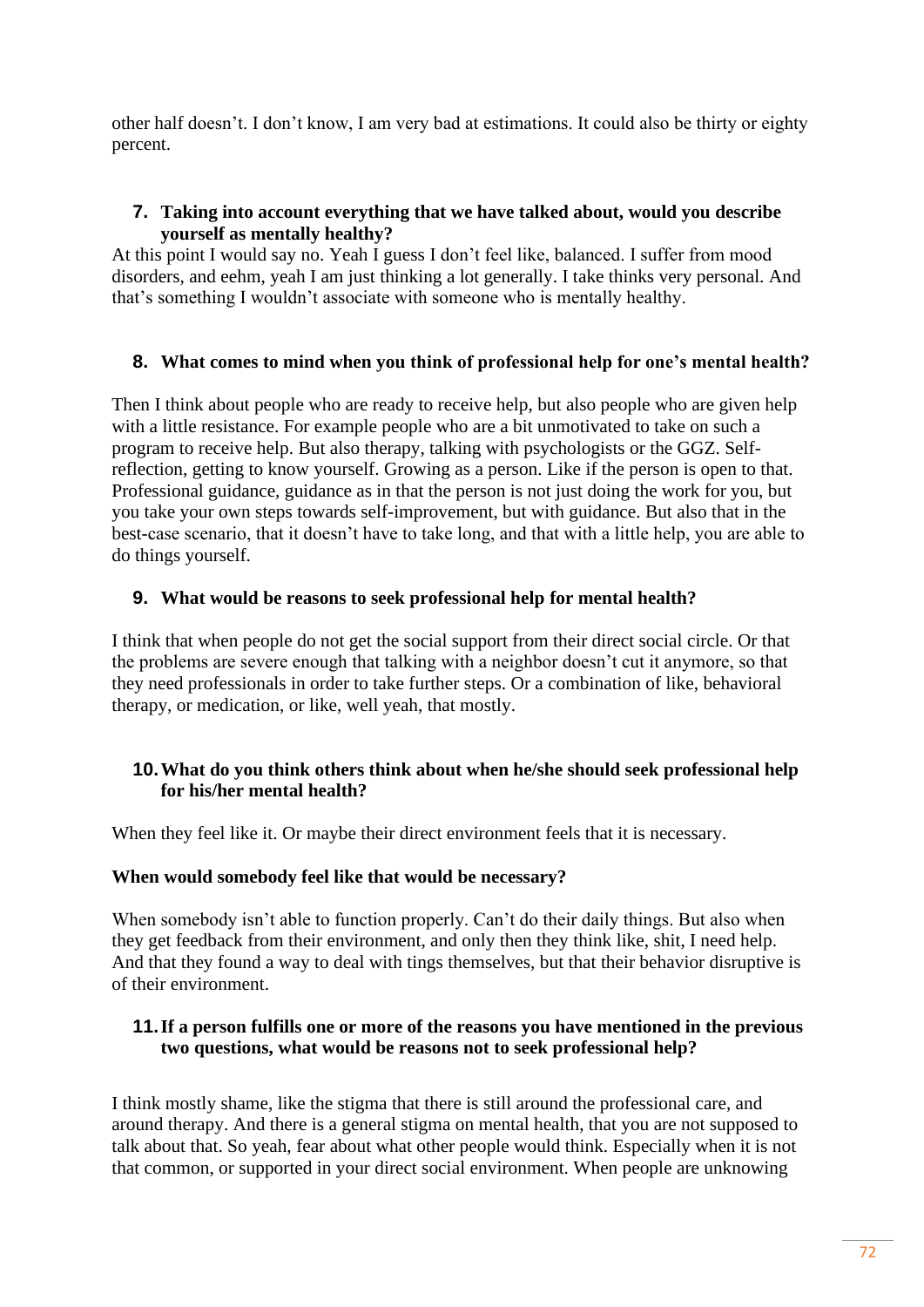about the topic, they might, unintentionally, make stupid comments about it. Also the costs, that if it is not covered by your insurance, that you can't afford it. Also the time you have to invest in it, including the time travelling to and from appointments. Also bad experiences, or hearing about bad experiences that might scare off people. Maybe also different kinds of therapy do not fit well with some people. Like face-to-face therapy, but you also have online, chatting or via e-mail or something. And if somebody has had one form, and didn't like it, that they do not try others.

#### **a. Do these reasons also apply to you personally? (ask if not already included in the previous answer)**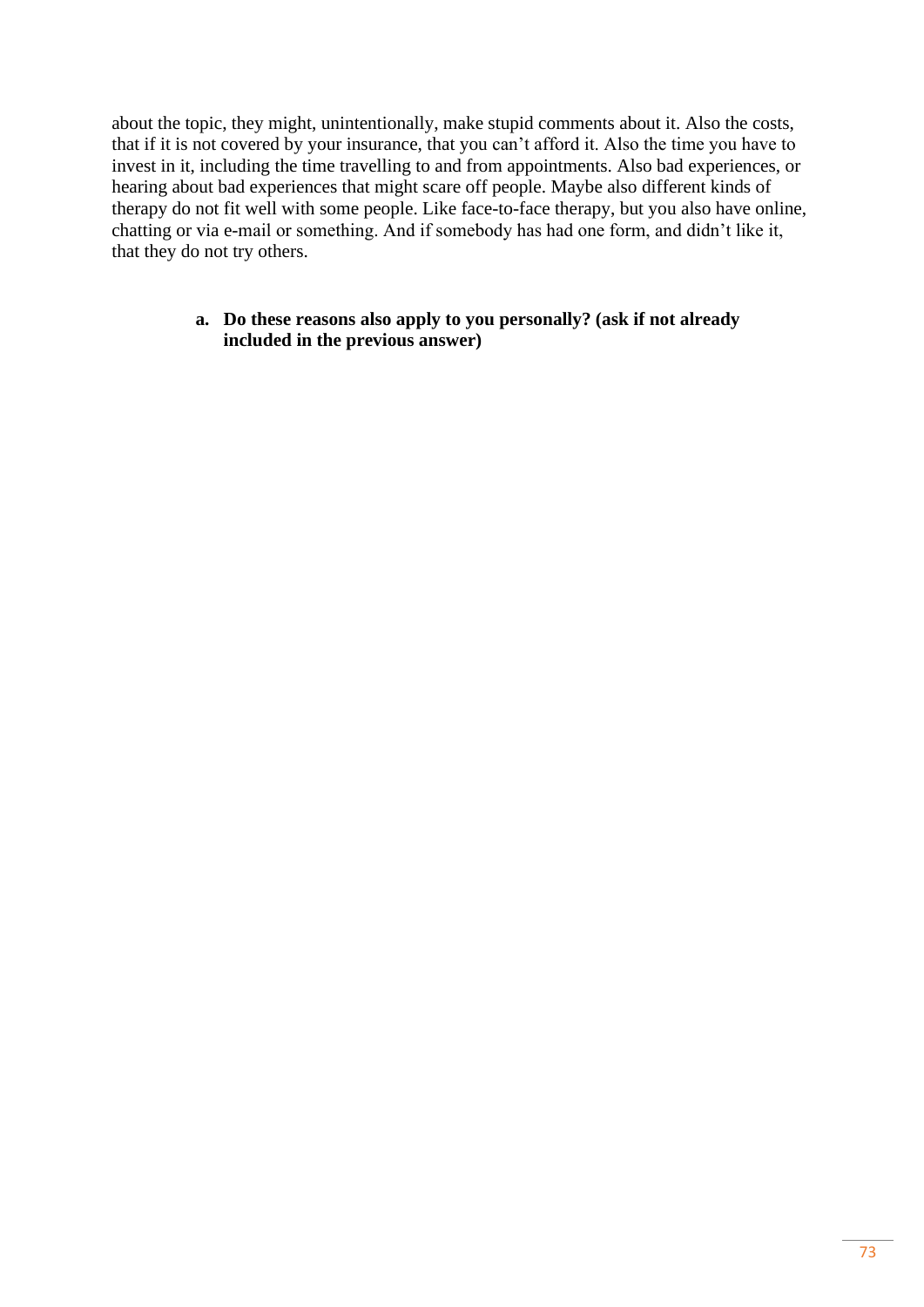Yeah definitely, I think a personal bond with the professional is really important. I have to admit, other than face to face, I haven't tried other forms of therapy. But also the costs would really matter to me, because I don't work yet so everything is expensive, being a student. The university provides a school-psychologist, but they offer only like 6 sessions. So you do work like towards a goal to solve something for yourself, but you can't really build towards a working relationship. That could also work less motiving, because I won't see this person after a couple of sessions. Furthermore for me, traveling time would matter to me, because if I would feel bad, feel tired and don't feel like anything, then I wouldn't want to travel a couple of hours. So yeah, that would be all I guess.

#### **Interview 9**

| Gender: Male Age: 23 | Study: psychology | <b>Nationality: Dutch</b> |
|----------------------|-------------------|---------------------------|

#### **1. What comes to your mind when you think of mental health?** *(If interviewee needs help: whatever comes to your mind; say words, sentences, images, associations)*

Yeah, I think it's of it as less stigmatizing as a year ago. A year ago I thought of it as like, mental health, that has to do with willpower in that way. Like within people's own control to be and stay mentally healthy. And now I think of it more as health, as in general physical health.

## **2. Going more into detail, what components of mental health can you think of?**

Yeah I would look at it as a scale from 0 to 100, and at 100 is not like somebody who is totally healthy. But more like somebody who is completely at peace with how is is up here \*points at head\*, like mentally. It shows in the way you function, do you struggle. But you could also compare it to the masses. What is average behavior, do you differ significantly, unhealthily significant.

## **3. Do you know anyone who is mentally healthy? What makes you think that? Can you explain?** *(If interviewee needs help: you don't have to name the person, just think of her or him)*

No I don't think so, no.

## **If you would make up a mentally healthy person, what would his/her characterize?**

Then I think of somebody, of a person, but its fake. Its not real. So a complete picture of a human that is functioning one hundred percent correctly, but I think everybody has something that lacks. But to go back to the one hundred per cent person. That's a person who is happy, one hundred per cent in balance, satisfied with himself, a real peopleperson.

## **4. Do you know anyone who is not mentally healthy? What makes you think that?**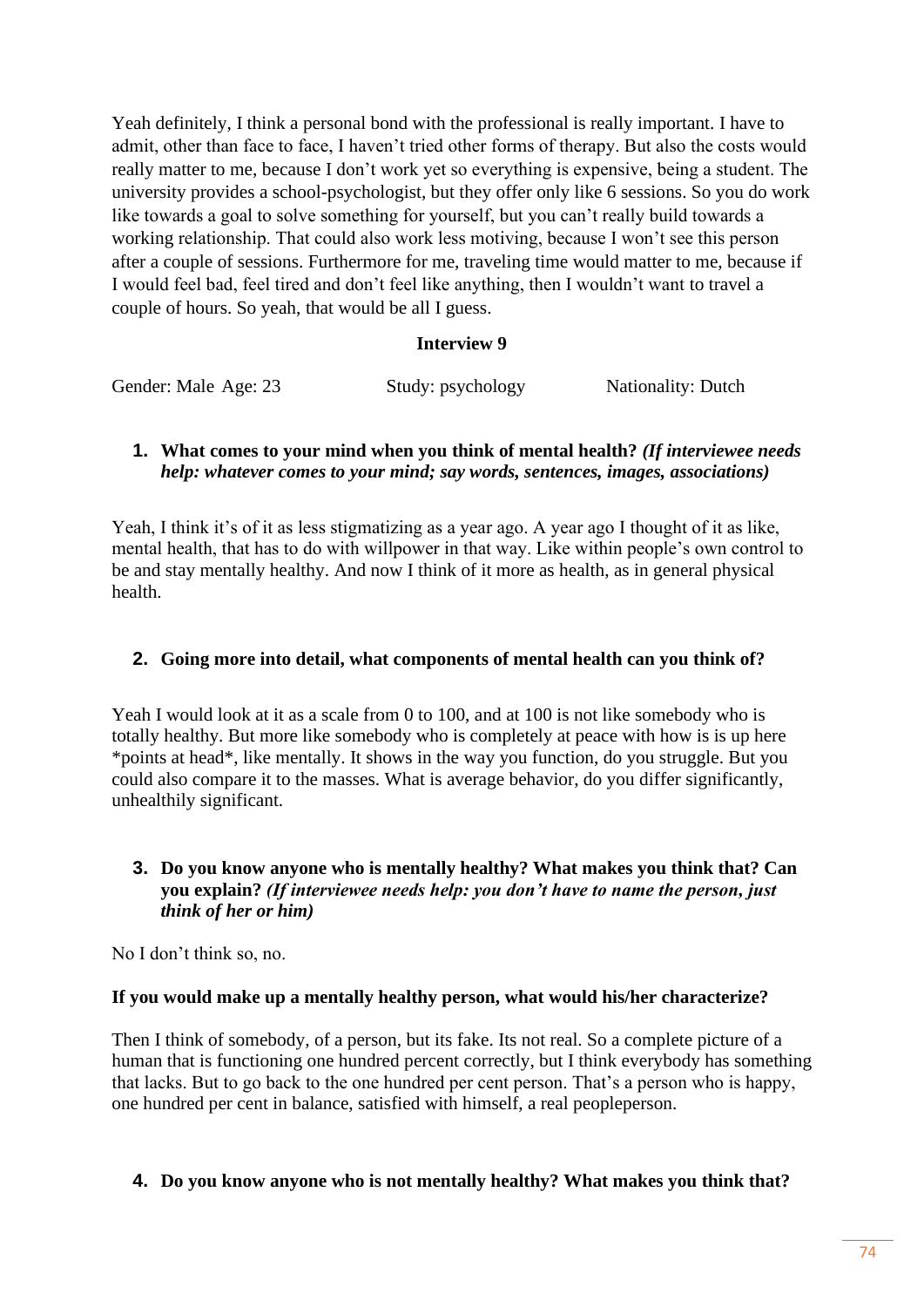#### **Can you explain?** *(If interviewee needs help: you don't have to name the person, just think of her or him)*

Yeah then that would be everybody.

#### **Can you think of a specific person? And why would you think of this person when we talk about mentally unhealthy?**

Well I guess the person I am now thinking of is like, dependent of other people, more dependent than other people.

**5. Among the aspects you mentioned** *(Help the interviewee by summarizing her / his points:* **To summarize what you just said, for you X, Y and Z are components that belong in your opinion to mental health***)***, which ones do you think are more important and which ones are less important components of mental health?**  *(Interviewer should take notes of the earlier answers in order to help interviewee remember about the aspects they mentioned)*

I think functioning well, that would be the most important.

#### **Are there less important factors?**

Well maybe functioning well and being balanced may be both equally important. Because on the one hand, functioning well shows that you are able to deal with daily life, and you fit in with society and are able to deal with what society asks of you. And on the other hand stability, is more like the individual aspect of it, and let's see what's less important, the others I guess, I already forgot about them.

## **6. What would other people associate with mental health, if they were asked like you? Would they mention different or similar components than you did?**

I think there is a very big stigma on this I guess. What they would answer, well that could be like that it has to do something with willpower. A strong person with a strong will is mentally healthy, period. And a person who is mentally unhealthy is like, well he did that himself.

**7. Think aloud please while answering the following question. I am interested in your personal opinion and hearing everything that comes to your mind as well as the reasoning behind your answer. Overall, at this point of time, can you estimate what percentage of people in general are mentally healthy?** *(if interviewee needs help / asks, respond: just in general / worldwide/ in their society)*

I think almost nobody. Well it depends where you put the border. Like I think that somebody is healthy is there is like nothing wrong with a person. But I think that everybody has something, I am convinced of it.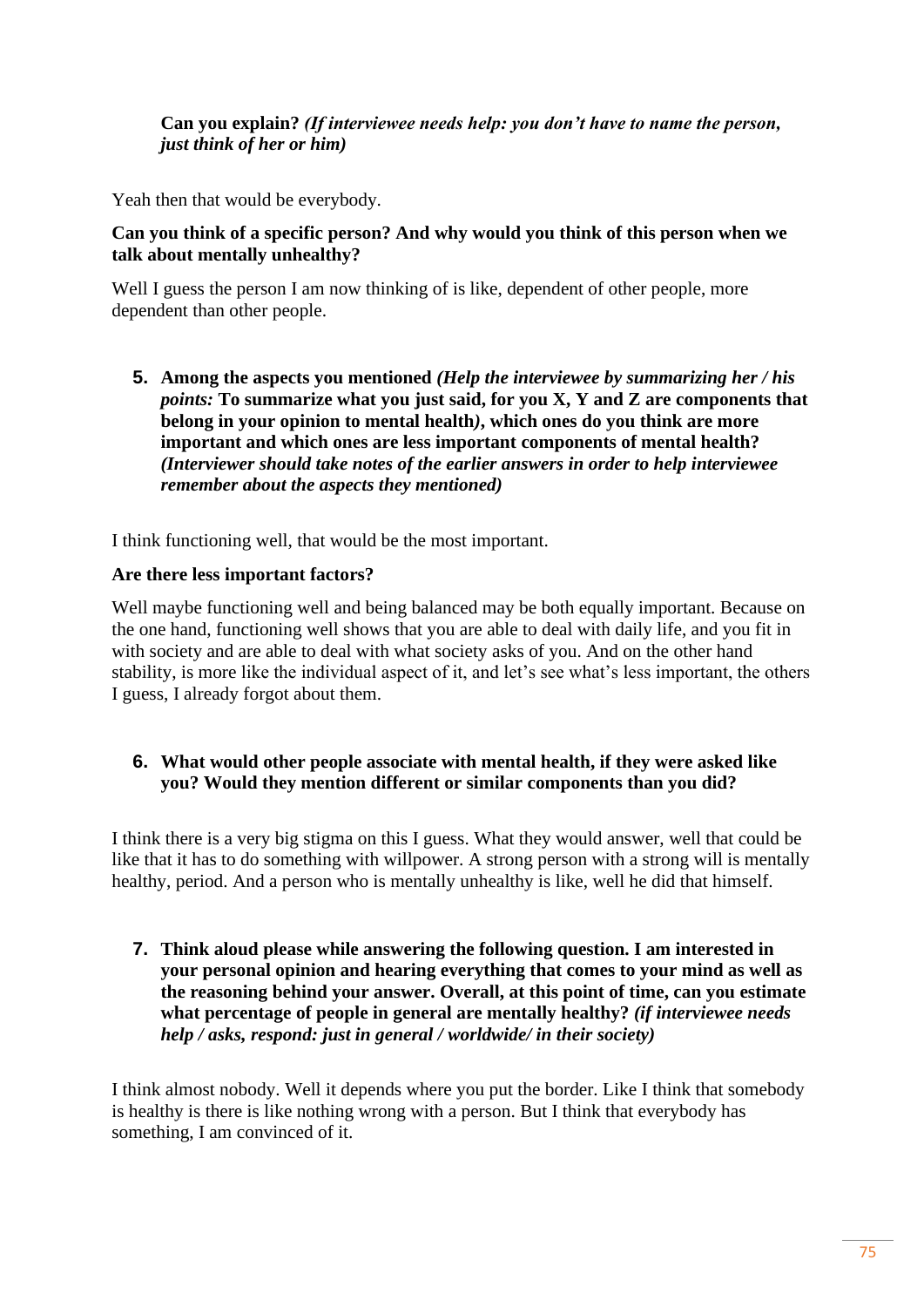#### **8. Taking into account everything that we have talked about, would you describe yourself as mentally healthy?**

No.

**9. What comes to mind when you think of professional help for one's mental health?** Yeah not just psychologists. But also like there are a lot of different forms of help. Yeah you have like a crisis, you are stuck somewhere. And through therapy, you get closer to yourself, to a special form of yourself.

# **10.What would be reasons to seek professional help for mental health?**

That could be a lot. Like depression, personality disorder not so much actually. Well maybe reasons, like when somebody is really like aware of it. That you notice that you function less well than before, or with other people. Yeah that you start to compare with other people. And maybe let me think, yeah like before I was happy, now I am unhappy, how did this happen. I am different than before, is this a normal development process, or is this unhealthy? Just like people who want more clarity.

#### **11.What do you think others think about when he/she should seek professional help for his/her mental health?**

Yeah I think a little the same as me. Like if you get stuck to keep it short, yeah.

# **12.If a person fulfills one or more of the reasons you have mentioned in the previous two questions, what would be reasons not to seek professional help?**

Hmm, yeah good question. Yeah I think it's the stigma mostly. Well maybe the stigma, it shamefull. Maybe even distrusting, like in the way that people might think, this doesn't help anyway. Or they think I am going to a psychologist with a problem, and suddenly I have a diagnosis, I didn't want that, I just wanted something practical.

#### **a. Do these reasons also apply to you personally? (ask if not already included in the previous answer)**

No, no I am not that distrusting. Furthermore, the stigma doesn't interest me that much. Yeah I believe in the effectivity.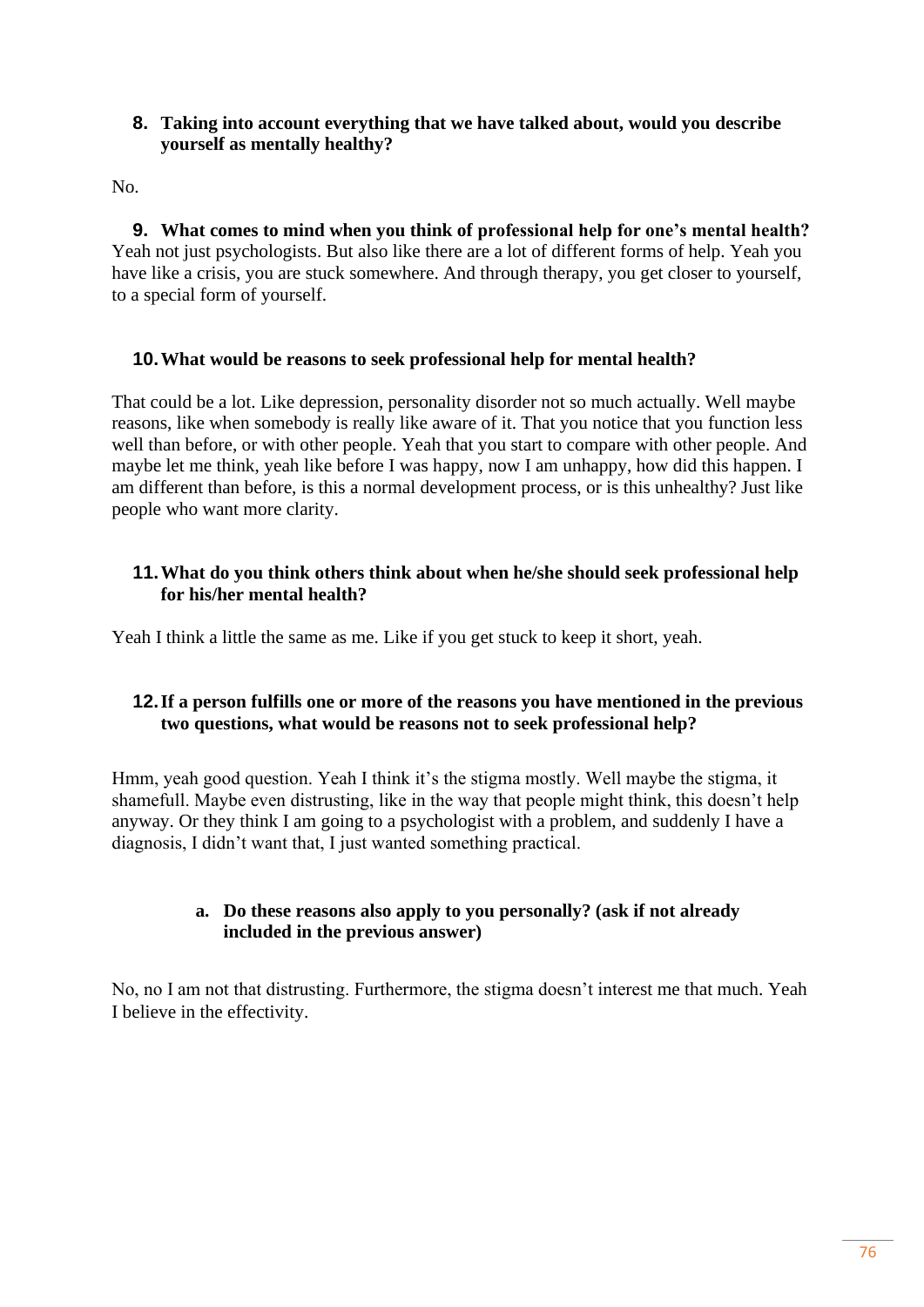## **Interview 10**

Gender: Male Age: 25 Study: Psychology Nationality: Dutch

## **1. What comes to your mind when you think of mental health?** *(If interviewee needs help: whatever comes to your mind; say words, sentences, images, associations)*

I have to say that when you say mental health, I immediately think about people who are not doing well. People who are struggling in this context, students who are experiencing a lot of study-pressure, people who are just really like can't handle things right now. But also personal problems around that. And that's like the first thinks that come to mind. Yeah if I would explain that, like. If I look at ourself, how people are feeling, that's a problem, how do we handle that. How do I handle things myself, that's the things I think about.

#### **And what do you mean with this context?**

I mean like the university itself.

## **What do you mean the university itself?**

Well not just the university, but more like "as a student", and I mean the context of students and mental health. Specifically because I hear from a lot of sources that I think, like that's not how I would like to see things. And that a lot of people are struggling with problems and work-pressure and that sort of things. So that the direction in which my thoughts are going.

## **2. Going more into detail, what components of mental health can you think of?**

Yeah a part of it is of course well-being. How do you feel, how are things for you at the moment. Also a part like how happy you are. But for me there is also a point like, how well are you able to deal with the challenge that you are going to face. Are you avoiding this or something. And are you able to adapt to things that you are going to face, I think that that is a strongly underappreciated aspect of it. And there is like a component that's like, not sure if it is exactly mental health, but some sort of planning, like to be organized in your head. That you have a general idea, what you are going to do, how you are going to do it, and why you want to do that.

#### **3. Do you know anyone who is mentally healthy? What makes you think that? Can you explain?** *(If interviewee needs help: you don't have to name the person, just think of her or him)*

yeah, she always gives a really relaxed and healthy impression, but also they really know what they are going to do, and know how they are going to do that. They are also not that bothered by the way how they are going to do it, or how they are supposed to do it. At least not bothered by internal factors.

#### **a. Can you think of another person who is in the same, or a very different way Mentally healthy?**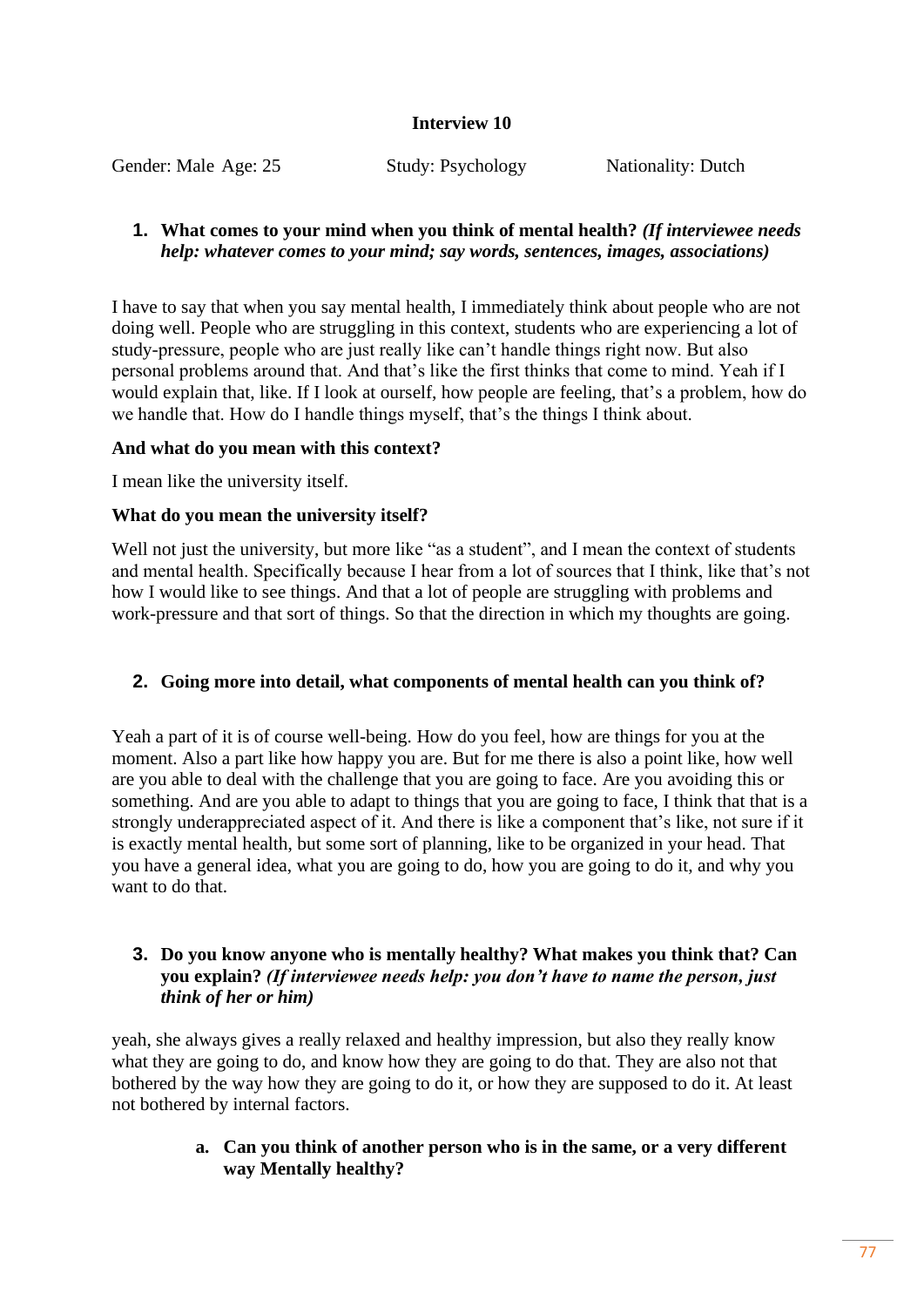Well that person had a lot of shit going on, had a really tough time. But that is somebody who, who despite everything that came his way, he is still living a very good life, and is able to continue with that. He had a lot of emotional blows, and was able to handle it well. And from my point of view, well I wouldn't want to say it only made him better, but it definitely did not make him worse.

#### **4. Do you know anyone who is not mentally healthy? What makes you think that? Can you explain?** *(If interviewee needs help: you don't have to name the person, just think of her or him)*

Yeah, I can also do that twice, there the opposites of the people I mentioned just now. I know someone who had some major setbacks, and he is definitely less now. He is like really spiraling down right know. He might get back up on his feet, but we'll have to see how things go. And the other one just does random things. He has faced some of the consequences of that, and is going to face a lot more I think.

**5. Among the aspects you mentioned** *(Help the interviewee by summarizing her / his points:* **To summarize what you just said, for you X, Y and Z are components that belong in your opinion to mental health***)***, which ones do you think are more important and which ones are less important components of mental health?**  *(Interviewer should take notes of the earlier answers in order to help interviewee remember about the aspects they mentioned)*

I think mostly that resilience is like the most important, I think that's number one. Less important, I think maybe being relaxed, that might be more of a consequence of it. Wellbeing is also one that is very important. But I also think, is that more of a consequence or does it cause it? But if you are going to measure things, than I think wellbeing one of the most crucial things, mentally anyway. Well the others, are not like very important, like to tell which are really crucial. But if I have to scale down to two factors if you are going to measure mental health, then I guess the two factors would be resilience and wellbeing.

#### **6. What would other people associate with mental health, if they were asked like you? Would they mention different or similar components than you did?**

I think the wellbeing anyway, is like something that's mentioned immediately. I also think that eehm, maybe the resilience, maybe in lesser amounts, but that it's mentioned. And if I think back to conversations I've had with people. I think that people talk a lot about stress and factors that influence that negatively. But not necessarily name the well-being itself I guess.

#### **a. Which components would be the most important for them?**

Mostly stress, and maybe eehm, no mostly stress. But also for a large part a lack of clarity, well in this context a lack of clarity. If you think about the university, and also with corona in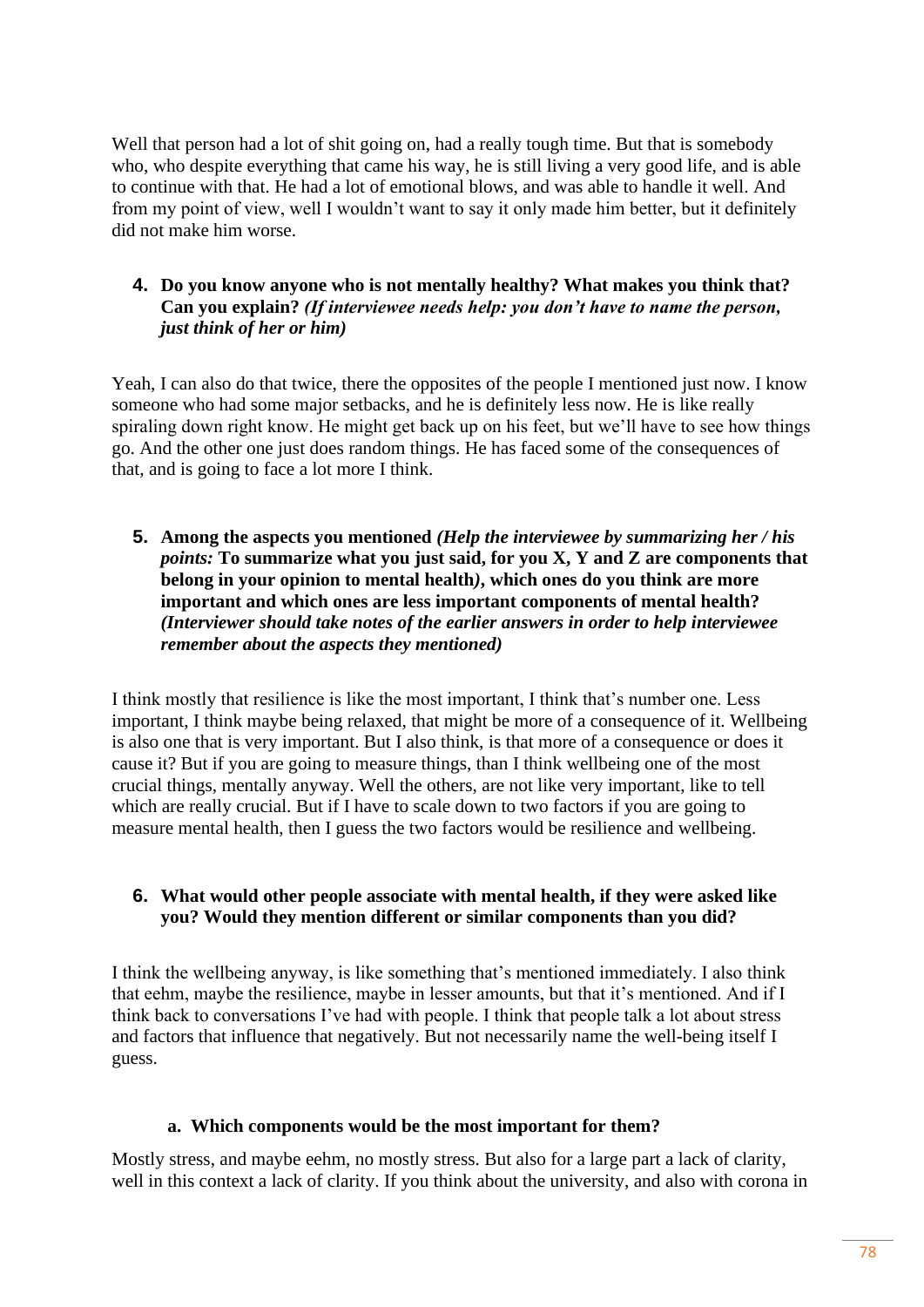addition to that. That there is a lot of uncertainty about what is going to happen. And what can I do tomorrow? And I think that that's something that get's named by a lot of people. That that's a point of which people say that is not beneficial for their mental health.

**7. Think aloud please while answering the following question. I am interested in your personal opinion and hearing everything that comes to your mind as well as the reasoning behind your answer. Overall, at this point of time, can you estimate what percentage of people in general are mentally healthy?** *(if interviewee needs help / asks, respond: just in general / worldwide/ in their society)*

When do you interpret mental health, as in people who are mentally healthy are not experiencing any problems. Or would you like to know my estimate about how many people would call themselves mentally healthy?

#### **That's completely up to you, to your interpretation.**

Would you like to know for which interpretation I choose?

#### **Yes please.**

Well then you get a whole different answer. For the people, if you look at the people who are telling that they don't experience any problems, that would be a lot of people. Mostly because there is a stigma on it, so they would not want to admit it. I also know a lot of people who I talk about, they tell about stress, but if you talk a little more to them. You get the idea that they tell you that they think it's really hard right now, then you get the impression that it's all part of it, and it's just the way it is. And that's more like, if you talk to people who are telling my mental health is suffering, or that specifically mention. That you arrive at 10-15%, but if you talk to people, and look who are experiencing negative effects. Effects such as not being able to sleep, loosing hair because of stress, restlessness in your limbs or fingers. That a lot of people will tell you that they also are or have been suffering from it. It doesn't necessarily be continues, but it's kind of dangerous. And that's a lot higher, like if I only look at the people who told me that alone. Like it wasn't anything like continues, but it is something that is like, they have a lot during busy periods.

## **8. Taking into account everything that we have talked about, would you describe yourself as mentally healthy?**

No, well, eehm, no I think I do have some things like uncertainty what I have to do, and how I go on. That is really bothering me, gives me a lot of stress. And that's not good for my mental health, like I mentioned sleep for example. And that makes me feel pretty bad sometimes, or my fingers, bad concentration. Those are some things that are in the back of my head, with which I am not really able to deal with things. If you would ask me before like: are you mentally healthy? I would answer yes. But if you take everything into account I have just told. I would be lying I guess. So yeah, but I have to say I don't feel mentally unhealthy. But if I think about it now, then I do see that I am not fully mentally healthy.

## **9. What comes to mind when you think of professional help for one's mental health?**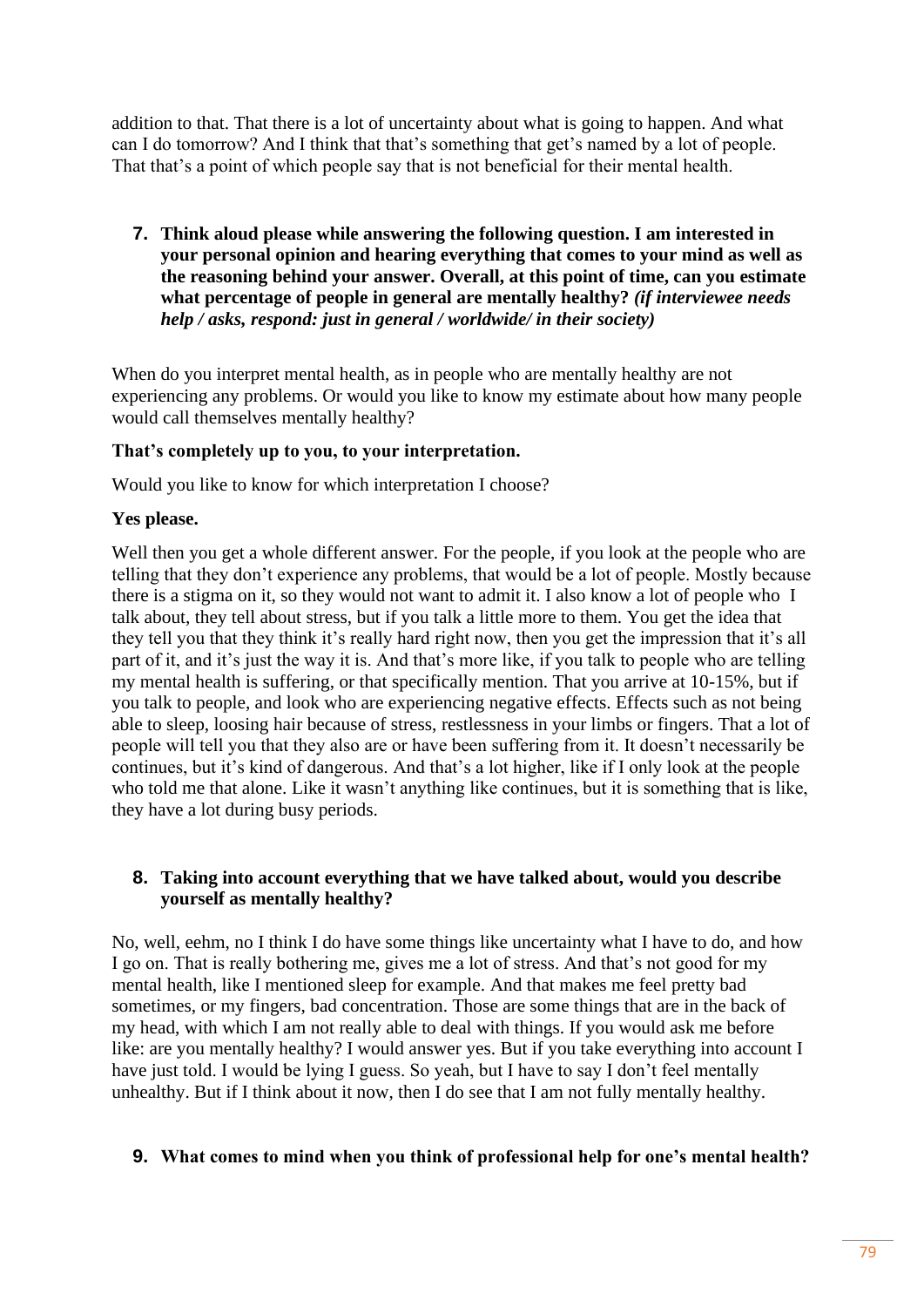Well the first thing I think about is a psychologist, psychiatrist, councelling, that sort of things. Eehm, I think that how I also would think like, study-advisor or just teachers, that could also be if you think about getting information. That you don't have to guess, but you get some things more clearly. I think that works really well if you talk about that, speaking from experience of several people. Just the social environment, your peer students. That you are able to talk to them about it. I think that that also really helps if you can share what's troubling you.

#### **10.What would be reasons to seek professional help for mental health?**

If people find out that things don't work out anymore, that they then like ring a bell, things are going wrong. That could be a different point for different people. That could be not finishing a module, because of high amounts of stress, not being able to handle it. For other people it could be not feeling well mentally for a couple of weeks. That could also take 10 years. That's personal and different for everyone. So when they reach a sort of breaking point, and that could be different for a lot of people. But they won't seek help before they reach that point.

#### **11.What do you think others think about when he/she should seek professional help for his/her mental health?**

Yeah I think a variation on what I said I guess. I see a lot of people that are like, yeah if I notice that things are not going well anymore. But you are able to also call that a breaking point I guess. Maybe some people might mention that other people urge you to seek help, I can imagine that people might tell that as well.

## **12.If a person fulfills one or more of the reasons you have mentioned in the previous two questions, what would be reasons not to seek professional help?**

I think people are afraid of the stigma that is on it. I think people are also frightened, by all the costs that they think that accompany it, or that might even be there, that's differs per person. But I do think that people think it costs more, or that it costs anything, even though that doesn't have to be the case. And I also think that eehm, sometimes you see people that have tried once, that failed, and they won't try ever again. Like bad experiences, then they stuff things back, and lock it tight, never to open it again.

#### **a. Do these reasons also apply to you personally? (ask if not already included in the previous answer)**

I think maybe only a really bad experience would have a great impact on me.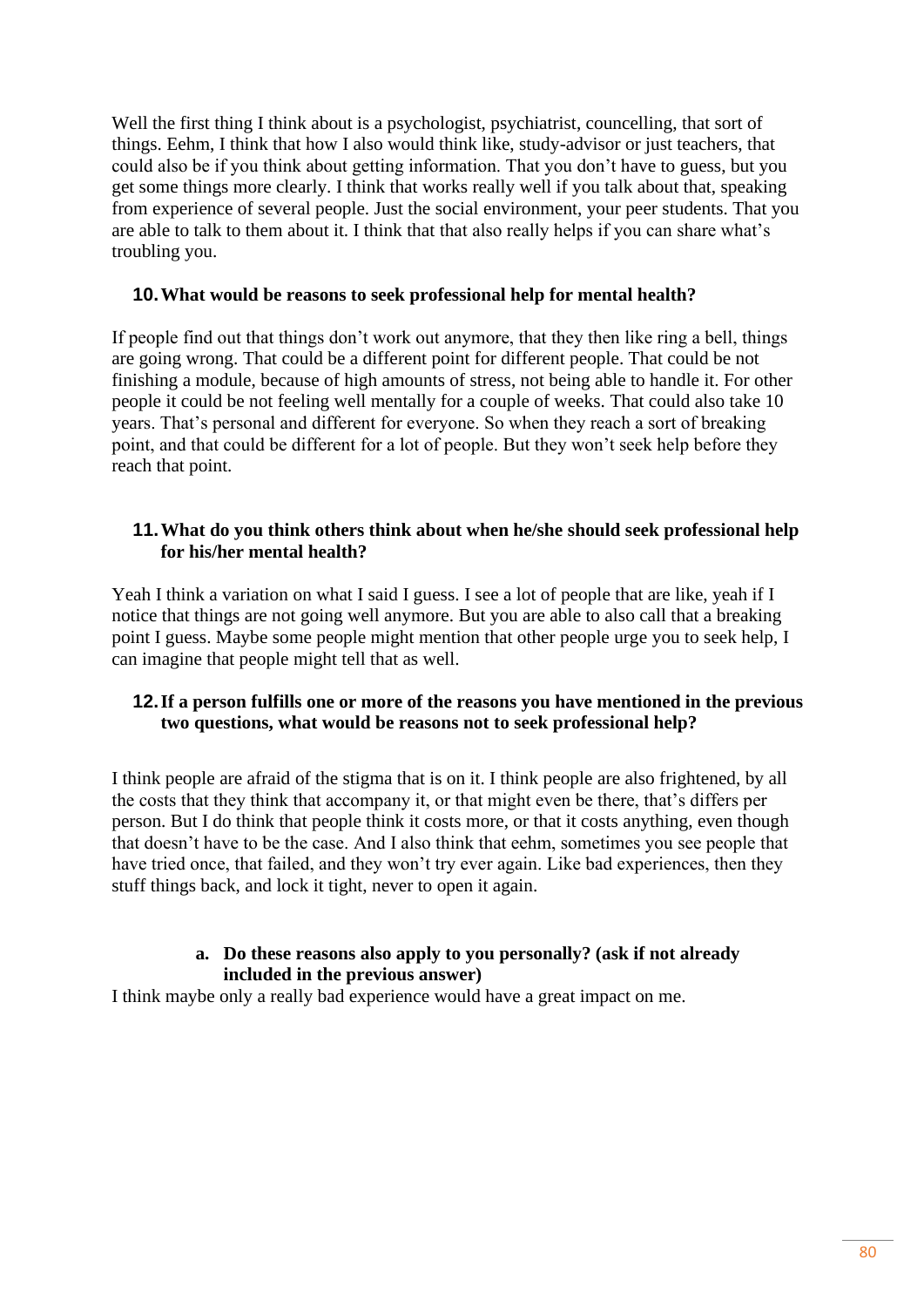## **Interview English – Male (21), Creative Technology 11**

## **Q1: What comes to your mind when you think of mental health?**

Um, first of all I think the negative things you associate with it, that is, depression and maybe burnout. So somehow such negative consequences that you notice in other people, or simply have contact with through the media ... and uh, I don't know. So, what also comes to my mind is psychologists and that you could talk to them, or uh, even meditation.

## **Q2: Going more into detail, what components of mental health can you think of?**

- Uhh, okay, so something like depression is an aspect right?
- Mhhh, yes, I think what is meant by the question is mental health, so what does a person need to be mentally healthy? So, what aspects mental health made of?
- Aaaah okay, um ... so the most important thing is probably simply the social factor that you have a social environment in which you feel comfortable. First of all, where you live and simply that you have people with whom you can speak, who help you with problems and whom you can trust. Yeah, trust probably, people you can trust are very important.

# **Q3**: **Do you know anyone who is mentally healthy? What makes you think that? Can you explain?**

- Yeah, I would say so
- Okay! And why do you think that? Can you explain why this person is mentally healthy?
- Um, well I would say with every friend I know better now, of course, at some point you will also know their problems and talk about them, because everyone has problems somewhere, but I would say some of my friends are mentally healthy because just ...the fears they have and the problems they have are not as essential that you have no more motivation for your life, or uh, generally somehow lose the meaning in your life.
- Okay, what would be the essential things then?
- Um, how do you mean?
- Uh, what you just said, that your friends don't have those essential fears or something like that
- Yes, for example if… well I think the fears would be the same, it would really depend… on the strength, I think. If it is so strong, this fear, let's say it is self-doubt or something like "I have the feeling that I cannot express myself or people don't understand me", that it goes so deep at some point that you are afraid of having to express yourself, so that you no longer feel good.

# **Q5: Do you know anyone who is not mentally healthy? What makes you think that? Can you explain?**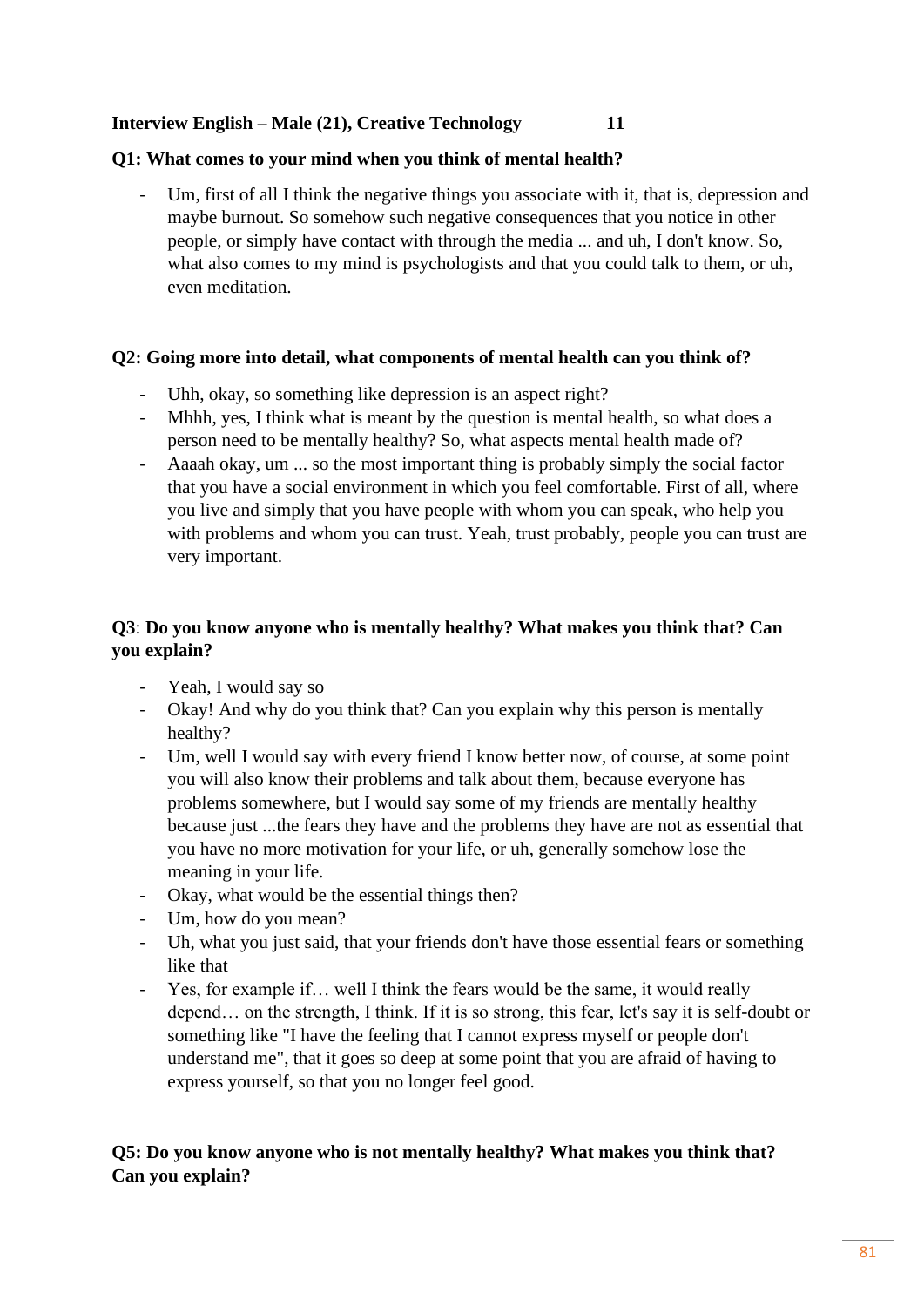- Mhh, I think so, yes.
- Okay, can you tell me a little bit about the person? So why do you think they're not mentally healthy?
- Um, I think the person is not mentally healthy, because ... uh ... there are behaviours, I think that one uses, for example, any substance, so no hard drugs, that could be something like eating, to sort of make your feelings go away and… yes… I think it's just this substance consumption so that you don't have to think about your feelings. So, alcohol or something like that ...

# **Q6: Can you think of another person who is not mentally healthy? What makes you think that? Can you explain?**

- I don't think so... now that I think about it, I think it's kind of difficult to assess, so maybe my assessment is completely wrong...
- No, there is actually no wrong and right, that's just ... so I'm only interested in what you think ... Can you imagine a person who is mentally not healthy?
- Yes, I think so.
- Okay, tell me then!
- I don't really want to repeat myself, but firstly I would say the things that I have already said, these fears that go deep, so deep that it becomes really essential, where you become completely insecure ... and then substance abuse, so I always quickly connect that with mental health and I believe that if you have a passion in your life ... no hobby or job, it doesn't have to be that this is what you mainly do or that your work is you completely fulfilled, but at least that you have something to look forward to ... if you do not have that, I could imagine the person might be sick

# **Q7: Among the aspects you mentioned, which ones do you think are more important and which ones are less important components of mental health?**

I think ... that you have friends, or at least a contact person with whom you can be completely yourself without having to pretend, so where there is no judgment, where you know, everything I say is okay, no matter what I think, I can say that.

# **Q8: Among the aspects you mentioned, which ones do you think are more important and which ones are less important components of mental health?**

I think… well, I would say that there are probably two sides to this, that is, that when you hear mental health you tend to think of positive aspects ... and now I've been thinking of the negative more. So, I think that if people tend to think in the negative direction, things like I said might come up, like depression or something like that and if someone thinks positively about it, then probably not.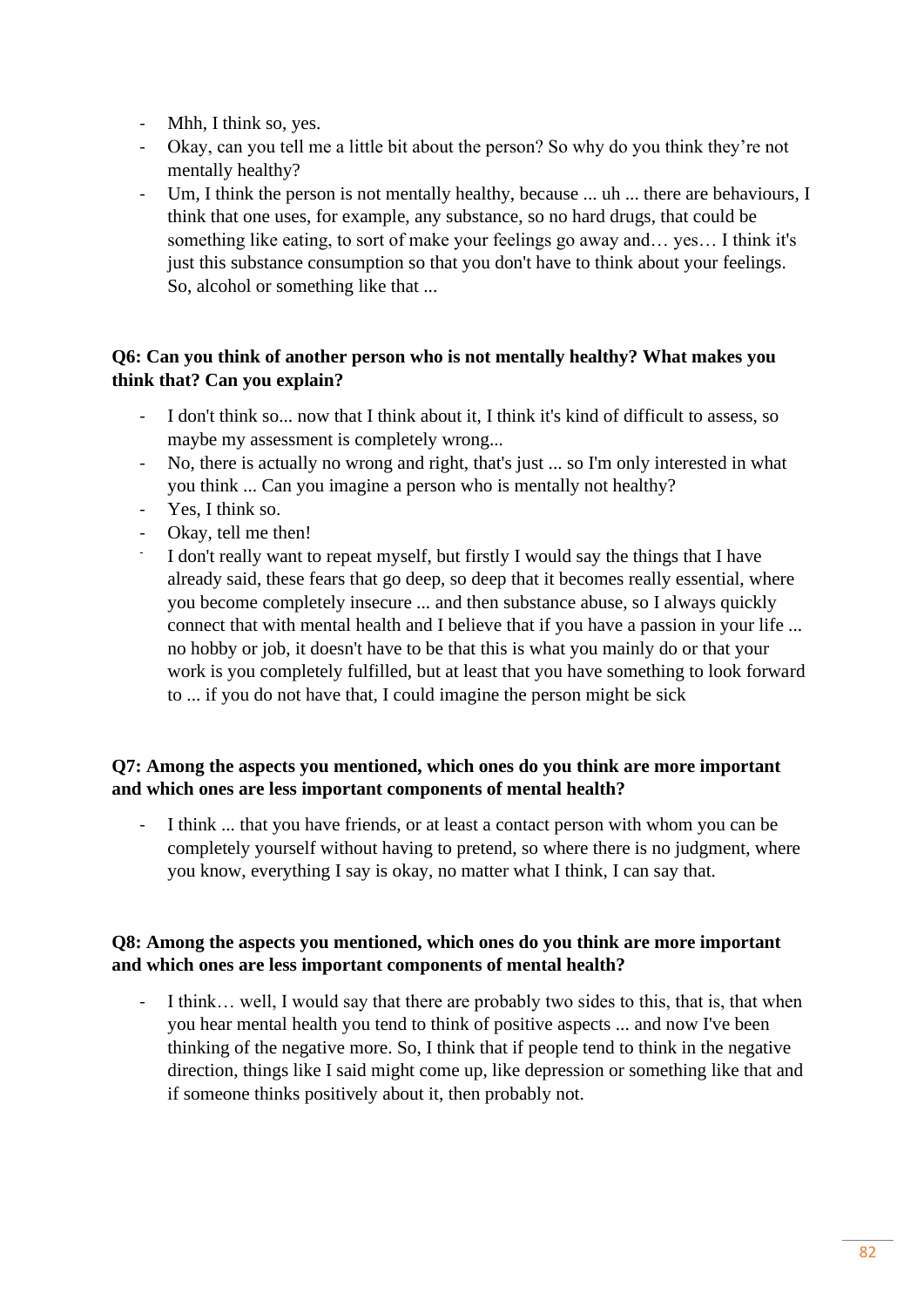**Q9: Think aloud please while answering the following question. I am interested in your personal opinion and hearing everything that comes to your mind as well as the reasoning behind your answer. Overall, at this point of time, can you estimate what percentage of people in general are mentally healthy?**

- Mhhh... hard to say, I would definitely say about half or a little more.

# **Q10: Taking into account everything that we have talked about, how would you describe mental health?**

- So mental health now in the sense of being really healthy, in a good sense, or mental health as a generic term?
- Mhh, rather in the sense of being mentally healthy

## **Q11: How did you find the interview? Do you have any recommendations? Do you think these questions capture your understanding of mental health well enough or should we ask differently?**

I thought it was…well, I don't have any improvement suggestions, so I thought it was really good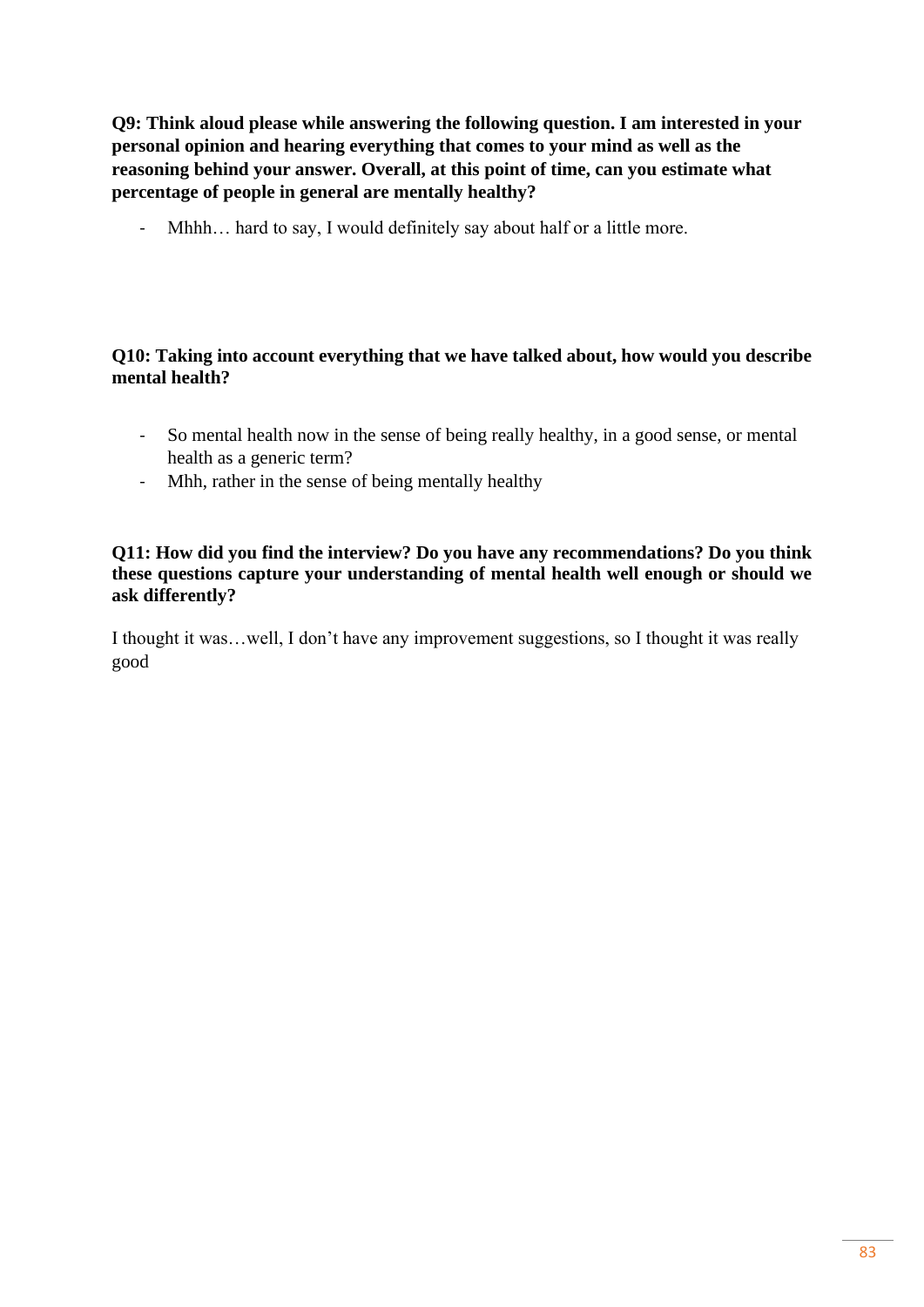#### **Interview English – Male (22); Mechanical Engineering 12**

#### **Q1: What comes to your mind when you think of mental health?**

Um, I think how content I am. So, just at that particular moment, or generally the satisfaction.

#### **Q2: Going more into detail, what components of mental health can you think of?**

- Uhh, I think it starts the way I experience my everyday life, whether I generally get up well in the morning and can fall asleep calmly in the evening and yeah ... generally my mental state

## **Q3: Do you know anyone who is mentally healthy? What makes you think that? Can you explain?**

- I think I'm relatively mentally healthy.
- And can you explain to me what is mentally healthy about you? Or why are you mentally healthy?
- So, all in all, of course you have ups and downs and that's not that nice, but uh, generally I'm already satisfied with my life and my circumstances ... yeah

# **Q4: Do you know anyone else who is mentally healthy? What makes you think that? Can you explain?**

- Uh, yo. I have a buddy who got cancer 2 years ago or so and um, I have to say in spite of that... he doesn't have such simple circumstances, but he is still pretty stable and in a really good mental state...

# **Q5: Do you know anyone who is not mentally healthy? What makes you think that? Can you explain?**

- Wow ... uh, yeah a girlfriend somehow ... it's on a physical level ... she has quite a few problems with her body because she does not like the way she looks, which is expressed by the fact that she becomes more shy, does not trust herself and feels uncomfortable more often ...

# **Q6: Can you think of another person who is not mentally healthy? What makes you think that? Can you explain?**

- I can't think of a person right now, no.
- Okay, could you imagine someone who is mentally unhealthy?
- Well, there are certainly many people because of depression, which is also due to illness.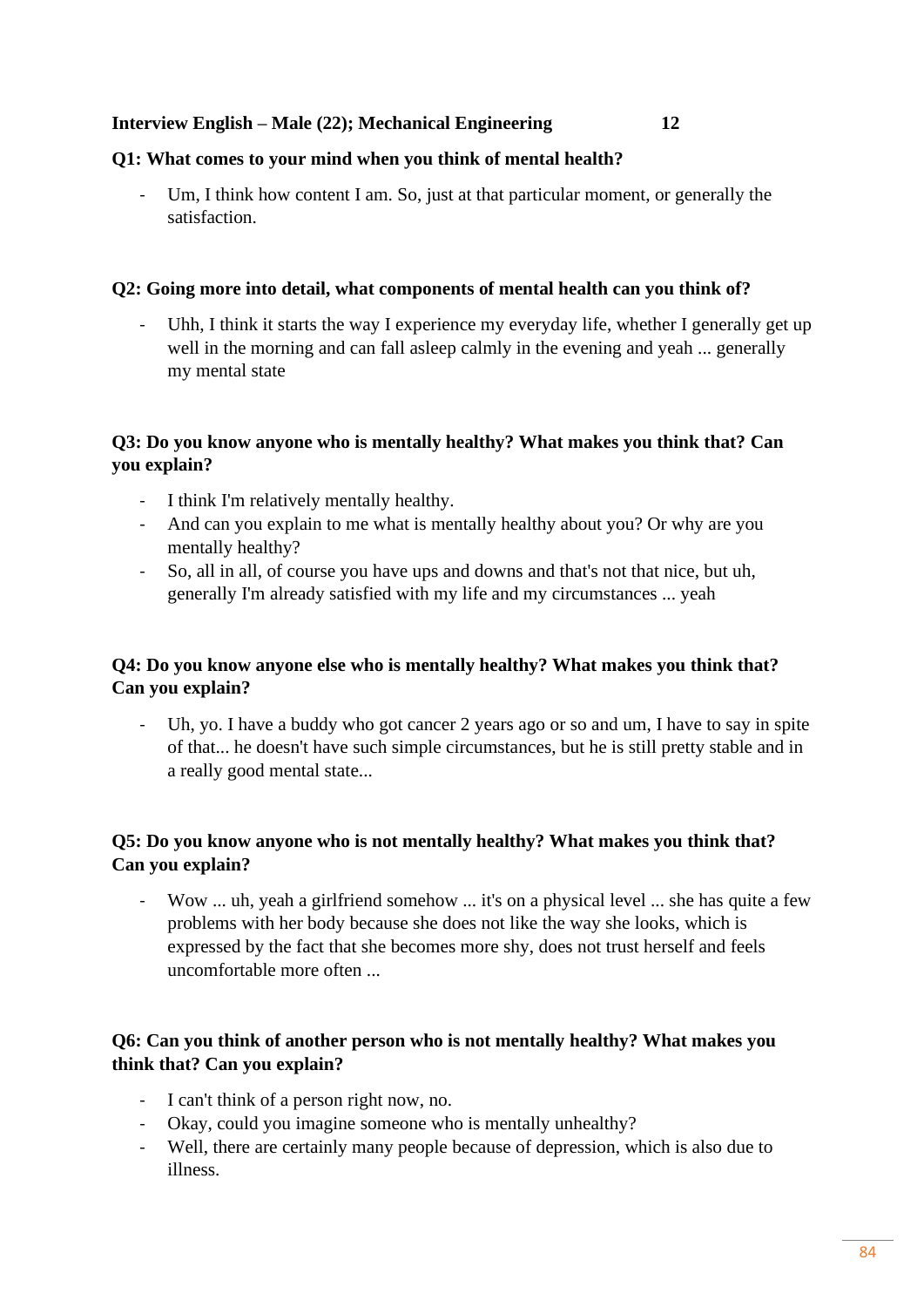# **Q7: Among the aspects you mentioned, which ones do you think are more important and which ones are less important components of mental health?**

- Uhh, so what is very important for me personally is the moment, so that I am happy in the particular moment. Of course, there are also many fears about the future or something ... but they are not that important to me personally, because first of all, I ... so I have no direct influence on them. And what is happening at the moment, I can influence that pretty well myself, so a lot of things where I can change something are important to me ..

# **Q8: Among the aspects you mentioned, which ones do you think are more important and which ones are less important components of mental health?**

- So I think that one can certainly see it in a similar way, but surely everyone defines it somehow differently and yes, I don't know ... so there are certainly people who find other things more important or who tend to notice other things they care more about ... yes.

**Q9: Think aloud please while answering the following question. I am interested in your personal opinion and hearing everything that comes to your mind as well as the reasoning behind your answer. Overall, at this point of time, can you estimate what percentage of people in general are mentally healthy?**

- Around the world now ... then I would probably say the mentally healthy people are maybe 30% ..

# **Q10: Taking into account everything that we have talked about, how would you describe mental health?**

Mhh, as a rather individual problem, or a rather individual thing that can, uh, really differ a lot due to a wide variety of factors ..

**Q11: How did you find the interview? Do you have any recommendations? Do you think these questions capture your understanding of mental health well enough or should we ask differently?**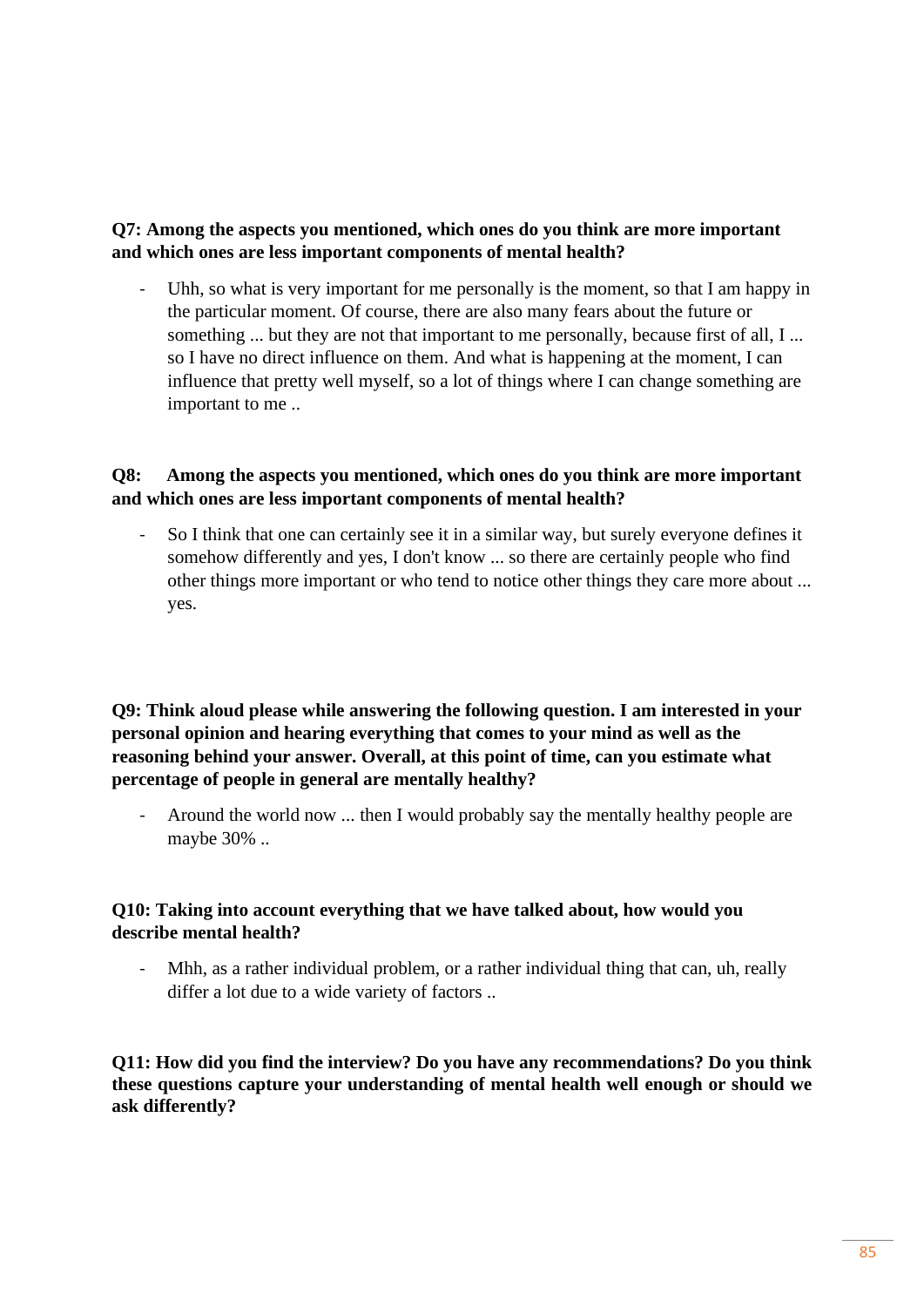Uh, I enjoyed the interview. I have to say, I think I have, uh, generally relatively little input myself, because I think relatively little about mental health myself. Be it my own or that of other people, that is not a topic that I am actively concerned with, but yeah…I don't know which questions I would have missed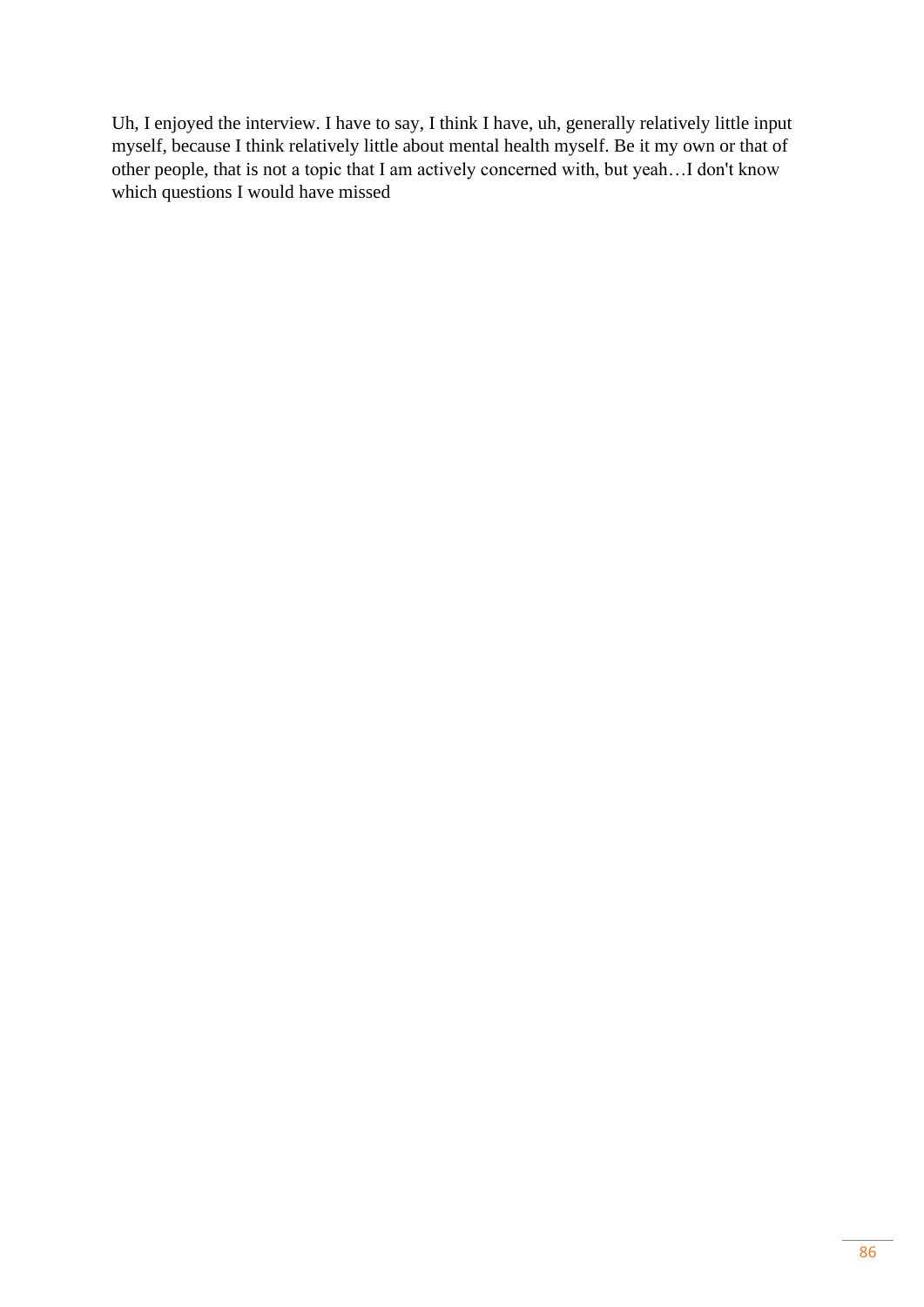#### **Interview English - Male (21); Psychology 13**

#### **Q1: What comes to your mind when you think of mental health?**

- Um, when I think of mental health it actually comes to mind when one is mentally ill or actually the opposite um and then…yes, mental illnesses immediately come to my mind

#### **Q2: Going more into detail, what components of mental health can you think of?**

- Um, mental health…so that first of all that one is just healthy if one is not mentally unhealthy, um and that, mhh, exactly, and that one should keep this health up  $\&$  that it might be difficult, or that mental health is always difficult to maintain

## **Q3: Do you know anyone who is mentally healthy? What makes you think that? Can you explain?**

- Um, I would say it is actually impossible to be mentally completely healthy, so no haha.

## **SUB-Q a***:* **If no one comes to your mind, can you imagine a person who is mentally healthy? What makes you think that? Can you explain?**

- Um, yeah maybe a person who is white, male and grew up privileged, in a wealthy parents' house and gets everything he wants hahah.

- Then why do you think that he is mentally healthy?
- Um, because he, the man, has every resource available to maintain this health

## **Q5: Do you know anyone who is not mentally healthy? What makes you think that? Can you explain?**

- Yeah ...

- I would just think of a particular person now: Why do you think they are not mentally healthy?

- Um, well, they just have ... this person has mental disorders and, um, is in no condition to lead his life and that's why yeah, he is now in a psychiatry

- And what kind of characteristics does this person have? So, can you explain that a little more in detail?

- Mhh the unhealthy thing, or..?
- Yes, just how they behave, or what exactly is unhealthy about their behavior.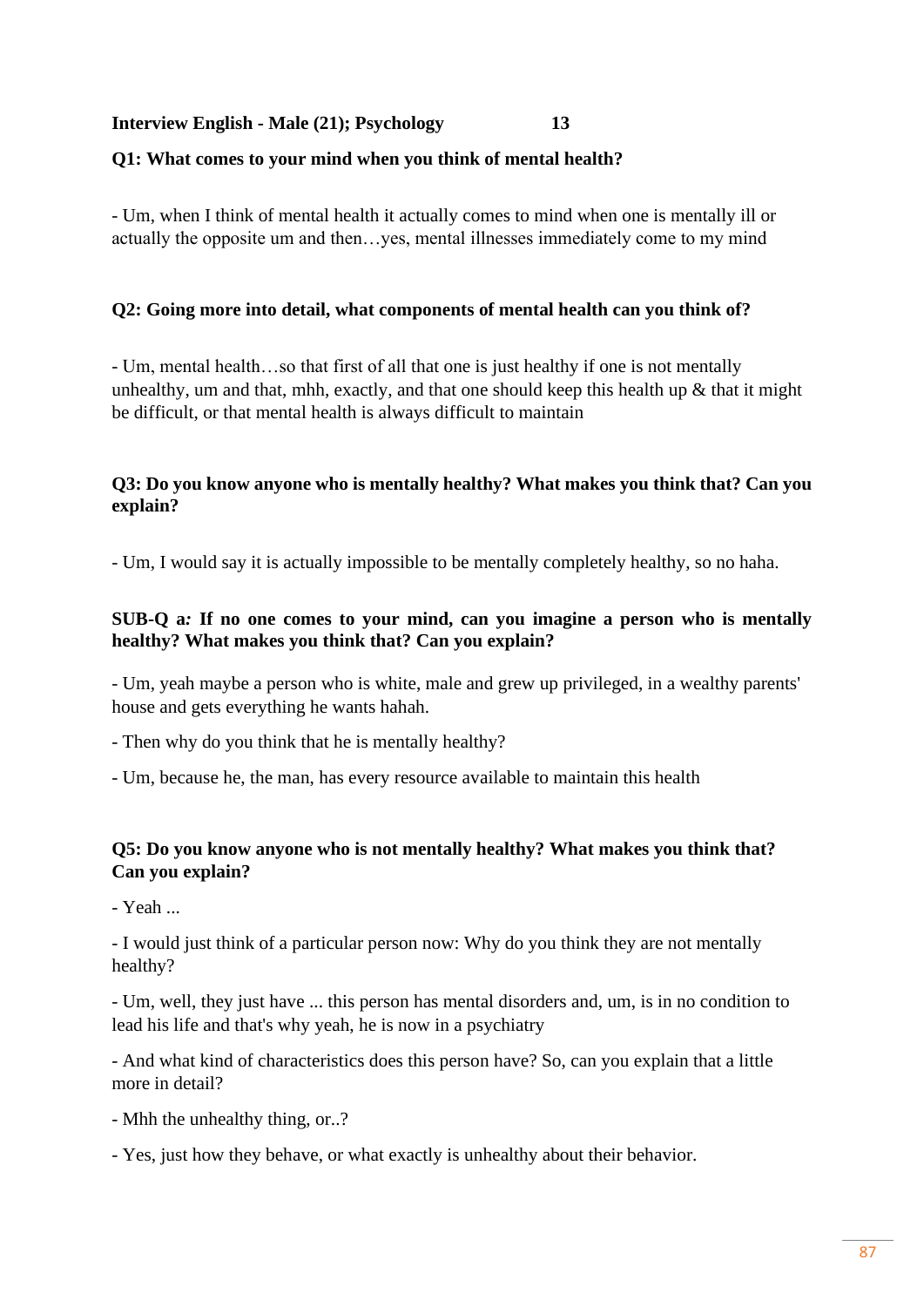- So, paranoid, uh, obsessive and neurotic about everything, depressed, uh dependent, so yes ...

## **Q6: Can you think of another person who is not mentally healthy? What makes you think that? Can you explain?**

- Yep hahah

- Why do you think that? Can you explain that?

- He needs medication in order not to fall into psychosis or deep depression, so he is drug dependent.

# **Q7: Among the aspects you mentioned, which ones do you think are more important and which ones are less important components of mental health?**

- Um, that one understands, um, that it is unbelievably ... that it is actually more or less almost impossible to be completely healthy at all times and that you then notice or see that, um, when you are not feeling well that it.. so now I am speaking from my perspective: ok you are mentally really exhausted and not at all healthy, that you still, um, understand that compared to what others go through, who are really mentally unhealthy, because of their habitat and experiences cannot build up this health at all and that it is actually quite easy for us to somehow move our mental health back in the right direction.

- Okay, so you think that there are less important and more important aspects of mental health?

- Yep

# **Q8: Among the aspects you mentioned, which ones do you think are more important and which ones are less important components of mental health?**

 $-$  Um  $-$ 

- Would they see it in a similar way to you, or do you think that they would see it differently?

- They would probably see mental health more generally because, based on my experiences with my circle of friends, where I immediately think of mental illnesses because they are or were mentally ill, uh, and I believe this topic is not so present in other circles of friends, that's why I think that when other people think about mental health, they are more likely to think about general things like feeling good in your body and so ...

# **Q9: Think aloud please while answering the following question. I am interested in your personal opinion and hearing everything that comes to your mind as well as the**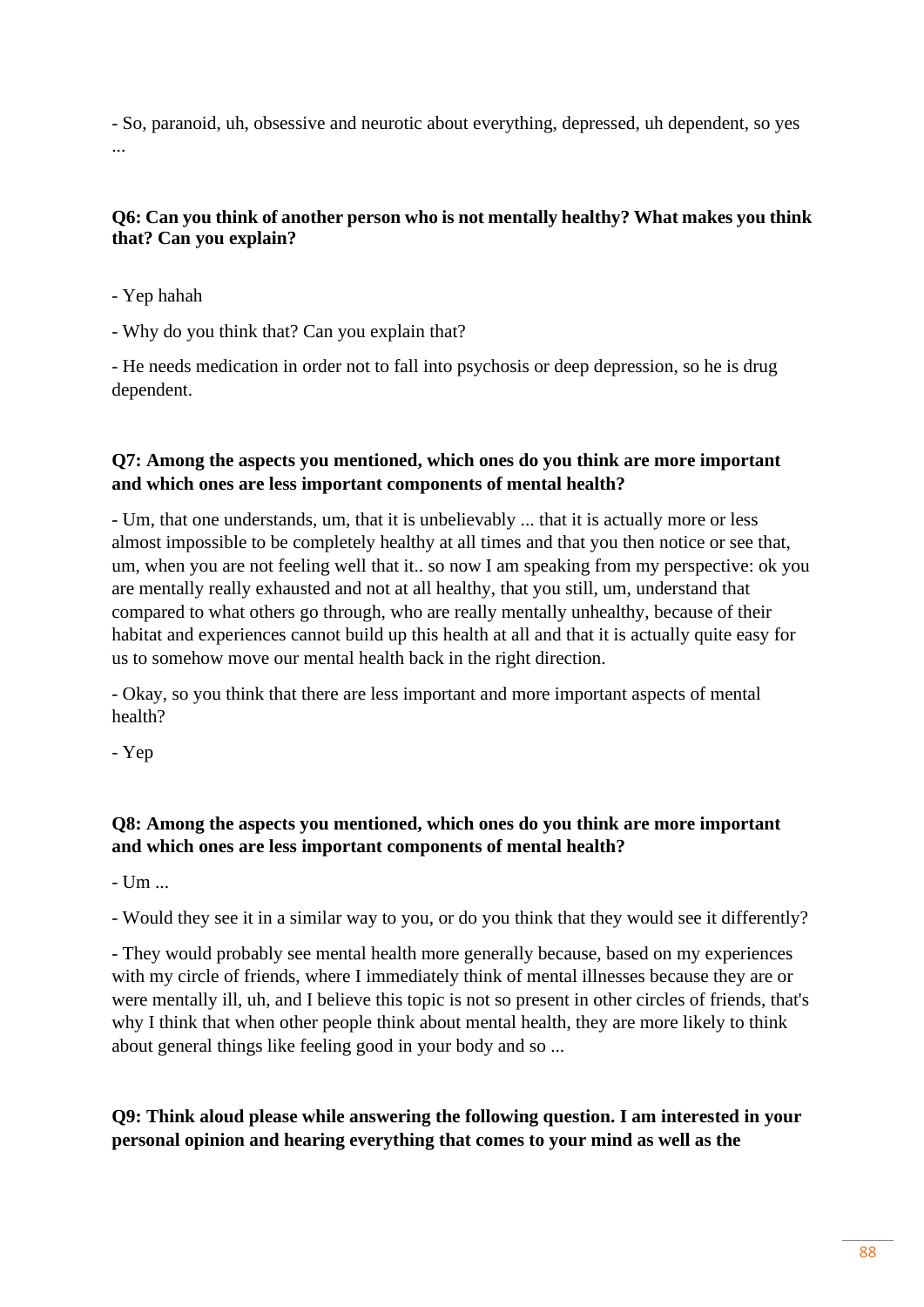# **reasoning behind your answer. Overall, at this point of time, can you estimate what percentage of people in general are mentally healthy?**

- Mentally healthy people? Um, I think that there are not really mentally healthy people, so I would see the percentage closer to zero, but of course there are people who are healthier, or are mentally healthier than others and I would say around 20% are somehow on the right track

## **Q10: Taking into account everything that we have talked about, how would you describe mental health?**

- Um ... as a psychological state in which you feel comfortable in your current situation and also want to keep this feeling

## **Q11: How did you find the interview? Do you have any recommendations? Do you think these questions capture your understanding of mental health well enough or should we ask differently?**

- Um, yes it was a good interview ... um ... I don't have any recommendations, I thought it was good that you read this text out loud at the beginning....no, it was good & yes ... yes .. hahah

- Okay thanks haha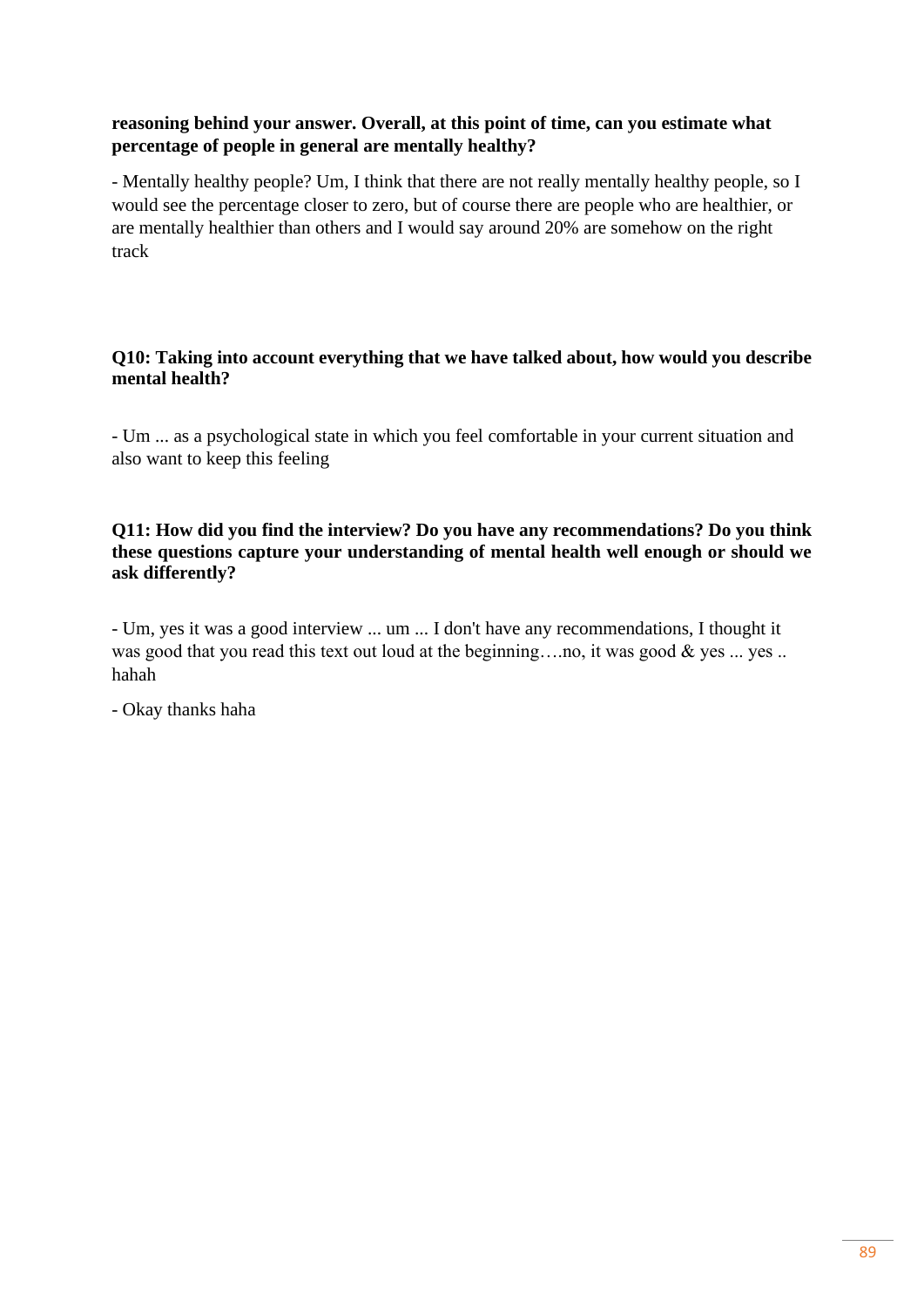## **Interview English – Male (20), Creative Technology 14**

#### **Q1: What comes to your mind when you think of mental health?**

- Do you mean mental illnesses or in general what you do to stay mentally healthy?
- I mean like associations, any words, for example depression or so or therapy or in general what you think of first when you hear mental health.
- Yes okay, I would definitely say uh depression, uh, burnout, I would also say stress in general, therapy, mhhh ... restricted life, then ... that's difficult. Partial loss of control, I would say, or a lack of motivation, um focus… .uhhhm… that you have to focus very much, um, on what you are doing, or try to somehow get your day under control by either planning it completely, or that you, um, stay up late into the night and then hate yourself the next day for only getting 4 hours of sleep.

#### **Q2: Going more into detail, what components of mental health can you think of?**

- Umm ... difficult to determine. Not noticeable or difficult to notice for outsiders.
- Oh, you mean mental illnesses now?
- Yes, exactly, so when someone has a mental illness, be it depression or something else, it can be difficult to first determine that for yourself, but also that when others see you, it can also be difficult for them to recognize
- Okay, and um, can you think of any aspects of mental health? So not of illnesses but of a good mental condition?
- Um, enthusiasm, energy, um… willingness to… yeah, not work but… .a feeling of control and um, that's difficult to describe now… that you are just happy about who you are and how you are and you develop, either physically, through workouts, or mentally, saying "hey, today was a great day, keep it up"

# **Q3: Do you know anyone who is mentally healthy? What makes you think that? Can you explain?**

- I would just spontaneously say myself
- Okay, what is it about you that is mentally healthy? So how do you pinpoint that mental health?
- Um, I try to have a fairly decent work-life balance and I have structured my day in such a way that I take about an hour for workouts, be it home workouts or just going for a walk. Um, I have a relatively well-developed sleep structure, which means I always get my 8 hours of sleep and um, generally I feel good in my body, but also in my surroundings.

# **Q4: Do you know anyone else who is mentally healthy? What makes you think that? Can you explain?**

- Uh, I would say my friends
- Alright, and why?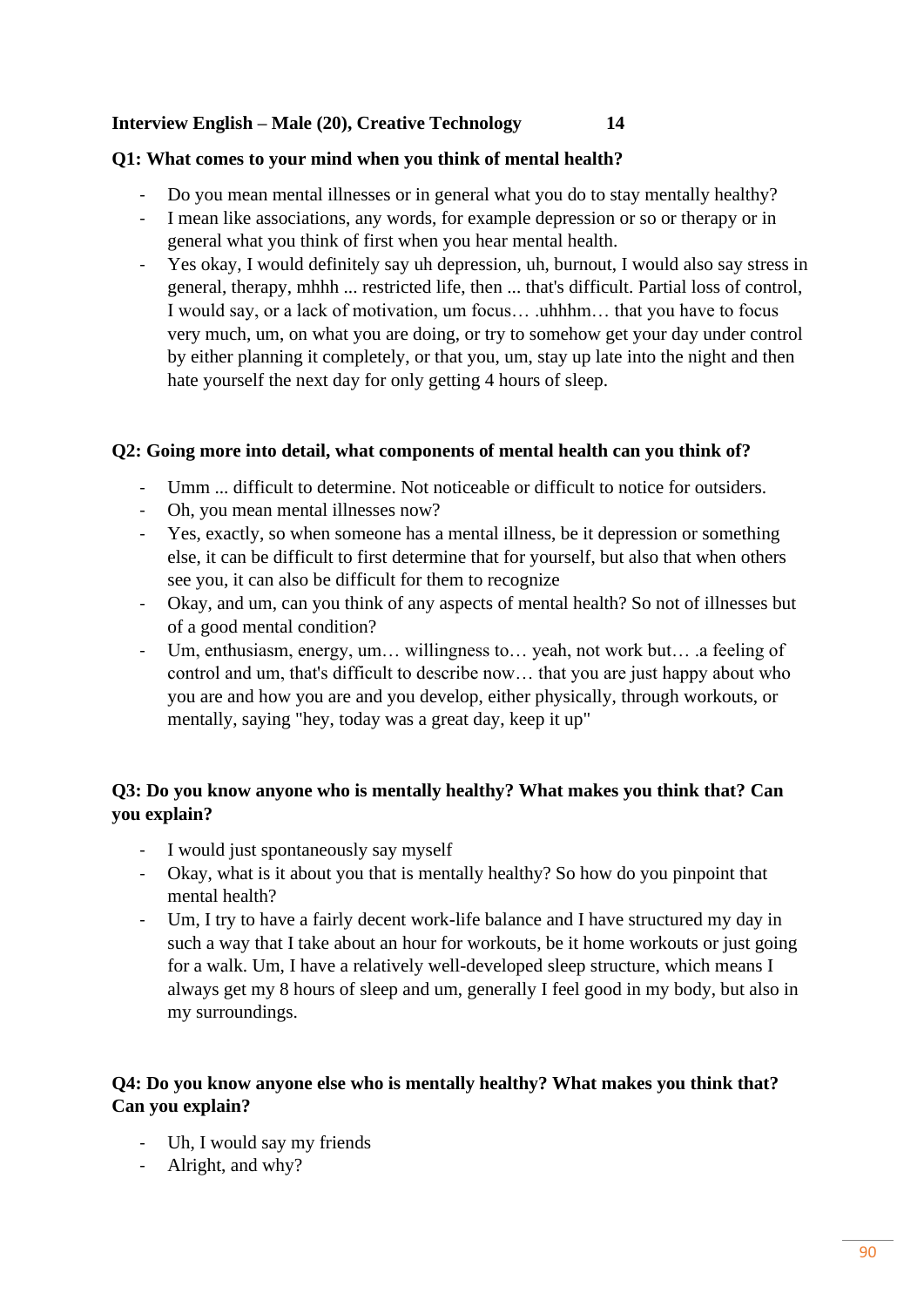- Because ... it's difficult to say why someone is mentally healthy ..
- No, not why, but what is mentally healthy about them
- Oh, a generally positive outlook on life with what you do.
- Okay, so in general to have some kind of perspective on ones future life?
- Exactly, also having fun with what you're doing. Yes, I mean everyone has bad days ... but that doesn't mean that the whole week is gonna be completely bad.

# **Q5: Do you know anyone who is not mentally healthy? What makes you think that? Can you explain?**

- Um, difficult to say ... I would say yes, but I'm not 100% sure.
- Okay, and why would you say so? And what makes you think that?
- Bad or negative self-image ... uh, yes, anxiety attacks, or generally also partly negative thinking about actions and also thinking like that "I don't deserve what is happening to me now", uh, yes...

## **Q6: Can you think of another person who is not mentally healthy? What makes you think that? Can you explain?**

So, when I think about it now - no.

## **Q7: Among the aspects you mentioned, which ones do you think are more important and which ones are less important components of mental health?**

- Hold on, of those I just mentioned, which is the most important?
- Yeah, and which of them is perhaps the least important.
- Okay, I would actually say that everything is equally important, um ... on the one hand because I can't decide, on the other hand because every aspect somehow contributes to being mentally healthy and you can't say "hey, that you are structuring the day and taking an hour aside to do workouts is less important than that you have a positive outlook on your future, so I think ... it is difficult to prioritize. I would therefore say that everything is equally important, or um, at least in their own way contributing to being mentally healthy and therefore I can't prioritize.

# **Q8: Among the aspects you mentioned, which ones do you think are more important and which ones are less important components of mental health?**

Uh, I would say that some of them say something different ... I think some would really state cliché associations with it, i.e. depression, or positive thinking ... or, I can even imagine that in general the population tends to associate mental health with the negative aspects, for example illnesses.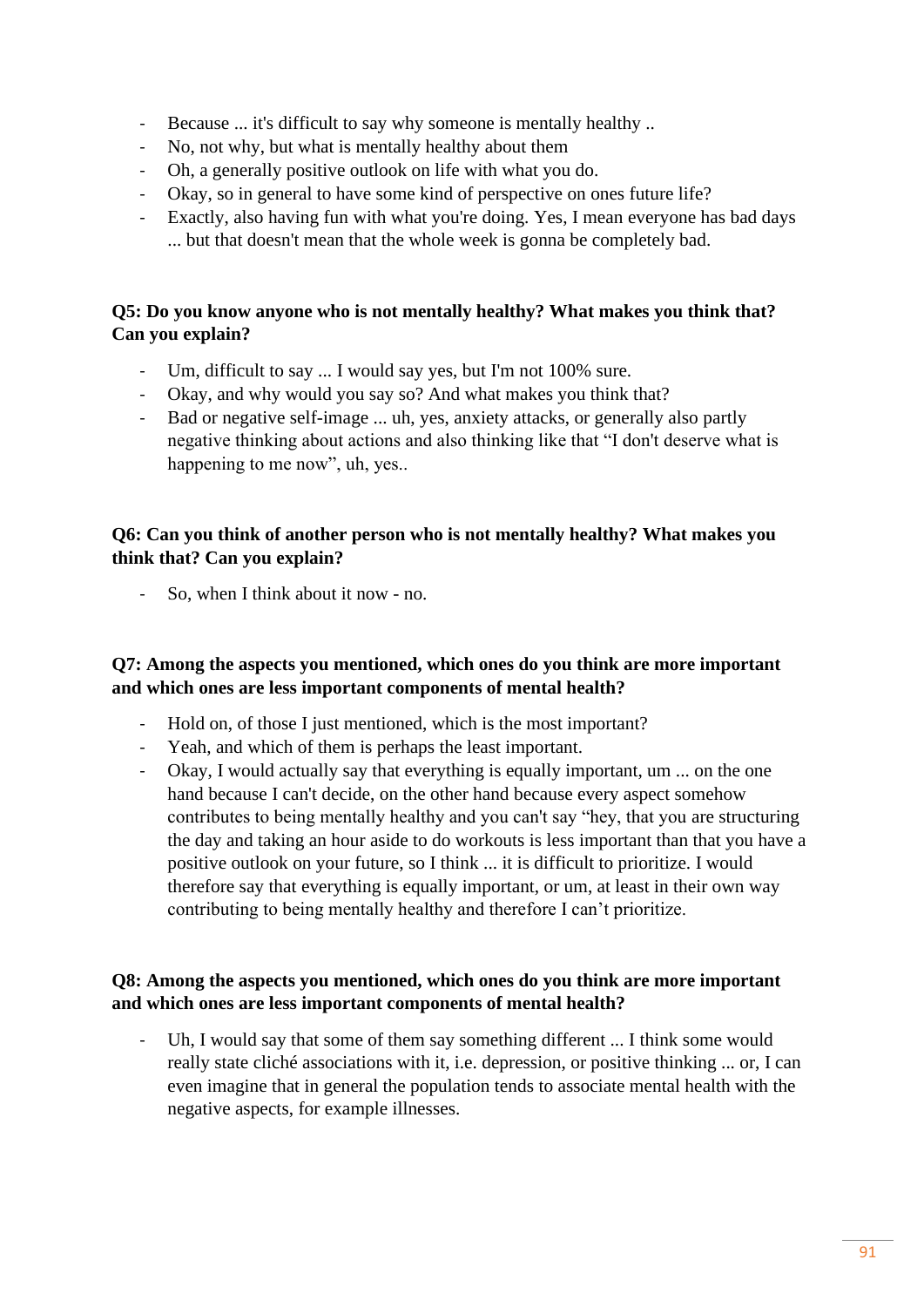**Q9: Think aloud please while answering the following question. I am interested in your personal opinion and hearing everything that comes to your mind as well as the reasoning behind your answer. Overall, at this point of time, can you estimate what percentage of people in general are mentally healthy?**

- Um, I find it difficult to answer, simply because I don't know the people, but for the people I know, I would estimate it is around 60% and the majority of the 60% also in not very developed countries.

# **Q10: Taking into account everything that we have talked about, how would you describe mental health?**

An important part of life ... which can have a positive but also negative effect on you or on your development and, um, that is more important than a job or, um, work in general. And that a lot of people don't see it for what it actually is. So that they don't find it as important as it should be.

#### **Q11: How did you find the interview? Do you have any recommendations? Do you think these questions capture your understanding of mental health well enough or should we ask differently?**

- I thought the questions were good, um ... personally, I would have wished that the questions weren't necessarily a bit more specific, but that you explain some words, or explain directly in the question, so that you know what to expect, but otherwise I thought it was good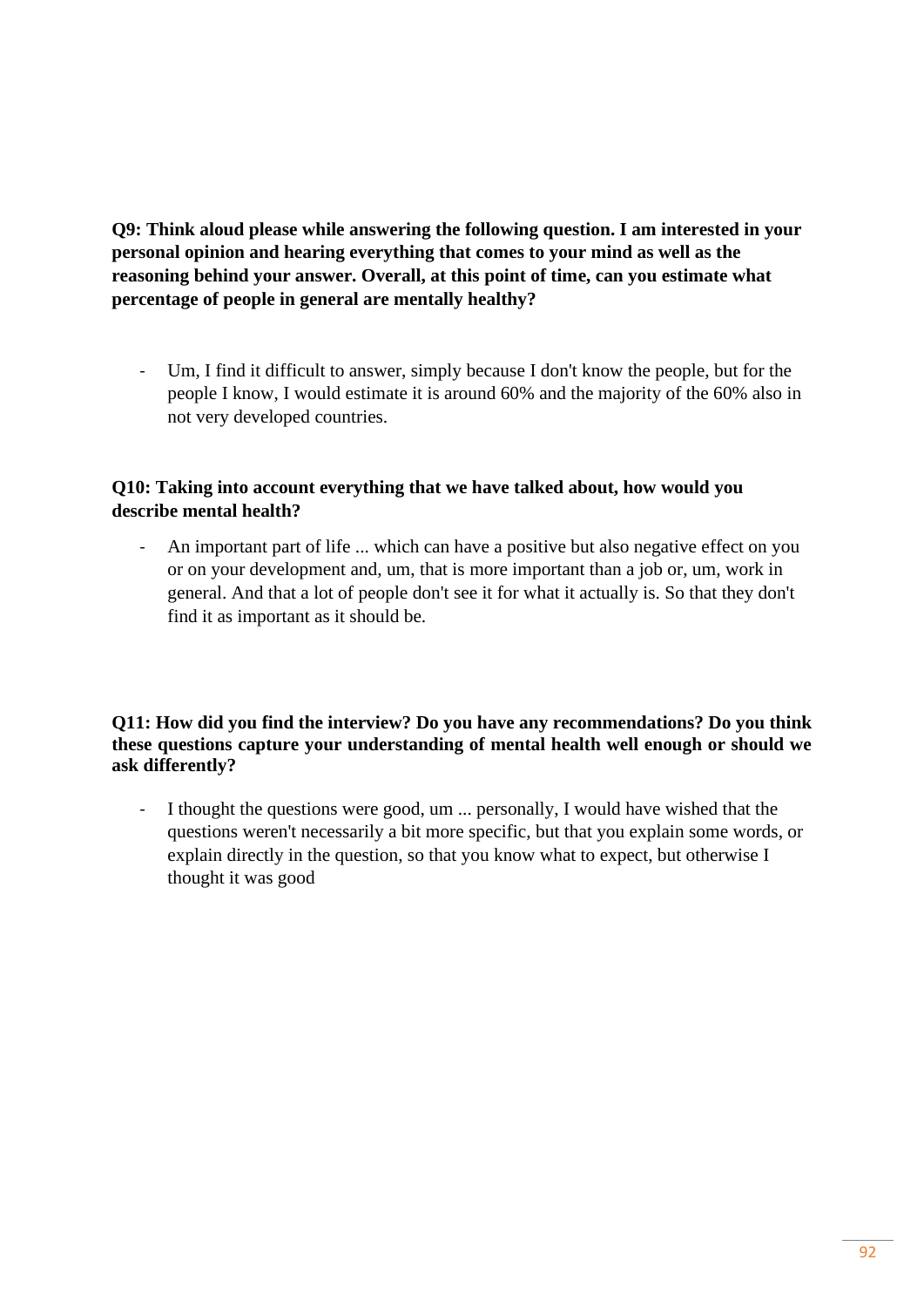#### **Interview English 15**

#### **Q1: What comes to your mind when you think of mental health?**

Mhh, mental health for me is that you are mentally...that you are simply satisfied with yourself, that you know, okay, there are somehow bad days and that is nothing bad, that you are not completely living a black and white life, but that you just know, okay, there's something in between

#### **Q2: Going more into detail, what components of mental health can you think of?**

- Mhh, I think somewhat the perspective that you have on yourself, how you see yourself, how you perceive your mood yourself, um, which then goes hand in hand with how you somehow feel as a complete person, also in society

#### **Q3: Do you know anyone who is mentally healthy? What makes you think that? Can you explain?**

- Hmm, that's difficult, because I think everyone defines mental health differently, but yes, the way I define it for myself, I know people who are mentally healthy from my perspective.
- Okay, and then what makes them mentally healthy and why do you think that?
- Mhh, because when things go bad they have strategies so that they feel better again, that they know how to deal with such stress and bad and negative emotions, without it getting too dominant, that you just know "Okay, yes well, now I'm feeling like that, I have these and these things that I can do to make it better"

## **Q4: Do you know another person who is mentally healthy? What makes you think that? Can you explain?**

Yeah, I was just thinking about my best friend, I'm just thinking about it. Yes, well, I think for most of the people around I would describe it in a similar way, simply that they know how to help themselves when they are not doing so well

# **Q5: Do you know anyone who is not mentally healthy? What makes you think that? Can you explain?**

- Mhm.
- Okay, can you explain that in more detail?
- Um, a friend of mine has an eating disorder and that's not mentally healthy for me, because what I notice from her is that she thinks a lot and that is super, super exhausting for her too, and yes, for herself that just somehow affects everything, in her social life and she's not doing well with it.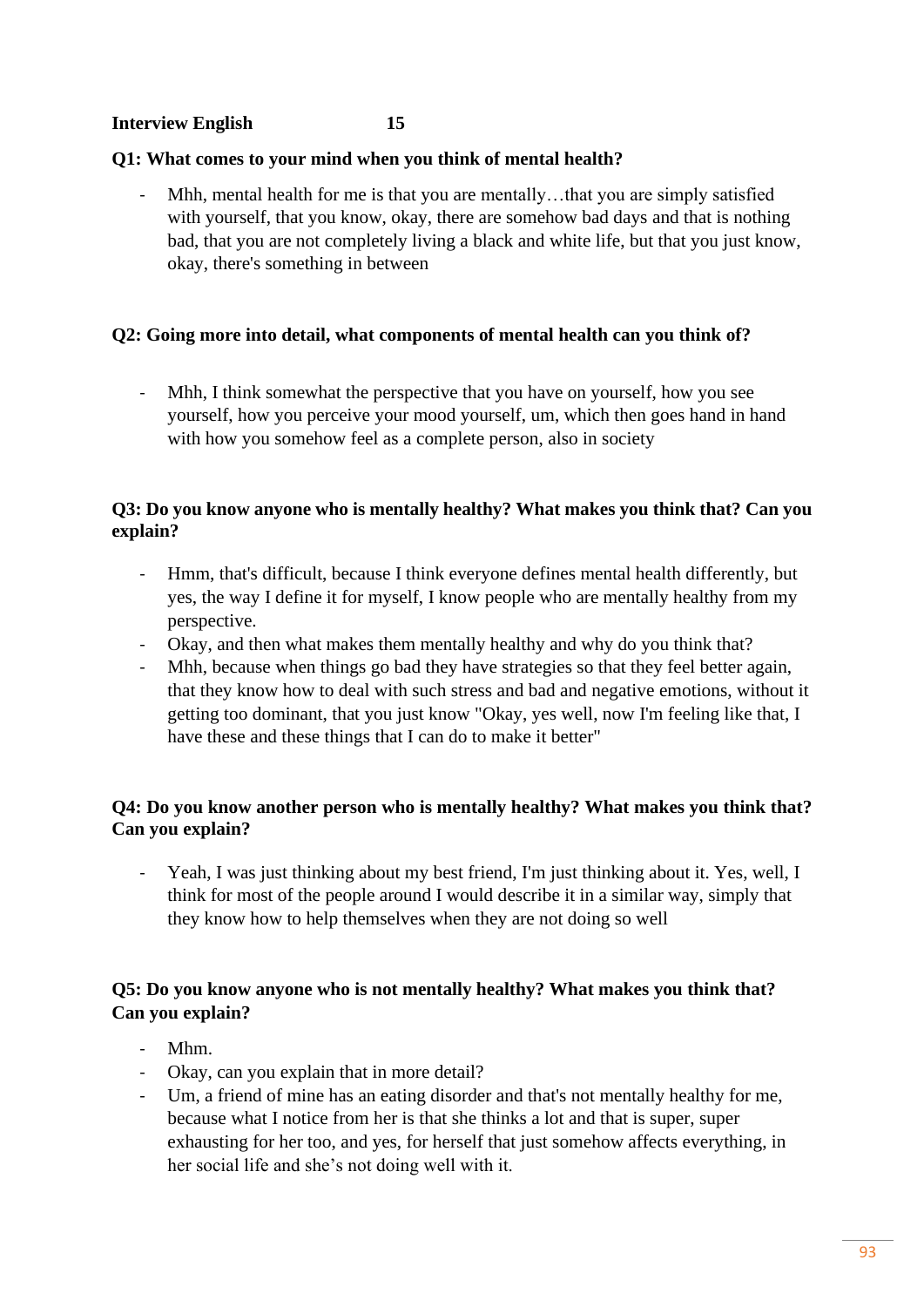# **Q6: Can you think of another person who is not mentally healthy? What makes you think that? Can you explain?**

- Yes, it doesn't necessarily express itself in a disease that can be diagnosed, but the person is just super pessimistic, so you can't please him and no matter what happens, everything lets even then don't talk to yourself is bad and the whole world is pretty much against him an he never lets anyone talk to him about it. So, there's no insight at all in this way.
- Okay, so do you think communication is an important factor?
- Yeah, I think so

## **Q7: Among the aspects you mentioned, which ones do you think are more important and which ones are less important components of mental health?**

- Mhhh, I think the most important thing is that you can reflect on your own feelings and thoughts, that you somehow notice what is the reason why you're not feeling well and what you can do for it to get better and that you also communicate it. So, I think communication is really important here. What is less important now… ..hm - I find it difficult. Maybe ... ummmm..mh. I don't know exactly hahah

## **Q8: Among the aspects you mentioned, which ones do you think are more important and which ones are less important components of mental health?**

- Mmh, well I think the people I have to do with now would see it similarly. But, I also think that not many really deal with it, so that's why I think there are also a lot of differences.
- Can you imagine what kind of image of mental health the people who are not so concerned with it have?
- Maybe just that you are not mentally ill .. so just this .. as long as you are not diagnosed, you are mentally healthy ..

**Q9: Think aloud please while answering the following question. I am interested in your personal opinion and hearing everything that comes to your mind as well as the reasoning behind your answer. Overall, at this point of time, can you estimate what percentage of people in general are mentally healthy?**

- Oaaah… woah, that's… first of all, I'm really bad at estimating
- Hahah that's okay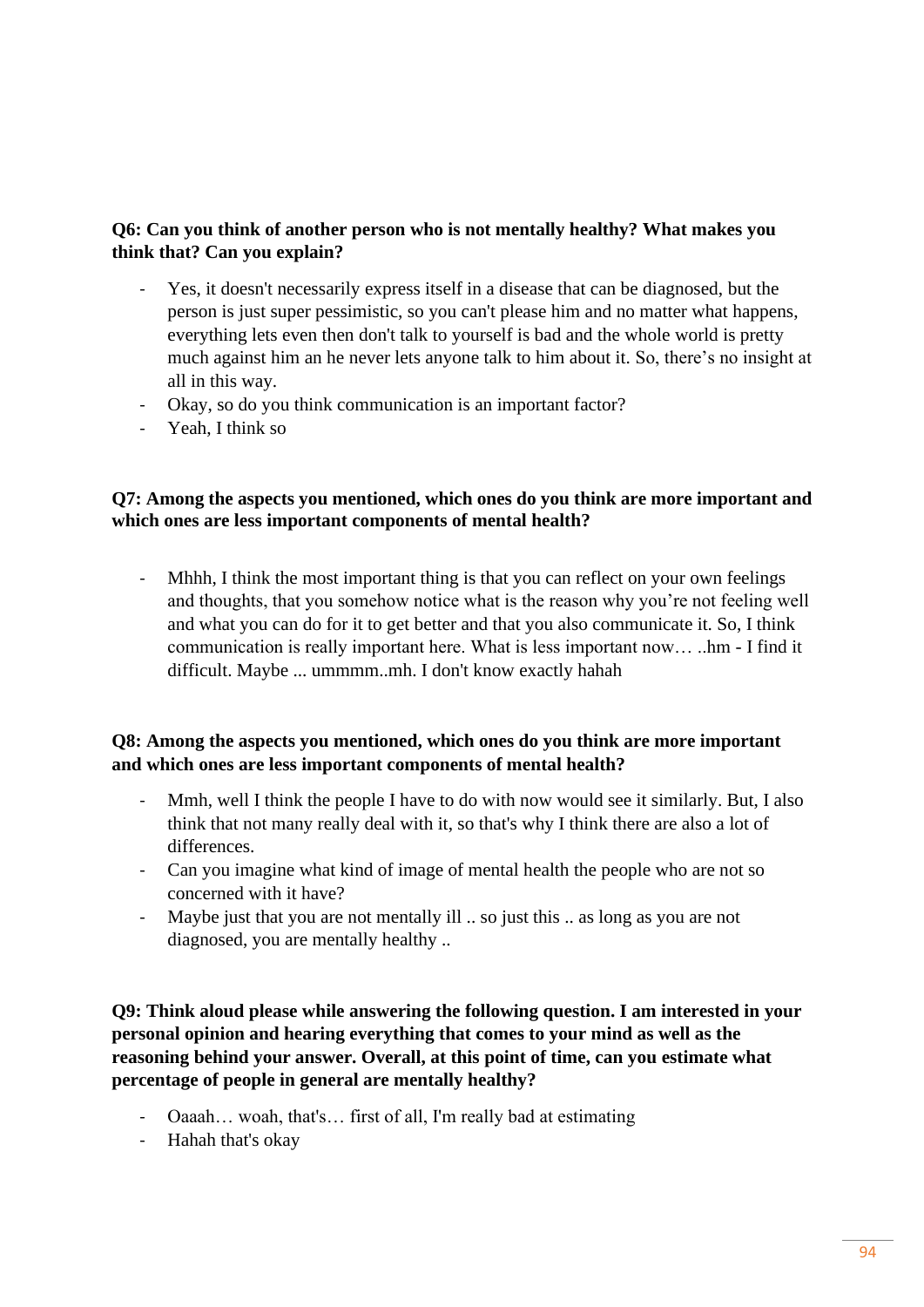I would say ... I don't know exactly, it depends a little ... so that's a subject that everyone can define for themselves as they want and that because some might not deal with that much, they think that the majority of people are somehow healthy, because in front of others you still act a little differently than you really feel, that's why it's super difficult to say…and there is also the high grey rate that are not recognized at all .. But I would say mentally healthy ... wow .... can't even say whether it's over half or under. Purely guessing, I would say 40% ?!

# **Q10: Taking into account everything that we have talked about, how would you describe mental health?**

Mhh, I would define it as the ability to get out of bad situations yourself, and also that you can somehow deal with stress and that kind of things, that you somehow find ways for yourself and know how to compensate for that, but also not pushing it away. So this "oh no, everything is great for me and I feel great every day ... everything is positive, that doesn't work either. So somehow there is a good middle ground to find ..

## **Q11: How did you find the interview? Do you have any recommendations? Do you think these questions capture your understanding of mental health well enough or should we ask differently?**

- Mhh, no, so I thought the questions were good, so of course you have to think about it for yourself first of all, what you think of it at all. Yes, I thought it was good. Also that it was not some online test where I just had to tick boxes, but I could talk freely
- Yes, I'm do a qualitative study, that doesn't include as many numbers, which I like better
- Yes, yes, I think that's good
- okay! Then that's it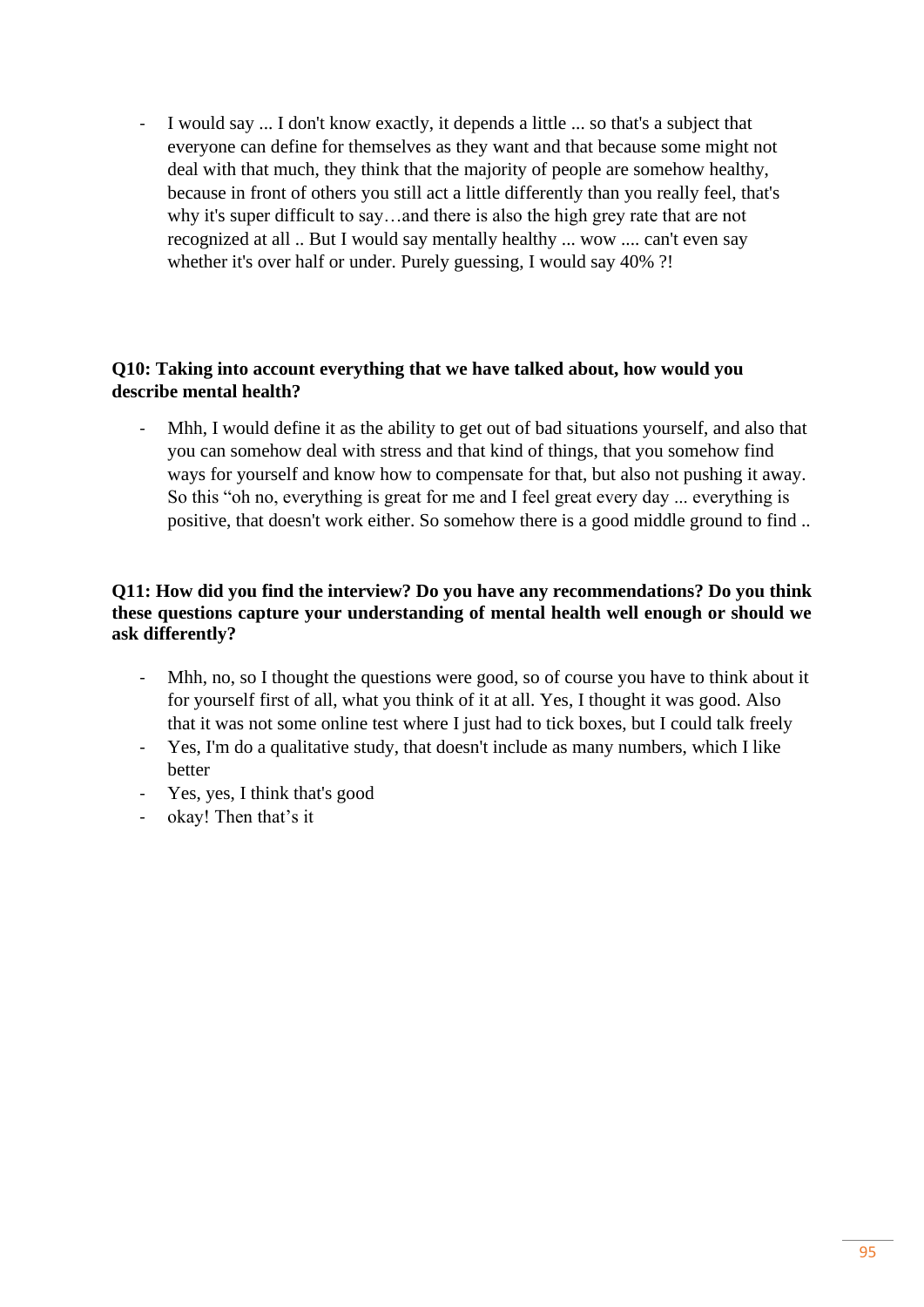#### **Interview English – Female (21); Psychology 16**

#### **Q1: What comes to your mind when you think of mental health?**

Mhh well, I would say that basically you get along with yourself and you can deal with your emotions well .. yes and you can cope with problems yourself

## **Q2: Going more into detail, what components of mental health can you think of?**

- I somehow don't know exactly what that means hahah
- Mhh, components of mental health, so what aspects does a mentally healthy person need to make them healthy?
- Yes, I would say something like I said before, that if you have a problem with something, for example, you feel able to handle it yourself and deal with different feelings and so on ... and, I don't know

# **Q3: Do you know anyone who is mentally healthy? What makes you think that? Can you explain?**

I think mental health is somehow a spectrum on which you never completely arrive at mental health, but basically I do believe that many people in my environment are mentally fairly healthy, but I believe that everyone has their struggles with it from time to time

# **Q4: Do you know another person who is mentally healthy? What makes you think that? Can you explain?**

- Hahah, yes I don't know, so ...
- You can just think of a specific person, what kind of character traits they have ... of course you don't have to name them or anything
- Mhh, yes, I know people who are mentally healthy, so I would just say that their character traits really are that if there are problems, that they get help themselves and can cope with it... yes ... basically .. no idea, i have the feeling that i'm repeating myself a lot
- that's fine!

# **Q5: Do you know anyone who is not mentally healthy? What makes you think that? Can you explain?**

- Yes, definitely
- And why do you think that? Can you explain that?
- Why do I believe that some people are not mentally healthy?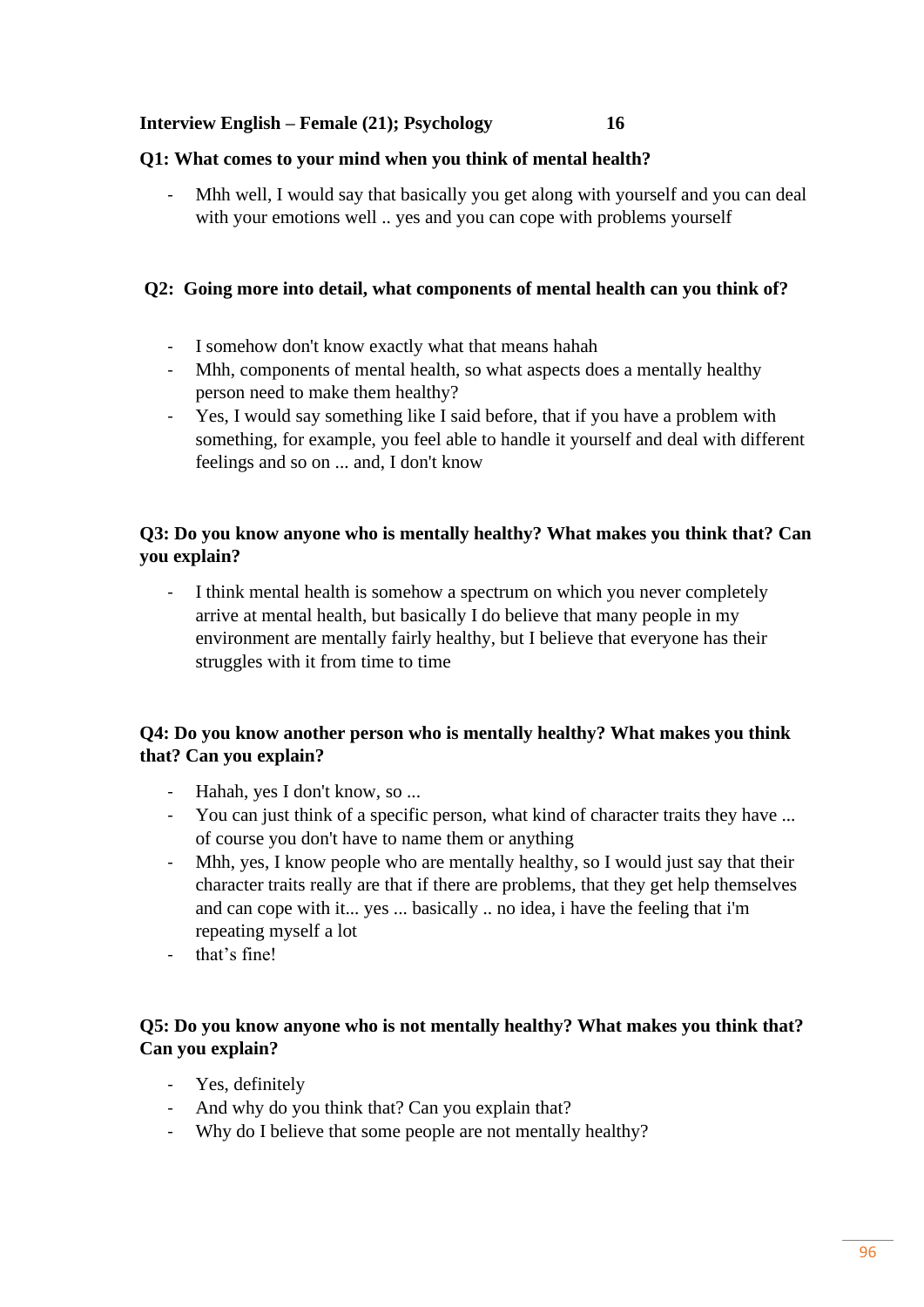- Mhhh, well I think I would go into it a bit more specifically: you can just think of a person who you think is mentally unhealthy and then I would like to know why you think that they are mentally unhealthy
- Wow, I think about how I define mental health for myself the whole time ... that's why I find it very difficult, but I would say if I just think of a person who I would say is not completely mentally healthy, I would say that the person just finds it extremely difficult to master certain everyday things because they often get in the way of their own thoughts, but then they need help to organize things for themselves

## **Q6: Can you think of another person who is not mentally healthy? What makes you think that? Can you explain?**

mhh, well i think i have already said everything i can think of, i know a lot of mentally not healthy people, but with them it is mostly like i just said

# **Q7: Among the aspects you mentioned, which ones do you think are more important and which ones are less important components of mental health?**

- mhhh, I think, um, that maybe it is important that you are self-reflective, so that you really understand when things go bad, otherwise you can't somehow improve yourself, but that you have this self-reflection and realize that you maybe Need help
- okay, something that you don't consider as important?
- Mhh, I don't know now

# **Q8: Among the aspects you mentioned, which ones do you think are more important and which ones are less important components of mental health?**

I can imagine that many people think very differently about it, simply because everyone somehow may have different backgrounds themselves or deal with people with a different mental health in their environment ... um, but yes, I can't say exactly what their definition maybe would be, but I do believe that the answers could be relatively different

 **Q9: Think aloud please while answering the following question. I am interested in your personal opinion and hearing everything that comes to your mind as well as the reasoning behind your answer. Overall, at this point of time, can you estimate what percentage of people in general are mentally healthy?** 

- No, I don't know exactly. So I find it very difficult to estimate, basically how I generally think about it, is more that I don't think that you get somewhere where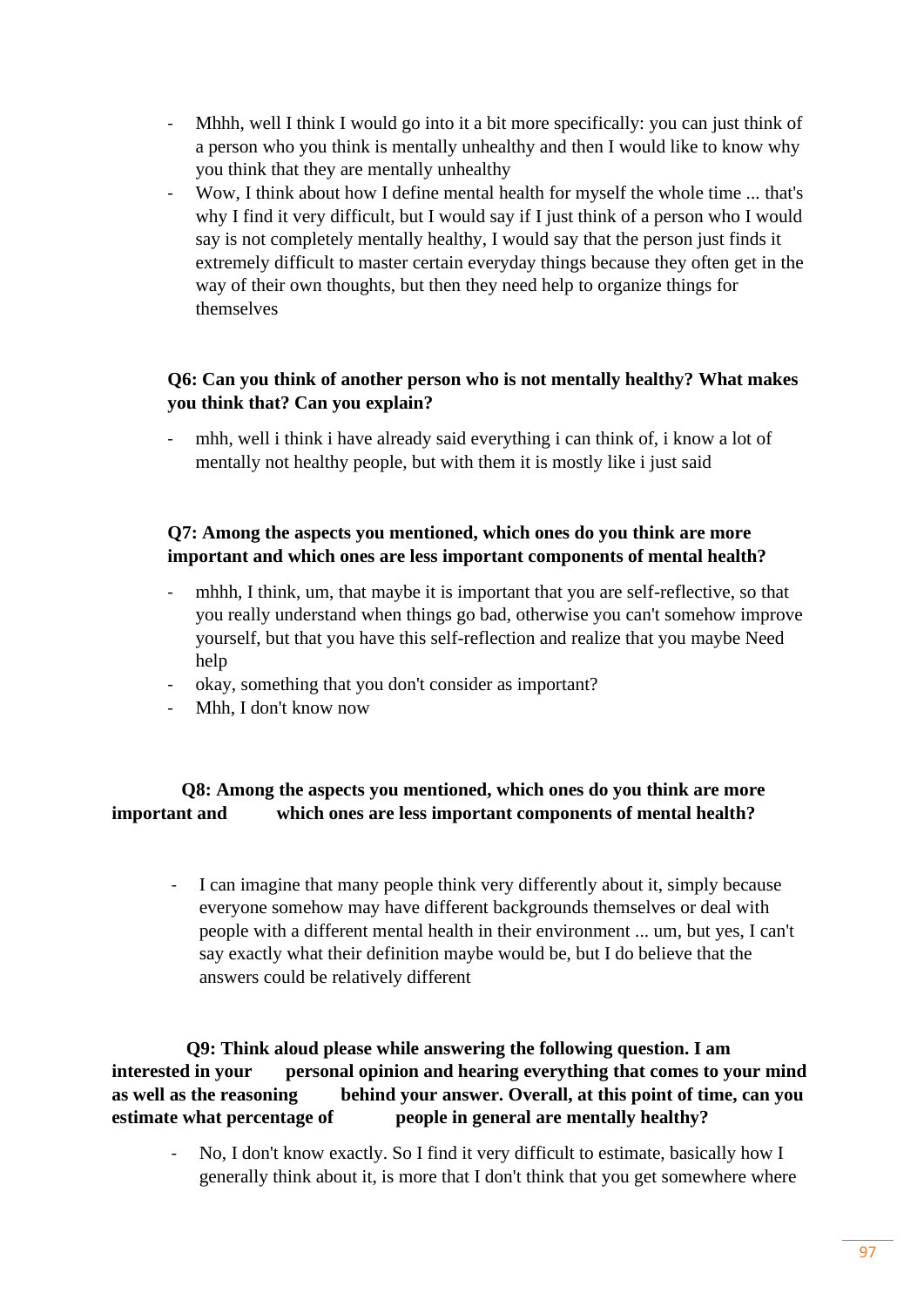you say oh I'm mentally healthy now and it stays that way ... well, wow, the percentage… that's really difficult. So I would have to say right now, at this moment ... so tomorrow it could look completely different again because someon4 ... comes across problems that he cannot deal with because he has never had to deal with them yet..

## **Q10: Taking into account everything that we have talked about, how would you describe mental health?**

Um, yes, I would say that mental health means that you are self-reflective about how you feel and how you deal with things and are able to seek help and that you are able to talk to people when you're not doing so well.

#### **Q11: How did you find the interview? Do you have any recommendations? Do you think these questions capture your understanding of mental health well enough or should we ask differently?**

- No, I thought the interview was good, I find it difficult to define for myself what mental health exactly is, because I'm afraid that, in an hour or so there would have been something I might come up with something I should have mentioned, so i don't know if i found the perfect definition for it
- But that is completely fine!
- Generally, I think that it's a complex topic and not so tangible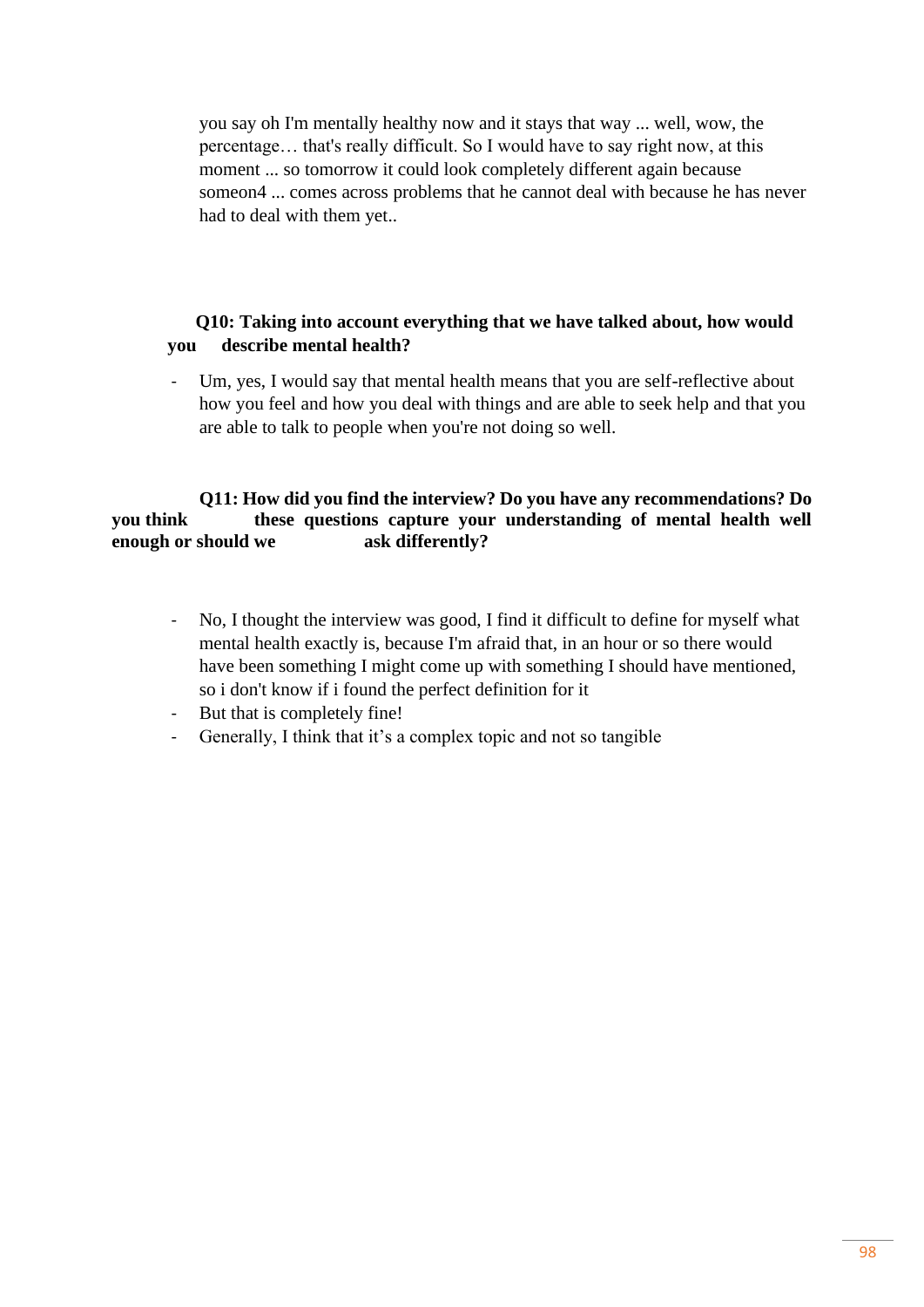#### **Interview English – Female (21); Psychology 17**

#### **Q1: What comes to your mind when you think of mental health?**

- Um, that a person is completely fine in their life, um, that they have no illnesses somehow .. mhhh, yes, those are the two main points that come to my mind. Just think that you are really doing well and that life is not determined by any illness, that you don't have ups and downs all the time, that you are not only okay now because you are in a good phase or something, but that you really feel good every day.
- Okay, so basically you mean happiness?
- Yep

#### **Q2: Going more into detail, what components of mental health can you think of?**

- What aspects?
- Yes. What does mental health consist of for you, what are...?
- Okay, so happiness, like I just said, I would say something like a stable environment. Something like a support system that you somehow have around you, whether it's family or friends. That you are satisfied with your own life... .mmmmh. Yes, satisfaction, happiness, something like that.

# **Q3: Do you know anyone who is mentally healthy? What makes you think that? Can you explain?**

- Wow, that's hard to say ... I would say yes, but I'm not 100% sure either.
- Okay, then why do you think this person is mentally healthy? What's that about?
- Mhhh, because at least outwardly she has creates the impression that she is happy and that she has no mental problems. So, she just doesn't show it to the outside, which of course doesn't mean that it doesn't have it, but ... that's how it seems to me
- Okay, so do you mean that she functions like ... in life, in a social context?
- Yes!

## **Q4: Do you know another person who is mentally healthy? What makes you think that? Can you explain?**

- Hahah, yes I can think of a few people
- Okay, and if you now imagine a different person who is mentally healthy, but in some other way than the other person?
- Well, I can't really think of anything else to be honest

## **Q5: Do you know anyone who is not mentally healthy? What makes you think that? Can you explain?**

- Yes!
- Okay, and what is wrong with this person mentally? So, can you describe that?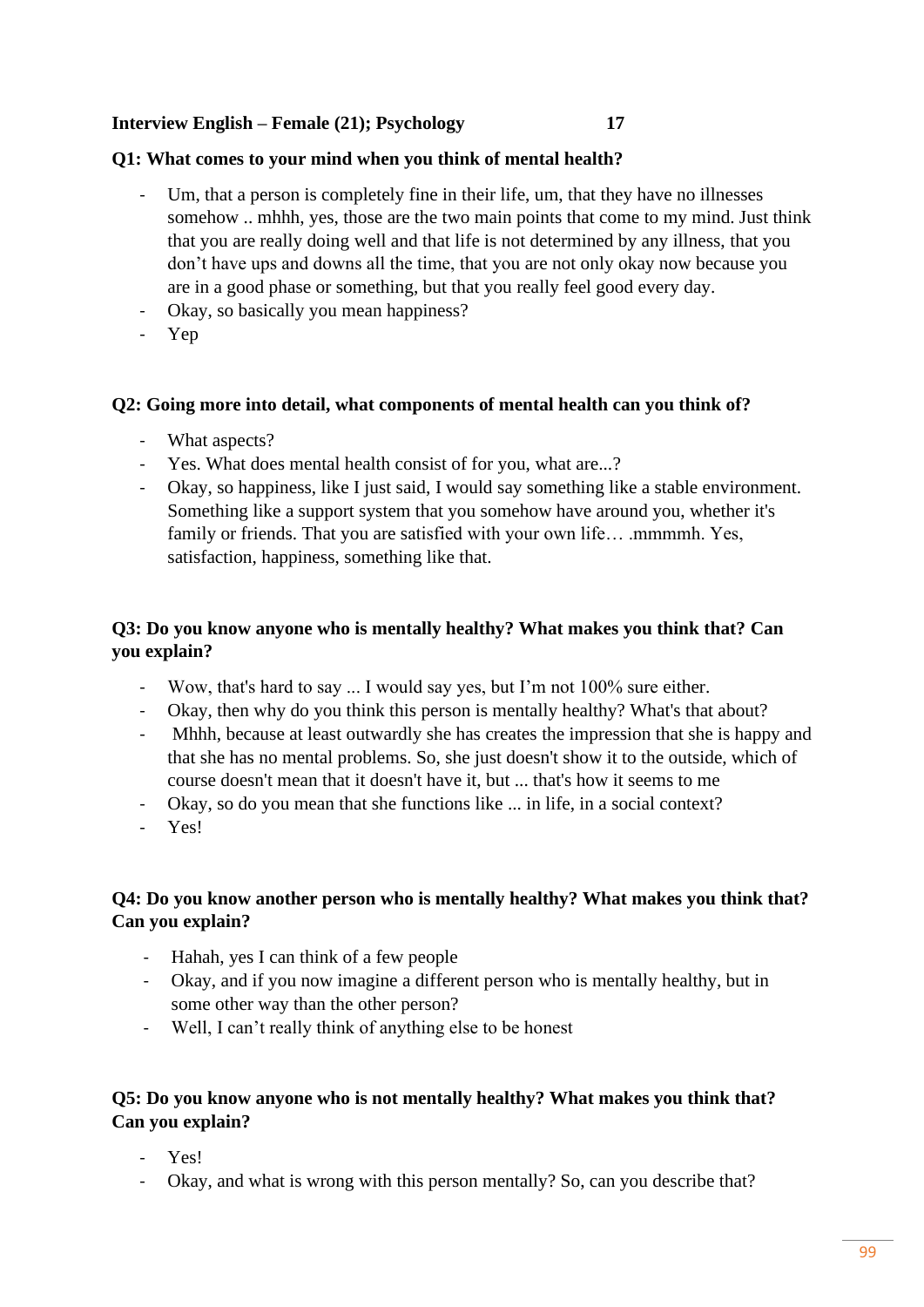- Um, well I would say that with her you can really see that she has phases, ups and downs, that there are phases where you could think oh she is doing well now and then the next day that's fully changed ..and then the person doesn't want to talk or withdraws completely, even for a long time, um, somehow doesn't talk about their feelings, not even how she feels. Well, I think that's the most blatant thing, these ups and downs.

## **Q6: Can you think of another person who is not mentally healthy? What makes you think that? Can you explain?**

- Um, yeah. Yes, definitely…
- Okay, tell me.
- Wow how should I describe it .. I find something like this very difficult to explain
- Take your time.
- Okay, with her I would say that's more like .. not this up and down but she generally suppressed a lot and is not talking about it at all, mhhh ... and then there are sometimes moments where suddenly everything comes out ... So, it's pretty uncontrolled and that doesn't seem so healthy somehow. Yes, that's how I would describe her somehow.

# **Q7: Among the aspects you mentioned, which ones do you think are more important and which ones are less important components of mental health?**

Um, first of all being happy for me, just ... that it's lasting and not somehow just for a short time, I would say, is the most important aspect

# **Q8: Among the aspects you mentioned, which ones do you think are more important and which ones are less important components of mental health?**

- Mhh, I think it depends on who you ask, there are many different views. I think it depends a lot on how often you deal with something like that (e.g. through your studies) or on your age, I think, for example, the generation of our parents would say very different things than we do. Well, I do believe that there are very different views.
- Okay, can you explain that a little bit more in depth?
- Um, yes ... well, I think there are also many who cannot define it at all, who do not even recognize it as a disease, I think there are many of them

**Q9: Think aloud please while answering the following question. I am interested in your personal opinion and hearing everything that comes to your mind as well as the reasoning behind your answer. Overall, at this point of time, can you estimate what percentage of people in general are mentally healthy?**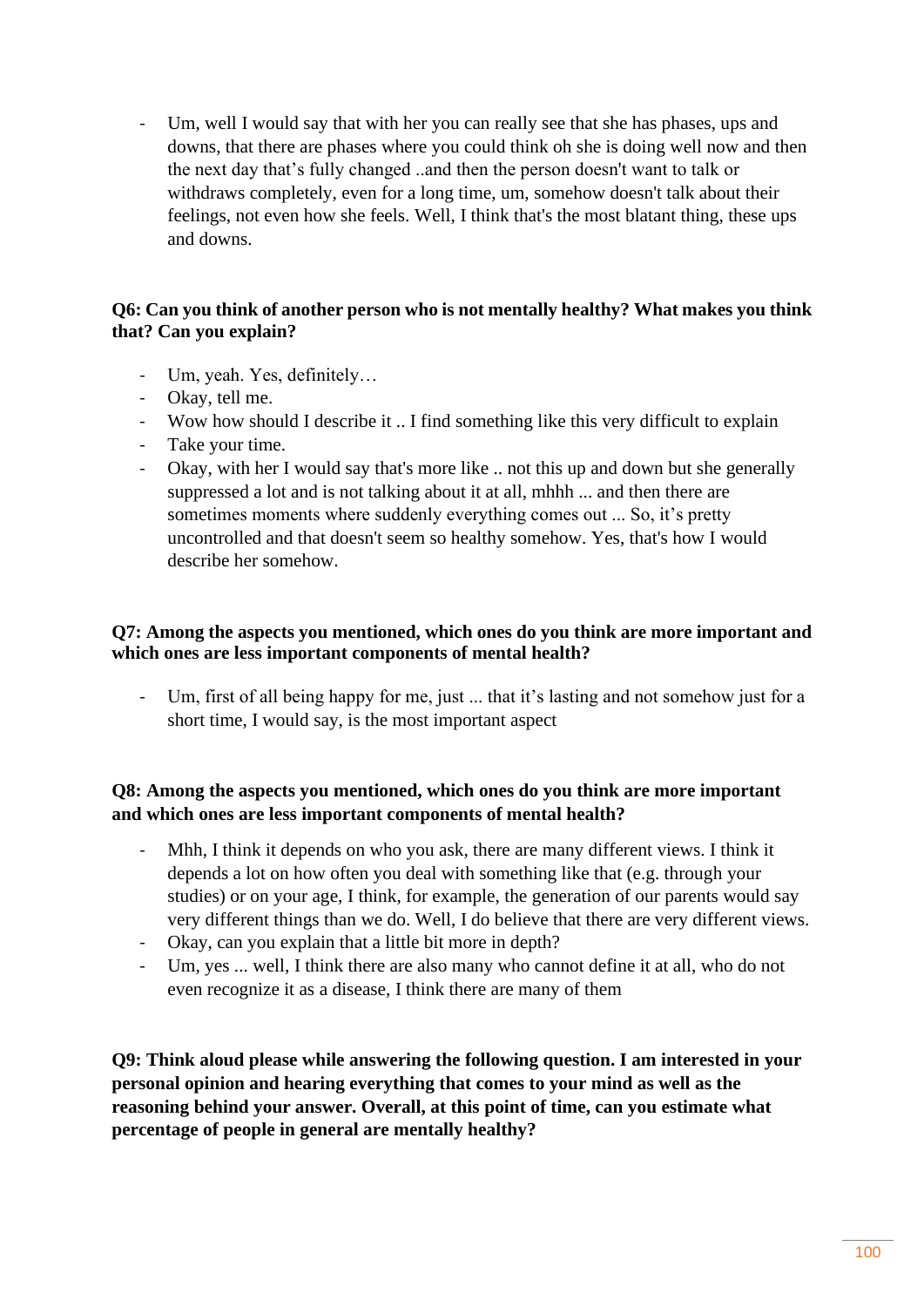- Wow, absolutely mean question, dude ... how many percent of the whole world are healthy?
- Yep
- It is absolutely difficult to say, because it is also a question of definition where illness starts and ends at all… .Mhh, well I would definitely say less than half. I don't think it's many people ... I would say about 25%.

# **Q10: Taking into account everything that we have talked about, how would you describe mental health?**

- Hahah, as I said in the beginning.
- Hahah okay, can you summarize for me again?
- Okay, so for me mental health is, on the one hand, satisfaction and happiness that you simply have good relationships with people that you value and with whom you are satisfied ... I don't know, so for me it doesn't mean that you are every day, simply that you have some basic happiness and not that you have to work every day and run around happy, that's not what I mean by that.
- So in general some kind of satisfaction?
- Yes, exactly, that you are simply satisfied with your own life, but you are also aware that there are bad days. That has nothing to do with the fact that you are not mentally healthy then.

# **Q11: How did you find the interview? Do you have any recommendations? Do you think these questions capture your understanding of mental health well enough or should we ask differently?**

- I thought it was great, I think especially for people who don't study this, it can give rise to some thought and questions. I mean, if you study that now you are more or less often confronted with thinking about it ... Well, a couple of questions were just double, but you said that yourself, well, everything was fine.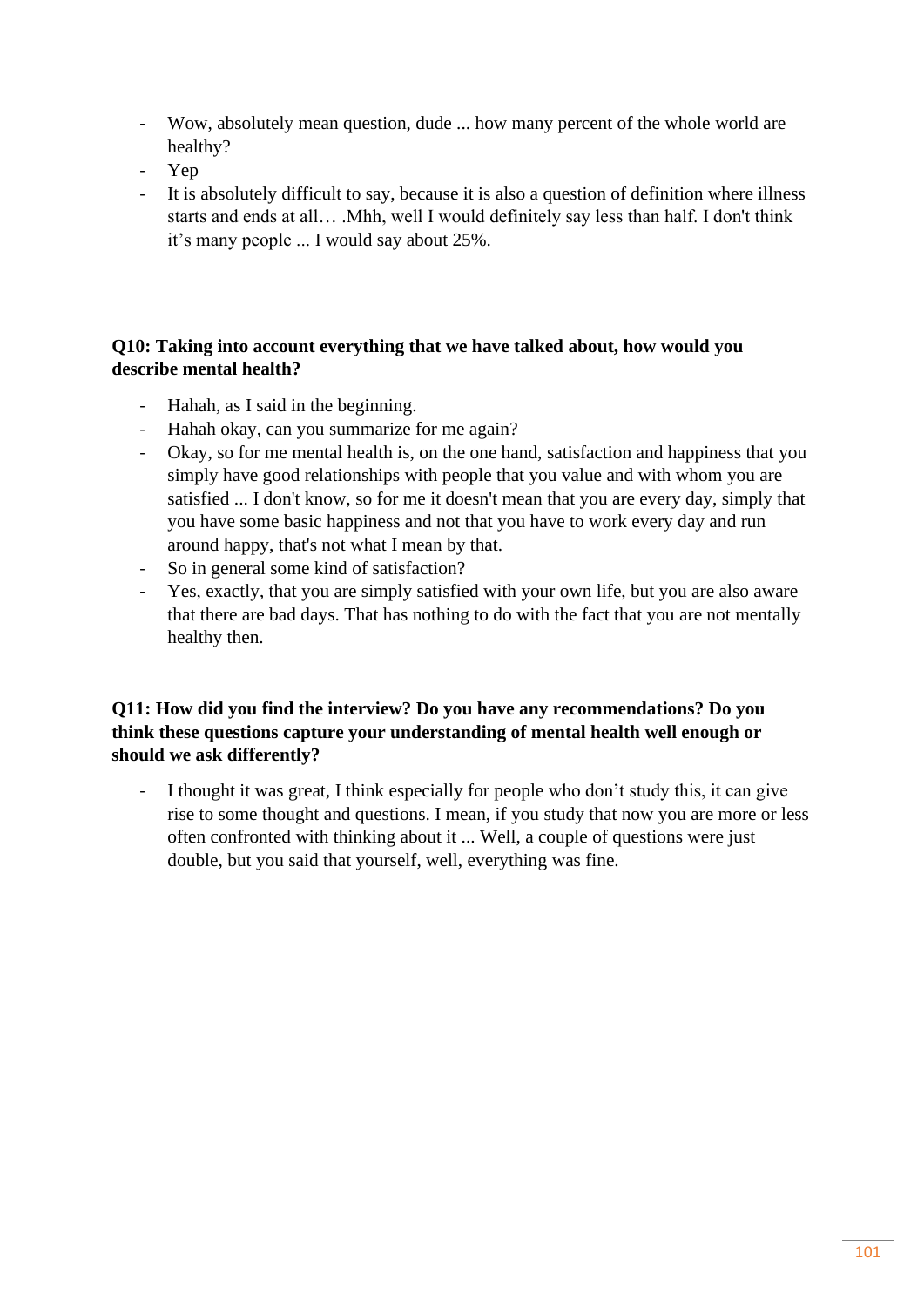#### **Q1: What comes to your mind when you think of mental health?**

- So, when I think about mental health, I always think that you are satisfied with yourself and what is very important to me is that you can cool down. So, I have the feeling that I am mentally not so healthy if my thoughts are circling all the time and I somehow cannot fall asleep in the evening, for example, that would be an indication for me.

#### **Q2: Going more into detail, what components of mental health can you think of?**

- Yes, then, for example, that you don't sleep ... so I'll give you examples of a bad mental health…Or that you somehow withdraw and don't want to do anything with your friends anymore, or that you are too energized and stressed the whole time ... um, yes and just not satisfied with yourself ... so, yeah..

# **Q3: Do you know anyone who is mentally healthy? What makes you think that? Can you explain?**

- Yeah, haha, I hope so.
- Okay, then tell me what makes the person mentally healthy in your opinion?
- Well, I know several people, but I know one person who seems totally healthy and he is totally at peace with himself, he has found his way, already has a real job and totally flourishes in it and is always totally calm. Well, I've never noticed that he was somehow angry or something, but he is so totally grounded and has found his meaning in life.
- Okay, yeah that sounds good
- Yeah, jealous hahaha
- Hahaha

-

# **Q4: Do you know anyone else who is mentally healthy? What makes you think that? Can you explain?**

- Umm, I would say my parents, because they never complain about anything ... yeah
- Okay

# **Q5: Do you know anyone who is not mentally healthy? What makes you think that? Can you explain?**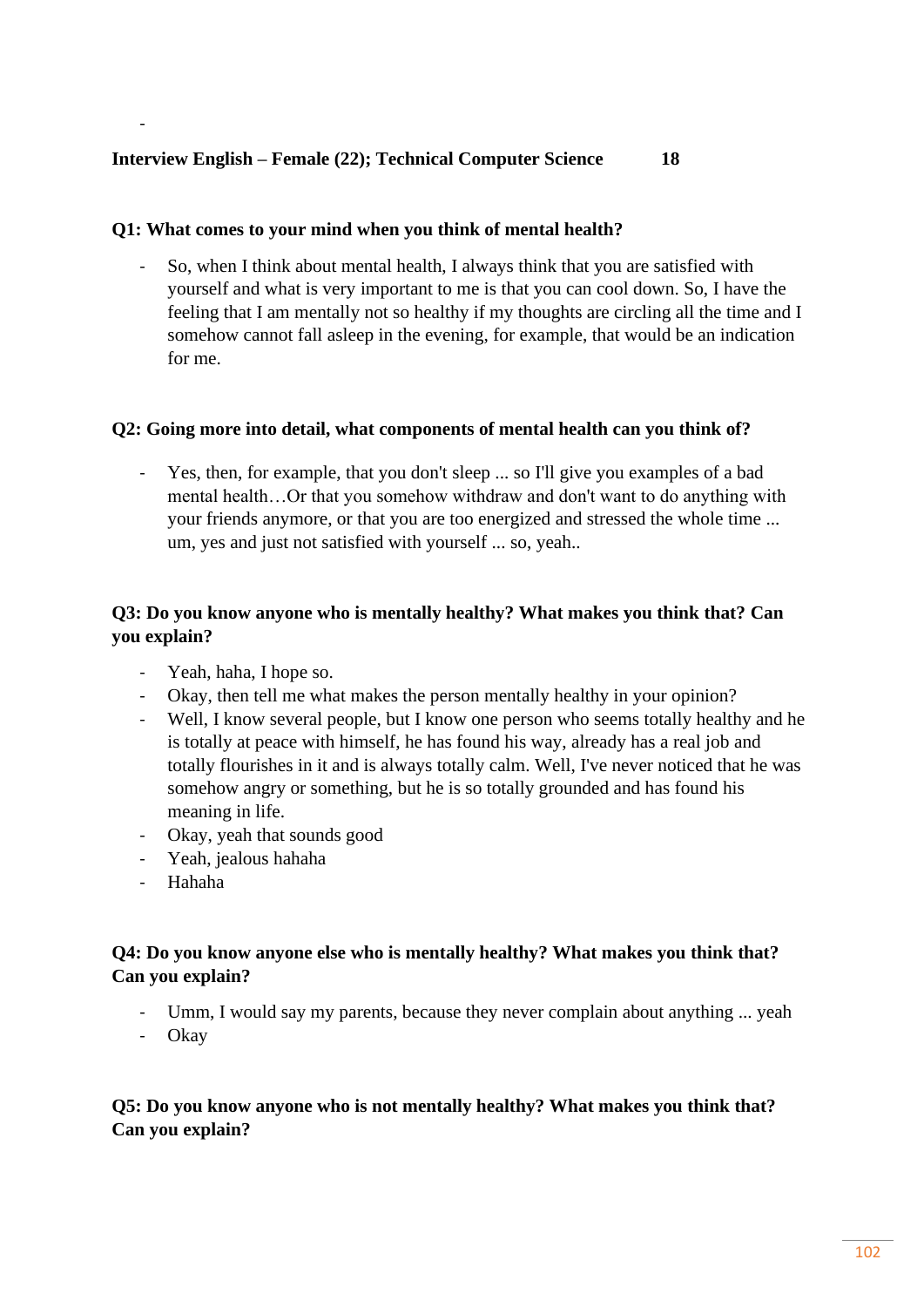- Yeah, uh, a good friend of mine who thinks a lot about everything, so she can then…she says that herself...get unbelievably worked up about things. If it's just something external, then she notices something about her nose and then she really gets into it at night and can't sleep because of this one thing, so really extreme ... uh, yes, and she suffers from because of corona, it wasn't good at all with the lockdown
- Yes, I can definitely understand that
- Hahah, but it's getting better
- Okay, nice hahah

# **Q6: Can you think of another person who is not mentally healthy? What makes you think that? Can you explain?**

- Yes, I got another friend. So, for her it is because she is in a totally stupid relationship and has a lot of stress and everything
- So, you would rather say that it is more a matter of circumstance, what life looks like right now, which makes you mentally healthy or unhealthy, or somehow makes you more susceptible to any symptoms?
- I definitely think so, I think if you have any kind of stress at university or at work you are definitely more susceptible to it, but I also believe that some people have a disposition, maybe from childhood.
- Yes!
- If they've spent too much time by themselves, I definitely think that they'll get symptoms much faster
- Okay good

## **Q7: Among the aspects you mentioned, which ones do you think are more important and which ones are less important components of mental health?**

- Switching off mentally!
- Switching off? So, that you can distance yourself a little from your own thoughts?
- Yeah, exactly, so what I always had really badly was that I got worked up about something when I was stressed and then ... or when I somehow had an argument, I thought about it so much ... what really helped me though was ... or is the next question what I did about it? Hahah
- Naaah, I wasn't supposed to ask such personal questions hahah
- Okay, otherwise I would have answered that now
- I mean, if you want to tell me, please. It can only help!
- Okay, so what I've trained myself is that I actually always write everything down when I notice that I ... or as a computer scientist, that's just the same when you have to write a program, and you get stuck and only have errors the whole time hahah, that's so awful. If you just write down these problems then you don't think about them that much anymore, because what I also had quite often is that I uh jumped back and forth from one thought to the other all the time and never thought to the end. And that drove me crazy.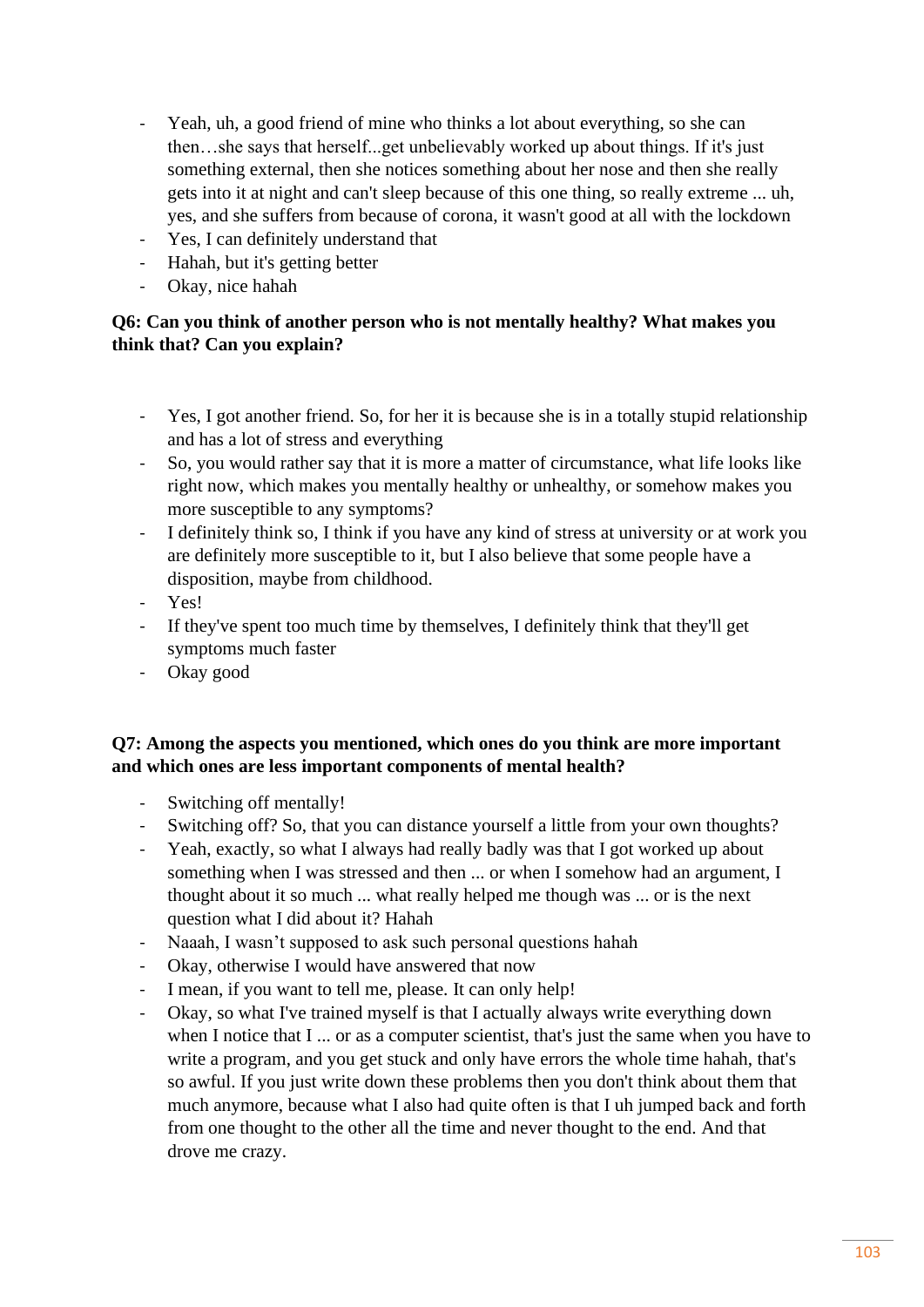## **Q8: Among the aspects you mentioned, which ones do you think are more important and which ones are less important components of mental health?**

I think I am still describing it as relatively ... um, yes unproblematic, so not that bad, but I think some of them have the connection with depression and that sort of thing ... but I don't associate that with it because I haven't really experienced it.

**Q9: Think aloud please while answering the following question. I am interested in your personal opinion and hearing everything that comes to your mind as well as the reasoning behind your answer. Overall, at this point of time, can you estimate what percentage of people in general are mentally healthy?**

Hmm, that's a tough question hahah. I wouldn't even say that many  $\ldots$  I think half / half would be almost too much, I think especially in the younger areas it is more and more common that young people do not feel good, so I would almost say 30-40% . But especially now because of Corona ... of course it makes it even worse.

## **Q10: Taking into account everything that we have talked about, how would you describe mental health?**

Well, I would say mental health is always something subjective, everyone defines that for themselves ... and at the core, however, it is how comfortable you feel with yourself.

## **Q11: How did you find the interview? Do you have any recommendations? Do you think these questions capture your understanding of mental health well enough or should we ask differently?**

- No, so I mainly found the questions ... that you asked whether I know other people who are either healthy or not, I think that's really good, because that's something I wouldn't have thought about otherwise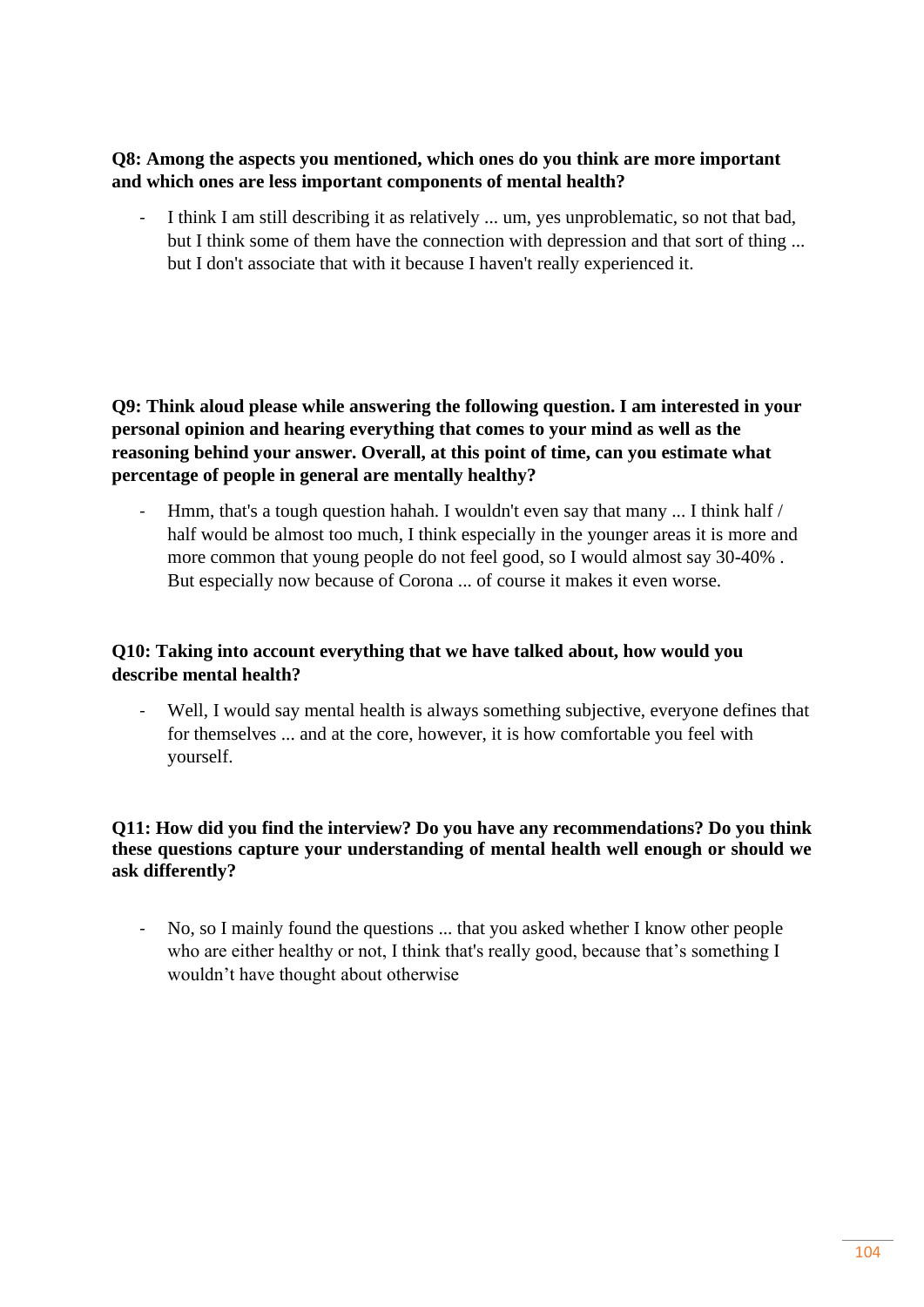## **Interview English - Female (24); Creative Technology 19**

#### **Q1: What comes to your mind when you think of mental health?**

I would say that you feel good. So now, for example, when you have too much to do or you are totally overwhelmed, you do not feel mentally healthy. The same is also, I would say, for me in the family circle, too, that you feel healthy there, yeah .. So just that you are satisfied with yourself and with the situation too.

#### **Q2: Going more into detail, what components of mental health can you think of?**

- So you mean something like I just said for example family, the environment, what you are doing right now like your work or study ...
- Exactly
- Mhh, anything else? No, I'll leave it at that
- Okay

# **Q3: Do you know anyone who is mentally healthy? What makes you think that? Can you explain?**

- Mhh, should they be permanently or temporarily mentally healthy? So temporarily I know several, but ... completely mentally healthy I think I only know one.
- Okay, what is this person like? So what makes them mentally healthy in your opinion?
- That she has a damn positive attitude towards life, no matter what ... she always sees the positive.

# **Q4: Do you know another person who is mentally healthy? What makes you think that? Can you explain?**

- You have practically already answered the question ... How about the people who you said are only temporarily mentally healthy? How does that show in those persons?
- Ummm, wait, my mother is calling. WHAT IS IT? (mother is talking in the background) I told her to be quiet 5 minutes ago.
- Hahaha, all good.
- Sorry, what was that question again?
- Um, do you know another person who is mentally healthy and how it ... Well, you said you also know people who are temporarily mentally healthy ... and how does that express itself within them?
- Mhhh, I would say through stress, so with the people I know, it is mostly like that when you come up with a little something, they react aggressively or upset, for example
- Wait, but we're talking about being mentally healthy right now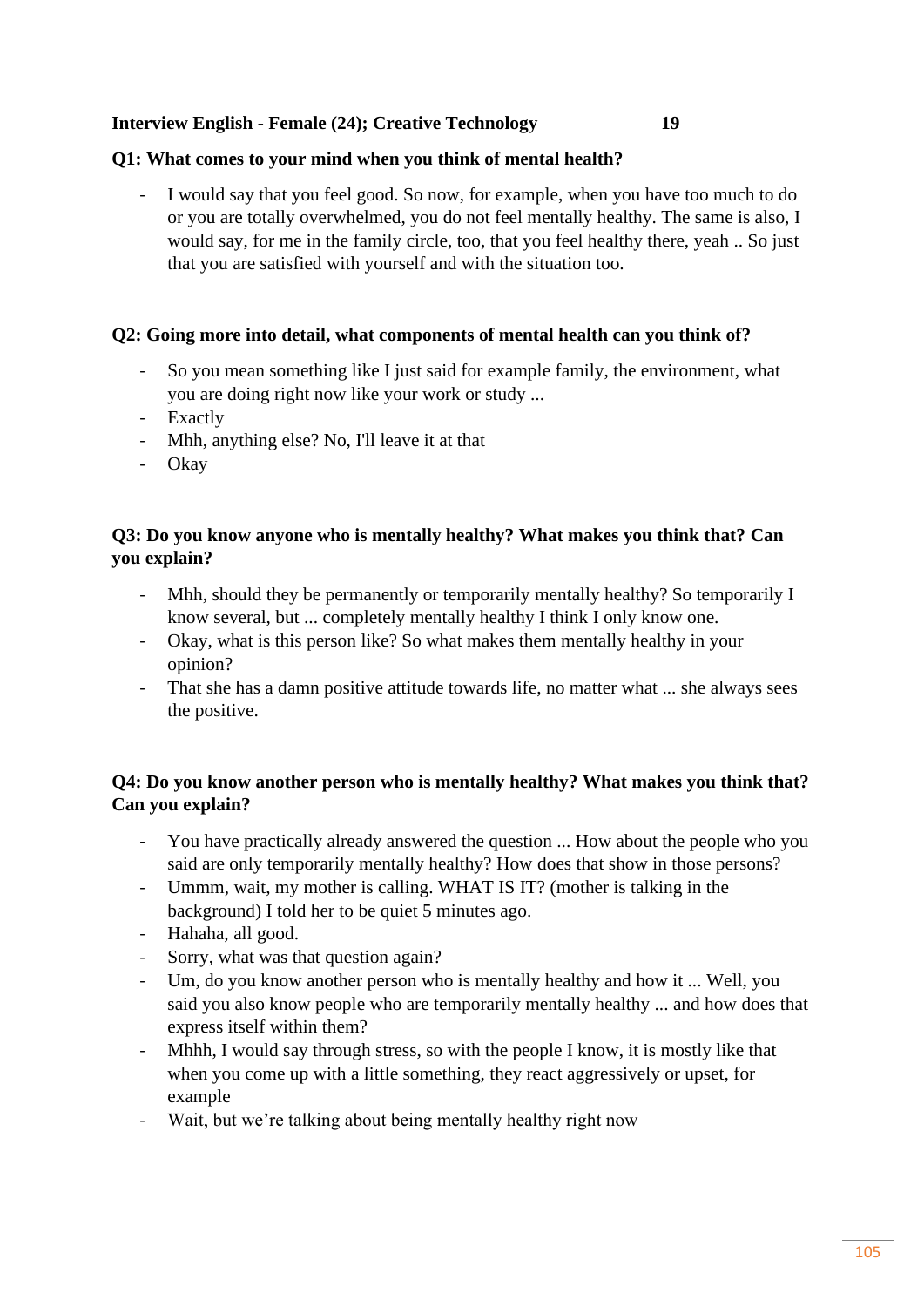- Yes ... So I would just say that you notice how a person behaves ... Well, some are aggressive, others are more sad, overwhelmed and stressed ... yes, that's how I would say it
- Okay and what would be a mentally healthy response in that? So uhm...
- Of course, it could also be that I'm completely wrong here ... hahaha
- Oh, there is no right or wrong here, it's just about personal opinions
- What did you just say again?
- Okay well, I think I understood you. I'll just ask you the next question.

# **Q5: Do you know anyone who is not mentally healthy? What makes you think that? Can you explain?**

- Mhh, yes.
- Okay and why do you think that?
- That's a bit more specific… but that's because uh… she's not completely satisfied with her overall situation and that partly affects her in terms of compulsions...
- Okay, so compulsive behavior?
- Exactly, and that by doing this she ... well, has acquired behaviours that now appear compulsively and, um, yes, I would say that it is not mentally healthy.
- Any other aspects that are not mentally healthy about this person?
- Mhh, yes that that, uh, weighs heavy on the person too. That she is in a bad mood, depressed, then suddenly happy again and then depressed again ... yes, kind of back and forth.

# **Q6: Can you think of another person who is not mentally healthy? What makes you think that? Can you explain?**

- Mh, yes.
- Okay, what about that person?
- Mhh, well, she studied psychology hahah..in Enschede…and everything didn't go as it was supposed to and I know that her parents are insistent that she should study and her only wish was to study psychology. However, that didn't work out with the selection process and with the uh, that if you don't pass, you will be exmatriculated at some point. That was the case with her, but now the next thing that would somehow apply to her would be an apprenticeship .. but now she is studying to be a teacher and yes .. I notice that she doesn't like it. And this whole situation, weighs her down now .. and that uh .. yes.
- And how does it pull her down? Because you mean that this person is not mentally healthy. How exactly do you notice that in this person?
- So I had talked to her about it and she said that ... um, everyone is looking forward to finally finishing their studies and finally earning money and this future version that one imagines ... and for her it is like "Why should I look forward to it, I don't even feel like it?"
- Okay, I see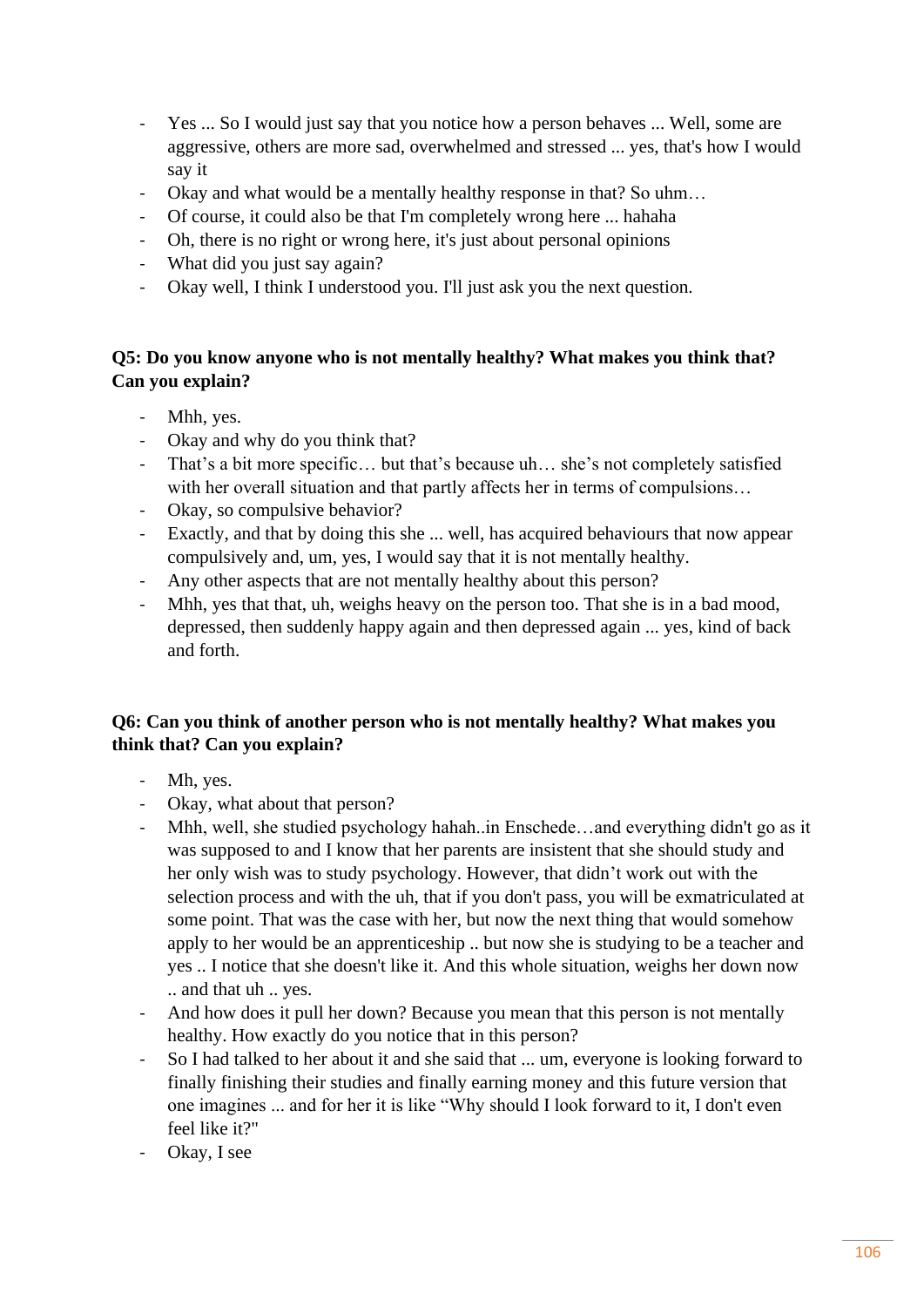## **Q7: Among the aspects you mentioned, which ones do you think are more important and which ones are less important components of mental health?**

- Definitely family and that you are satisfied with it.
- Okay, so a good social environment?
- Yes, both your own family and maybe a partnership or so ... yes, that is very important. And otherwise if you work full time I would also say that work is pretty important. Now of course not with someone who works 6 hours a week, but with 40 hours it does.

# **Q8: Among the aspects you mentioned, which ones do you think are more important and which ones are less important components of mental health?**

I would also say similar, but the focus on how important what is to one is different. Some have nothing to do with the family, of course then family is not important to them in that sense. Uh as well partnership. I am in a good partnership and that is important to me ... then others will probably answer differently, right?

# **Q9: Think aloud please while answering the following question. I am interested in your personal opinion and hearing everything that comes to your mind as well as the reasoning behind your answer. Overall, at this point of time, can you estimate what percentage of people in general are mentally healthy?**

- 5? Hahah

# **Q10: Taking into account everything that we have talked about, how would you describe mental health?**

- Mhhh, nice, finding a final sentence. Um ... mental health for me describes the state of a person depending on various factors ... um
- **Okay, can you describe those factors a little more?**
- Mhh, the environment, environmental influences ... um, also attitudes towards life, attitudes to various aspects, um ... yeah. and the people around you.

# **Q11: How did you find the interview? Do you have any recommendations? Do you think these questions capture your understanding of mental health well enough or should we ask differently?**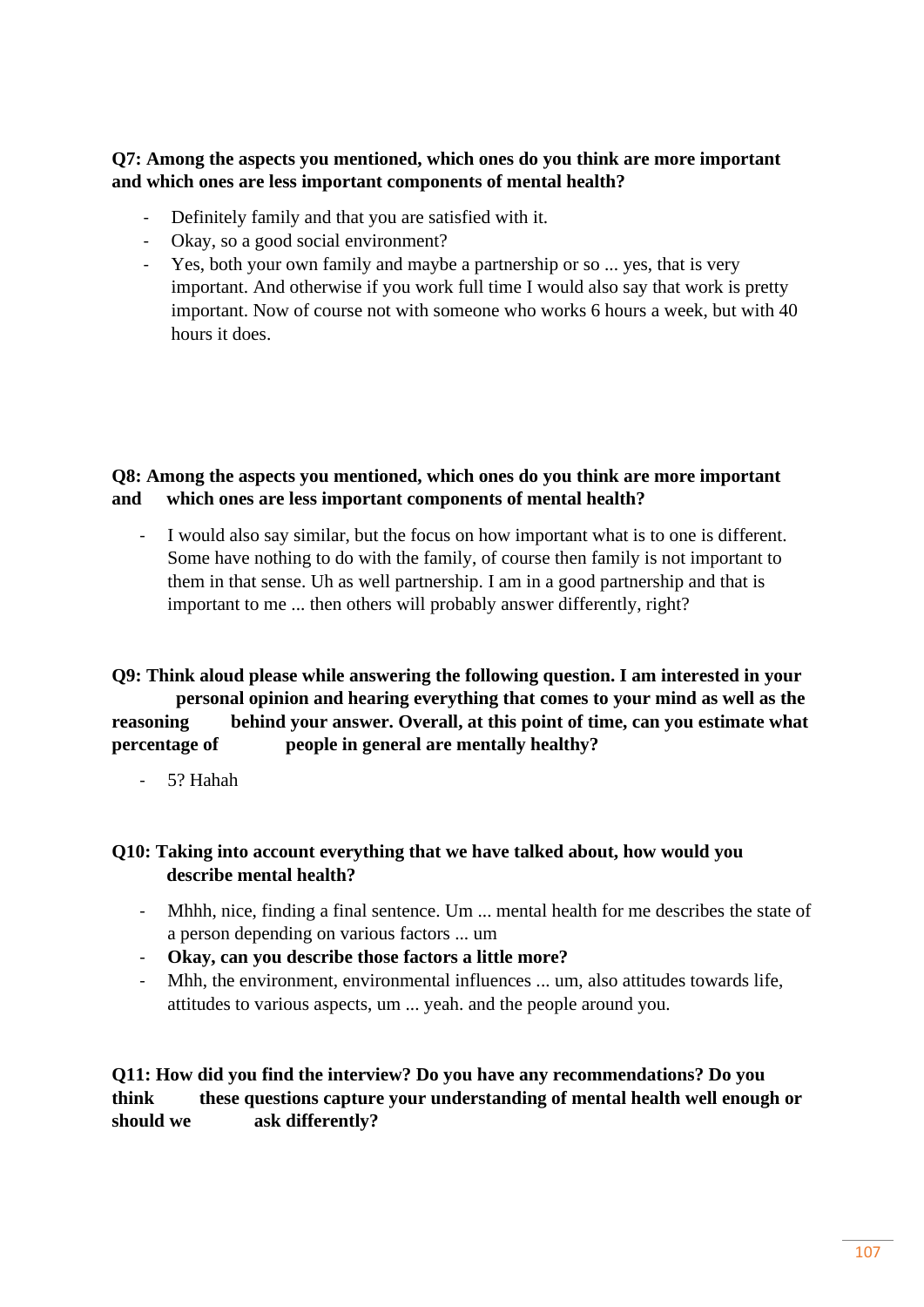- Mhhh, maybe the only one with mental health .. you could have made a distinction between temporarily and permanently mentally healthy, but otherwise ... nope, all good!
- **Okay, thanks, we're done now!**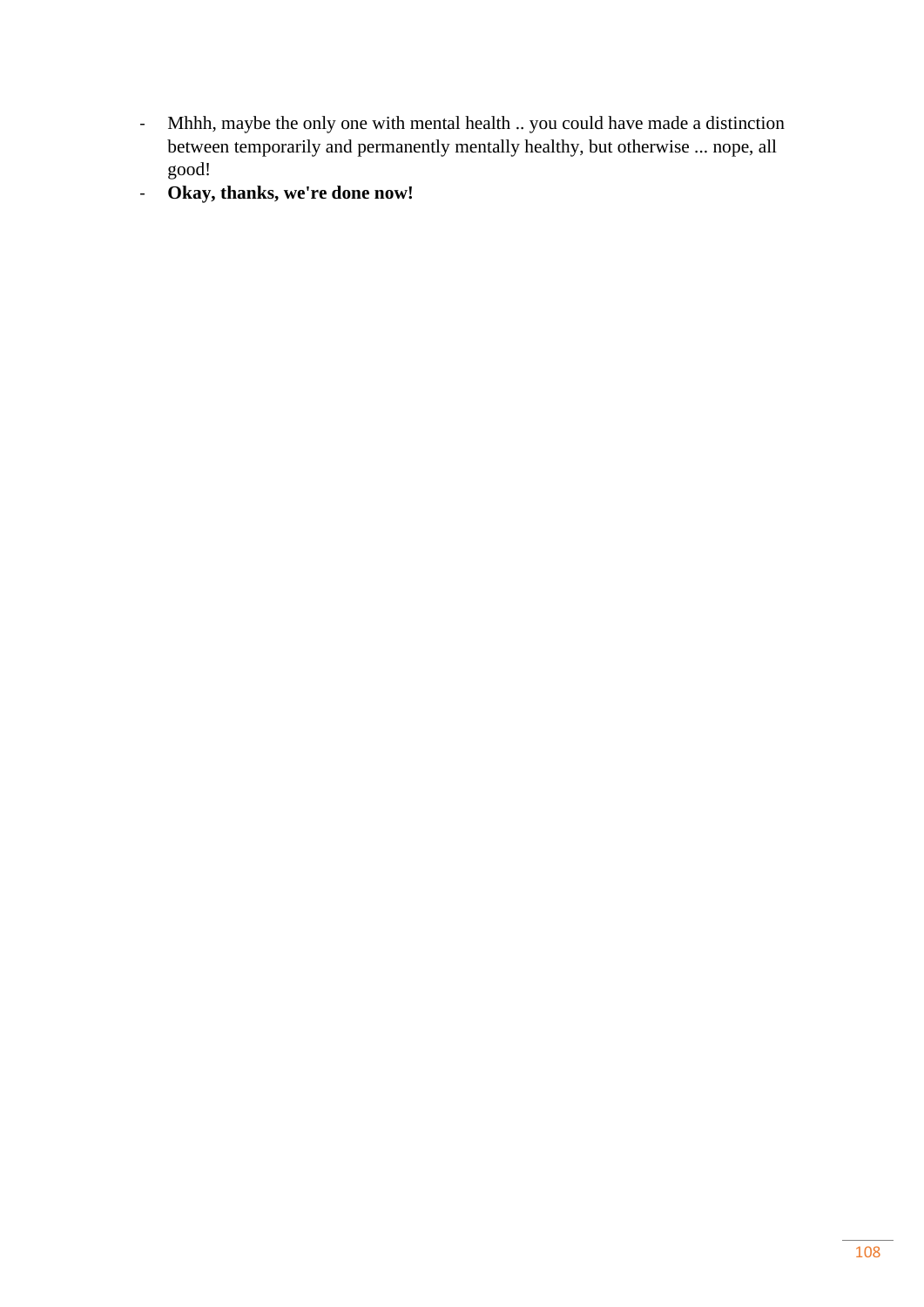#### **Interview English 20**

## **Q1: What comes to your mind when you think of mental health?**

- Um, the first thing I would say is depression

## **- Do you have any words, pictures or associations in your head?**

- To depression or mental health?

# **- Mental health**

- Um, spontaneously now the first thought would be the classic sitting at the psychologist's and talking about mental health. So that you just talk a bit about how you feel

## **Q2: Going more into detail, what components of mental health can you think of?**

- Um, so of course I would say on the one hand that you just uh, oh god that's ... uh ... on the one hand you have to listen to yourself, that you make sure that you can stay mentally healthy yourself, but also often have to look for help, because ... oh that's a complex topic and often ... you are concerned with your mental health yourself, at least I am, and often you can ... often have you just get the feeling that you are turning in circles and then you need a bit of input from the outside. And I think it's a bit like being with a psychologist .. and uh, then yes ... that you shouldn't be afraid in any case, which you definitely have to work on, to open up somehow ... uh .... . you uh shouldn't be somehow, I don't know, ... you shouldn't be embarrassed that you somehow have problems with your mental health ... um and ... well I mean you should always try that you maybe also ... you shouldn't neglect yourself and just try ... so you can't always be happy, but trying to have a good balance between phases in which you are not in a good mood and in which you are in a good mood. I hope that helped a bit.

# **Q3: Do you know anyone who is mentally healthy? What makes you think that? Can you explain?**

- Mentally healthy? Whew, hahah. I don't know, so my personal attitude is that everyone has some crack in their mental health and I mean good, okay, you don't talk to everyone about it now, but most of the people I know tend to have problems with it, so I would .. no idea I would rather say no.

## **SUB-Q a***:* **If no one comes to your mind, can you imagine a person who is mentally healthy? What makes you think that? Can you explain?**

- Um, so I can imagine that the person probably has to work constantly on himself, but not like this: oh my god, somehow sit somewhere for 6 hours every day and think "I have to get better", but, I dunno, makes sure that one notices stuff like "that bothers me, I would have to work on it, that just kind of wears me down", that on the one hand you are very selfreflective, but that you also keep talking to other people about it, whether it's with a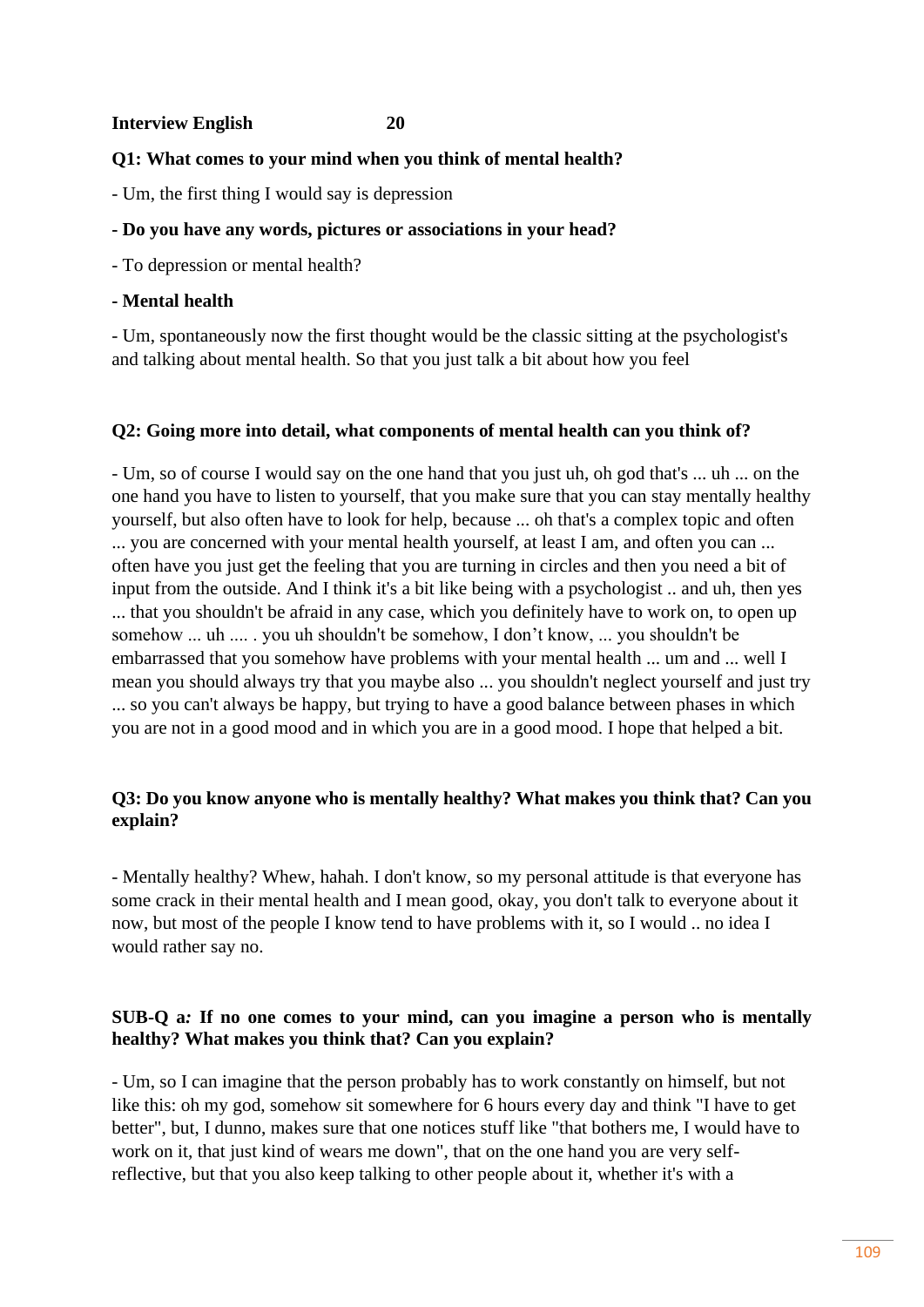psychologist or with friends, uh .. and that you then get information or opinions from other people, and that you then keep coming back to new, uh, aspects where you think "that's bothering me right now" , somehow appeals to the fact that one is also very open and can also open up. And then probably also have a good circle of friends who then won't go to everyone else right after you open up "oh yes the person ... did you already know ...?"

# **Q5: Do you know anyone who is not mentally healthy? What makes you think that? Can you explain?**

- yes hahah

#### **- why do you think that? Can you explain that?**

- Um, on the one hand, mainly friends of mine have mental struggles and I talked to them about it ...

#### **- And what is it about them ... so what's so ... how do you notice that?**

- Ugh, so from the outside ... it always depends a little on the situation, but when I think of my best friend, who in some situations one is a little withdrawn, and tends to keep to herself... So not that every person who is withdrawn always has problems, but just like that .. if a person is actually quite open, but then a little more withdrawn, that maybe that a sign of mental problems

## **Q6: Can you think of another person who is not mentally healthy? What makes you think that? Can you explain?**

- Um, yes ... So can you also take yourself?

## **- Yes, of course, but you don't have to name anyone or just, um, that we get an idea of what can be mentally unhealthy about a person.**

- Ah, yes, then I also know another person. What can also be mentally unhealthy is probably overthinking when you worry a lot about something, so when you actually think about the fact that many people ... think, oh, that could bother someone, but they actually don't care. You probably wouldn't care about other people yourself, but you're just very self-critical and I think that's a big point that contributes to mental unhealth.

## **Q7: Among the aspects you mentioned, which ones do you think are more important and which ones are less important components of mental health?**

- Um, so the most important thing I would say on the one hand is that you have to work on yourself. Second most importantly, seek help, because that's the way it is most of the time, at least personally, I think that if you don't get other opinions, you really don't get any new input. You have mental problems and without new input .. you won't get rid of them from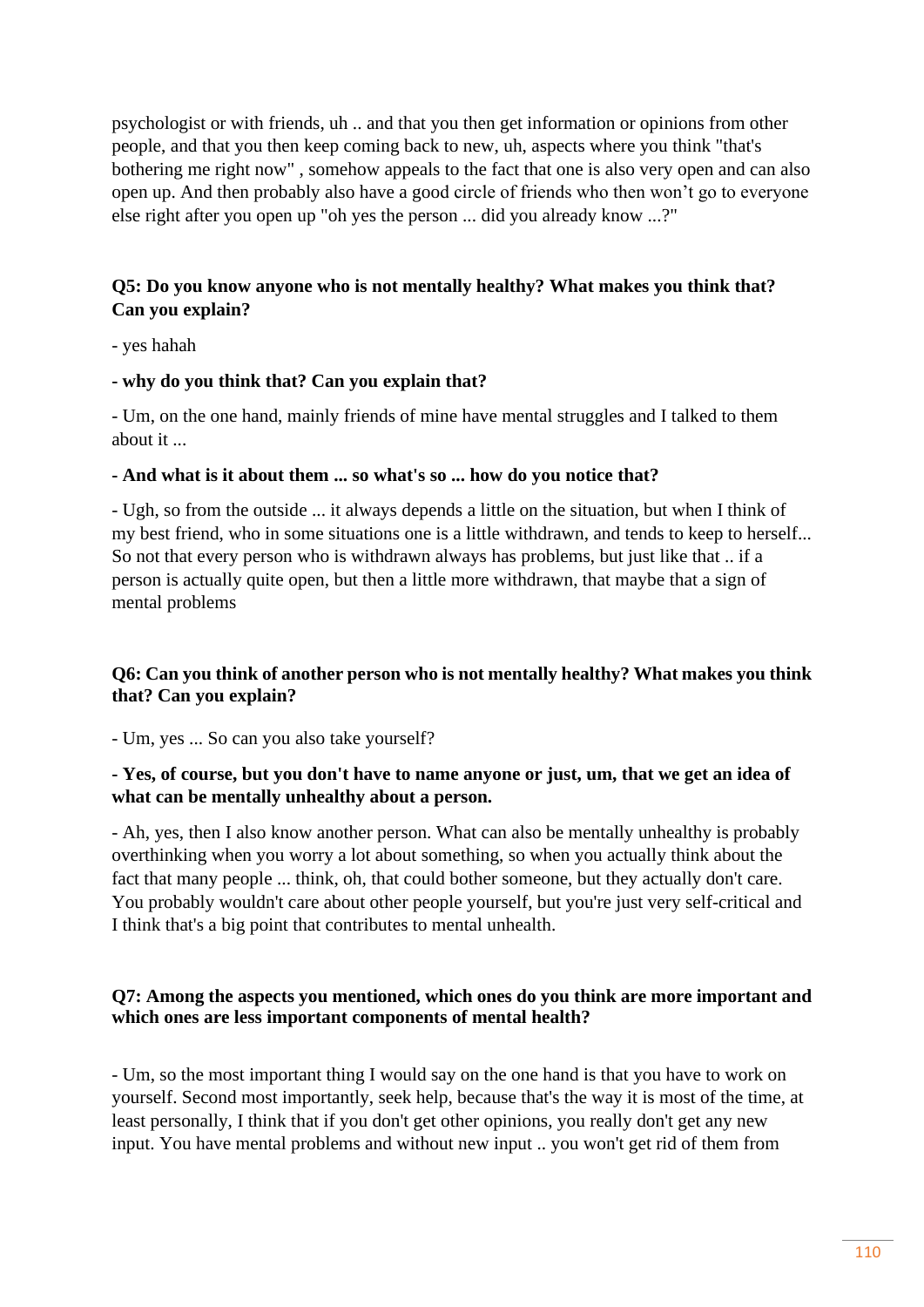now on and if you only talk to yourself you will only see the opinions that you already have and then you will not get rid of them…. uh, which aspects did I mention again?

# **- Um, you said that you often think in circles and um, that you ... you also mentioned the stigma of mental struggles, that you could be ashamed if you had any mental problems now.**

- Mhh, yes I mean well ok, I could not identify really unimportant things now. Being ashamed is also important, but well ok, that is a bit connected to seeking help from someone else. I think if you are ashamed, you tend to go to someone else less, that's why it is relatively connected ... so I would say there are actually few, at least from the points that I mentioned, few unimportant points where I say would "that's something I could overlook.

# **Q8: Among the aspects you mentioned, which ones do you think are more important and which ones are less important components of mental health?**

- Um, so I think that it um, so on the one hand many others see this in a similar way, but I could imagine that others think that happiness belongs to mental health .. so of course, I would agree, but you can be mentally healthy and still be sad, that doesn't mean that they are mutually exclusive, that's why I think other people sometimes just think that I'm mentally healthy when I'm happy and then stop when I'm sad. I can imagine that other people think that way.

# **Q9: Think aloud please while answering the following question. I am interested in your personal opinion and hearing everything that comes to your mind as well as the reasoning behind your answer. Overall, at this point of time, can you estimate what percentage of people in general are mentally healthy?**

- Um..whew, well I would not estimate a high percentage, well I would say about 10-15% ..

# **Q10: Taking into account everything that we have talked about, how would you describe mental health?**

- Um, I would say, that on the one hand you should try to achieve it, then, um, that you should maybe be at peace with yourself, maybe also with how you are, how you act, that you are self-reflective and that you can also stand by yourself.

# **Q11: How did you find the interview? Do you have any recommendations? Do you think these questions capture your understanding of mental health well enough or should we ask differently?**

- um i thought the interview was really good. Wow, I'm always bad at giving feedback for improving things, that's why I tend to give less good tips, but in general I found the interview very good, very well structured, easy to follow, that you can get from the beginning to the at the end, which built up a bit, but not in huge steps, so that you have to refer to the first